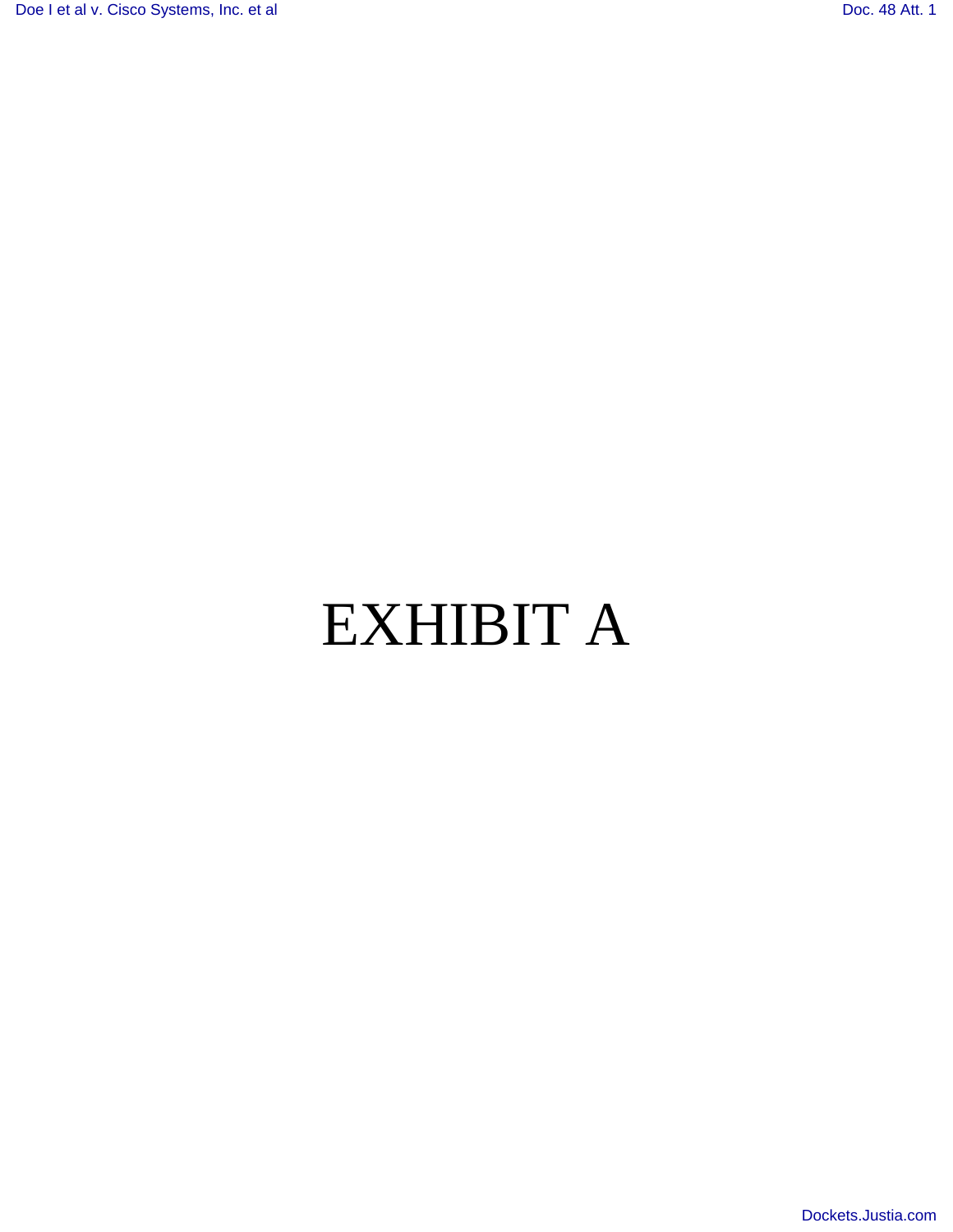# **UNITED STATES DISTRICT COURT FOR THE DISTRICT OF MARYLAND Greenbelt Division**

| Du Daobin, Zhou Yuanzhi, Liu Xianbin, |  |
|---------------------------------------|--|
| and Does 1-10,                        |  |
|                                       |  |
| Plaintiffs                            |  |
|                                       |  |
| v.                                    |  |
|                                       |  |
| CISCO Systems, Inc.                   |  |
| 170 West Tasman Drive                 |  |
| San Jose, CA 95134                    |  |
| <b>Thomas Lam</b>                     |  |
| <b>President of China Operations</b>  |  |
| CISCO Systems, Inc.                   |  |
| 170 West Tasman Drive                 |  |
| San Jose, CA 95134                    |  |
|                                       |  |
| <b>Owen Chan</b>                      |  |
| President of Asia Pacific Operations  |  |
| CISCO Systems, Inc.                   |  |
| 170 West Tasman Drive                 |  |
| San Jose, CA 95134                    |  |
|                                       |  |
| <b>Rick Justice</b>                   |  |
| <b>Executive Advisor</b>              |  |
| Office of the Chairman and CEO        |  |
| CISCO Systems, Inc.                   |  |
| 170 West Tasman Drive                 |  |
| San Jose, CA 95134                    |  |
| <b>John T. Chambers</b>               |  |
| Chairman and CEO                      |  |
| CISCO Systems, Inc.                   |  |
| 170 West Tasman Drive                 |  |
| San Jose, CA 95134                    |  |
| Defendants.                           |  |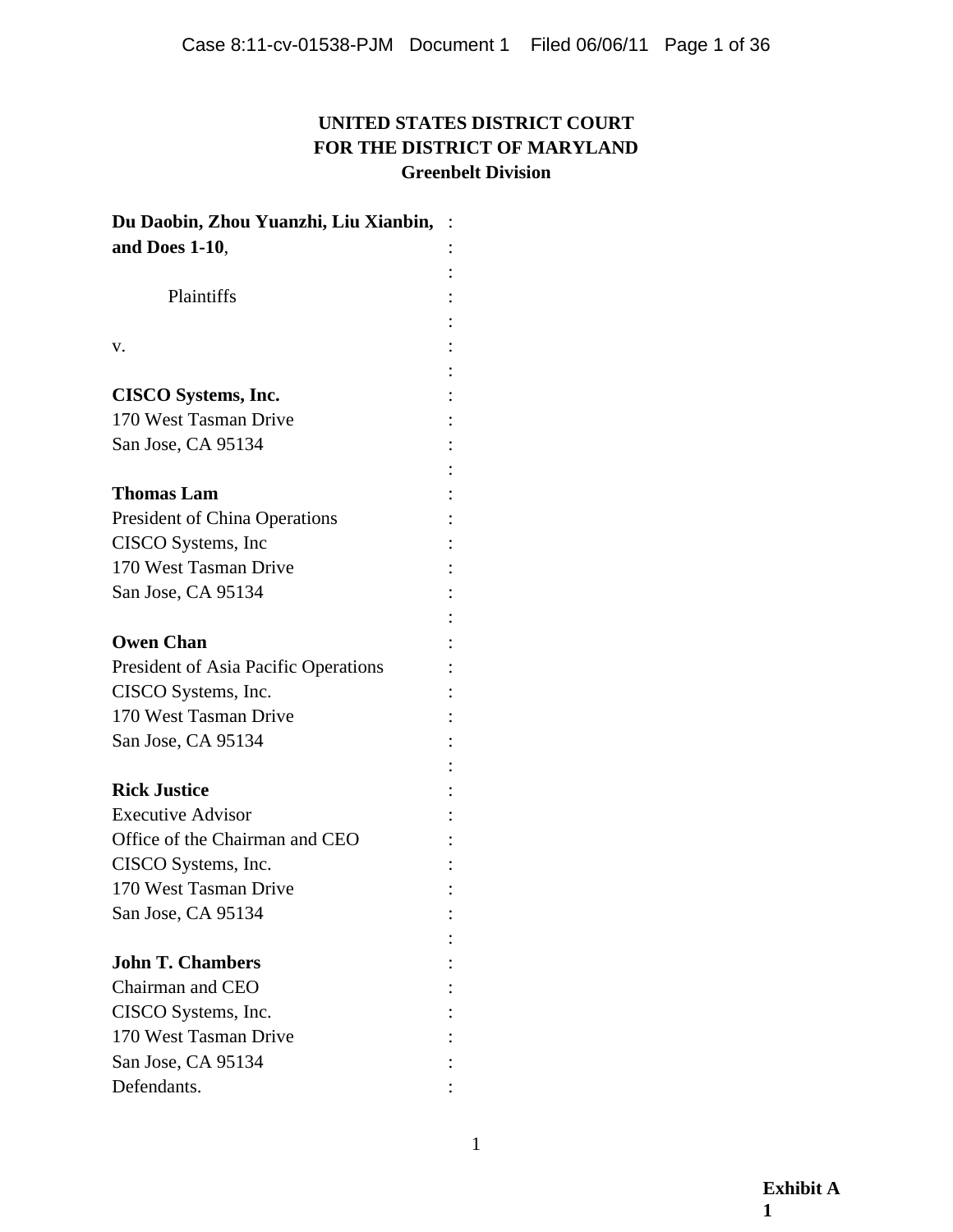#### **COMPLAINT**

 Plaintiffs, by and through their attorneys, allege upon personal knowledge and belief as to their own circumstances, and upon information and belief (based on the investigation of counsel) as to all other matters, that substantial evidentiary support exists or will exist after a reasonable opportunity for further investigation and discovery as a result of trial proceedings, in support of the following:

1. Named Plaintiffs and additional unnamed and to be identified Plaintiffs (hereinafter referred to collectively as "Plaintiffs") have been and are being subjected to grave violations of some of the most universally recognized standards of international law, including prohibitions against torture, cruel, inhuman, or other degrading treatment or punishment, arbitrary arrest and prolonged detention, and forced labor, for exercising their rights of freedom of speech, association, and assembly, at the hands of Defendants through Chinese officials acting under color of law in the People's Republic of China (referred to herein as "the PRC" or "China").

2. To commit these violations of specific, universal, and obligatory standards of international law, Defendants willingly and knowingly provided Chinese officials with technology and training to access private internet communications, identify anonymous web log ("blog") authors, prevent the broadcast and dissemination of peaceful speech, and otherwise aid and abet in the violation of Plaintiffs' fundamental human rights.

3. Defendants committed these acts knowingly and with actual knowledge of the consequences of their profit-seeking actions. Defendants' own written and spoken statements make clear that Defendants sought to profit from PRC's "Golden Shield" project as much as possible, and Defendants, while fully cognizant of the grave violations of universally recognized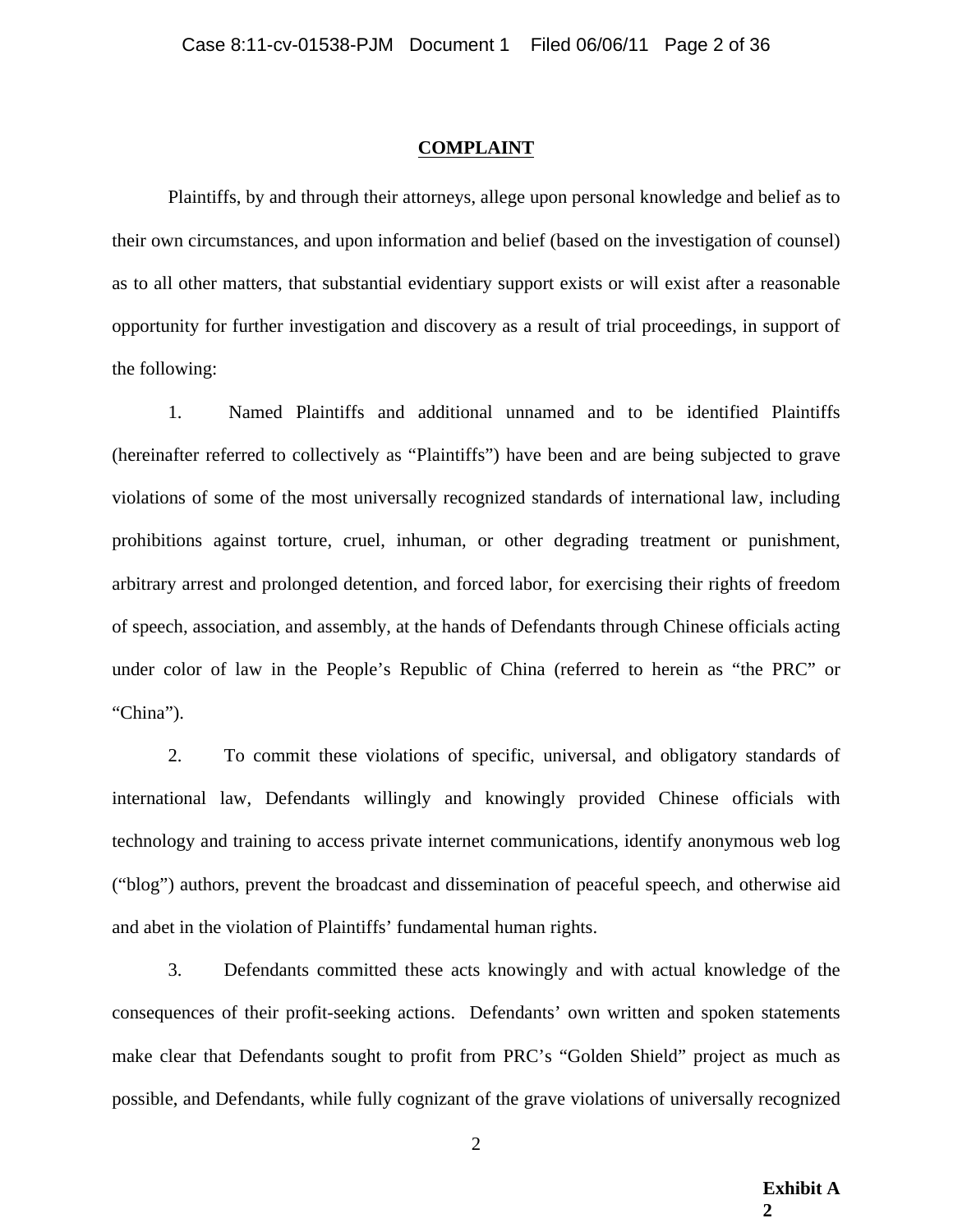# Case 8:11-cv-01538-PJM Document 1 Filed 06/06/11 Page 3 of 36

standards of international law that would result from the "Golden Shield" project, chose to aid and abet PRC in its efforts to create, maintain, and expand the Golden Shield and did indeed profit substantially as a result.

4. Defendants' knowing and willful actions, in providing substantial aid, assistance, and encouragement to the PRC in the creation, maintenance and expansion of the Golden Shield, served and are continuing to serve as the basis for the acts of persecution and torture that occurred and are occurring as a direct result of Defendants' activities. In so acting, Defendants knowingly and willfully aided and abetted in the commission of torture, cruel, inhuman, or other degrading treatment or punishment, arbitrary arrest and prolonged detention, forced labor and other major abuses violating international law that caused Plaintiffs severe physical and mental pain and suffering.

5. Plaintiffs' claims are actionable under the Alien Tort Statute (ATS), 28 U.S.C. § 1350, and the Torture Victim Protection Act (TVPA), 28 U.S.C. § 1350, because their injuries resulted from violations of specific, universal, and obligatory standards of international law as embodied in a number of treaty obligations binding on the United States and implemented domestically here in the United States by a number of statutes including the TVPA.

6. Defendants' conduct also violates Maryland state laws, including prohibitions against battery, false imprisonment, assault, intentional infliction of emotional distress, and/or negligence.

7. Defendants' conduct also breaches United States law under the Electronic Communications Privacy Act by exceeding their authorization to access and control highly private and potentially damaging information concerning Plaintiffs' electronic communications, in violation of 18 U.S.C. § 2701, by unlawfully and knowingly divulging Plaintiffs' electronic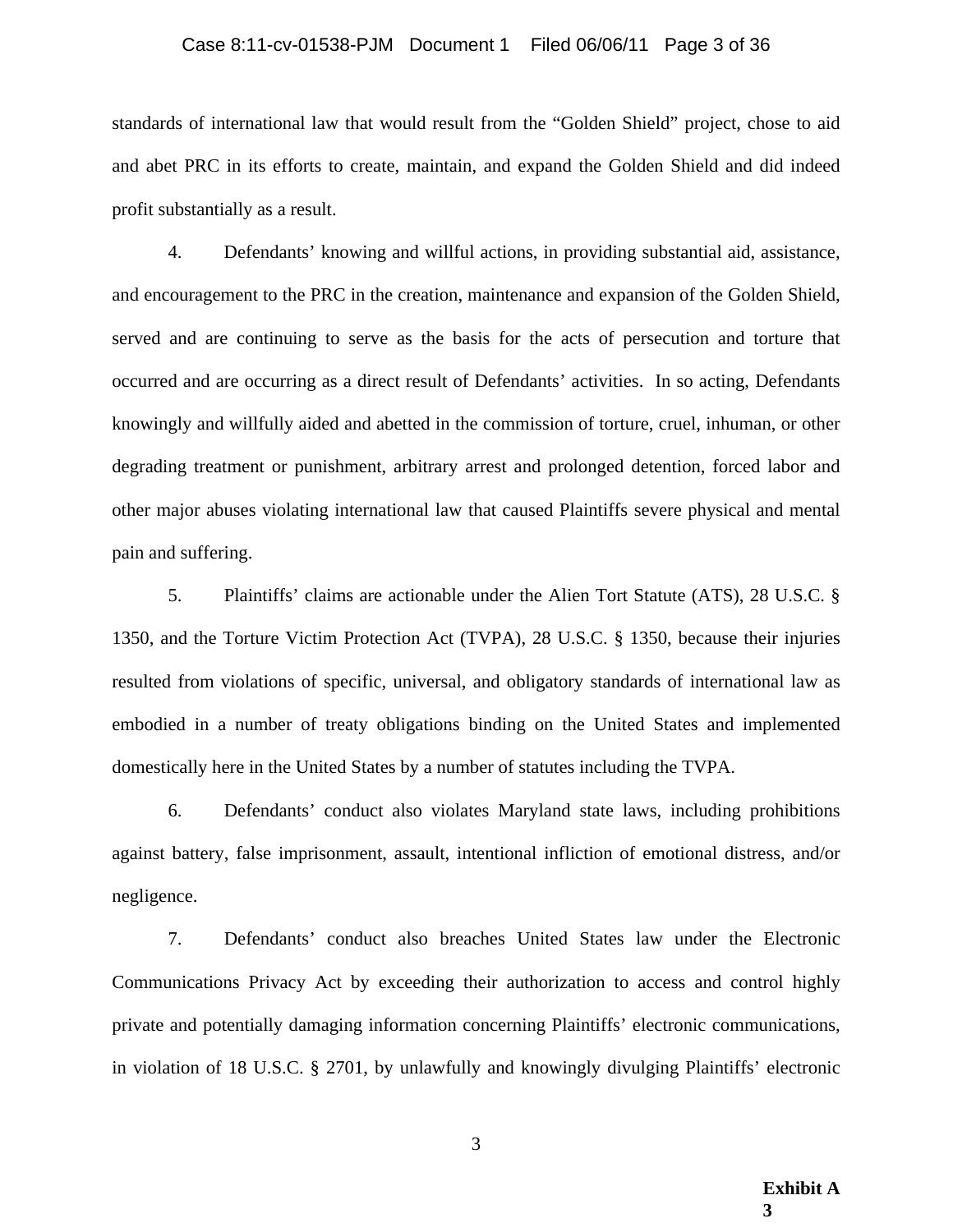# Case 8:11-cv-01538-PJM Document 1 Filed 06/06/11 Page 4 of 36

communication contents and user information, in violation of 18 U.S.C. § 2702, and by intentionally acquiring and/or intercepting the contents of electronic communications sent by and/or received by Plaintiffs through their use of computers, routing equipment and other electronic devices which were part of, and utilized in, Defendants' electronic communications systems, in violation of 18 U.S.C. § 2511.

8. Defendants' conduct also breaches United States law in that Defendants' actions are in direct violation of the "Tiananmen Square sanctions" which included a suspension of export licenses for crime control and detection instruments and equipment.

9. Plaintiffs seek general, compensatory, and punitive damages for their injuries, as well as declaratory and injunctive relief to hold Defendants accountable for their unlawful actions, and to secure Defendants' assistance in obtaining the Plaintiffs' release from prison. Plaintiffs also seek relief that would prevent Defendants from similarly harming others in the future.

#### **JURISDICTION AND VENUE**

10. This Court has jurisdiction over Plaintiffs' claims under 28 U.S.C. § 1331 (federal question jurisdiction), 28 U.S.C. § 1350 (Alien Tort Statute), 28 U.S.C. § 1350 (Torture Victim Protection Act) and 18 U.S.C. § 2701 *et seq*. (The Electronic Communications Privacy Act). The Alien Tort Statute provides federal jurisdiction for "any civil action by an alien for a tort only, committed in violation of the law of nations or a treaty of the United States." The Torture Victim Protection Act supplements and confirms the ATS by providing federal court jurisdiction for acts of torture, as defined by 28 U.S.C. § 1350. The Electronic Communications Privacy Act, 18

 $\overline{a}$ 

<sup>1</sup> See Sec. 902 of the Foreign Relations Authorization Act, Fiscal Years 1990 and 1991 (P.L. 101-246; 22 U.S.C. 2151 note).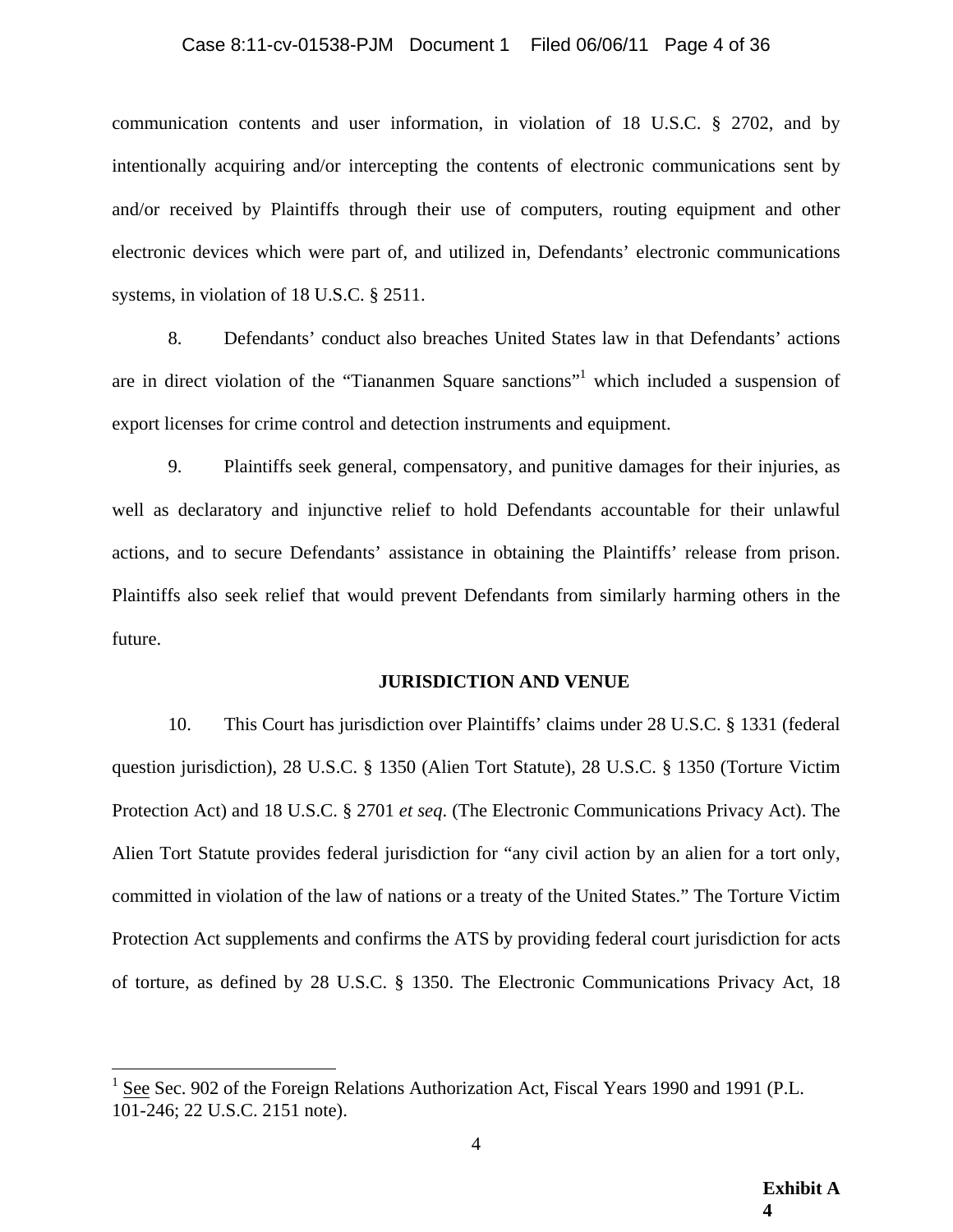## Case 8:11-cv-01538-PJM Document 1 Filed 06/06/11 Page 5 of 36

U.S.C. § 2701 *et seq*., provides federal jurisdiction for civil claims arising from unauthorized disclosure of electronic communications and customer information.

11. This Court also has supplemental jurisdiction over claims arising from violations of state law because, pursuant to 28 U.S.C. § 1367, the facts in the claims arising from state law are so related to the Plaintiffs' claims under federal laws that they form part of the same case or controversy under Article III of the United States Constitution.

12. Venue in this District is proper because Defendant CISCO Systems, Inc. ("CISCO") maintains a permanent office in this District, does business in this District, and has substantial and ongoing business contacts in this District, including with certain Federal Government clients that are located in this District. The individual (non-corporate) Defendants are similarly subject to the jurisdiction of this court by virtue of their corporate ties with CISCO and/or business contacts and activities in this jurisdiction.

#### **PARTIES**

#### *Plaintiffs*

13. Plaintiff **Du Daobin** ("Du") is a subject, citizen, and resident of the People's Republic of China. He sues on behalf of himself for the injuries, including severe pain and suffering, he has endured as a result of his torture, cruel, inhuman, or other degrading treatment, and arbitrary arrest and prolonged detention inflicted upon him as a result of Defendants' actions aiding and abetting Chinese government officials in committing these major human rights abuses. Specifically, **Du Daobin** was arrested, unlawfully detained, and prosecuted for publishing and circulating internet articles calling for fair treatment of rural farmers in addition to strong criticisms of the Chinese Communist Party ("CCP"). He also sues for compensation for property seized by government officials in conjunction with his unlawful and prolonged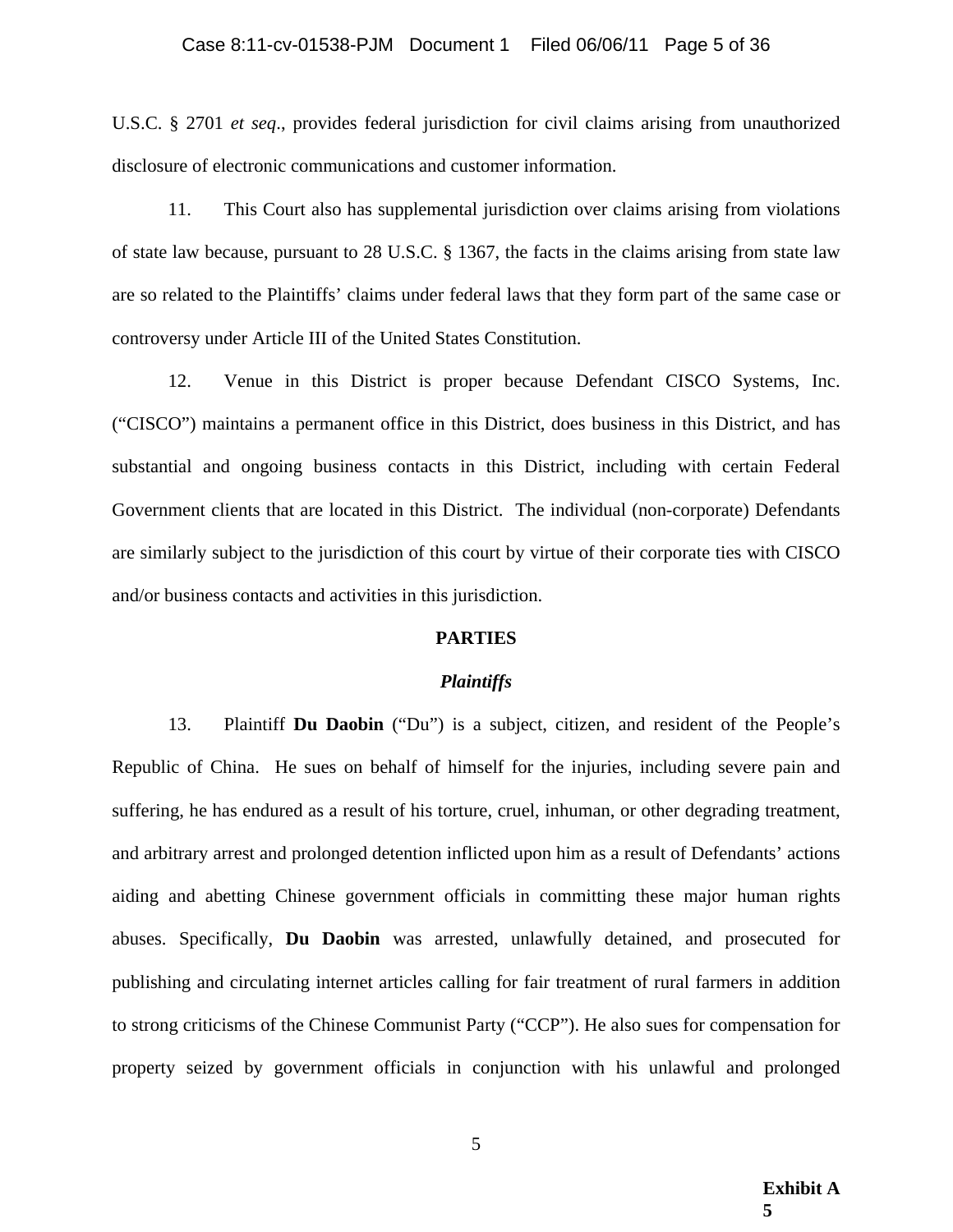## Case 8:11-cv-01538-PJM Document 1 Filed 06/06/11 Page 6 of 36

detention. Previously a victim to unlawful detention, torture, and house arrest, Du remains closely monitored and restricted to Yingcheng City. As a result of Du's harassment, his wife has moved out and left him to raise their child.

14. Plaintiff **Zhou Yuanzhi** ("Zhou") is a subject, citizen, and resident of the People's Republic of China. He sues on behalf of himself for the injuries, including severe pain and suffering, he has endured as a result of his torture, cruel, inhuman, or other degrading treatment, and arbitrary arrest and prolonged detention inflicted upon him as a result of Defendants' actions aiding and abetting Chinese government officials in committing these major human rights abuses. Specifically, **Zhou Yuanzhi** was arrested, unlawfully detained, and prosecuted for publishing and circulating internet articles that support human rights and democratic reform in China, as well as serving as a reporter for the Laogai Research Foundation ("LRF"). He also sues for compensation for property seized by government officials in conjunction with his unlawful and prolonged detention. Previously a victim to unlawful detention, torture, and house arrest, Zhou is currently a prisoner in his own home while his family bears the significant consequences of his political discrimination.

15. Plaintiff **Liu Xianbin** ("Liu") is a subject, citizen, and resident of the People's Republic of China. His wife Chen Ming Xian so authorized this suit on behalf of her husband, Liu Xianbin, for the injuries, including severe pain and suffering, he has endured as a result of his torture, cruel, inhuman, or other degrading treatment, and arbitrary arrest and prolonged detention inflicted upon him as a result of Defendants' actions aiding and abetting Chinese government officials in committing these major human rights abuses. Specifically, **Liu Xianbin** was arrested, unlawfully detained, and prosecuted for publishing and circulating internet articles that support human rights and democratic reform in China, as well as communicating with other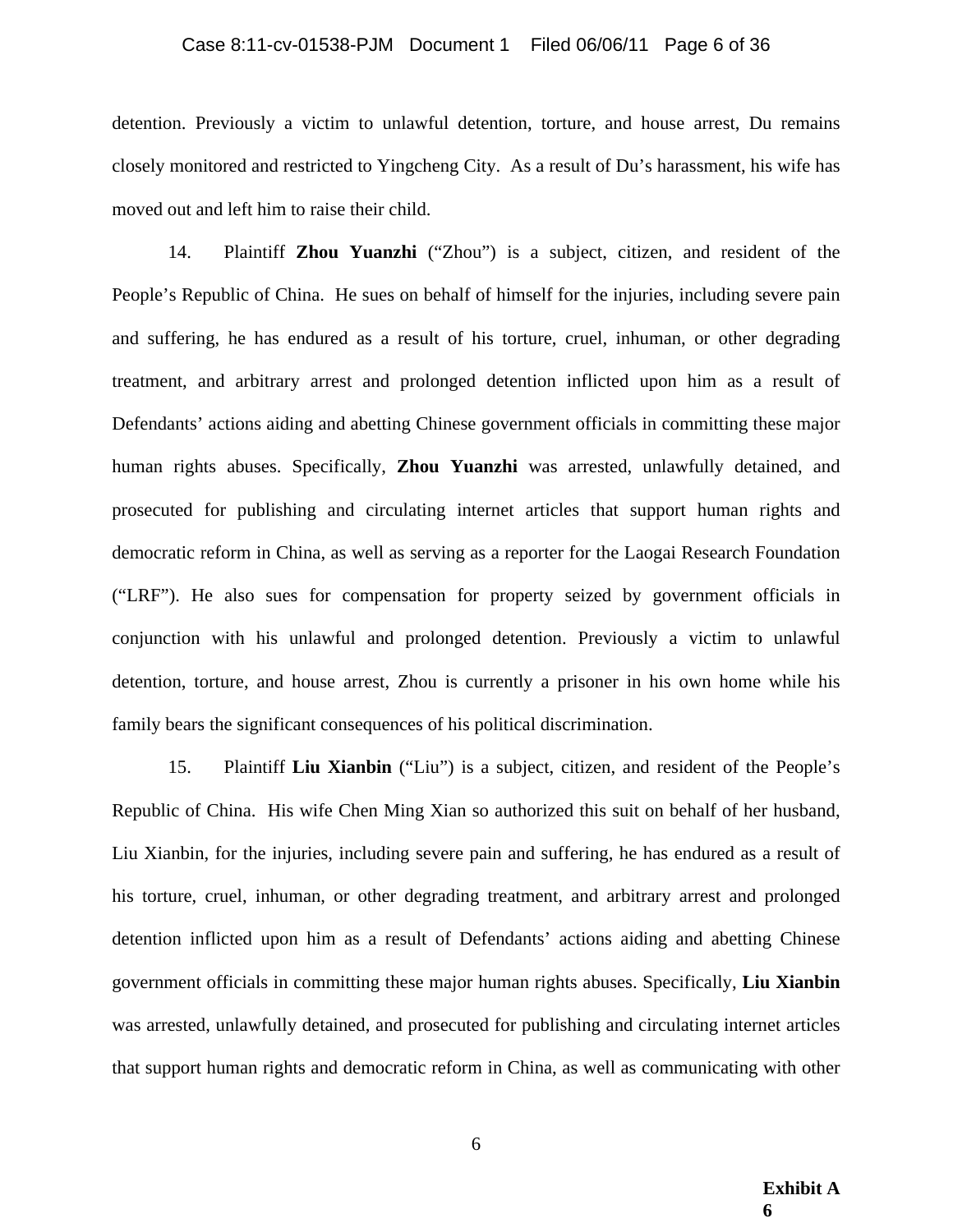# Case 8:11-cv-01538-PJM Document 1 Filed 06/06/11 Page 7 of 36

Chinese reform advocates. He also sues for compensation for property seized by government officials in conjunction with his unlawful and prolonged detention. He is currently serving a tenyear sentence in the Chuanzhong Prison. He was sentenced on March 25, 2011 for "inciting subversion of state power." He has currently served over two months of his ten-year sentence.

16. Additional Plaintiffs temporarily designated as "**Does 1-10**" are citizens of China currently living in China or in exile in other countries, such as the United States, who were arbitrarily detained, arrested, tortured, subjected to cruel, inhuman, or degrading treatment or punishment, and/or subjected to forced labor, as a result of Defendants' actions in aiding and abetting these violations of United States and international law, including federal and state laws that provide civil actions for Defendants' acts. At the time of filing, Plaintiffs have identified hundreds of individuals arbitrarily imprisoned in China for expressing their support for free elections, democracy, or human rights through internet communications or use and whose arrests and detention are directly linked to Defendants' knowingly aiding and abetting the PRC's unlawful acts. Additional information about their arrests and detention, and their treatment in detention, for these unnamed individuals, as well as information about how Defendants may be responsible for their abuse, will be obtained during discovery and described in greater detail during these proceedings. Their inclusion in this lawsuit is critical both in order to identify the extent of Defendants' role in enabling these abuses, as well as to curb, prevent and remedy current corporate practices of Defendants that are directly responsible for these abuses. Such Plaintiffs may also include others located outside of China who have been or are currently being adversely affected by Defendants' practices.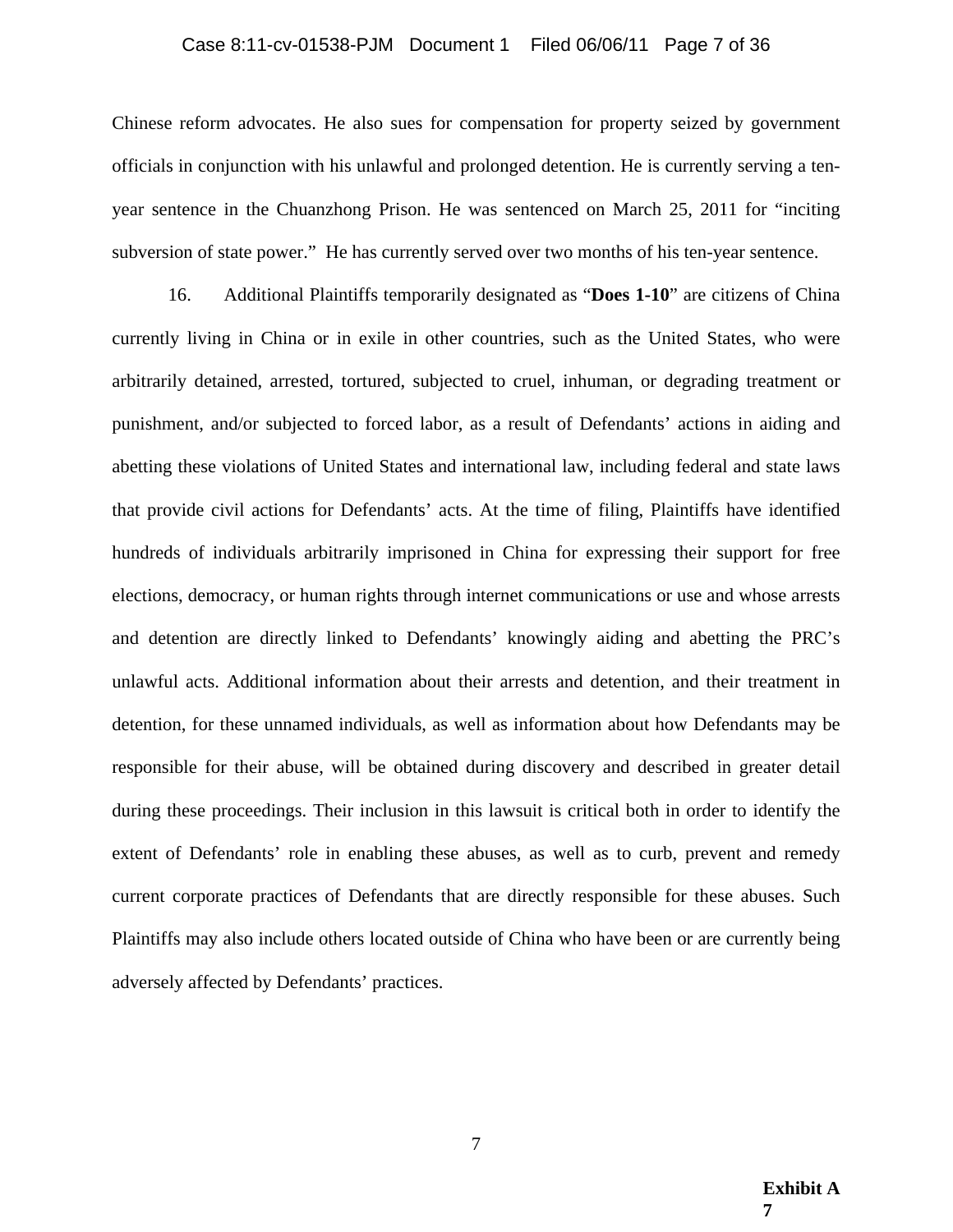## *Defendants*

17. Defendant **CISCO Systems, Inc.** ("CISCO") is a California Corporation with offices and locations worldwide. CISCO is one of the world's largest technology corporations. CISCO is headquartered in San Jose, California, and has offices and a substantial and ongoing business presence in this District. CISCO designs and sells networking, voice, and communications technology and services. In doing so, CISCO facilitates the distribution of and access to electronic communication and information through internet networking technology including CISCO Internet Protocol-based networking solutions.

18. Defendant Thomas Lam has served as the President of CISCO's China Operations since 2005. In this capacity, Mr. Lam oversees CISCO's service and support operations to the PRC. In December 2006, Mr. Lam was selected as "IT Figure of the Year" by China Computer World. Additionally, Mr. Lam has served as the Vice Chairman of CISCO Greater China since January 2010 where he is responsible for developing and driving strategies for corporate social responsibility, corporate affairs and university relations in Greater China. In these capacities, Mr. Lam oversaw the sale of security technology products and services used by the PRC.

19. Defendant Owen Chan served as Senior Vice President, Asia Pacific Operations at CISCO from August 2005 to February 2010. Originally joining CISCO in 1999, Mr. Chan has been the President and CEO of the Greater China Theater at CISCO since February 2010. As President and CEO of the Greater China Theater, Mr. Chan is responsible for developing and executing a strategy for marketing CISCO's goods and services to clients in China.

20. Defendant Rick Justice served as the Executive Vice President of Worldwide Operations and Business Development until his retirement in 2009. In this capacity he oversaw the organization's thousands of sales, systems engineering, and operations employees. Joining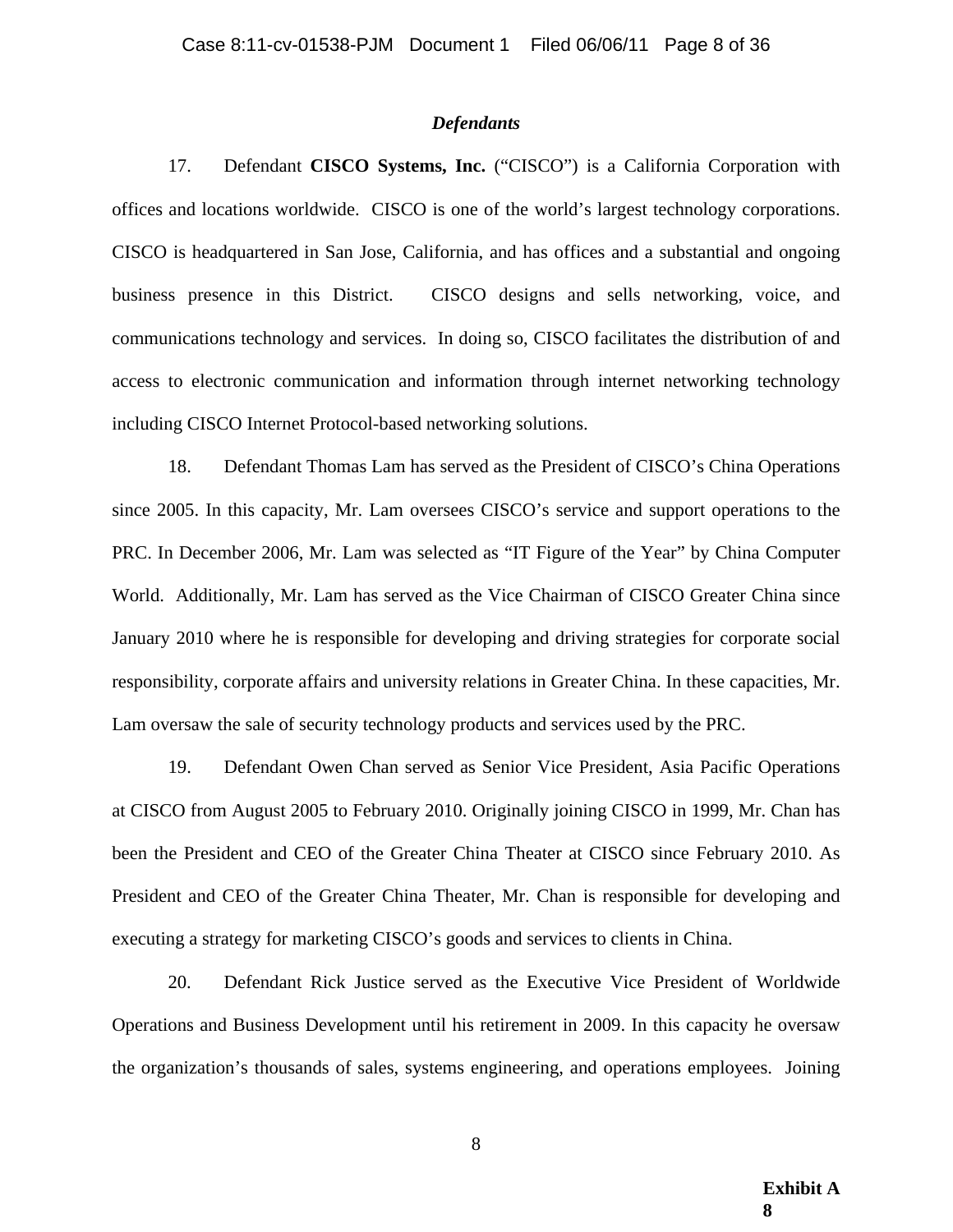#### Case 8:11-cv-01538-PJM Document 1 Filed 06/06/11 Page 9 of 36

CISCO in December 1996, Mr. Justice was a key proponent in evolving CISCO's strategy to capture opportunities in emerging markets like China, which helped CISCO double its business in emerging markets in over a three year period. Mr. Justice currently serves as Executive Advisor to the Office of Chairman and CEO.

21. Defendant John Chambers is the Chairman and CEO of CISCO. Mr. Chambers joined CISCO in 1991 as Senior Vice President, Worldwide Sales and Operations. He has served as CEO since 1995, where he has overseen CISCO's dramatic growth from a corporation with \$1.2 billion in annual revenue in 1995 to roughly \$40 billion in annual revenue in recent times. Mr. Chambers has overseen all of the organization's operations, including the design, marketing, and sale of services and communications technology in China.

# **STATEMENT OF FACTS**

#### *General Facts*

22. China has the world's largest population of internet users. China currently has a population of 1.34 billion with approximately 457 million being internet users. Such expansive access to the internet in China has the potential to provide the Chinese people with unparalleled access to information in addition to a venue for public expression and open dialogue on important civic issues.

23. As early as 1998, the CCP sought to prevent the Chinese people from the free expression of their views by aggressively monitoring the internet, intimidating Chinese internet users, and preventing the dissemination of "harmful" internet content. The Chinese government places strict controls on politically sensitive internet content such as human rights issues in China, the Tiananmen Square massacre, democratic reform in China, and all opposition to the CCP.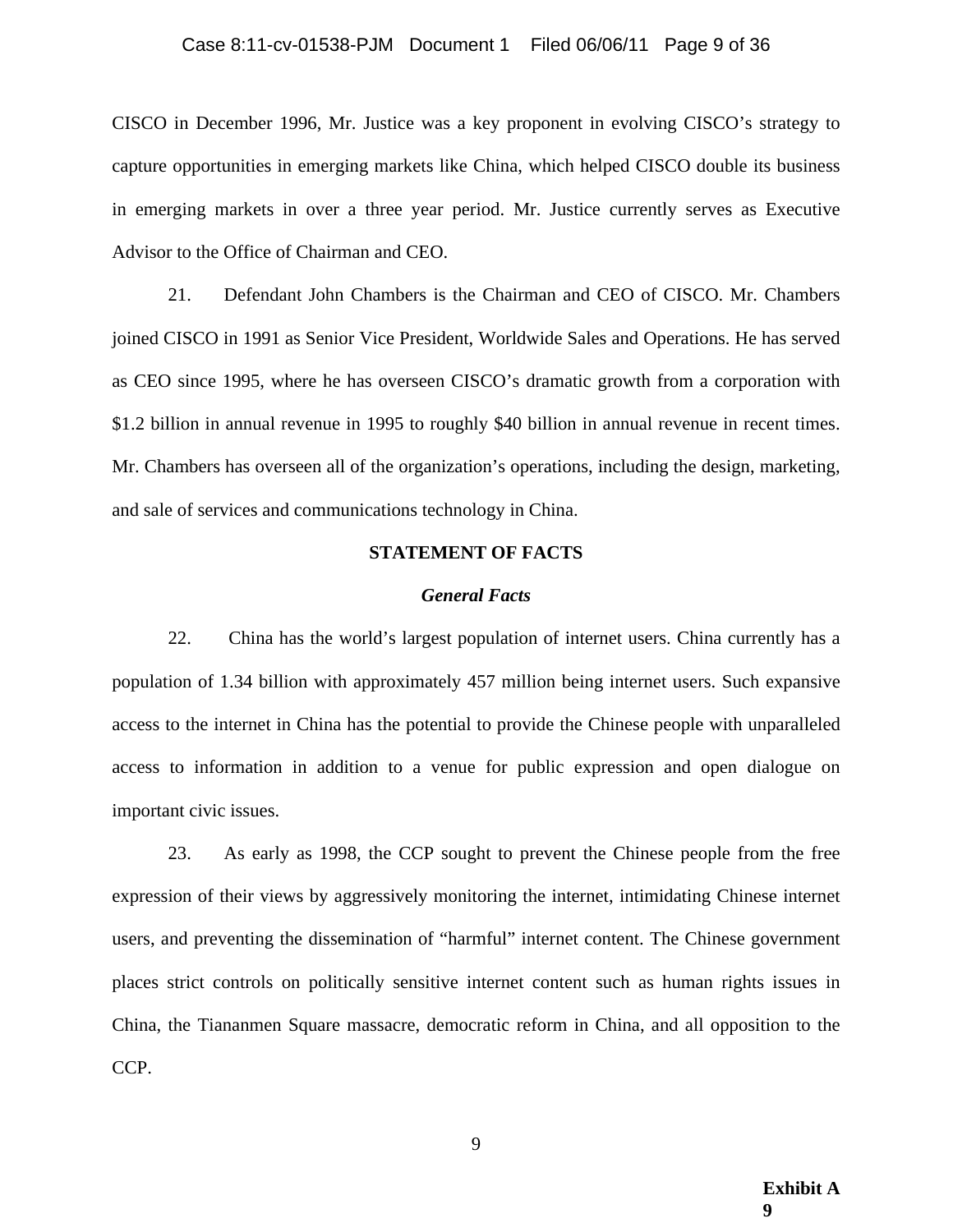# Case 8:11-cv-01538-PJM Document 1 Filed 06/06/11 Page 10 of 36

24. The CCP's internet censorship began with the creation of a nationwide surveillance program called the Golden Shield Project, which was launched by China's Public Security Ministry no later than November 2000. The Golden Shield Project, also known as the "Great Firewall of China," is a sophisticated system of internet filters and censoring techniques which restricts access to a variety of content disfavored by the CCP. The Golden Shield Project is officially justified as a method to enhance the ability of the CCP to combat criminal activity, but, in reality, it is widely used to suppress peaceful political, social, and religious dialogue of dissent.

25. The CCP employs a substantial number of internet police to implement the Golden Shield Project, who assist the CCP in preventing the Chinese people from the free expression of their views on the Internet. The CCP employs what has been estimated as between at least 30,000-50,000 internet police. These internet police further the objectives of the CCP by monitoring, tracking and shutting down Internet Protocol (IP) addresses, monitoring, tracking and shutting down e-mail addresses, censoring internet browser search results, and censoring other material the CCP opposes.

26. The Golden Shield Project has recently curtailed Chinese internet user freedom by blocking content as common as global current events. Earlier this year, the CCP, utilizing the Golden Shield, heavily censored the pro-democracy revolutions in North Africa, especially in Tunisia and Egypt. On or about January 28, 2011, the CCP began censoring internet content associated with the search term "Egypt." The CCP censorship started only three days after the Egyptian uprising began.

27. In addition, the Golden Shield Project has blocked or censored nearly all internet content that mentions Liu Xiaobo, the 2010 Nobel Peace Prize laureate. The Golden Shield

> **Exhibit A 10**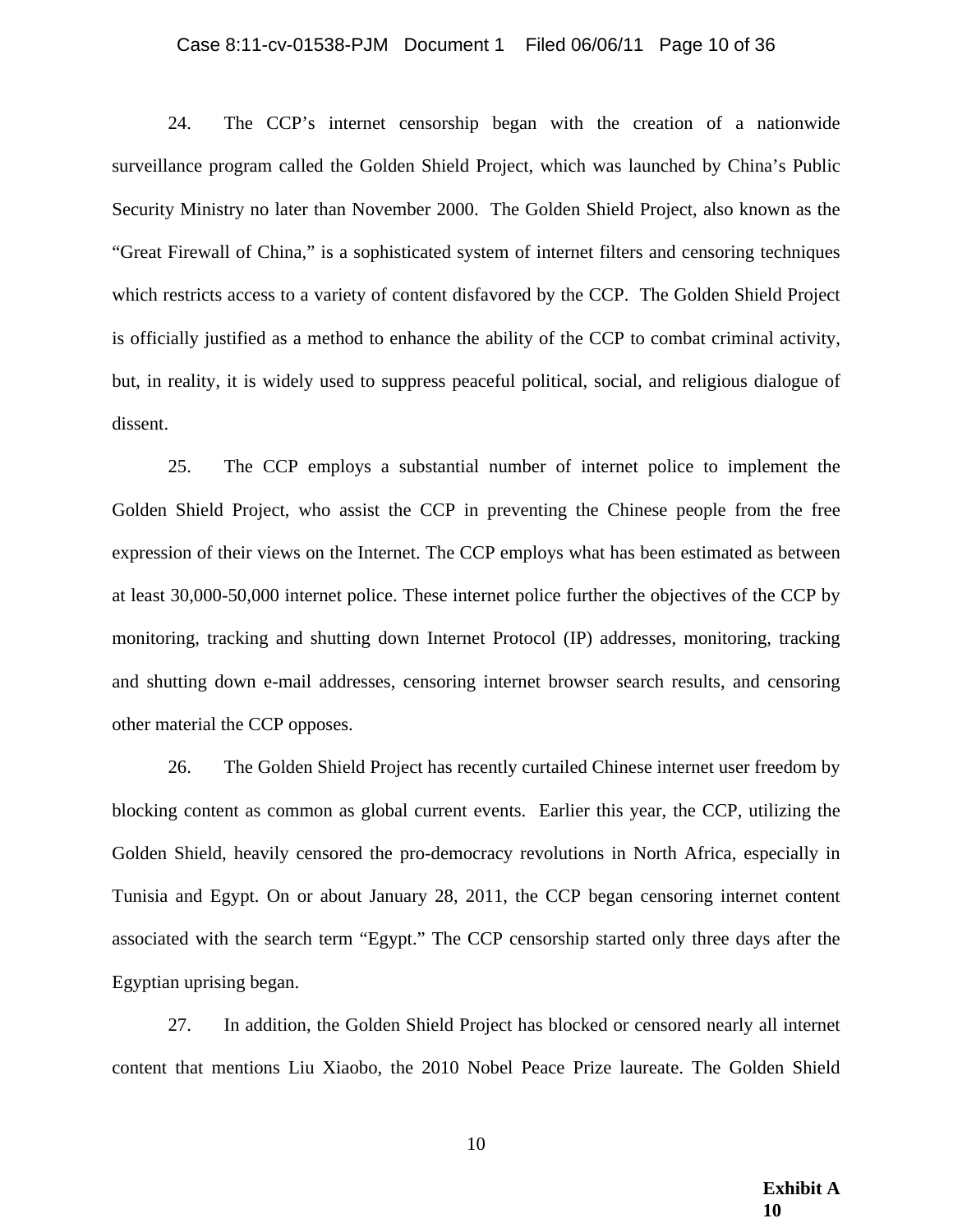### Case 8:11-cv-01538-PJM Document 1 Filed 06/06/11 Page 11 of 36

Project's enhanced police state capabilities were used against Mr. Liu. In 2009, Mr. Liu was prosecuted for "inciting subversion of state power" and sentenced to eleven years of prison for urging the Chinese government to move towards a freer, more democratic society in his online writings.

28. CISCO aggressively sought contracts to provide substantial assistance in helping the Chinese government implement the Golden Shield Project. In a 2002 presentation, CISCO described the Golden Shield Project as a source for CISCO opportunities in the areas of planning, construction, technical training, and maintenance. See **Exhibit A**, CISCO publication titled "Overview of the Public Sector."

29. In that 2002 CISCO publication, CISCO proffered that networking services were a future direction for security products, showing that CISCO recognized opportunities for future business with the Chinese government.

30. In that 2002 CISCO publication, CISCO recognized that its services and products would be utilized, *inter alia,* by law enforcement, prisons, forced labor camps, and "forced custody and repatriation centers." See **Exhibit A**, p. 9. Such uses are in direct violation of the "Tiananmen Square Sanctions."

31. In that 2002 CISCO publication, CISCO recognized that its services and products would be utilized, *inter alia,* by CCP's "internet police" and CCP's "information and communication police." See **Exhibit A**, p. 12 & 14.

32. In that 2002 CISCO publication, CISCO recognized that its services and products would be utilized by CCP for, *inter alia,* "Internet monitoring & supervision." See **Exhibit A**, p. 19.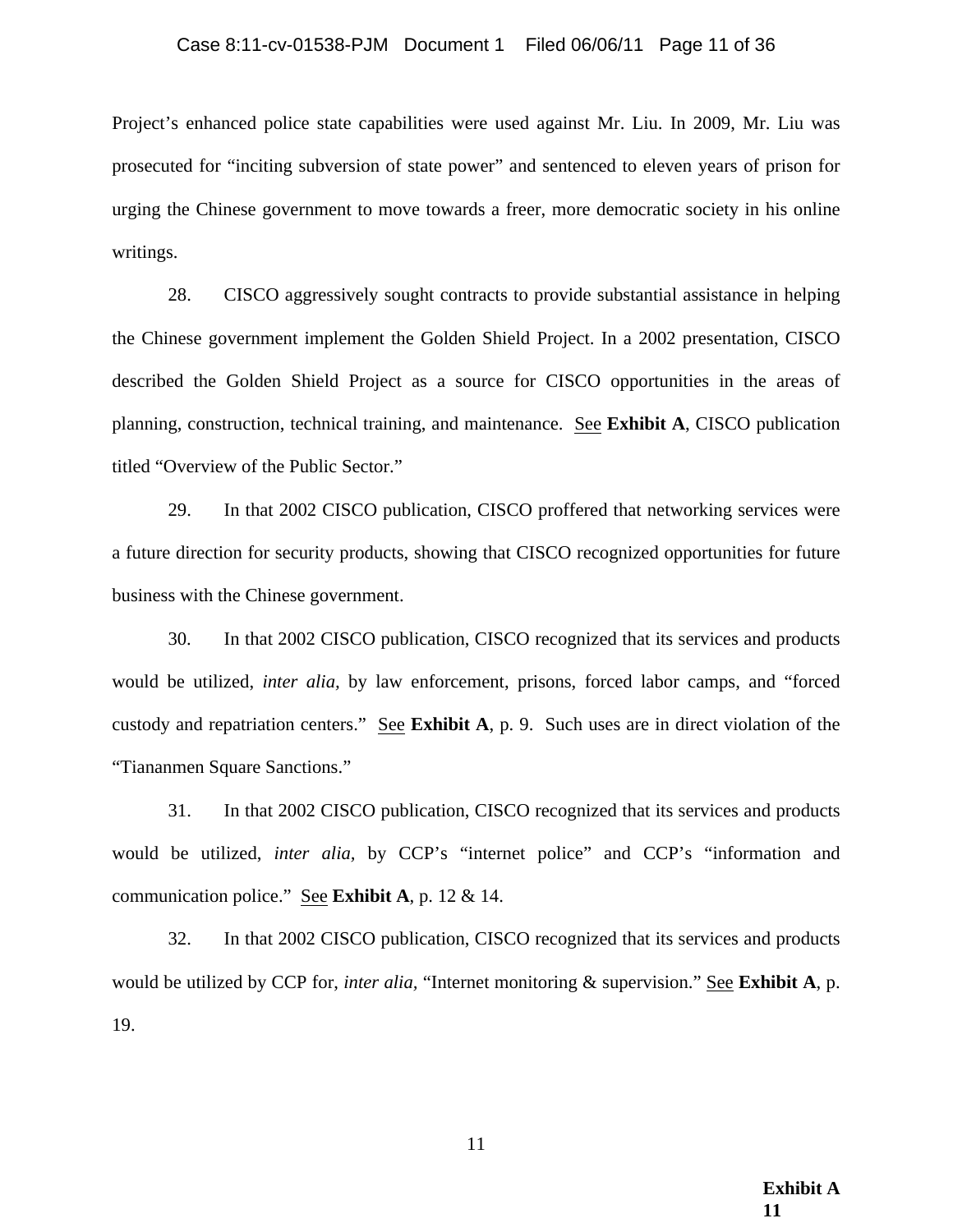## Case 8:11-cv-01538-PJM Document 1 Filed 06/06/11 Page 12 of 36

33. In that 2002 CISCO publication, CISCO recognized that its services and products would be utilized by CCP to, *inter alia,* "Drive high-level planning and high standard construction of 'The Golden Shield Project.'" See **Exhibit A**, p. 49.

34. In that 2002 CISCO publication, CISCO recognized that "Digitalization and networking represent [the] future direction of security protection products." See **Exhibit A**, p. 50.

35. In that 2002 CISCO publication, CISCO recognized that one of the purposes of the Golden Shield Project (which CISCO was marketing itself to be a part of) was to "Stop the network-related crimes." See **Exhibit A**, p. 57.

36. In that 2002 CISCO publication, CISCO recognized that one of the purposes of the Golden Shield Project (which CISCO was marketing itself to be a part of) was to "Guarantee the security and services of [the] public network." See **Exhibit A**, p. 57.

37. In that 2002 CISCO publication, CISCO recognized that one of the purposes of the Golden Shield Project (which CISCO was marketing itself to be a part of) was to "Combat 'Falun Gong' evil religion and other hostiles." See **Exhibit A**, p. 57.

38. In that 2002 CISCO publication, CISCO recognized that its services and products would be utilized by CCP to, *inter alia,* help "Gain police strength from science & technology" and that CISCO's products would/could be utilized for the creation of a "Prevention & control system of public security." See **Exhibit A**, p. 62-63.

39. In that 2002 CISCO publication, CISCO marketed itself as a provider of "Elearning" to CCP. See **Exhibit A**, p. 70.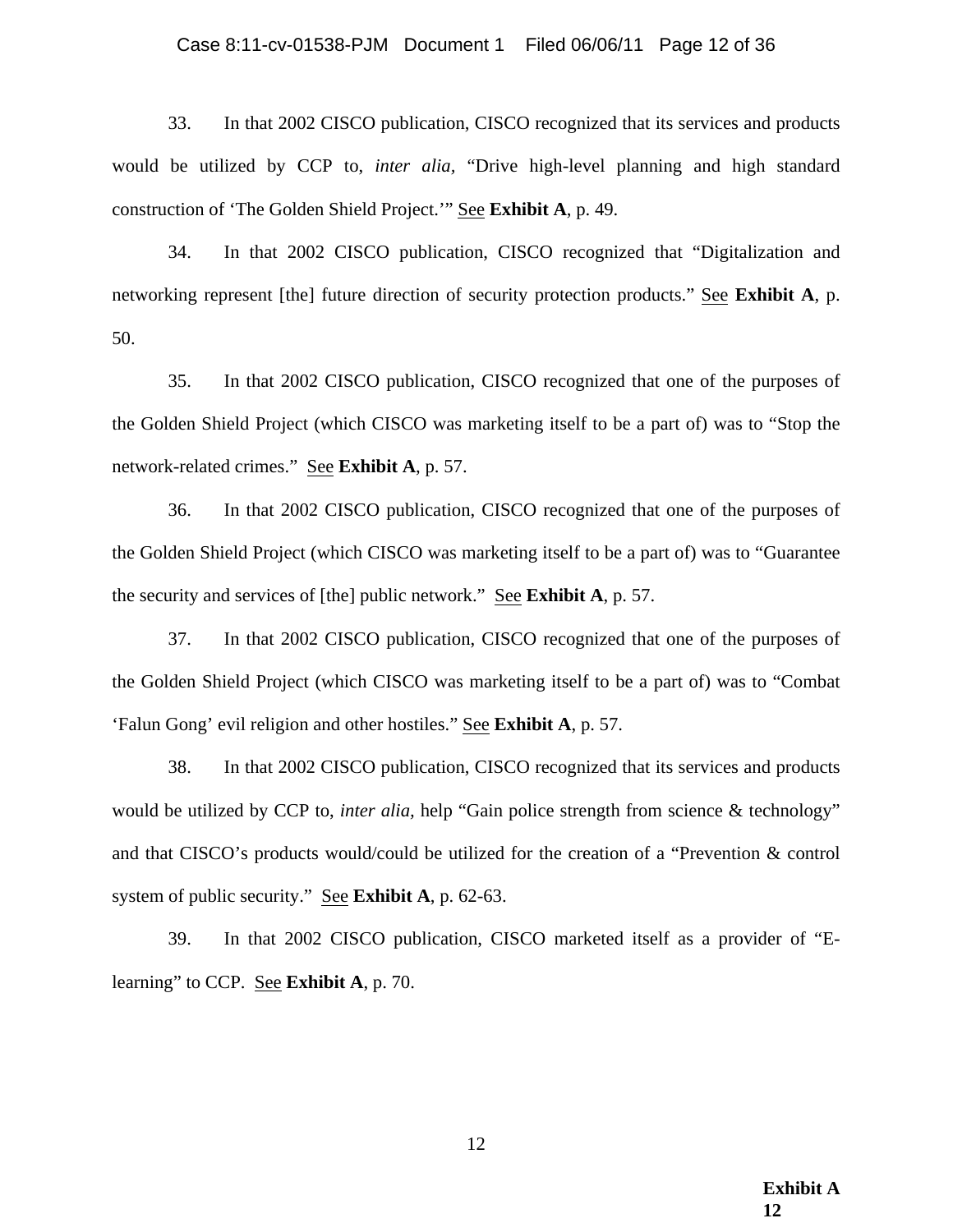## Case 8:11-cv-01538-PJM Document 1 Filed 06/06/11 Page 13 of 36

40. As a result of these and other marketing efforts by CISCO, CCP chose to work with CISCO and CISCO successfully aided CCP in the implementation of CCP's Golden Shield Project.

41. In 2004, Zhang Sihua, the vice president for a Chinese branch company of CISCO said that CISCO was "very glad to cooperate with the police department in building up the first level network of the Golden Shield." It was additionally reported that in 2004, through the use of CISCO routers and other related products, CISCO helped construct the first level network of the Golden Shield Project.

42. In materials submitted to the House of Representatives Committee on International Relations during a 2006 hearing of the 109<sup>th</sup> United States Congress, the following facts were disclosed:

> a. CISCO has profited greatly by providing the Chinese government with the technology necessary to filter internet content through its creation of Policenet, one of the tools the regime uses to control the internet. CISCO's estimated profit from sales to China according to Derek Bambauer of *Legal Affairs* is estimated to be \$500 million and holds 60 percent of the Chinese market for routers, switches, and other sophisticated networking gear. The company anticipates that China will soon become its third largest market, just behind the U.S. and Japan.

> b. [As of 2006, CISCO was under contract to provide] China with its 12000 Series routers, which are equipped with filtering capability typically used to prevent Internet attacks, but can also be used by [CCP] authorities to block politically sensitive information, according to the Congressional Research Service.

> > **Exhibit A 13**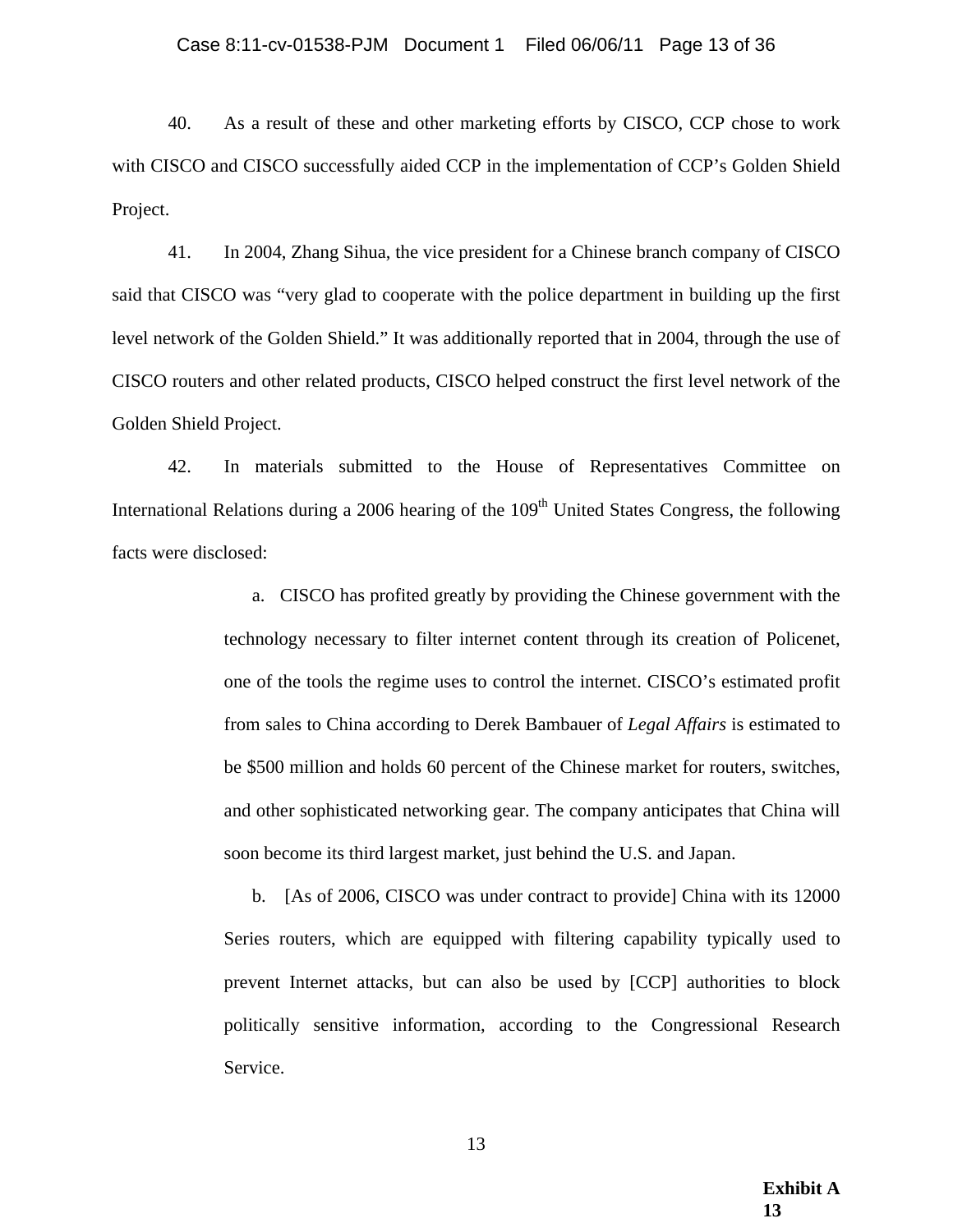# Case 8:11-cv-01538-PJM Document 1 Filed 06/06/11 Page 14 of 36

43. CISCO collaborated with the CCP to design and develop the Golden Shield Project to incorporate advanced information and communication technologies into security enforcement with the primary goal of creating a comprehensive online surveillance system specifically geared to enable and facilitate the suppression of dissident activity in China.

44. Prior to the Golden Shield Project's development, the CCP was unable to tightly monitor and strictly control China's internet activity. With the assistance of CISCO, the CCP is now capable of detecting, identifying and tracking perceived threats to the CCP's power, and blocking "harmful" websites.

45. Upon information and belief, CISCO employees customized themselves or trained others to customize CISCO's standard products to meet the Golden Shield Project's unique and non-standard surveillance objectives.

46. In material submitted to the House of Representatives Committee on International Relations during a 2006 hearing of the  $109<sup>th</sup>$  United States Congress, the following facts were disclosed:

> a. According to Harry Wu, The Executive Director of the Laogai Research Foundation, CISCO Systems has marketed its Policenet equipment specifically designed to make it easier for the Chinese Police to carry out surveillance of electronic communications. CISCO is also suspected of giving Chinese engineers training in how to use its products to censor the internet. Policenet currently operates in all but one of China's provinces. Policenet connects officials of the Public Security Bureau—a national agency with local branches that handle security, immigration, "social order," and law enforcement- to each other and to electronic records that store a wealth of information on every citizen in China.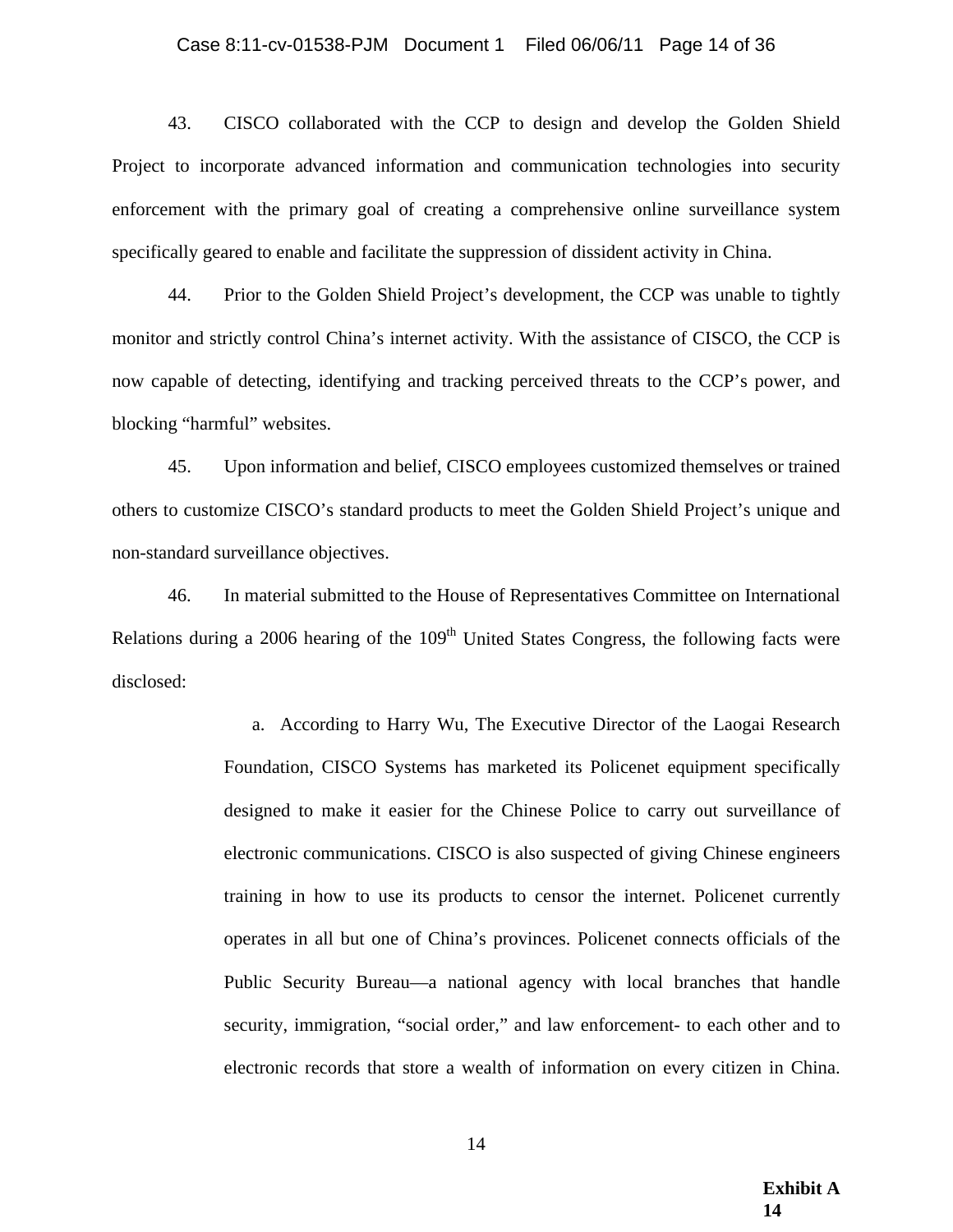Along with Policenet, CISCO also produced the watchdog router that prevents internet users in China from gaining access to banned websites.

b. Reporters Without Borders said that CISCO Systems has sold China several thousand routers at more than 16,000 euros each for use in building the regime's surveillance infrastructure. This equipment that was programmed with the help of CISCO engineers allows the Chinese authorities to read data transmitted on the internet and to spot "subversive" key words. The police are able to identify who visits banned sites and who sends "dangerous" e-mail messages.

47. In 2002, CISCO explicitly recognized that China uses forced labor as a part of its law enforcement strategy. In 2002, CISCO also recognized that China employs forced custody stations, forced repatriation centers, and forced education centers. See **Exhibit A**.

48. In 2002, CISCO explicitly recognized that one of the Chinese government's goals for the Golden Shield Project was to target disfavored groups. In its own presentation documents, CISCO quoted Li Runsen, the Chinese government's information technology lead who stated bluntly that the Golden Shield would be used to "Combat 'Falun Gong' evil religion and other hostiles." See **Exhibit A**, p. 57.

49. Recognizing both the enforcement strategy and targets of the Golden Shield Project, CISCO marketed and sold its products to the Chinese Government. In 2006, CISCO's Rick Justice, then senior vice-president for worldwide operations, stated that " $[w]e$  sell to police organizations in many countries." Then, Mr. Justice went on to say that "[w]e do business [in China] the way we do business anywhere."

> **Exhibit A 15**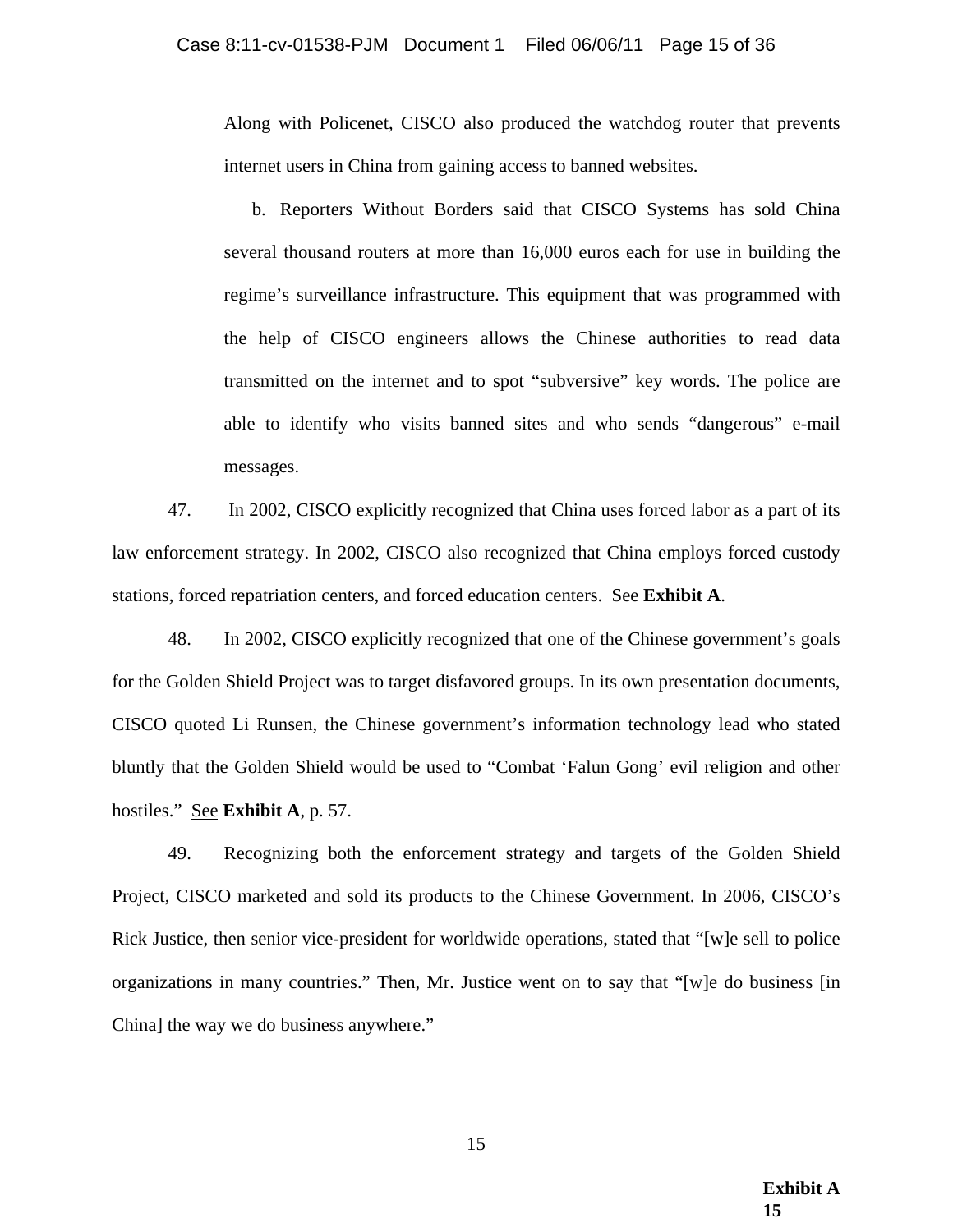## Case 8:11-cv-01538-PJM Document 1 Filed 06/06/11 Page 16 of 36

50. CISCO marketed internet management systems that could identify dissident internet behavior to the Chinese government and relay that information to Chinese law enforcement authorities.

51. Plaintiff is informed and believes that CISCO was fully aware that the Golden Shield Project would be used to commit human rights violations and violations of international law.

# *Specific Facts*

#### **Du Daobin**

52. Since 2001, Du Daobin ("Du") has published articles on Chinese websites calling for fair treatment of city and rural dwellers, social security and fair wages to farmers, and abolishment of the discriminatory policies of usury towards farmers. He has published articles on foreign websites strongly criticizing the CCP's policies, ideals, and one-party dictatorship. Additionally, Du has initiated and participated in many petition protest activities on the internet.

53. On October 28, 2003, Du was criminally detained and arrested while his house was raided by Chinese authorities.

54. On June 11, 2004, Du was charged with "inciting to subvert state power" and was sentenced to three years in prison. His sentence, however, was suspended for four years.

55. From 2004 to 2008, the Public Security Bureau ("PSB") communicated with Du approximately twice a month. Du was not able to use his real name to publish articles domestically or internationally; he was not allowed to leave China and his guests were tightly regulated, questioned and placed under surveillance. On many occasions, the PSB threatened to hinder the educational advancement of Du's child. Additionally, the PSB regularly intercepted Du's mail and royalty checks.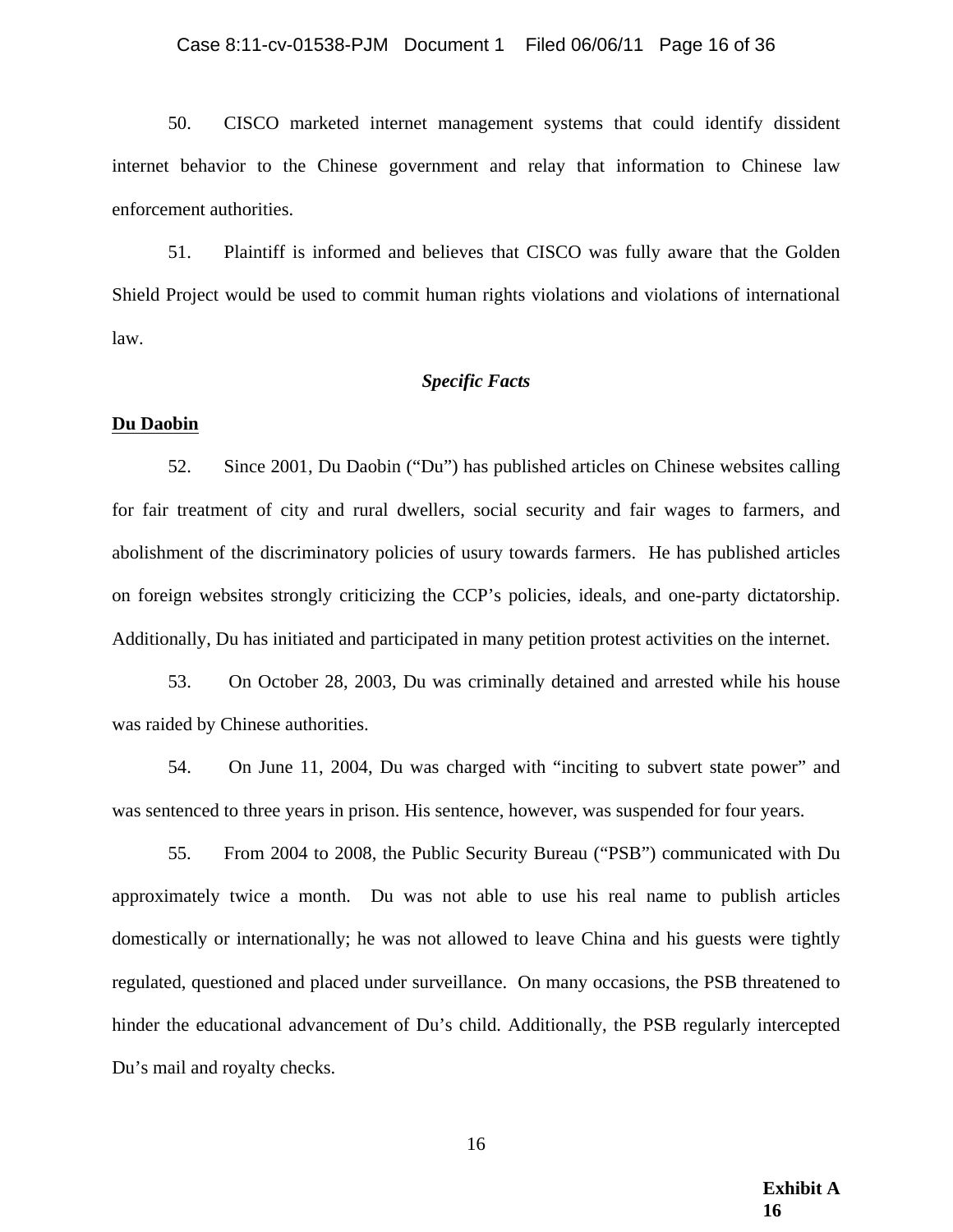# Case 8:11-cv-01538-PJM Document 1 Filed 06/06/11 Page 17 of 36

56. On July 21, 2008, the PSB reinstated Du's suspended sentence and raided his home. During his time in prison, Du was subject to physical and psychological torture. Du was imprisoned under the most stringent controls. He was forced to sit on a low bench for two months which led to cardiac prolapse and difficulty walking. Due to malnutrition and potassium deficiency, he lost his ability to walk without the assistance of others. During recovery, he was dependent on a wheelchair. At the same time, Du's wife was continually harassed and abused; and their child was under constant surveillance at school.

57. Despite Du's prison release in 2010, he is still-bound. On the day of his release, he was escorted to the Yingcheng City police department. Du was told not to publish anything and to report any departure from Yingcheng City. He must also report to and participate in weekly community service.

58. Du has been unemployed for over five months. He does not have stable income, is not allowed to leave the city for work and he is prohibited from leaving China. He survives on the generosity and assistance of his friends. His internet activity is constantly monitored, which has slowed down his connection's speed so much that it sometimes takes an hour to load one page. Additionally, he is constantly redirected to other webpages and is otherwise restricted from using the internet.

59. Due to the CCP's harassment of Du, his wife has moved out and left him to raise their child.

#### **Zhou Yuanzhi**

60. With the rise of the internet, Zhou Yuanzhi ("Zhou") became an active cyber writer. Since the beginning of the  $21<sup>st</sup>$  century, Zhou has used both his real name and a pen name to publish online articles critical of the CCP.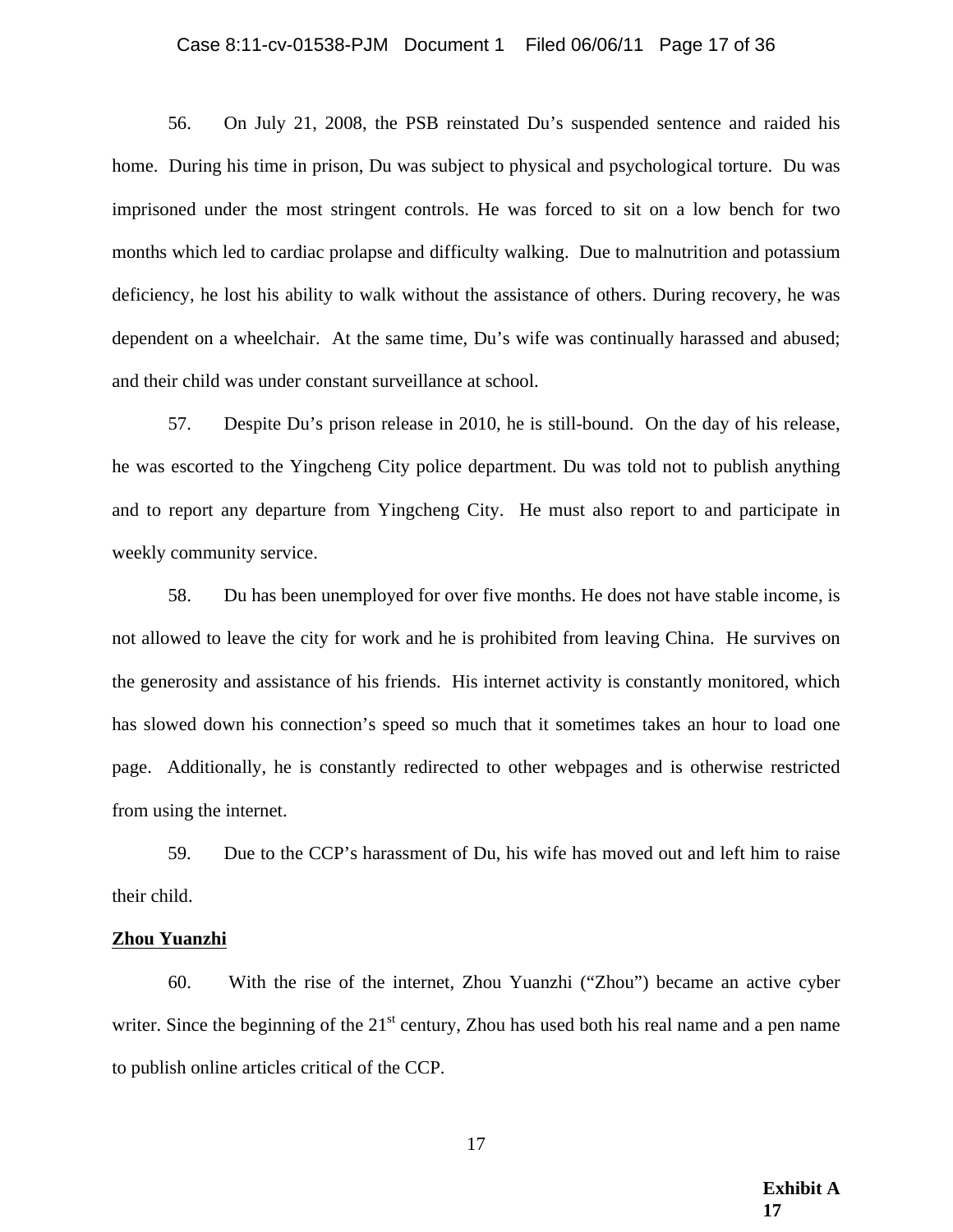### Case 8:11-cv-01538-PJM Document 1 Filed 06/06/11 Page 18 of 36

61. In or about 2004, Zhou became a regular writer for "Guancha" (www.observechina.net), which is currently run by the Laogai Research Foundation ("LRF").

62. From 2004 to 2008, he contributed over 40 articles to Guancha, promoting human rights and democracy in China.

63. In 2007, Zhou became a reporter for Guancha, spending a significant amount of time investigating human rights cases in China.

64. In the less than two years since he became a reporter for Guancha, Zhou wrote and published approximately 10 reports under a pseudonym.

65. His articles and activities were closely tracked by local police who, on many occasions, invited him to "drink tea" with them and warned him to stop writing.

66. On May 3rd, 2008, the local police finally lost their patience when they found in Zhou's email that he was writing a report about China's Laogai products for the LRF. The Jingmen City Public Security Bureau in Hubei Province placed him and his wife, Zhang Zhongfeng into a detention center.

67. For security reasons, Zhou kept the unfinished report and many related pictures in the draft folder of his Google email account. All the files were copied and deleted by the police on the day Zhou was detained.

68. Police searched Zhou's home and confiscated his computer, camera, bank documents and other property.

69. Zhou was severely tortured in the detention center until he confessed that he was writing a report for LRF.

70. His wife was released three days later, but was placed under house arrest. Zhou was detained for twelve days and was released on May 15, 2008.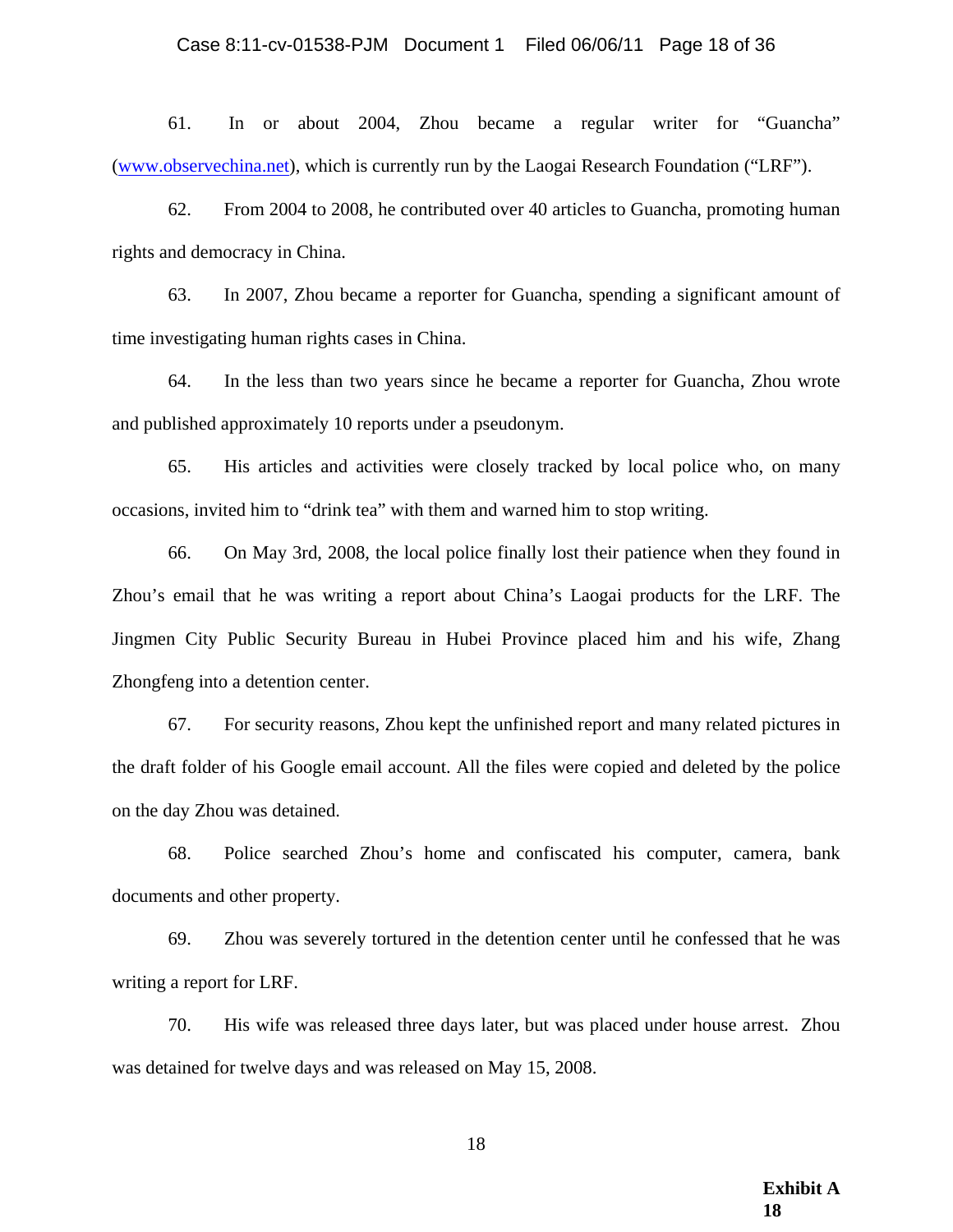## Case 8:11-cv-01538-PJM Document 1 Filed 06/06/11 Page 19 of 36

71. Due to a lack of evidence and increasing pressure from international communities, the local police sent Zhou home, but he was put under house arrest for nearly six months, until November 3, 2008.

72. Although the house arrest formally ended on November 3, 2008, the local police managed to make his home a prison. During the past three years, Zhou has been under constant police surveillance. The police have discretely placed a dozen surveillance cameras around his house. The police randomly enter Zhou's house to check his computer.

73. A prisoner in his own home, Zhou has no way to look for a job. His entire family is sustained by his wife's meager salary.

74. Political disloyalty is still considered a major offense, so Zhou's son was denied the opportunity to have a decent job after graduating from college. The entire family has fallen victim to political discrimination.

#### **Liu Xianbin**

75. For participating in the 1989 Tiananmen Square protests and writing articles demanding political reform, Liu Xianbin ("Liu") was sentenced on December 28, 1992 to twoand-a-half-years in prison for "counterrevolutionary propaganda and incitement."

76. After his release, he engaged in organizing a branch of the China Democracy Party in Sichuan, and was sentenced to thirteen years on August 6, 1999, on charges of "subverting state power."

77. During his years of imprisonment, Liu was kept under "strict surveillance." This "strict surveillance" meant Liu was given harsher discipline, harder work, higher likelihood of mistreatment, and less communication and contact with other inmates.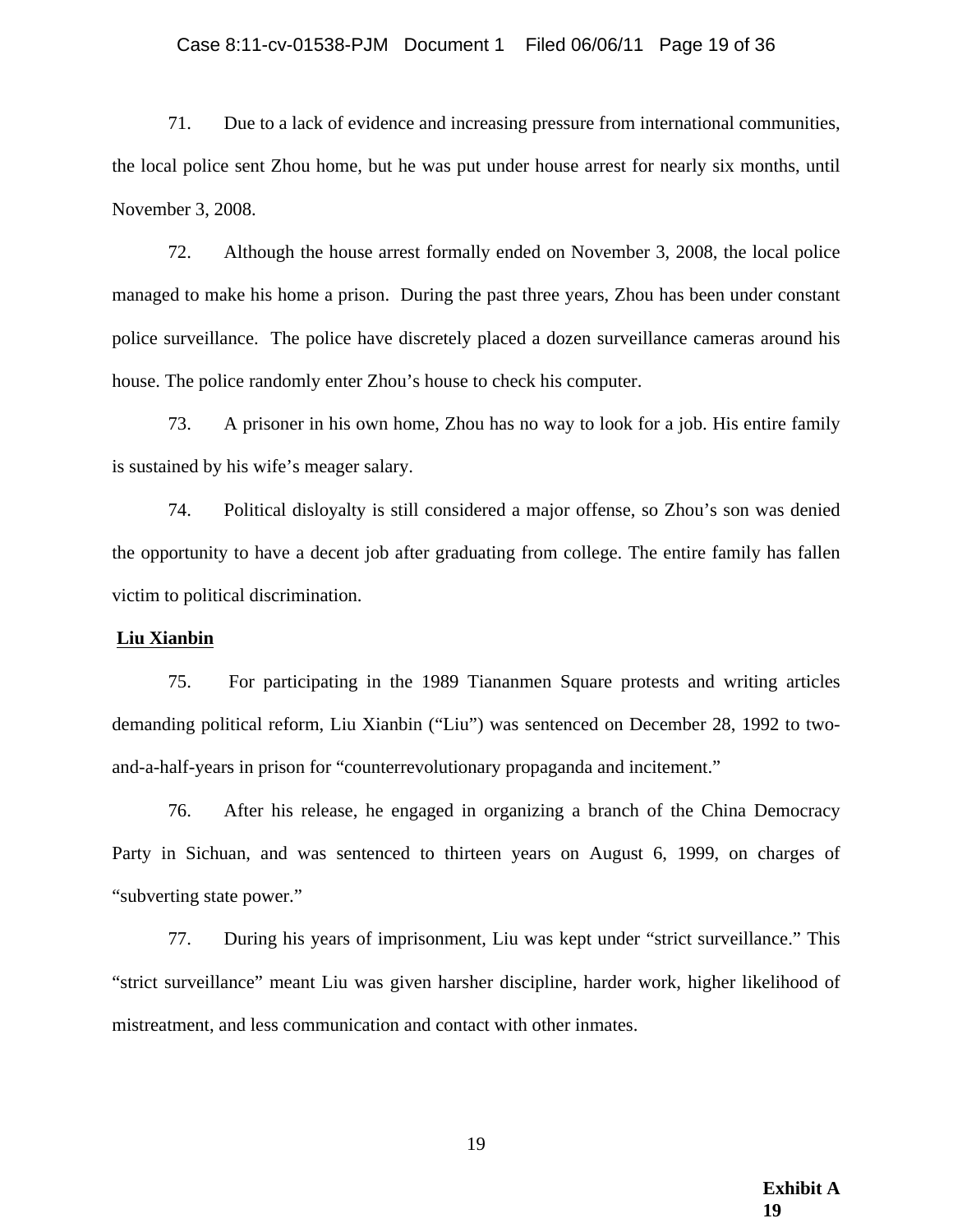# Case 8:11-cv-01538-PJM Document 1 Filed 06/06/11 Page 20 of 36

78. Liu was released on November 6, 2008 from Chuandong Prison (Eastern Sichuan Prison) and placed under close surveillance by local police. Despite constant police harassment, Liu was active in writing and disseminating articles on the internet that promoted human rights and democratization in China. Many of his articles were published on overseas websites, including "Guancha" (www.observechina.net), run by the LRF.

79. Liu was under physical surveillance with police vans parked in his neighborhood constantly monitoring his words and actions. Liu's house is constantly searched and his property is confiscated. Additionally, Liu's activity on the internet is closely monitored. Police know of every article he has published and every message he has exchanged online.

80. Between 2009 and 2010, Liu was intimidated by police who threatened to send him back to prison unless he stopped writing. Liu did not comply because he believes freedom of speech is a basic human right.

81. On June 27, 2010, Liu was detained by police of Suining on suspicion of "inciting subversion of state power." On July 21, 2010, the Suining PSB wrote a Recommendation Indictment to the Suining Procuratorate, requesting that Liu be indicted for "inciting subversion of state power" because he published and disseminated "subversive" articles online.

82. On the same day Liu was detained, the police ransacked his home and confiscated his computer, books and magazines, and various media storage devices. None of these items have been returned.

83. On March 25, 2011, Liu was sentenced to ten years in prison for "inciting subversion of state power." Liu received this sentence because of articles that he published during April 2009 and February 2010 in overseas Chinese magazines and websites.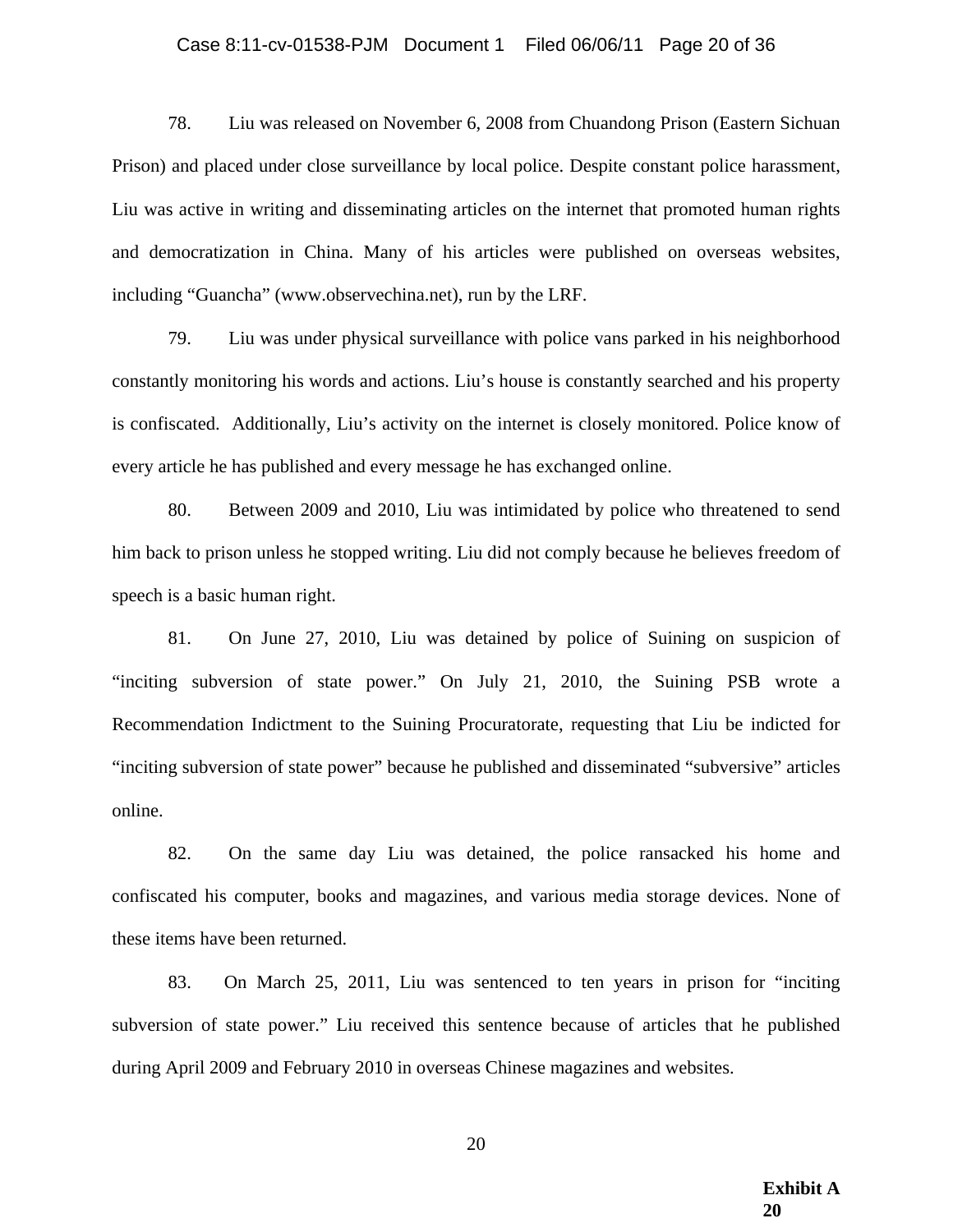# Case 8:11-cv-01538-PJM Document 1 Filed 06/06/11 Page 21 of 36

84. After the trial, Liu was put into Chuanzhong Prison (Central Sichuan Prison). Because he is a repeat offender and refused to confess his guilt, the prison officials and police treated him harshly. The first day he was in prison, he was assaulted by other prisoners at the encouragement of the prison police.

85. Liu has been tortured psychologically. He has been kept in confinement so that he might yield to authority after undergoing mental pressure. He is not allowed to read uncensored books or materials of his choice; he can only receive information that the authorities want him to have. By doing so, the authorities hope that they will ultimately change his values, beliefs, perceptions, judgments, and then later his mindset and behavior.

## **CAUSES OF ACTION**

86. Plaintiffs' causes of action arise under and violate the following laws, agreements, conventions, resolutions, and treaties:

- a. Alien Tort Statute, 28 U.S.C. § 1350;
- b. Torture Victim Protection Act, 28 U.S.C. § 1350;
- c. Convention against Torture and Other Cruel, Inhuman, or Degrading Treatment or Punishment G.A. res. 39/46, annex, 39 U.N. GAOR Supp. (No. 51) at 197, U.N. Doc. A/39/51 (1984), *entered into force* June 26, 1987;
- d. International Covenant on Civil and Political Rights, G.A. res. 2200A (XXI), 21 U.N. GAOR Supp. (No. 16) at 52, U.N. Doc. A/6316 (1966), 999 U.N.T.S. 171, *entered into force* Mar. 23, 1976;
- e. Universal Declaration of Human Rights (1948) G.A. res. 217A (III), U.N. Doc A/810 at 71;

**Exhibit A 21**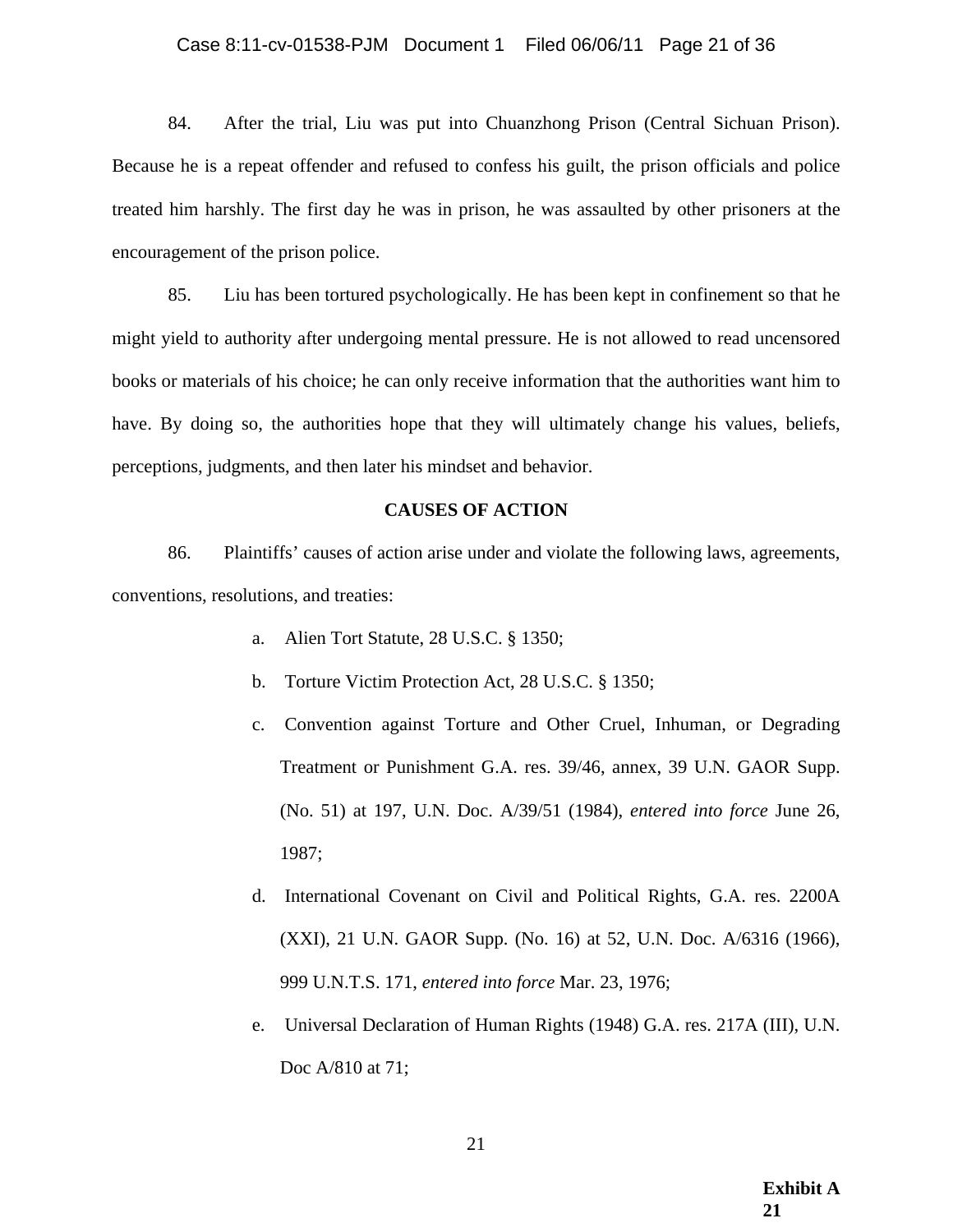- f. Charter of the United Nations (1945), adopted June 26, 1945, 59 Stat. 1031, T.S. 993, 3 Bevans 1153 (*entered into force* October 24, 1945);
- g. International Labor Organization Convention No. 29 Concerning Forced or Compulsory Labor (1930), *adopted* June 28, 1930, 39 U.N.T.S. 55 (*entered into force* May 1, 1932);
- h. The Electronic Communications Privacy Act, 18 U.S.C. § 2701, § 2702, and §2511; and
- i. Statutes and common law of the State of Maryland, including but not limited to assault and battery, false imprisonment, negligence, intentional infliction of emotional distress, negligent infliction of emotional distress, and unfair business practices.

# *FIRST CLAIM FOR RELIEF*

# **(Torture, a Violation of International Law for Which the Alien Tort Statute and the Torture Victim Protection Act Provide Relief)**

# **(By All Plaintiffs Against All Defendants)**

87. Plaintiffs re-allege and incorporate by reference the facts and allegations set forth in paragraphs 1 through 86 of this Complaint as if fully set forth herein.

88. Defendants' acts described in this Complaint caused direct and severe physical and mental pain and suffering to the Plaintiffs and placed them at severe risk of personal injury and/or death in connection with their participation in, and support of, the peaceful exercise of their rights of free speech and communication, free association, and the right to hold, exercise and express their political beliefs.

89. Because the acts enabled by Defendants as described herein violated multiple provisions prohibiting torture on an absolute basis including: (1) treaties binding on the United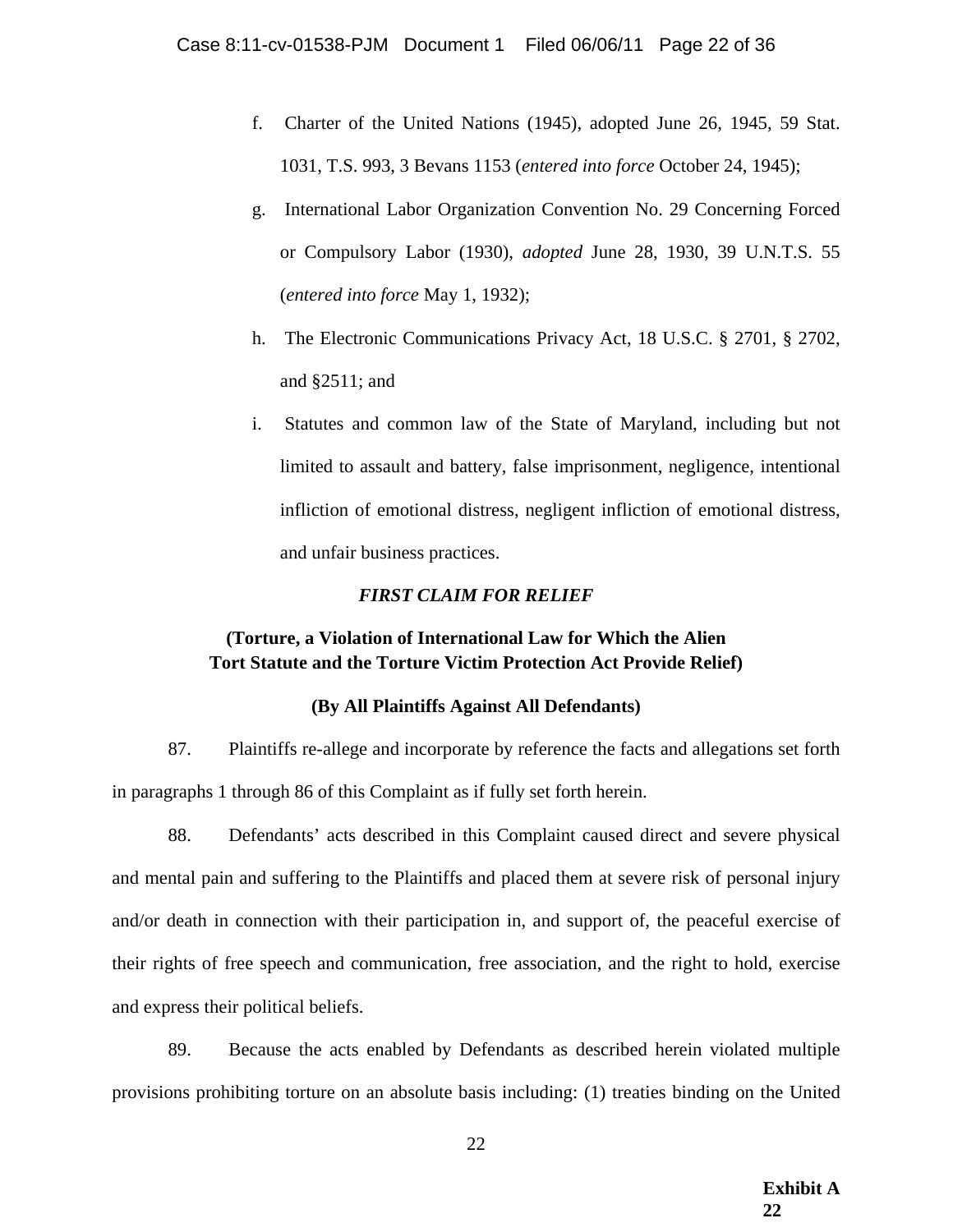# Case 8:11-cv-01538-PJM Document 1 Filed 06/06/11 Page 23 of 36

States, (2) statutes adopted by the Congress of the United States implementing those treaty obligations, (3) international and domestic judicial decisions applying and interpreting the prohibition against cruel, inhuman, or degrading treatment or punishment, (4) administrative regulations and international and domestic judicial decisions applying and interpreting the prohibition against torture, and (5) a number of specific, universal, and obligatory standards that are recognized to be part of customary international law, these acts constitute "tort $[s]$  ... committed in violation of the law of nations or a treaty of the United States" under the Alien Tort Statute (ATS), 28 U.S.C. § 1350.

90. These acts also specifically constitute torture in violation of the Torture Victim Protection Act (TVPA), 28 U.S.C. § 1350.

91. Defendants aided and abetted and/or ratified these acts of torture in violation of international, federal, and state law. These violations and actions meet the definition of torture under the meaning of the TVPA, the ATS, and international treaties and U.S. laws and regulations, as well as customary international law, which condemn torture on an absolute basis, irrespective of the reasons why the abuses are inflicted. These violations also meet the standard for liability established by the TVPA, creating liability for anyone who "subjects", or causes another to undergo torture.

92. Defendants knowingly violated Art. XVII of the International Covenant on Political and Civil Rights by failing to take action to prevent acts of torture. The ICCPR and customary international law establish a standard for aiding and abetting torture that requires positive steps be taken to prevent acts of torture. Defendants' sale of products to the CCP, directly or indirectly, that they knew would be used to facilitate torture is a violation of this prohibition.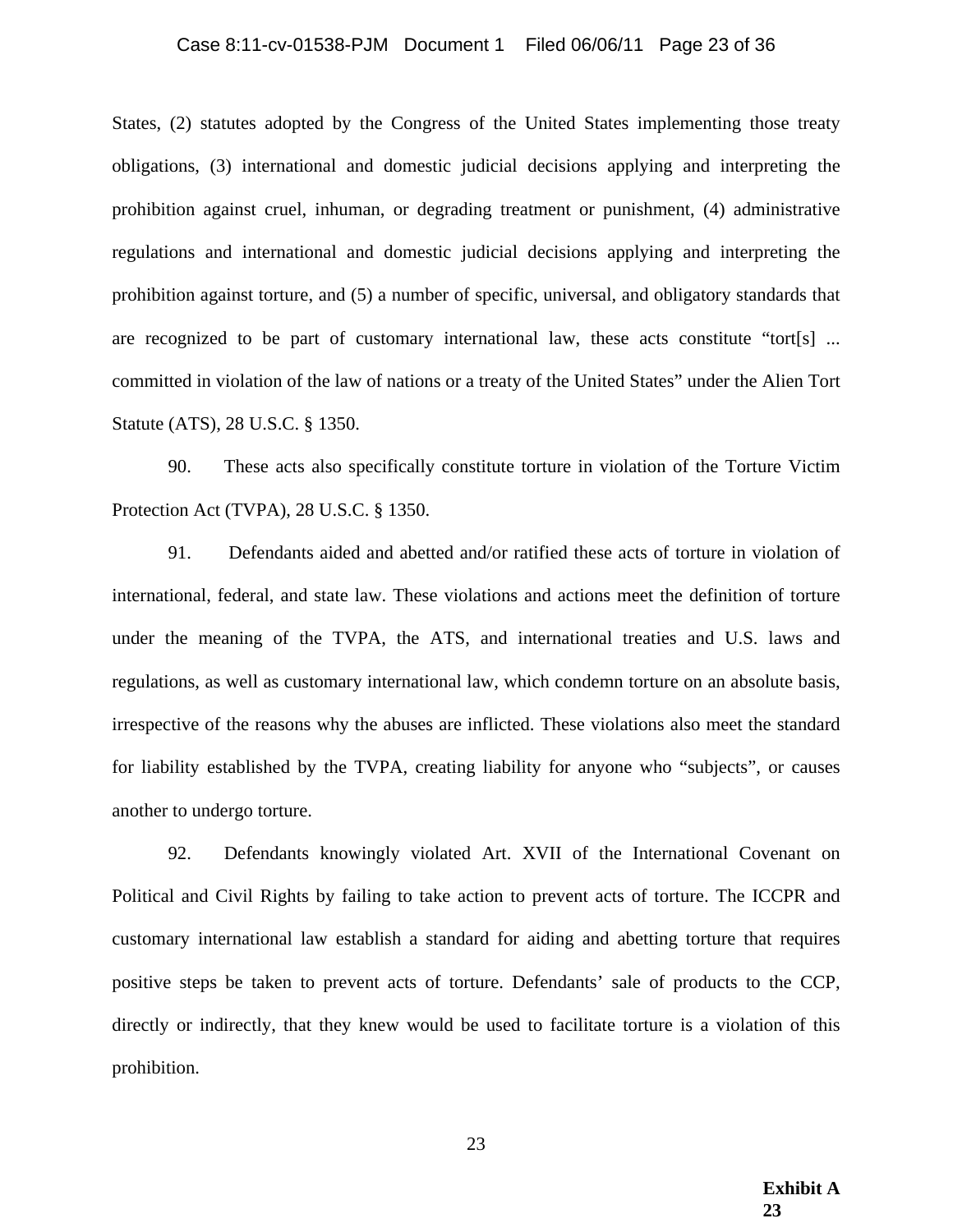93. The Plaintiffs are therefore entitled on this basis to compensatory and punitive damages, in amounts to be established at trial, and to such other declaratory and/or injunctive relief as may be deemed appropriate.

# *SECOND CLAIM FOR RELIEF*

# **(Cruel, Inhuman or Degrading Punishment or Treatment or Punishment, Violations of International Law for Which the Alien Tort Statute Provides Relief)**

# **(By All Plaintiffs Against All Defendants)**

94. Plaintiffs re-allege and incorporate by reference the facts and allegations set forth in paragraphs 1 through 93 of this Complaint as if fully set forth herein.

95. These acts of cruel, inhuman, or degrading treatment or punishment suffered by the Plaintiffs designated in this Second Claim for Relief, including physical injury and the severe physical and mental suffering associated therewith, were inflicted upon them by the joint and collusive actions of Defendants and PRC government officials acting under color of law, through unlawful or unauthorized actions prohibited by international law.

96. These acts had the intent and the effect of grossly humiliating, debasing, intimidating, and punishing the Plaintiffs, forcing them to act against their will and conscience, inciting fear and anguish, and seeking to break their physical and/or moral resistance.

97. These acts of cruel, inhuman, or degrading treatment or punishment were inflicted on the Plaintiffs for purposes that include, among others, preventing them from exercising their free speech and free association rights, and punishing them for exercising their right to have and communicate political beliefs.

98. Because the acts described herein violated the prohibitions against cruel, inhuman, or degrading punishment or treatment including: (1) treaties binding on the United States, (2) statutes adopted by the Congress of the United States implementing those treaty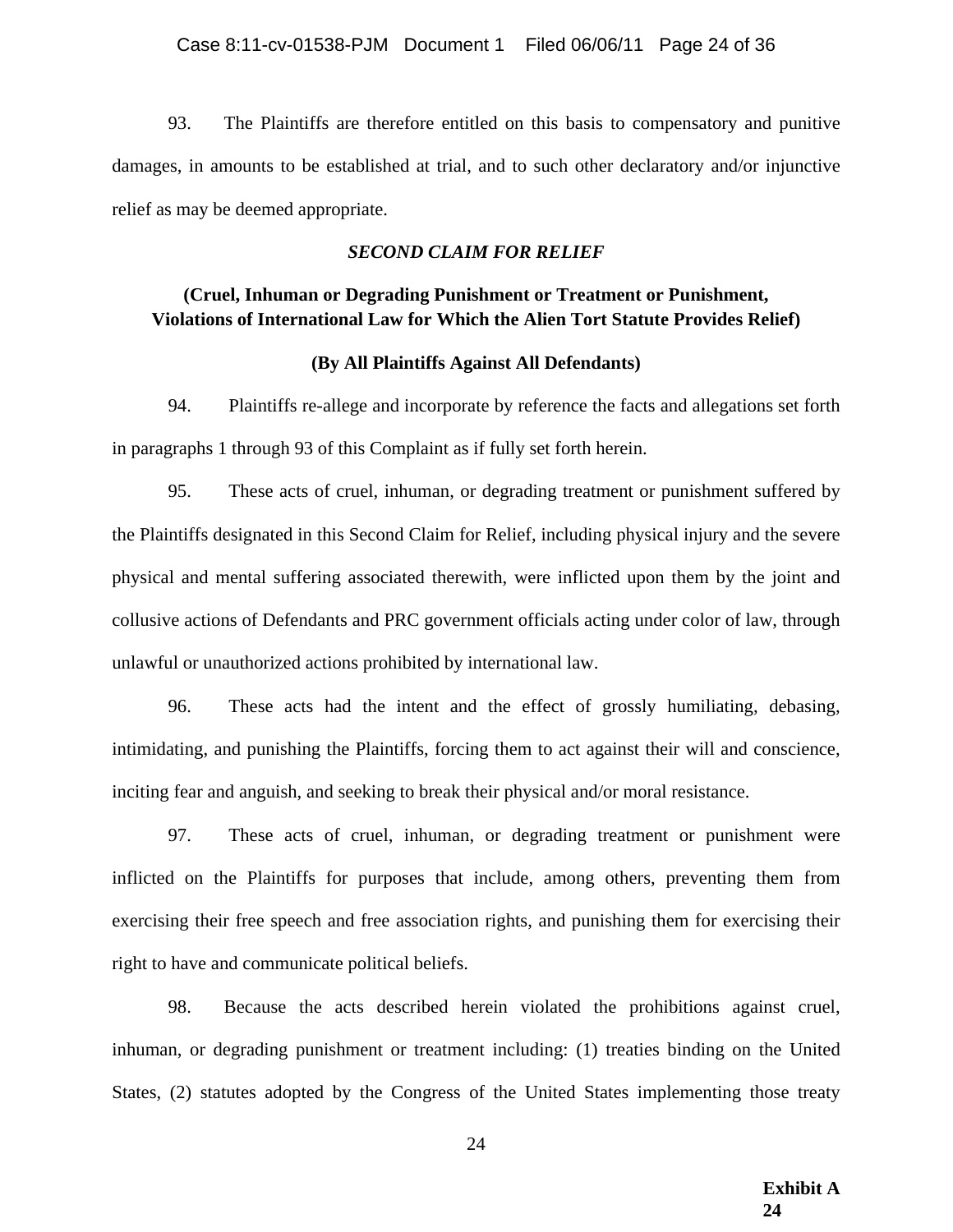# Case 8:11-cv-01538-PJM Document 1 Filed 06/06/11 Page 25 of 36

obligations, (3) international and domestic judicial decisions applying and interpreting the prohibition against cruel, inhuman, or degrading treatment or punishment, (4) administrative regulations and international and domestic judicial decisions applying and interpreting the prohibition against cruel, inhuman or degrading treatment or punishment, and (5) a number of specific, universal, and obligatory standards that are recognized to be part of customary international law, these acts constitute "tort[s] ... committed in violation of the law of nations or a treaty of the United States" under the Alien Tort Statute, 28 U.S.C. § 1350.

99. Defendants knowingly aided and abetted and/or ratified these abuses, and did not act to prevent or punish these violations of human rights as embodied in international law.

100. Defendants are liable for knowingly aiding and abetting and/or ratification of the commission of these abuses under this cause of action.

101. The Plaintiffs are therefore entitled on this basis to compensatory and punitive damages in amounts to be established at trial, and to such other declaratory and/or injunctive relief as may be deemed appropriate.

#### *THIRD CLAIM FOR RELIEF*

# **(Arbitrary Arrest and Prolonged Detention, a Violation of International Law for Which the Alien Tort Statute and the Torture Victim Protection Act Provide Relief)**

#### **(By All Plaintiffs Against All Defendants)**

102. Plaintiffs re-allege and incorporate by reference the facts and allegations set forth in paragraphs 1 through 101 of this Complaint as if fully set forth herein.

103. These acts of arbitrary arrest and long-term detention suffered by the Plaintiffs designated in this Third Claim for Relief, including arrest and detention for an unlawful purpose in violation of the rights to freedom of speech, association, and assembly, were inflicted upon them by the joint and collusive actions of Defendants and government officials acting under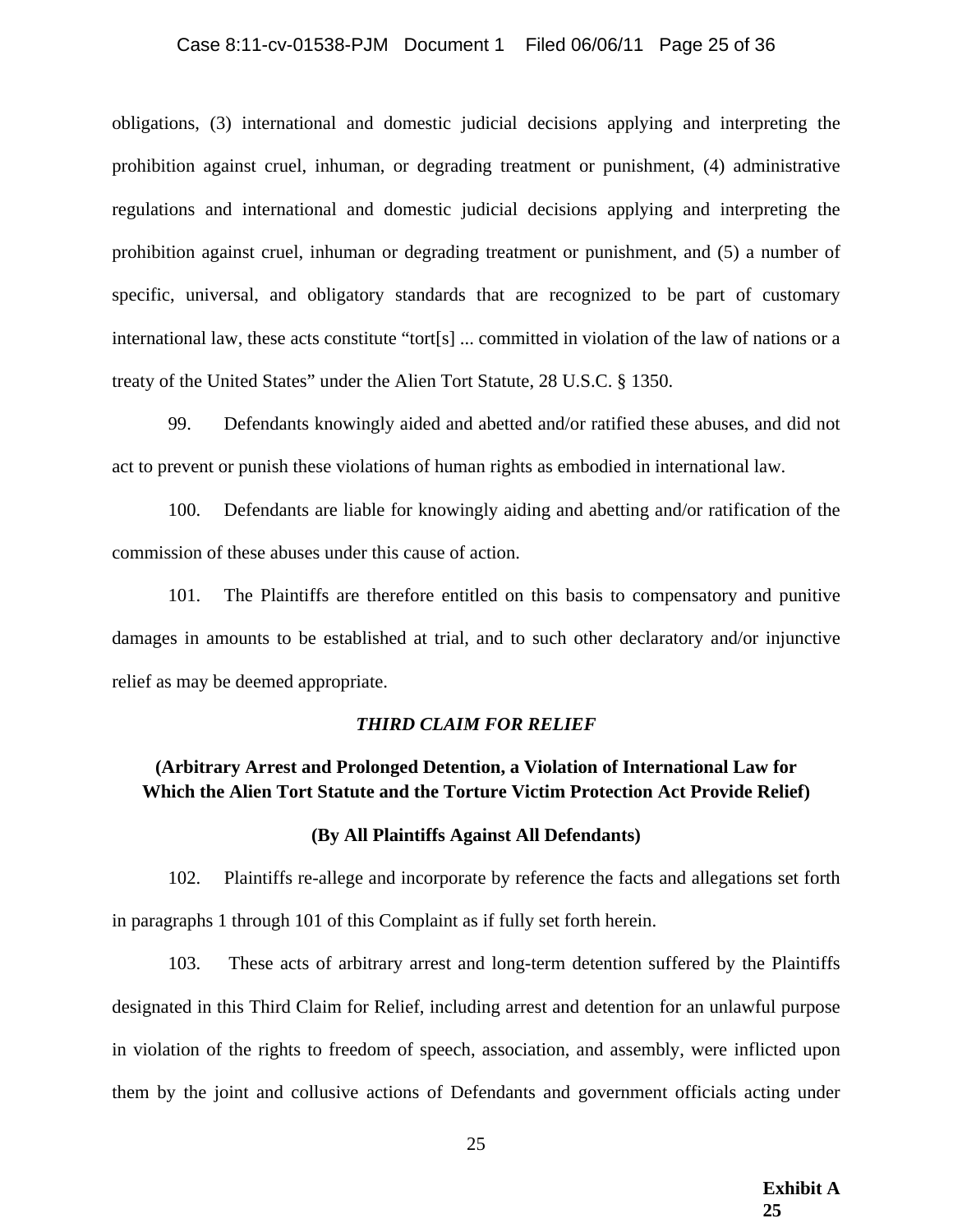# Case 8:11-cv-01538-PJM Document 1 Filed 06/06/11 Page 26 of 36

color of law, albeit through unlawful or unauthorized actions and for unlawful and unauthorized purposes.

104. These acts caused direct physical and mental pain and suffering upon the Plaintiffs, caused loss of liberty and property, and placed them at severe risk of personal injury in connection with their participation in, and support of, the peaceful exercise of their rights of free speech and free association, and their rights to hold, exercise, and express their political beliefs.

105. Because the acts described herein violated provisions prohibiting arbitrary arrest and prolonged detention including: (1) treaties binding on the United States, (2) statutes adopted by the Congress of the United States implementing those treaty obligations, (3) international and domestic judicial decisions applying and interpreting the prohibition against arbitrary arrest and prolonged detention, (4) administrative regulations and international and domestic judicial decisions applying and interpreting the prohibition against arbitrary arrest and prolonged detention, and (5) a number of specific, universal, and obligatory standards that are recognized to be part of customary international law, these acts constitute "tort[s] ... committed in violation of the law of nations or a treaty of the United States" under the Alien Tort Statute, 28 U.S.C. § 1350.

106. Defendants aided and abetted in the carrying out of these abuses, and did not act to prevent or punish these violations of human rights as embodied in international and domestic law.

107. Defendants are liable for knowingly aiding and abetting and/or ratifying these abuses, as specified in this cause of action.

> **Exhibit A 26**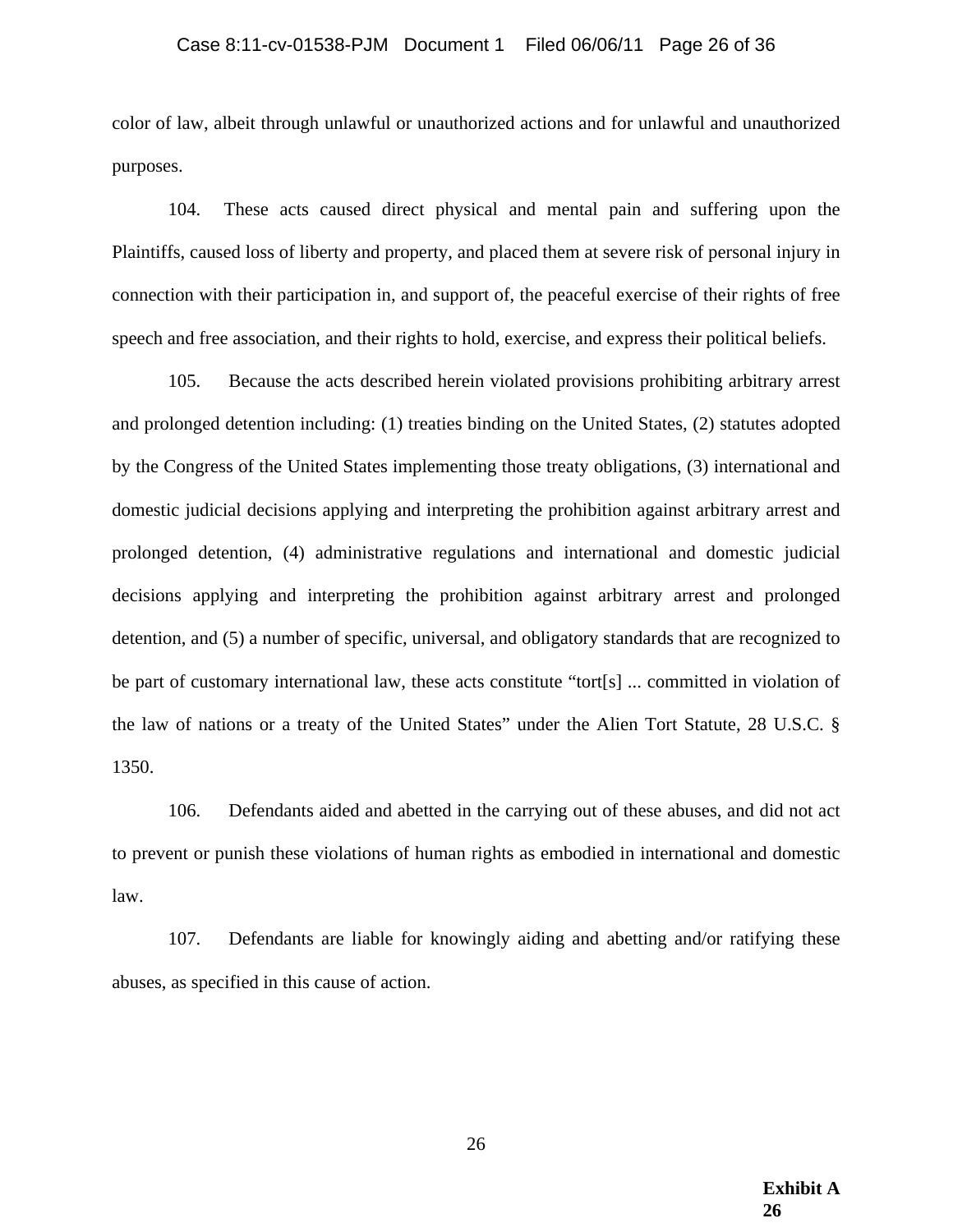108. The Plaintiffs are therefore entitled on this basis to compensatory and punitive damages, in amounts to be established at trial, and to such other declaratory and/or injunctive relief as may be deemed appropriate.

# *FOURTH CLAIM FOR RELIEF*

# **(Forced Labor, a Violation of International Law for Which the Alien Tort Claims Act and the Torture Victims Protection Act Provide Relief)**

# **(By All Plaintiffs Against All Defendants)**

109. Plaintiffs re-allege and incorporate by reference the facts and allegations set forth in paragraphs 1 through 108 of this Complaint as if fully set forth herein.

110. The Plaintiffs were placed in fear for their lives, were deprived of their freedom, and were forced to suffer severe physical and mental abuse associated with forcing them into working in the prison factories in inhumane conditions, by the joint and collusive actions of Defendants and government officials acting under color of law, through unlawful or unauthorized actions.

111. Because the acts described herein violated provisions prohibiting forced labor including: (1) treaties binding on the United States, (2) international and domestic judicial decisions applying and interpreting the prohibition against forced labor, and (3) administrative regulations and international and domestic judicial decisions applying and interpreting the prohibition against forced labor, and (4) a number of specific, universal, and obligatory standards that are recognized to be part of customary international law, these acts constitute "tort[s] ... committed in violation of the law of nations or a treaty of the United States" under the Alien Tort Claims Act, 28 U.S.C. § 1350.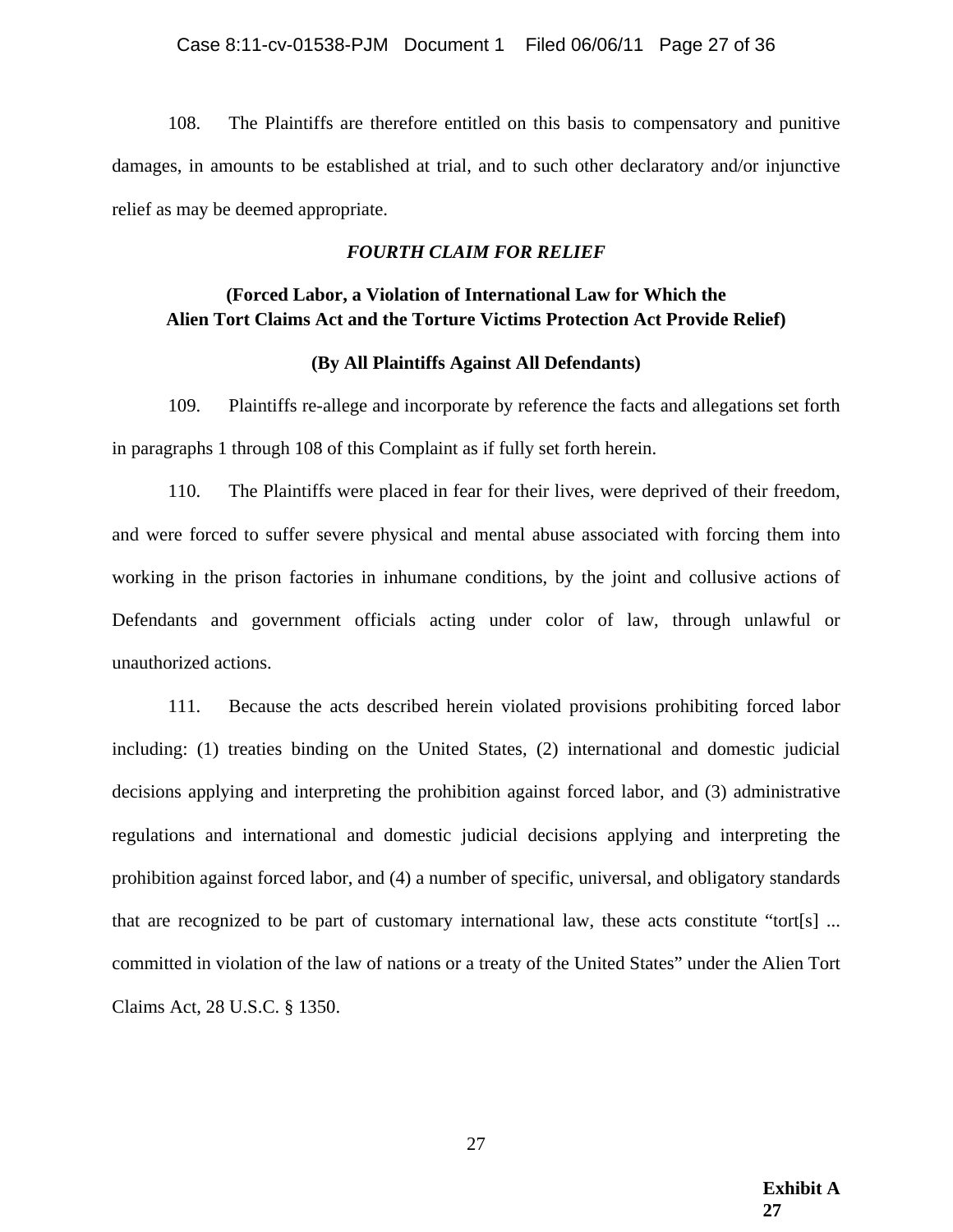# Case 8:11-cv-01538-PJM Document 1 Filed 06/06/11 Page 28 of 36

112. Defendants aided and abetted in the carrying out of these abuses, and did not act to prevent or punish these violations of human rights as embodied in international and domestic law.

113. Defendants are liable for knowingly aiding and abetting and/or ratifying this cause of action.

114. The Plaintiffs are therefore entitled on this basis to compensatory and punitive damages to be established at trial, and to such other declaratory and/or injunctive relief as may be deemed appropriate.

# *FIFTH CLAIM FOR RELIEF*

#### **(Battery)**

# **(By All Plaintiffs Against All Defendants)**

115. Plaintiffs re-allege and incorporate by reference the facts and allegations set forth in paragraphs 1 through 114 of this Complaint as if fully set forth herein.

116. On information or belief, Defendants intentionally committed acts that resulted in harmful or offensive treatment of Plaintiffs' persons, and produced bodily harm. Plaintiffs did not consent to the contact and treatment that caused injury, damage, loss or harm to Plaintiffs.

117. The acts described constitute battery, actionable under the laws of the state of Maryland and the United States.

118. Defendants are liable for knowingly aiding and abetting and/or ratifying these abuses, as specified in this cause of action.

> **Exhibit A 28**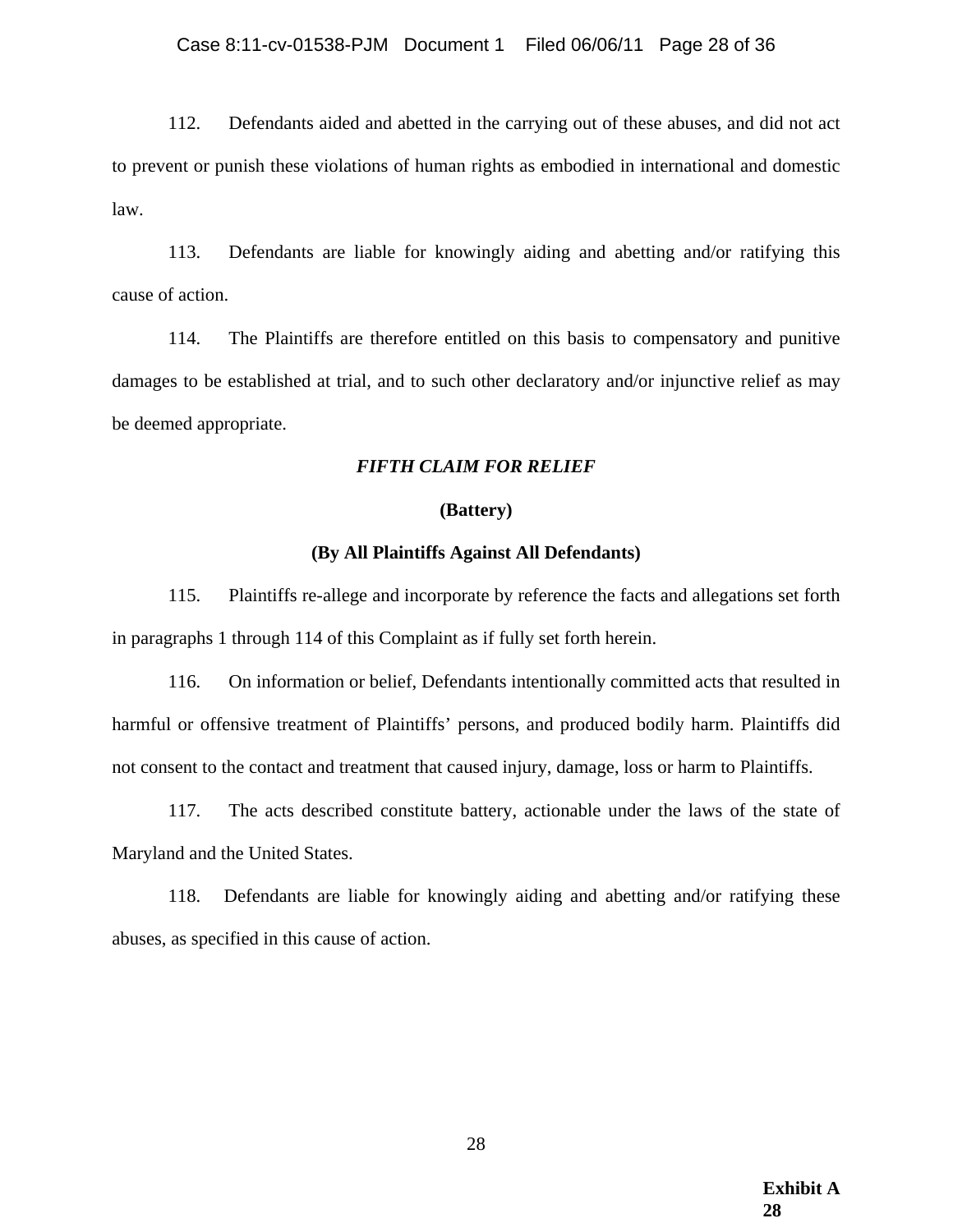# *SIXTH CLAIM FOR RELIEF*

# **(Assault)**

#### **(By All Plaintiffs Against All Defendants)**

119. Plaintiffs re-allege and incorporate by reference the facts and allegations set forth in paragraphs 1 through 118 of this Complaint as if fully set forth herein.

120. On information or belief, Defendants' conduct caused Plaintiffs to be subjected to numerous assaults and/or intentional invasions of their rights to be free from offensive and harmful contact, and said conduct demonstrated that Defendants had a present ability to subject Plaintiffs to immediate, intentional, offensive and harmful touching.

121. The acts described herein constitute assault, actionable under the laws of the state of Maryland and the United States.

122. Defendants are liable for knowingly aiding and abetting and/or ratifying these abuses, as set forth in this cause of action.

#### *SEVENTH CLAIM FOR RELIEF*

#### **(False Imprisonment)**

#### **(By All Plaintiffs Against All Defendants)**

123. Plaintiffs re-allege and incorporate by reference the facts and allegations set forth in paragraphs 1 through 122 of this Complaint as if fully set forth herein.

124. On information or belief, Defendants intentionally and unlawfully exercised force or the express or implied threat of force to restrain, detain or confine Plaintiffs on an arbitrary and unlawful basis. The restraint, detention or confinement compelled Plaintiffs to stay or go somewhere against their will for some appreciable time. Plaintiffs did not consent to this restraint, detention or confinement.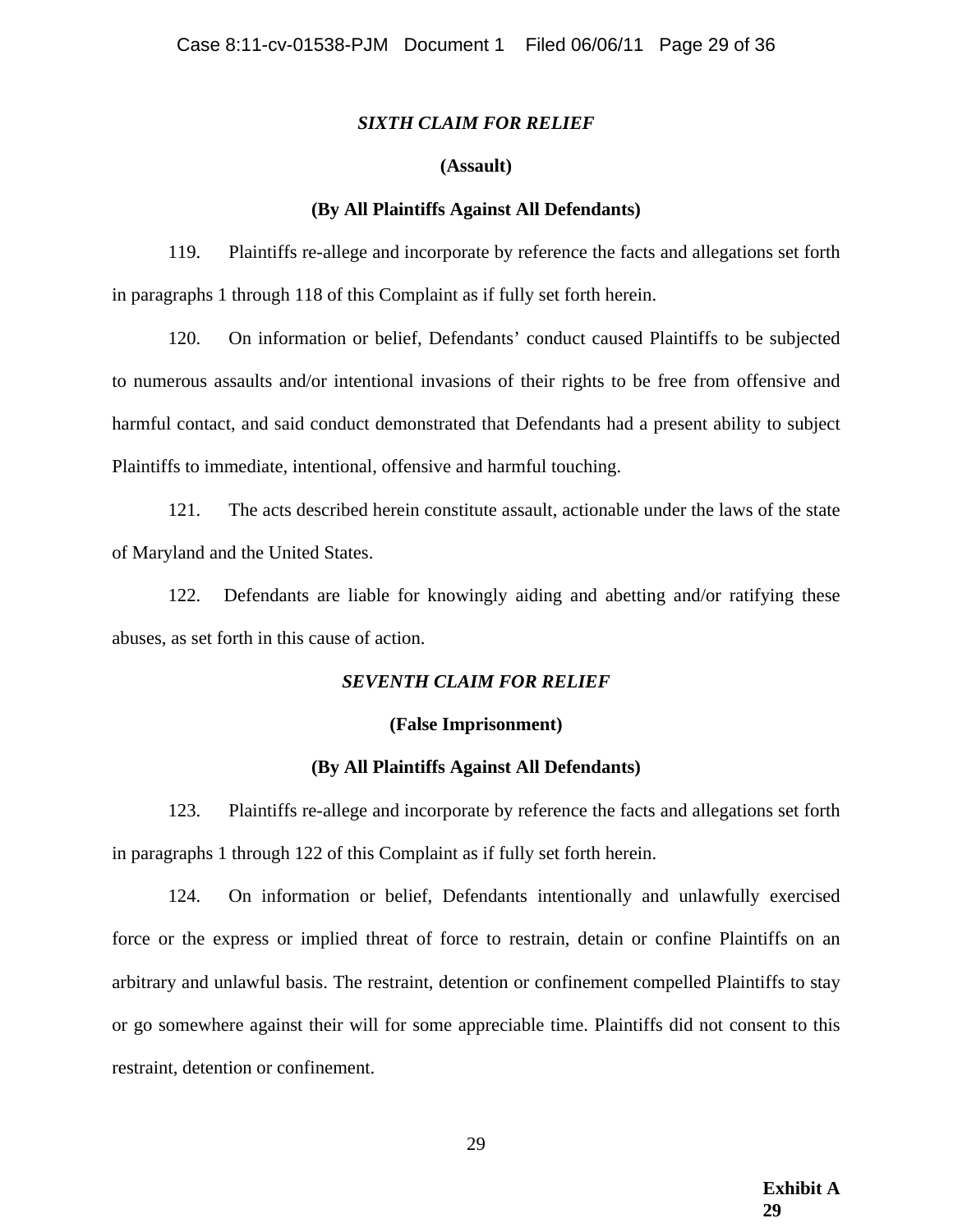### Case 8:11-cv-01538-PJM Document 1 Filed 06/06/11 Page 30 of 36

125. Defendants' actions constituted false imprisonment under standards of law applied by the state of Maryland and the United States.

126. Defendants are liable for knowingly aiding and abetting and/or ratifying these abuses as specified in this cause of action.

# *EIGHTH CLAIM FOR RELIEF*

## **(Intentional Infliction of Emotional Distress)**

# **(By All Plaintiffs Against All Defendants)**

127. Plaintiffs re-allege and incorporate by reference the facts and allegations set forth in paragraphs 1 through 126 of this Complaint as if fully set forth herein.

128. On information or belief, Defendants intended to cause Plaintiffs to suffer emotional distress, or, in the alternative, (a) Defendants engaged in the conduct adversely affecting Plaintiffs with reckless disregard of the high probability that it would cause Plaintiffs to suffer severe abuses and emotional distress, (b) Plaintiffs were present at the time the outrageous conduct and these results occurred and (c) Defendants knew that Plaintiffs were present and would be adversely affected.

129. Plaintiffs suffered severe abuse and emotional distress as a result of the conduct of Defendants.

130. Defendants' conduct constitutes the intentional infliction of emotional distress and is actionable under the laws, standards, and causes of action of the State of Maryland and the United States.

131. Defendants are liable for knowingly aiding and abetting and/or ratifying these abuses as set forth in this cause of action.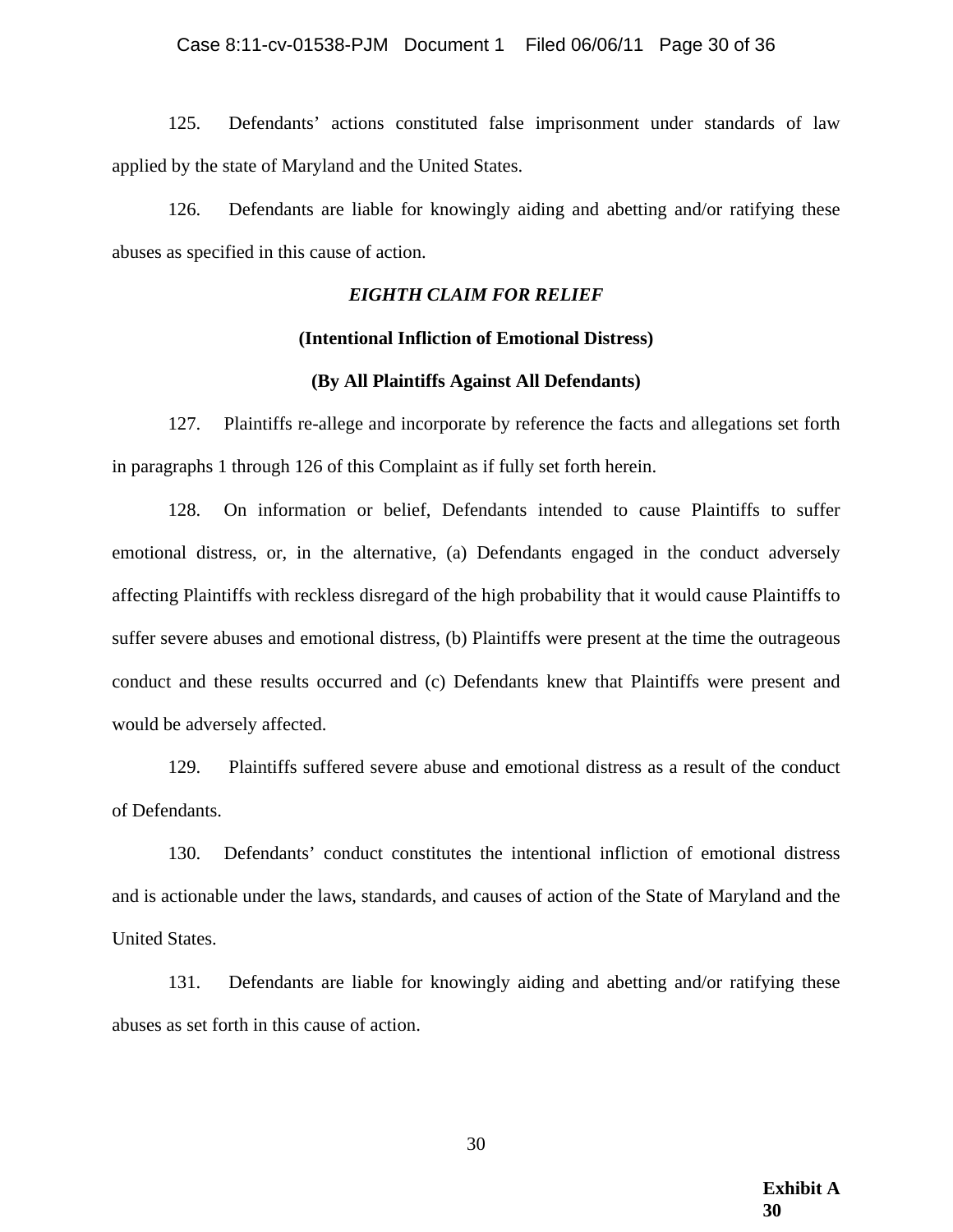# *NINTH CLAIM FOR RELIEF*

# **(Negligence)**

# **(By All Plaintiffs Against All Defendants)**

132. Plaintiffs re-allege and incorporate by reference the facts and allegations set forth in paragraphs 1 through 131 of this Complaint as if fully set forth herein.

133. On information or belief, Defendants failed to use ordinary or reasonable care in order to avoid injury to Plaintiffs. Defendants' negligence was a cause of injury, damage, loss or harm to Plaintiffs.

134. As a result of these acts, Plaintiffs suffered harm including, but not limited to, severe emotional distress. Defendants' conduct constitutes negligence and is actionable under the causes of action of the State of Maryland and the United States.

135. Defendants are liable for knowingly aiding and abetting and/or ratifying these abuses as specified in this cause of action.

# *TENTH CLAIM FOR RELIEF*

# **(Violation of the Electronic Communications Privacy Act, 18 U.S.C. § 2701, §2702, and §2511, Unlawful Access to Stored Communications)**

# **(By All Plaintiffs Against All Defendants)**

136. Plaintiffs re-allege and incorporate by reference the facts and allegations set forth in paragraphs 1 through 135 of this Complaint as if fully set forth herein.

137. Upon information and belief, Defendants violated the rights of Plaintiffs herein by intercepting, disclosing, and/or intentionally using electronic communication between Plaintiffs and other persons. The right of a civil action arises under 18 U.S.C. 2707(a), which provides that any person aggrieved by any violation of the Electronic Communications Privacy Act, "in which the conduct constituting the violation is engaged in with a knowing or intentional state of mind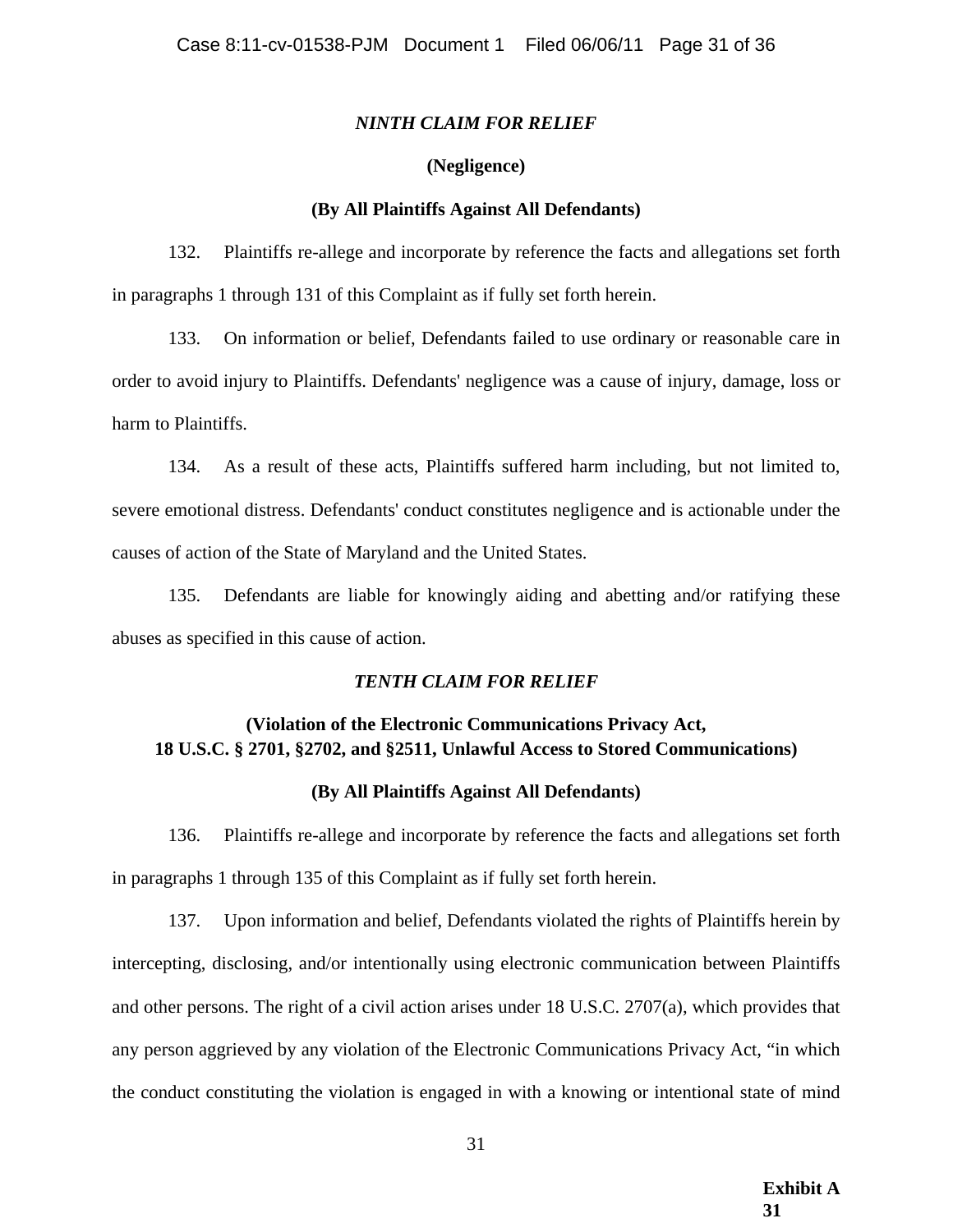#### Case 8:11-cv-01538-PJM Document 1 Filed 06/06/11 Page 32 of 36

may, in a civil action, recover from any person or entity, other than the United States, which engaged in that violation such relief as may be appropriate."

138. Defendants exceeded their authorization to access and control private information concerning Plaintiffs' electronic communications, in violation of 18 U.S.C. § 2701.

139. Defendants unlawfully and knowingly divulged Plaintiffs' electronic communication contents and user information, in violation of 18 U.S.C. § 2702.

140. Defendants knowingly aided and abetted the intentional and unlawful acquisition and/or interception of electronic communications sent by and/or received by Plaintiffs through the use of an electronic device. Defendants aided and abetted the intentional and unlawful acquisition and/or interception of communications that had been sent from or directed to Plaintiffs through their use of computers and other electronic devices which were part of, and utilized in, Defendants' electronic communications system, in violation of 18 U.S.C. § 2511 and pursuant to 18 U.S.C. § 2520.

141. Defendants knowingly aided and abetted the unlawful access, use, and disclosure of Plaintiff's intercepted communications to enhance their business in China. This disclosure was not necessary for the operation of Defendants' system or to protect Defendants' rights or property.

142. Plaintiffs are "person[s] whose ... electronic communication is intercepted ... or intentionally used in violation of this chapter" within the meaning of 18 U.S.C. § 2520.

143. Defendants are liable directly and/or vicariously for this cause of action.

144. Plaintiffs therefore seek remedy as provided for by 18 U.S.C. § 2520, including such preliminary and other equitable or declaratory relief as may be appropriate, damages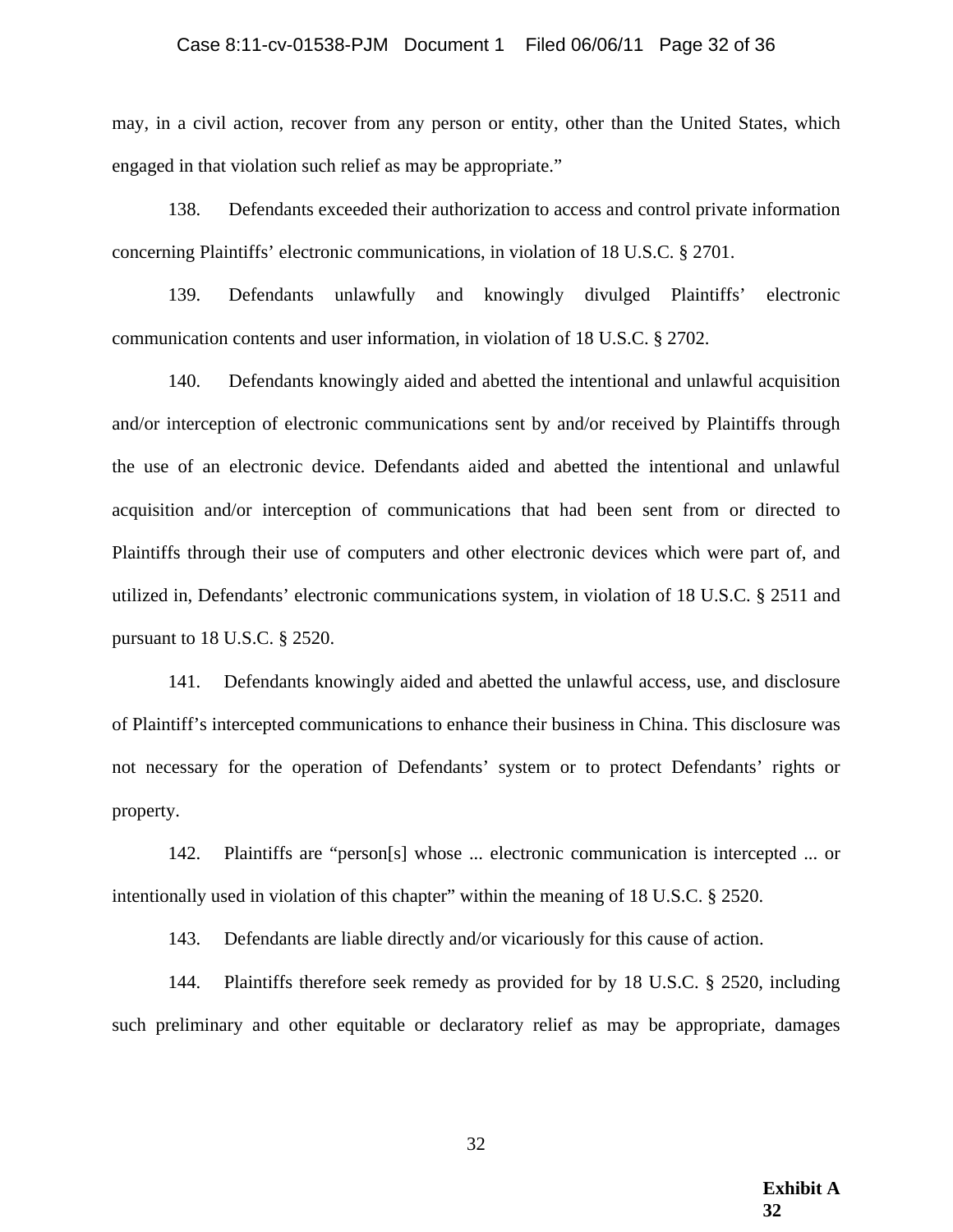consistent with subsection (c) of that section to be proven at trial, punitive damages to be proven at trial, and a reasonable attorney's fee and other litigation costs reasonably incurred.

# *ELEVENTH CLAIM FOR RELIEF*

# **(Arbitrary Interference with the Right to Privacy, a Violation of International Law and Art. XVII of the International Covenant on Civil and Political Rights for Which the Alien Tort Statute Provides Relief)**

# **(By All Plaintiffs Against All Defendants)**

145. Plaintiffs re-allege and incorporate by reference the facts and allegations set forth in paragraphs 1 through 144 of this Complaint as if fully set forth herein.

146. Upon information and belief, Defendants violated the rights of Plaintiffs herein by subjecting them to arbitrary or unlawful interference with their privacy, family, home or correspondence. These gross violations of the individuals' privacy were inflicted upon them by the joint and collusive actions of Defendants and PRC government officials acting under color of law, through unlawful or unauthorized actions prohibited by international law.

147. These privacy violations were inflicted on the Plaintiffs for purposes that include, among others, preventing them from exercising their free speech and free association rights, and punishing them for exercising their right to have and communicate political beliefs.

148. Because the acts described herein violated the prohibitions against arbitrary interference with an individual's privacy including: (1) treaties binding on the United States, (2) statutes adopted by the Congress of the United States implementing those treaty obligations, (3) international and domestic judicial decisions applying and interpreting the prohibition against arbitrary interference with individual privacy (4) administrative regulations and international and domestic judicial decisions applying and interpreting the prohibition against arbitrary interference with individual privacy and (5) a number of specific, universal, and obligatory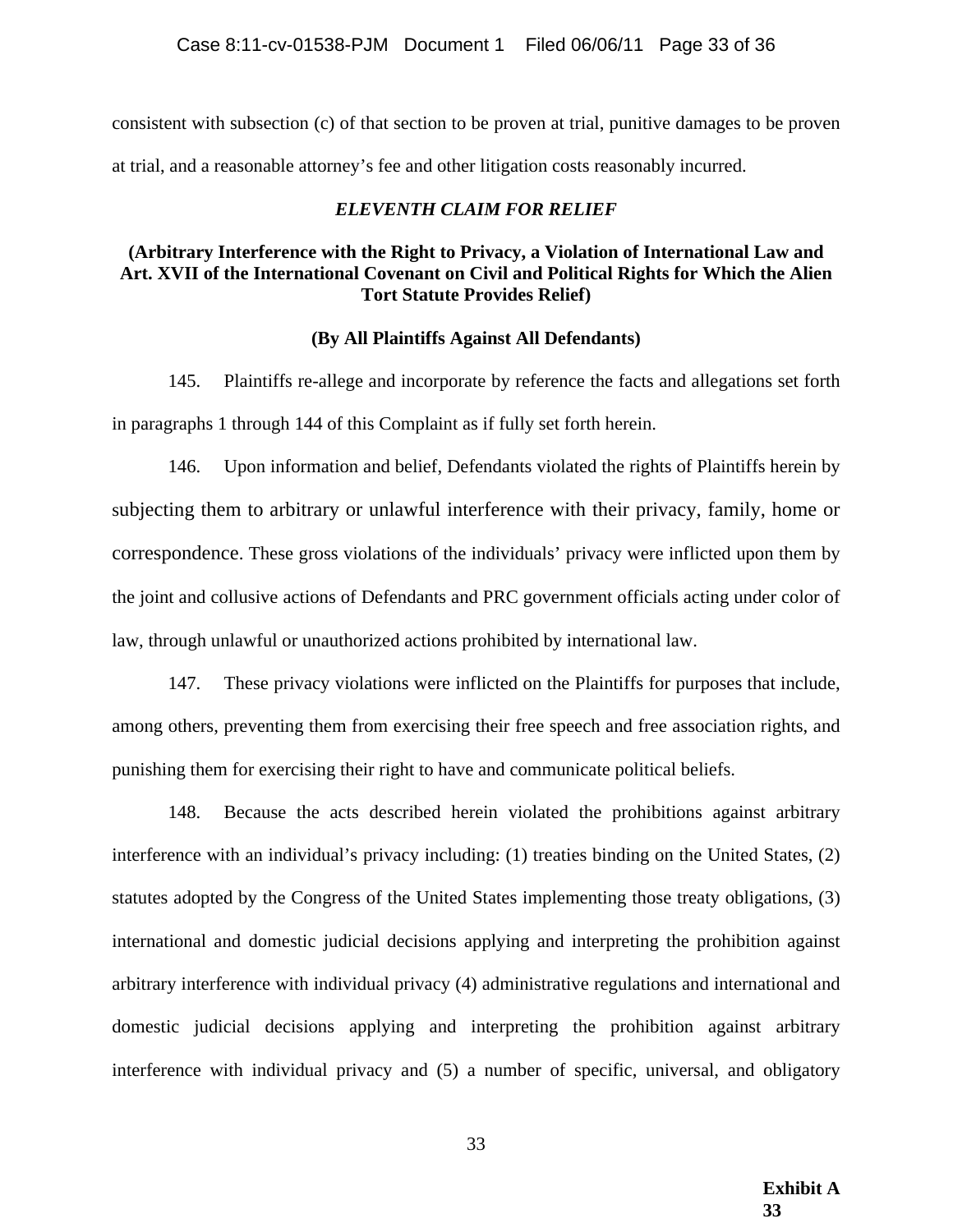#### Case 8:11-cv-01538-PJM Document 1 Filed 06/06/11 Page 34 of 36

standards that are recognized to be part of customary international law, these acts constitute "tort[s] ... committed in violation of the law of nations or a treaty of the United States" under the Alien Tort Statute, 28 U.S.C. § 1350.

149. Defendants knowingly aided and abetted and/or ratified these abuses, and did not act to prevent or punish these violations of human rights as embodied in international law.

150. Defendants are liable for aiding and abetting and/or ratification of the commission of these abuses under this cause of action.

151. The Plaintiffs are therefore entitled on this basis to compensatory and punitive damages in amounts to be established at trial, and to such other declaratory and/or injunctive relief as may be deemed appropriate.

#### **ABSENCE OF AVAILABLE AND EFFECTIVE REMEDIES IN CHINA**

152. There is no adequate alternative remedy available in China to Plaintiffs for the claims asserted here.

153. Chinese attorneys have been disbarred, arrested, and persecuted for their attempts to defend dissident Chinese internet users in Chinese courts. Plaintiffs residing outside of China cannot return to China without danger of serious reprisals, nor can those residing inside China bring suit without danger of serious reprisals.

154. The Chinese judiciary or legal system does not operate independent of other branches of government and/or of the CCP in China.

155. Plaintiffs still detained continue to suffer from beatings, sleep and food deprivation, and other forms of torture, cruel, inhuman, or degrading treatment, forced labor, and crimes against humanity.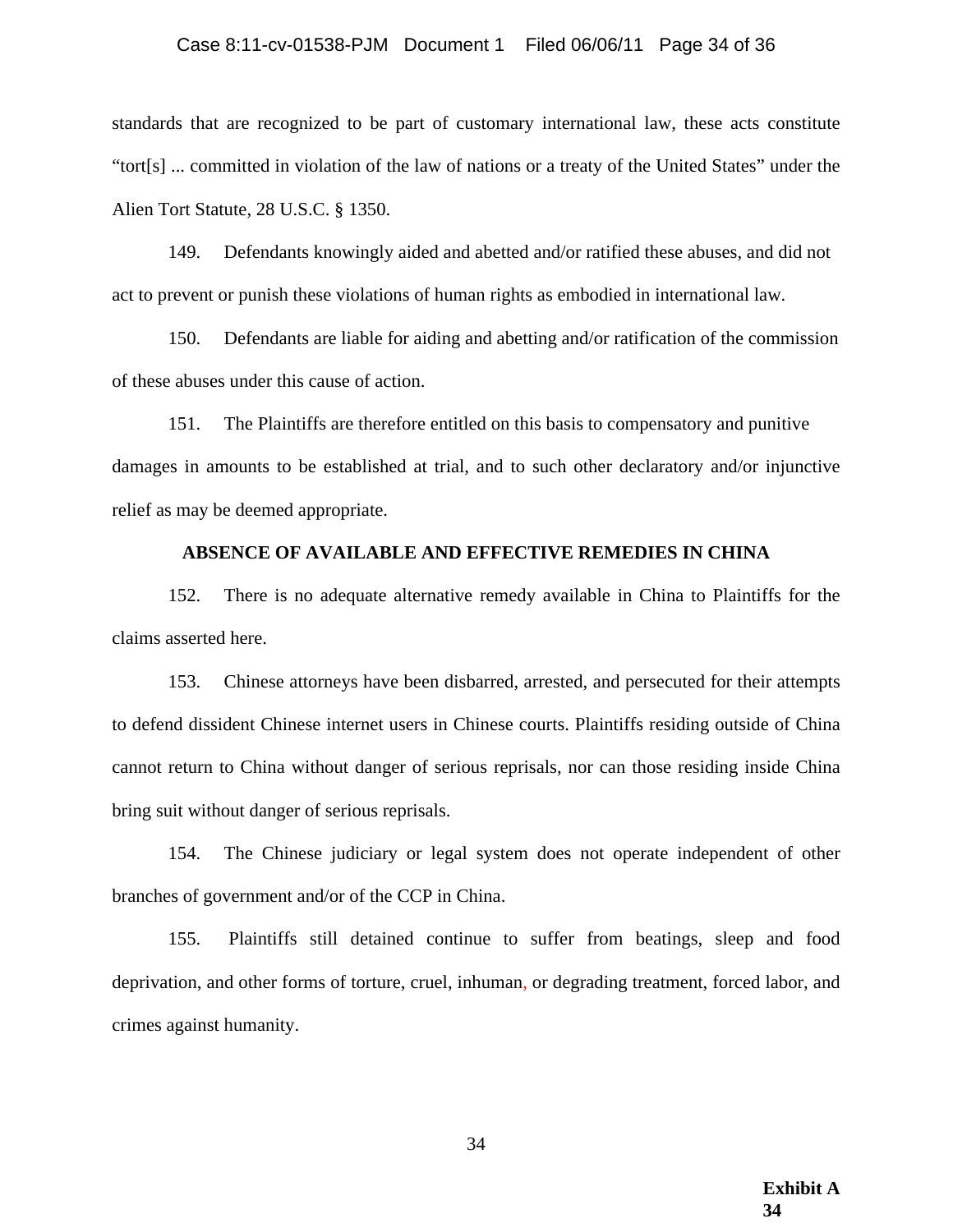# Case 8:11-cv-01538-PJM Document 1 Filed 06/06/11 Page 35 of 36

156. Plaintiff under surveillance or house arrest continue to have their freedom of movement, expression, and association restricted and their privacy invaded.

157. Technologies and other measures used to suppress dissident Chinese internet users in China make it virtually impossible for plaintiffs to bring cases in China without reprisal and further persecution of them and their families. In addition, it is virtually impossible for detained dissident Chinese internet users to bring cases in any foreign courts.

158. Many dissident Chinese internet users in China have attempted to seek administrative remedies against responsible Chinese CCP or State officers. This has resulted in further retaliation against them, including renewed detention, increased persecution, and "disappearance".

#### **STATEMENT PURSUANT TO FEDERAL RULE OF CIVIL PROCEDURE 11(b)(3)**

159. Due to the unique circumstances of this case, specifically the fact that a substantial amount of the information is unavailable without Defendants' cooperation, the factual allegations in paragraphs 45, 51, 120, 124, 128, 133, 137, 146 are made because they "are likely to have evidentiary support after a reasonable opportunity for further investigation or discovery," pursuant to Rule 11(b)(3). Fed. R. Civ. P. 11(b)(3).

#### **PRAYER FOR RELIEF**

160. WHEREFORE, the Plaintiffs pray for judgment against Defendants, as follows:

a. For actual and compensatory damages to each of the Plaintiffs according to proof to be established at trial;

b. For punitive and exemplary damages according to proof to be established at trial;

> **Exhibit A 35**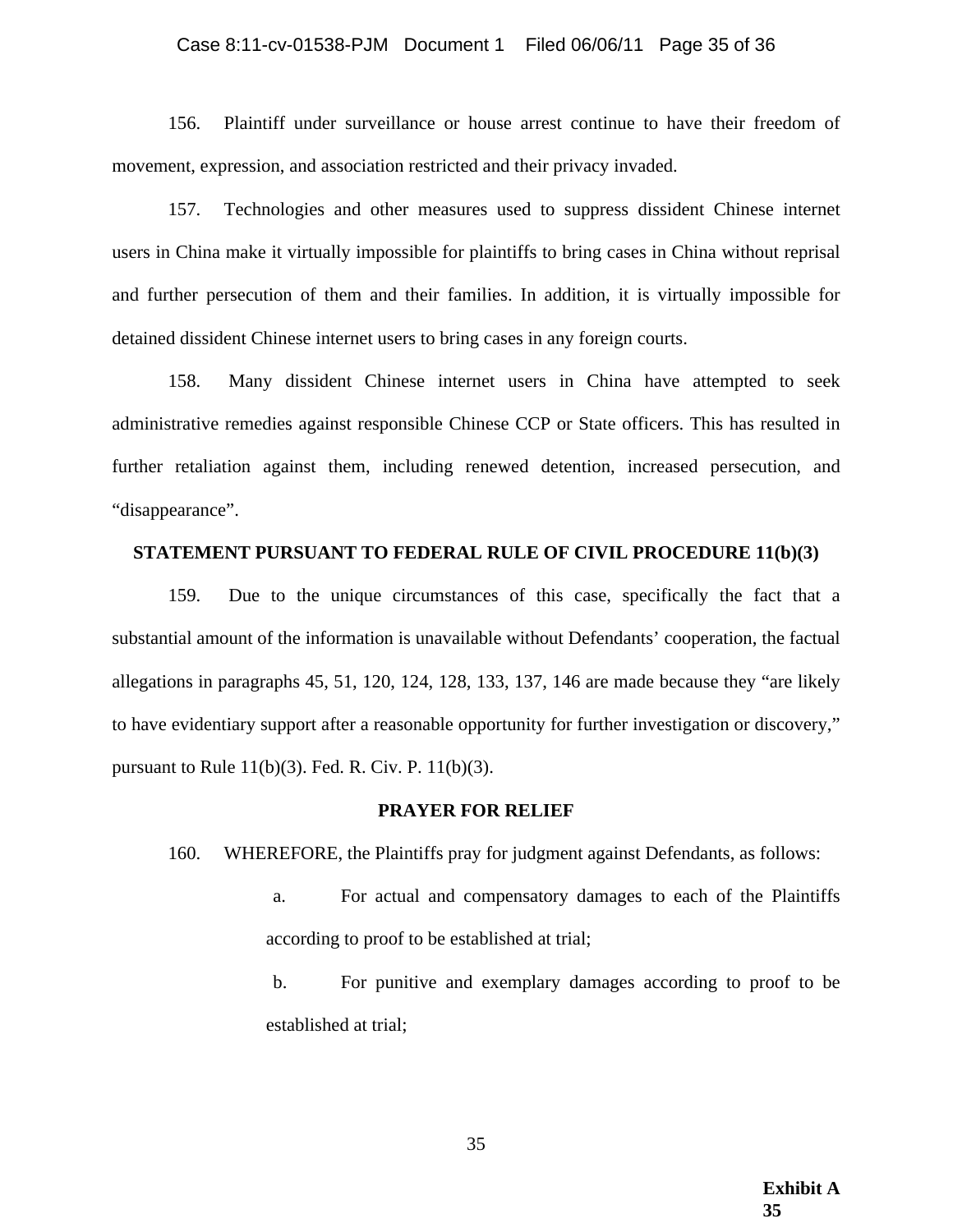c. For declaratory relief determining that the actions of Defendants constituted violations of international law, specifically, that such violations included prohibited acts of torture, cruel, inhuman or degrading treatment, and arbitrary arrest and prolonged detention for the peaceful and exchange of ideas, views, and political beliefs in violation of the Convention Against Torture, numerous other international treaty obligations binding on the United States, and domestic laws and regulations implementing such standards, including the Torture Victim Protection Act, and other enumerated causes of action in this Complaint;

d. For affirmative action by Defendants to secure the release of the detainees;

e. For such other relief as the Court deems just and proper.

Respectfully Submitted,

June 6, 2011 */S/ Daniel S. Ward*\_\_\_\_\_\_\_ Daniel S. Ward Ward & Ward, P.L.L.C. 2020 N Street, NW Washington D.C. 20036 (202) 331-8160 (202) 503-1455 (facsimile) dan@wardlawdc.com Counsel for Plaintiffs

> *With the assistance of:*  Shaun Kern, Jaime Cardenas-Navia, and Alec Wright Georgetown University Law Center  *Legal Clerks*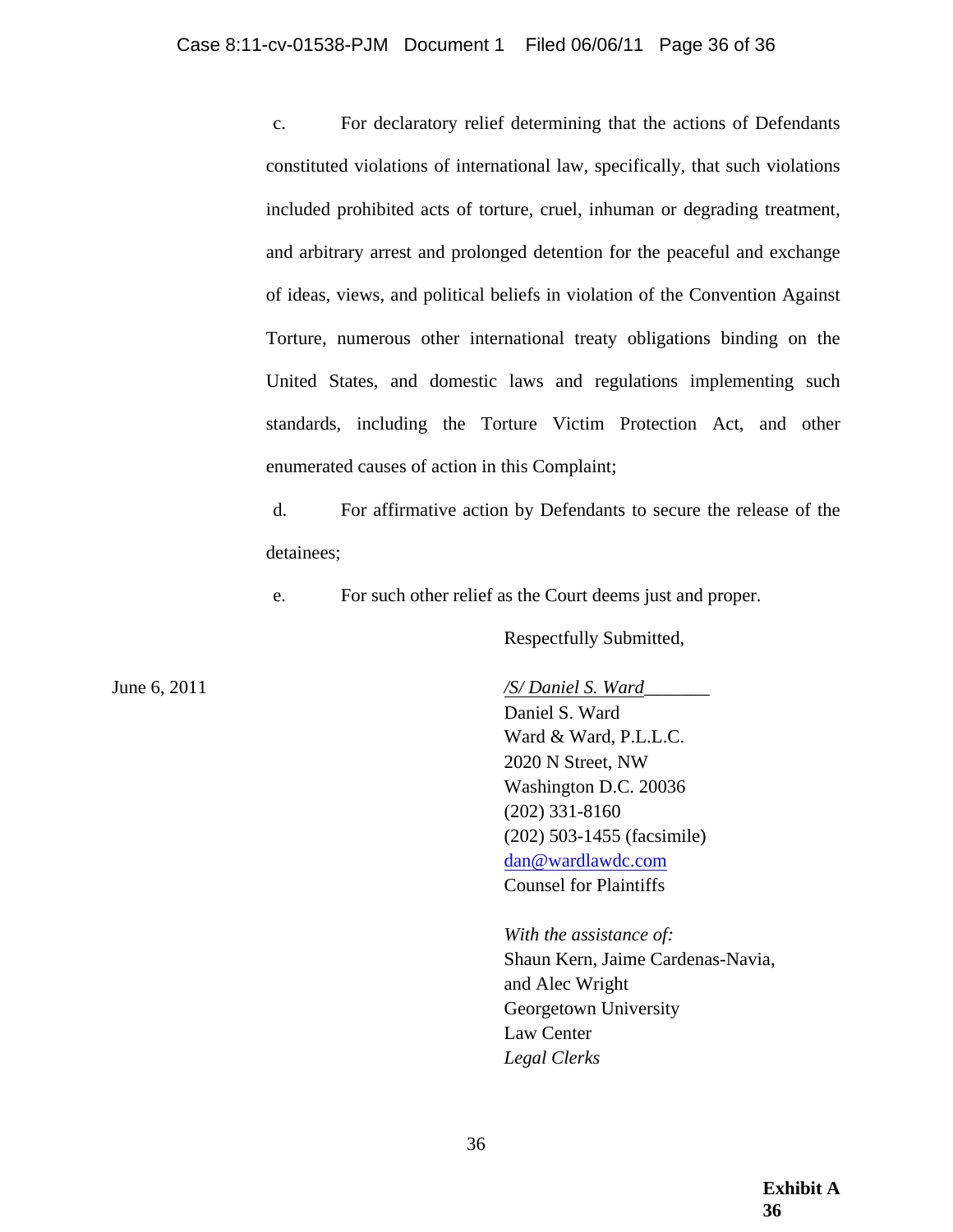# **EXHIBIT A**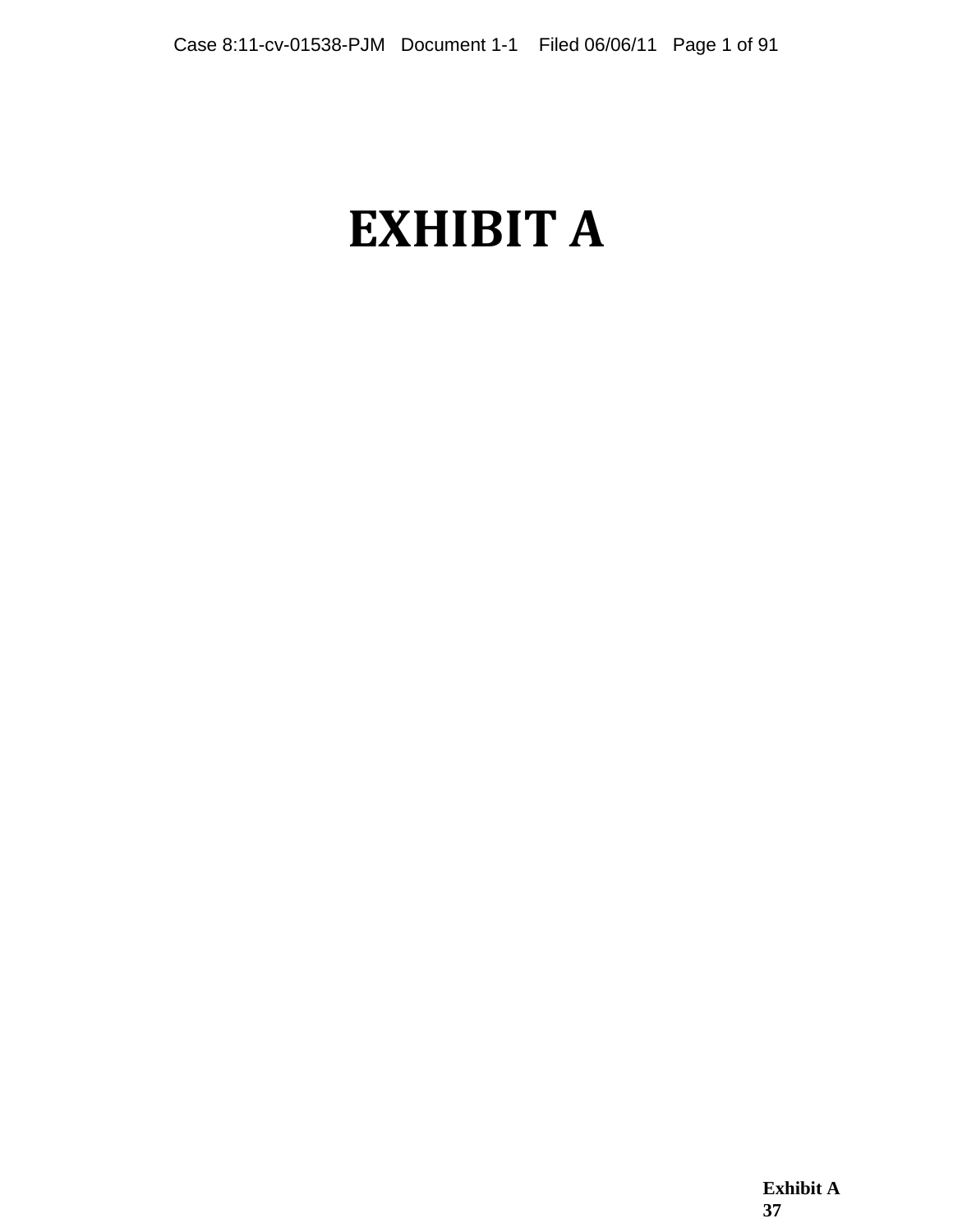

# Overview of the Public Security Sector

© 2002, Cisco Systems, Inc. All rights reserved. Cisco Systems, Inc. Confidential <sup>1</sup>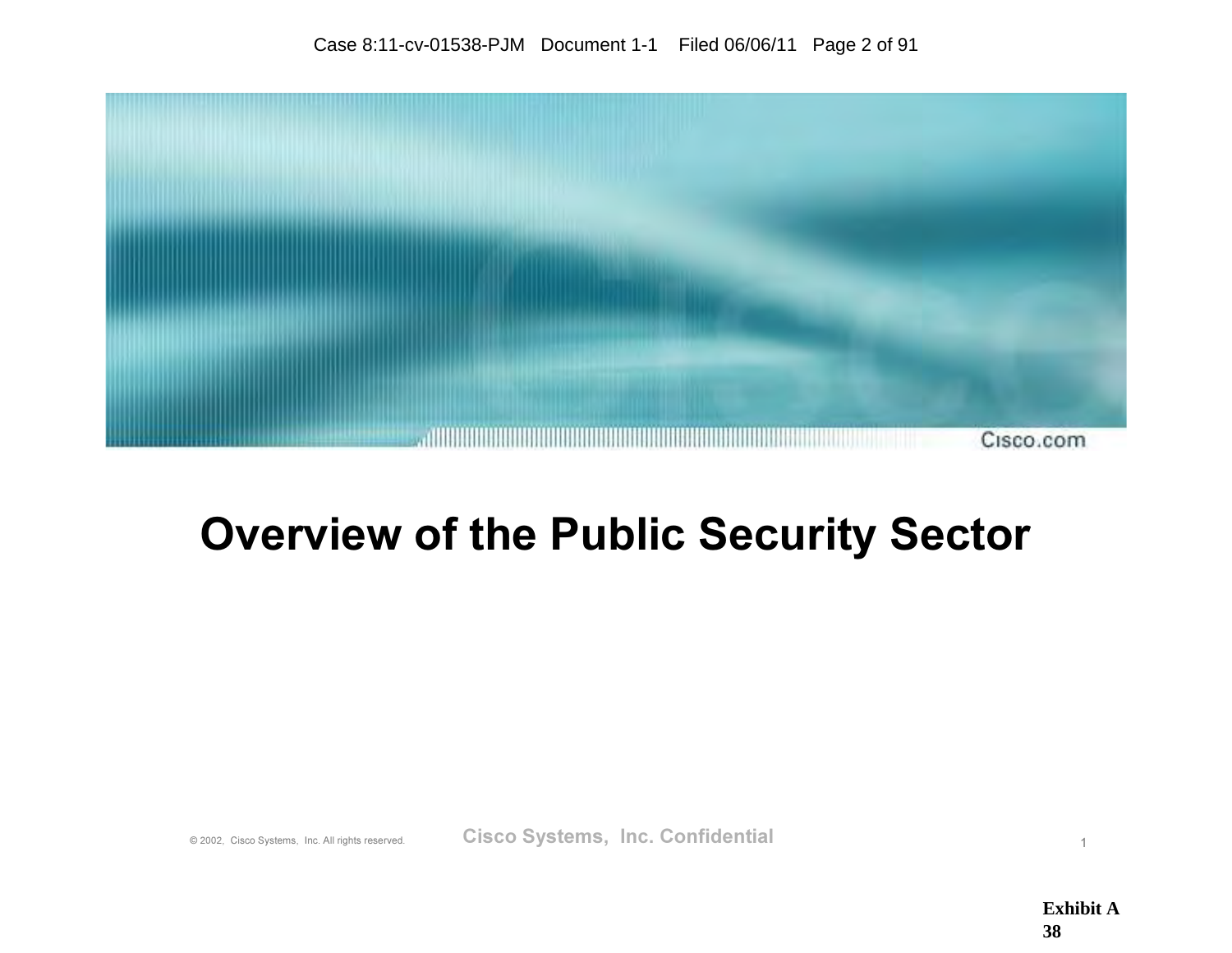

#### Cisco.com

#### 1. Organizational Structure

- 2. PS Services & Police Reform
- 3. Current Status of Information Communication
- 4. The Golden Shield Project
- 5. Challenges of the Industry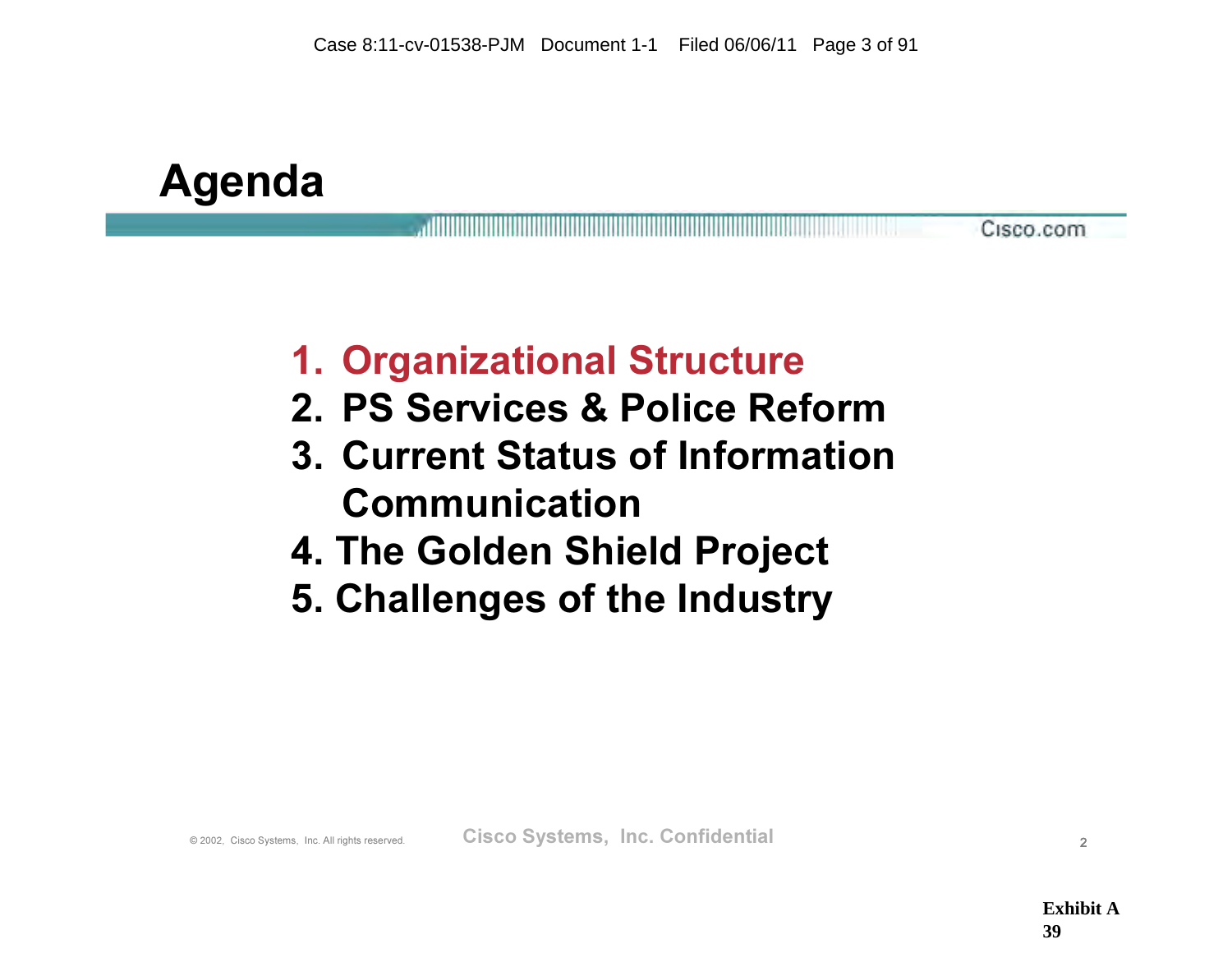#### Ministry of Public Security

<u>, and the contract of the contract of the contract of the contract of the contract of the contract of the con</u>

Cisco.com

Bureau 1 (Domestic Security Protection Bureau), Bureau 2 (Economic Crimes Investigation Bureau), Bureau 3 (Public Security Management Bureau), Bureau 4 (Border Control Bureau), Bureau 5 (Criminal Crimes Investigation Bureau),

Bureau 6 (Border Entry & Exit Affairs Bureau), Bureau 7 (Firefighting Bureau), Bureau 8 (Security Guard Bureau),

Bureau 9 (Central Gov. Security Guard Bureau), Bureau 10 (PS Bureau of the Ministry of Railways), Bureau 11 (Public Information & Network Security Supervision Bureau), Bureau 12 (Action & Technology Bureau),

Bureau 13 (Jails Management Bureau), Bureau 14 (PS Bureau of the Ministry of Communications), Bureau 15 (PS Bureau of CAAC), Bureau 16 (PS Bureau of the National Forestry Administration), Bureau 17 (Traffic Administration Bureau), Bureau 18 (Legal Affairs Bureau), Bureau 19 (Foreign Affairs Bureau),

Bureau 20 (Equipment & Financial Bureau), Bureau 21 (Anti-Narcotics Bureau), Bureau 22 (Science & Technology Bureau),

Bureau 23 (Information & Communication Bureau), Bureau 24 (Smuggling Crimes Investigation Bureau)

The Ministry of Public Security has bureau level organizations including the General Office, Police Affairs Supervision, Personnel & Training, Publicity, Domestic Security Protection, Economic Crimes Investigation, Public Security Management, Border Control, Criminal Crimes Investigation, Border Entry & Exit, Firefighting, Security Guard, Public Information & Network Security Supervision, Jails Management, Traffic Administration, Legal Affairs, Foreign Affairs, Equipment & Finance, Anti-Narcotics, Science & Technology, and Information & Communication.

The PS bureaus of railway, traffic, civil aviation, forestry, and smuggling crimes investigation are included in the Ministry of Public Security, but are subject to the dual leadership of the respective governing authorities and the Ministry of Public Security.

!China used to treat terrorist cases as serious criminal cases in the past, so such cases were mainly handled by the criminal affairs police, and the first section/unit of the PS bureaus at different levels (Officially called: Domestic Security Protection Section/Unit, which formerly known as Political Security Protection Section/Unit) was responsible for intelligence support)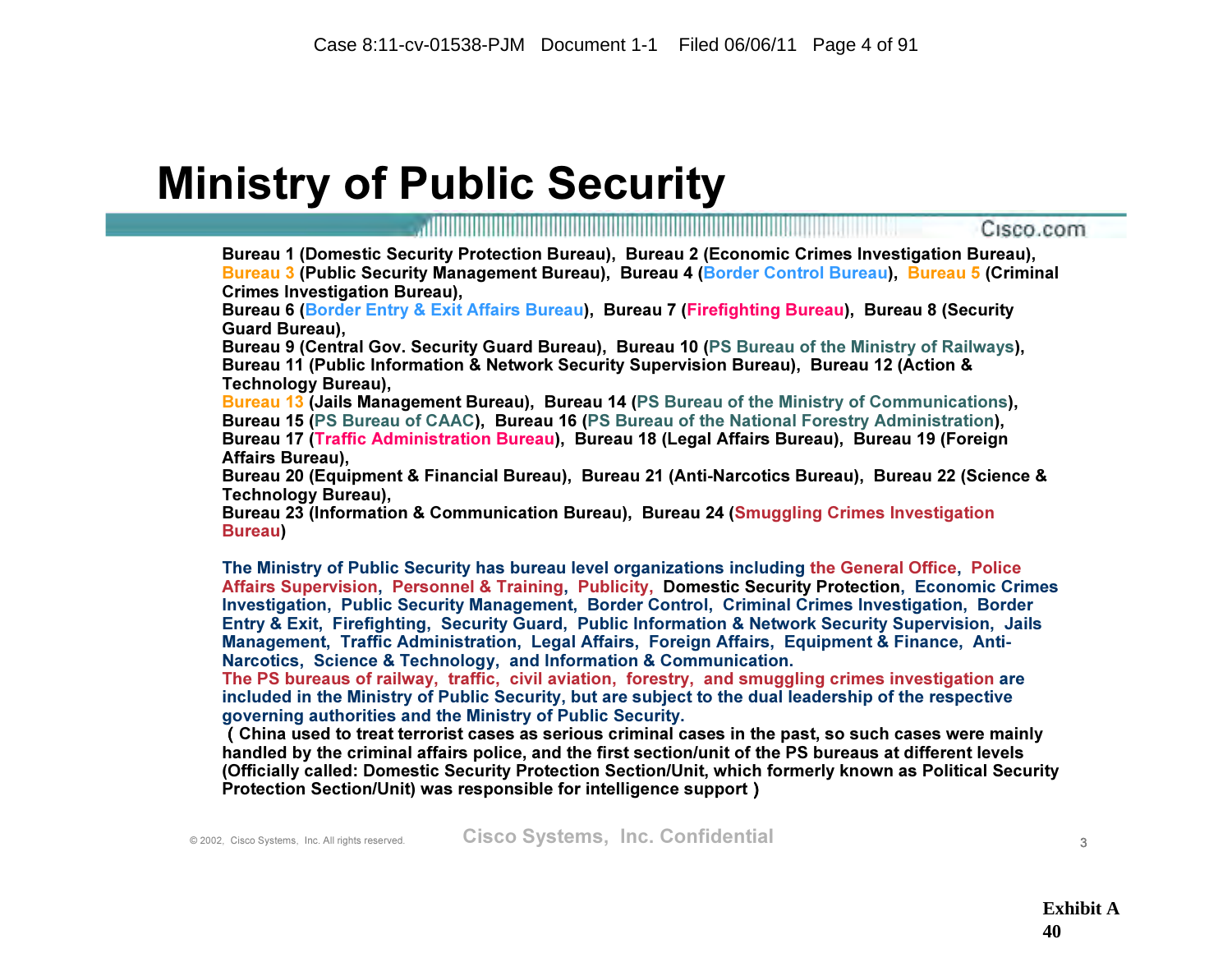## Beijing Municipal Public Security Bureau

- 1. Criminal Investigation Brigade
- 2. Firefighting Bureau
- 3. State Security Protection Brigade
- 4. PS Brigade
- 5. Population Management Section
- 6. Action & Technology Section
- 7. Office of Technical Measures for Security Protection
- 8. Culture Protection Section
- 9. Patrol Police Brigade
- 10. Public Transportation Sub-bureau
- 11. Security Guard Bureau
- 12. Security Protection Section
- 13. Internal Security Protection Bureau
- 14. Border Entry & Exit Administration Section
- 15. Economic Investigation Section
- 16. Anti-riot & Security Detection Section
- 17. Traffic Administration
- 18. Supervision Section
- 19. Headquarters of the bureau
- 20. Information Center
- 21. Monitoring Center
- 22. Command Center
- 23. Ankang Hospital
- 24. Public Security Hospital
- 25. Police Academy
- 26. The Second Police School
- The Criminal Investigation Brigade (The SWAT Team): Recreated on the basis of the former Criminal Investigation Section, Preinterrogation Section, Anti-Narcotics Section and SWAT Team of the Beijing Municipal Public Security Bureau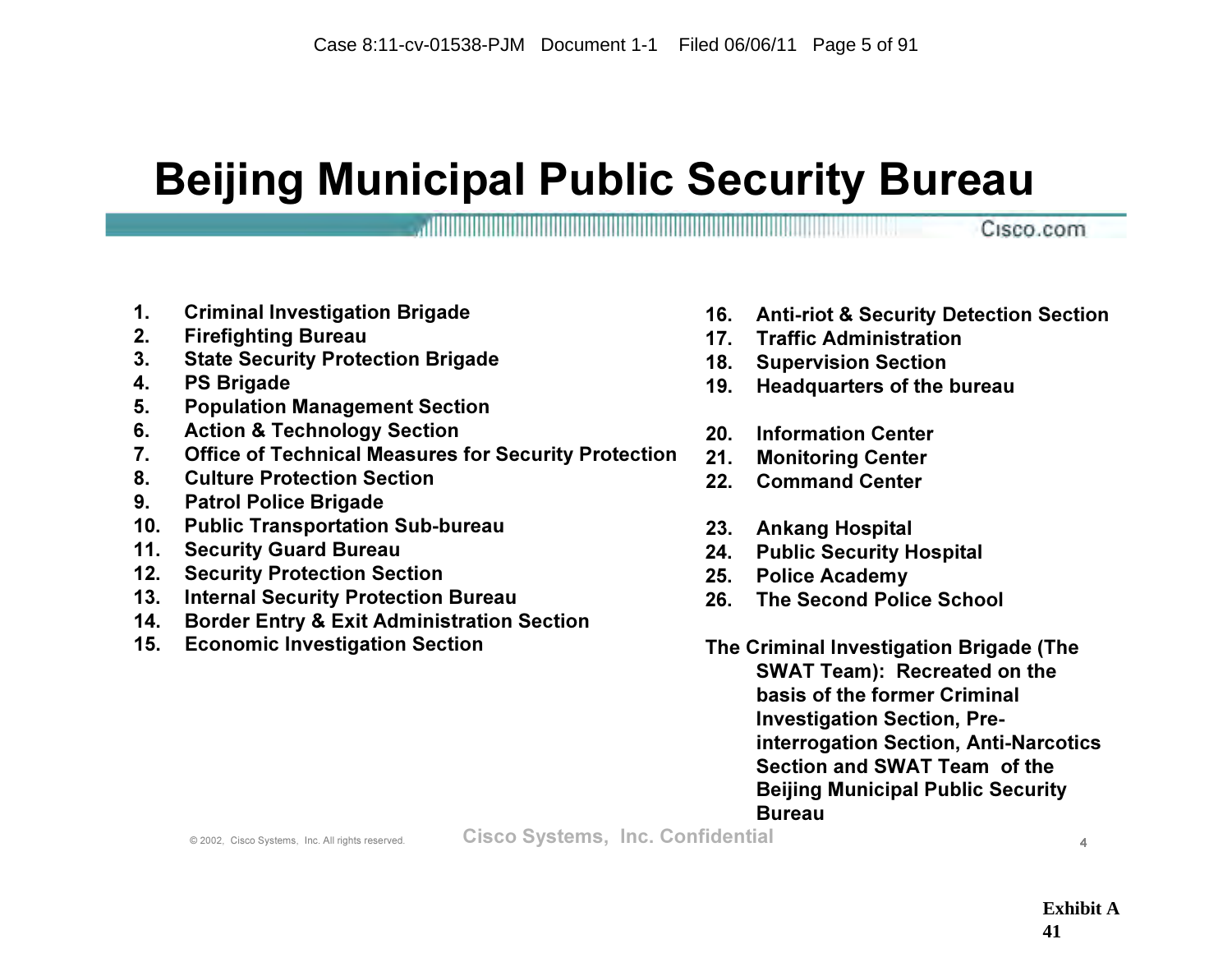#### Beijing Traffic Management Bureau

Cisco.com

It is under the leadership of the Beijing Municipal Public Security Bureau, has 22 business sections & offices, and has traffic detachments (brigades) in 18 districts (counties), the Capital Airport, and the Yizhuang Economic Development Zone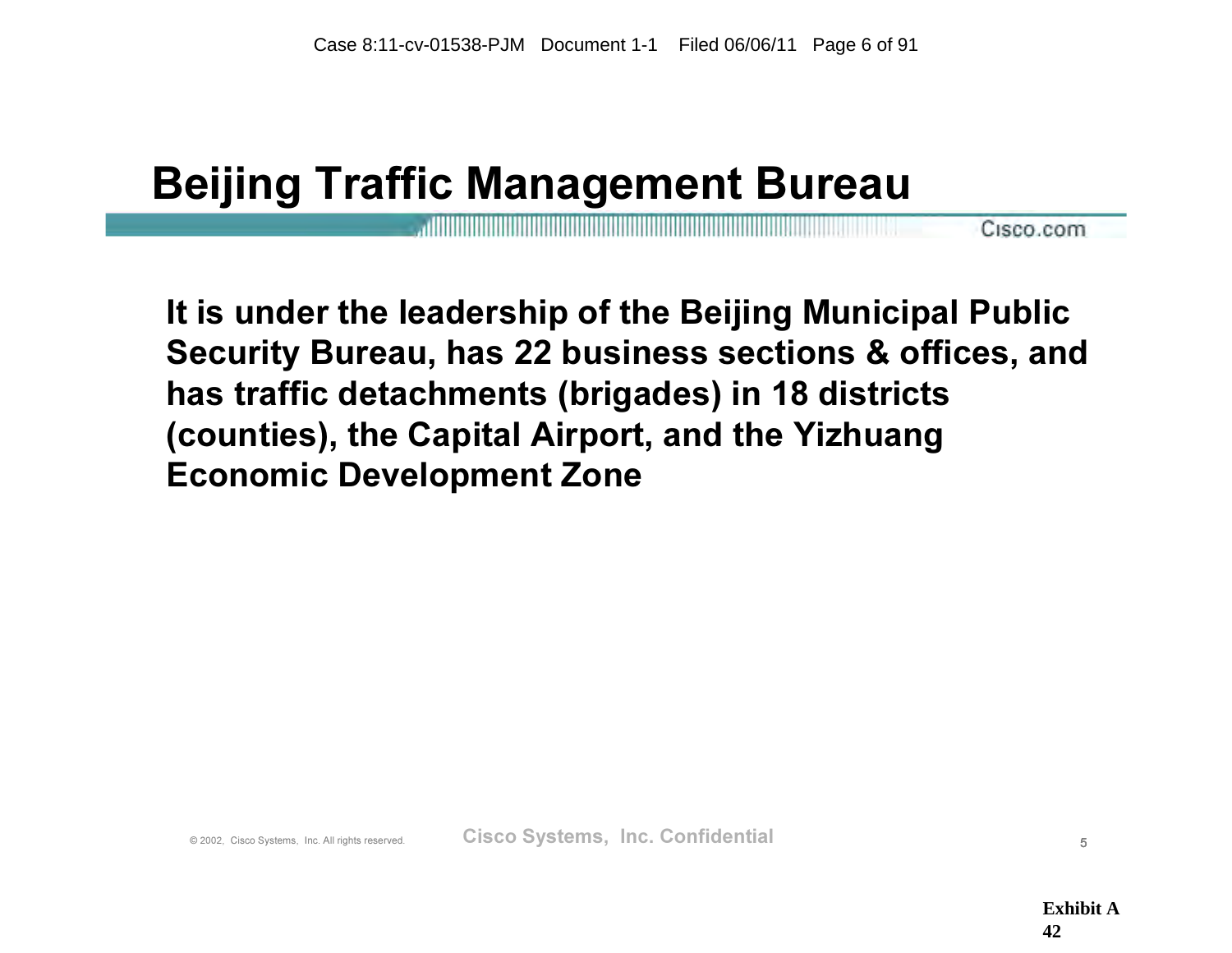# Beijing Fire Fighting Bureau

Cisco.com

Beijing Fire Fighting Bureau The Beijing Fire Fighting Brigade of the Chinese People's Armed Police Beijing Public Security Bureau Fire Fighting Brigade

The Fire Fighting Bureau has four units: The Command Office, the Political Unit, the Logistics Unit, and the Fire Prevention Unit The four units has 29 business sections/offices and 3 direct subordinate organizations—the Guiding Brigade, the Hospital and the Training Center (no official staff treatment yet)

The entire city has a total of 44 detachments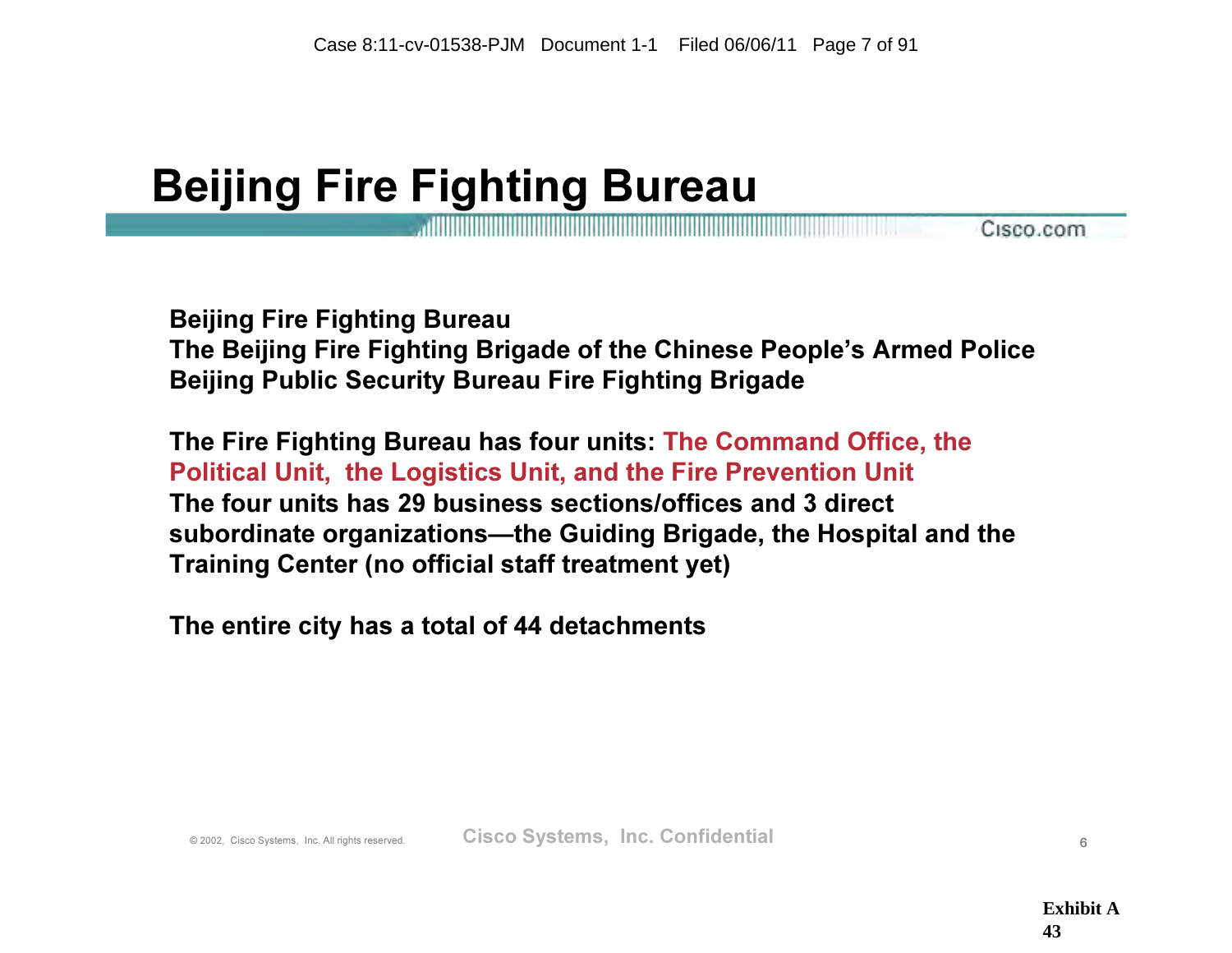## Beijing Border Check Station



In May 1988, Beijing Border Check Station and the Border Control Bureau of the Beijing Municipal Public Security Bureau were merged to become a single organization, which was called the Border Control Bureau of the Beijing Municipal Public Security Bureau internally and Beijing Border Check Station externally.

In Jan 1, 1998, in accordance with the Approval Opinions of the State Council on the Pilot Reform of the Professionalization of Border Check in Nine Cities Including Beijing, on the basis of the Border Control Bureau of the Beijing Municipal Public Security Bureau, the Beijing Entry & Exit Border Check Station was set up, directly reporting to the Entry & Exit Administration Bureau of the Ministry of

Cisco Systems, Inc. Confidential **Cisco Systems**,  $\frac{1}{7}$ **Public Security.**<br>© 2002, Cisco Systems, Inc. All rights reserved.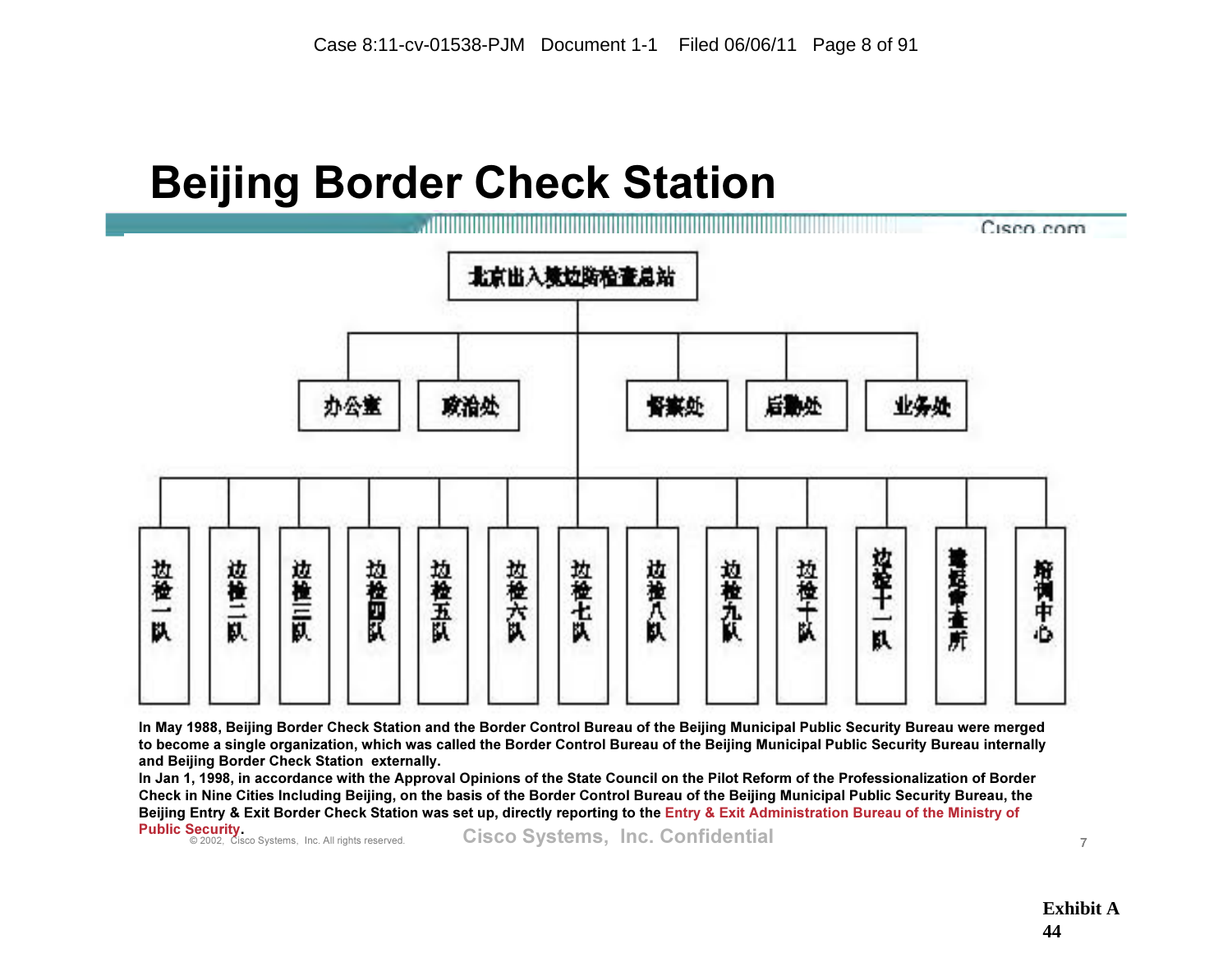#### Tianjin Public Security Border Control Brigade

Cisco.com

Border check stations in Zhang Guizhang, Tanggu, Nanjiang, and Donggang Marine Police Branch Guiding Brigade Border Control Branch

Since 1998, the focus of the Border Control Brigade has been shifted to:

Fighting cross-border criminal activities such as illegal immigration, smuggling, and traffickering of weapons and drugs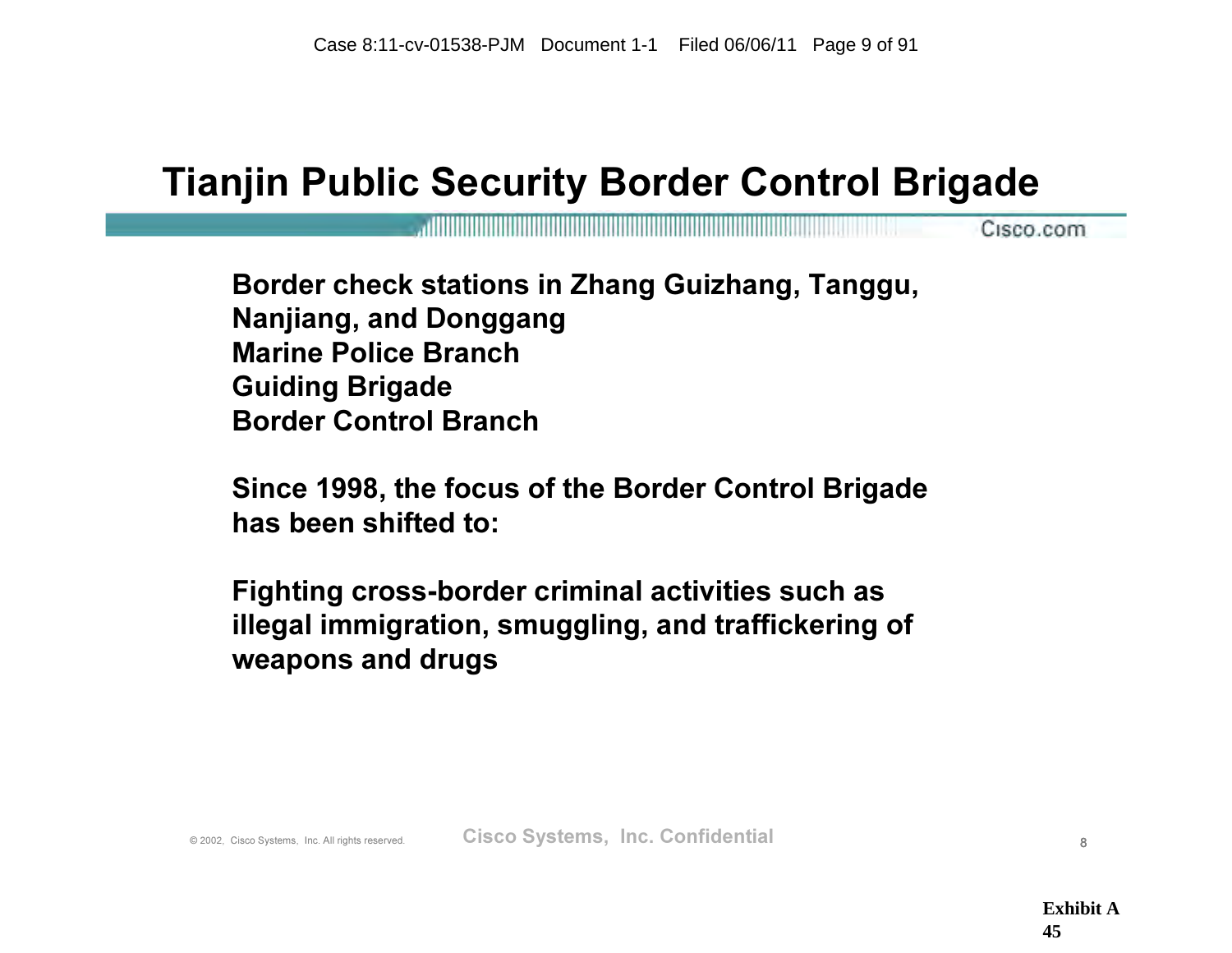# Different Organizations

Cisco.com

Grass-root PS organizations:

Local police stations, criminal police units in charge of specific areas, police affairs studios (station), firefighting brigades, traffic teams (accidents sections, law enforcement stations), vehicles administration offices, patrol police squads, security police squads

Security protection councils of towns, joint security protection squads in rural areas , security check stations, border check stations

Local police stations: local police stations for security/ local police stations for household registration (can also in charge of security) /police stations in border areas (population, security) Community police service: community police, security police, internal affairs police Local police stations: 30 thousand; 2500 in Jiangsu province Border control brigade, detachments, border check stations, border workstations, and border police stations

Brigade (firefighting, traffic police, patrol police, criminal police, public security, anti-narcotics, economic investigation, action technologies) /branch squads /detachments (battalions or companies)

Custody stations, jails (1-6 months), security custody stations, rehabilitation centers for drugs users, forced custody & education centers, and Ankang Hospitals

Law enforcement: prisons (0.5-20 years), forced labor (1-3 years) Civil affairs: forced custody and repatriation centers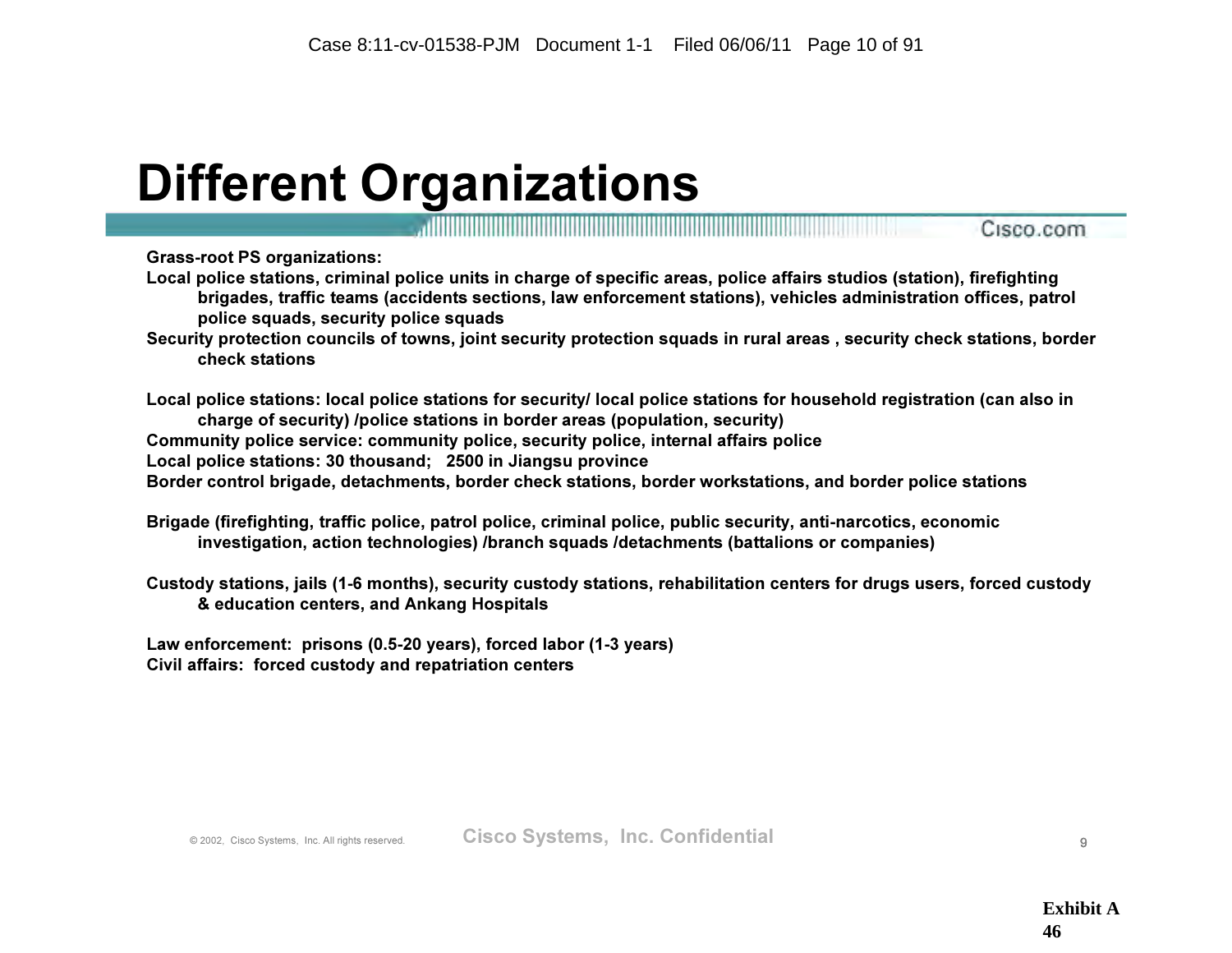## PS in Different Industries

- Railways
- Transportation
- Civil Aviation
- Forestry
- Smuggling Crimes Investigation Bureau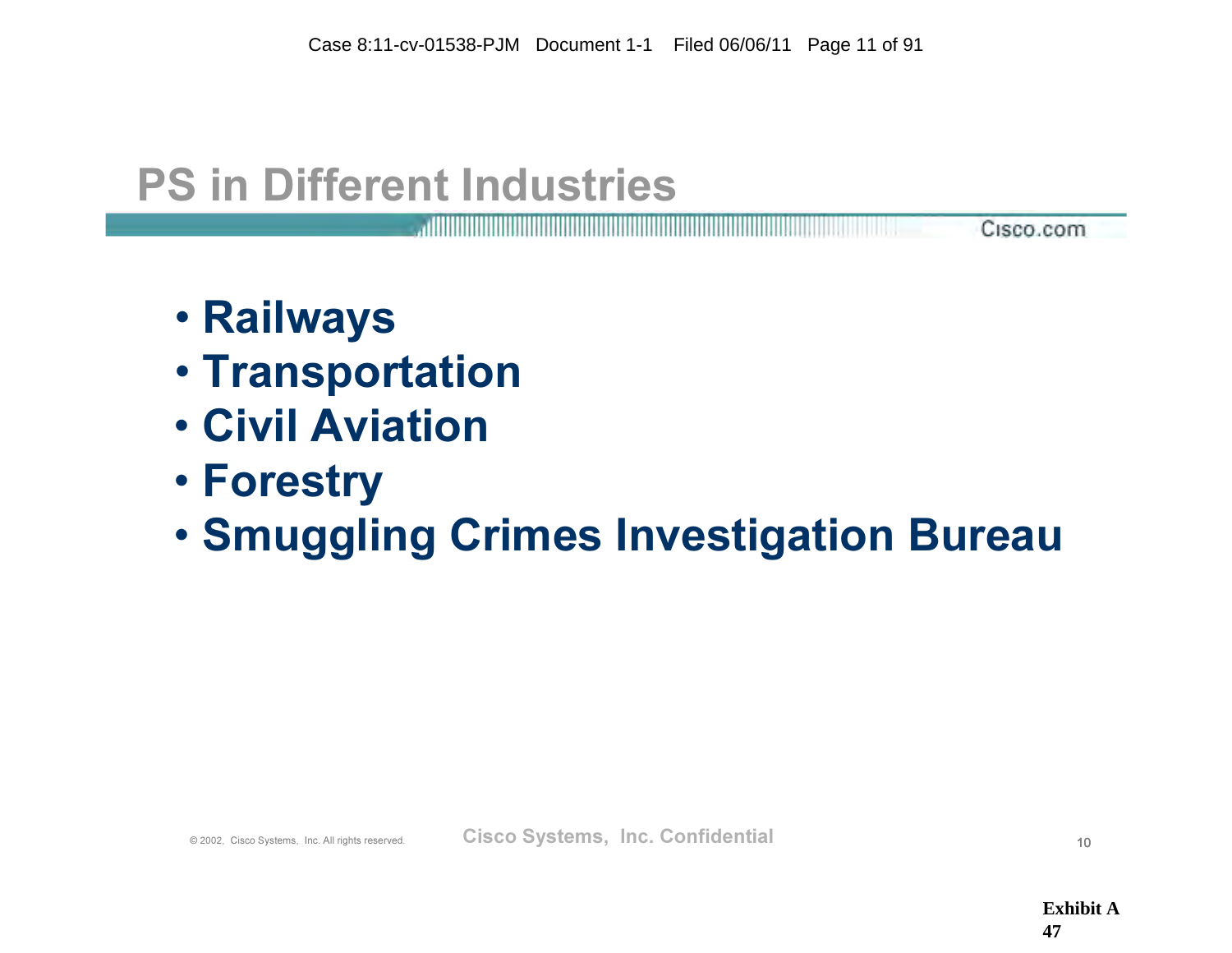## The Political & Legal Affairs Commission

Cisco.com

• The Political & Legal Affairs Commission (integrated management office, population office, office for fighting against smuggling, and anti-narcotics office)

• PS, procuratorate, court, jurisdiction, and security authorities having the law enforcement power

•5 subordinate organizations: court, procuratorate, public security bureau, legal affairs bureau, and civil affairs bureau

Public security, procuratorate, court, legal affairs (prisons), national security, and armed police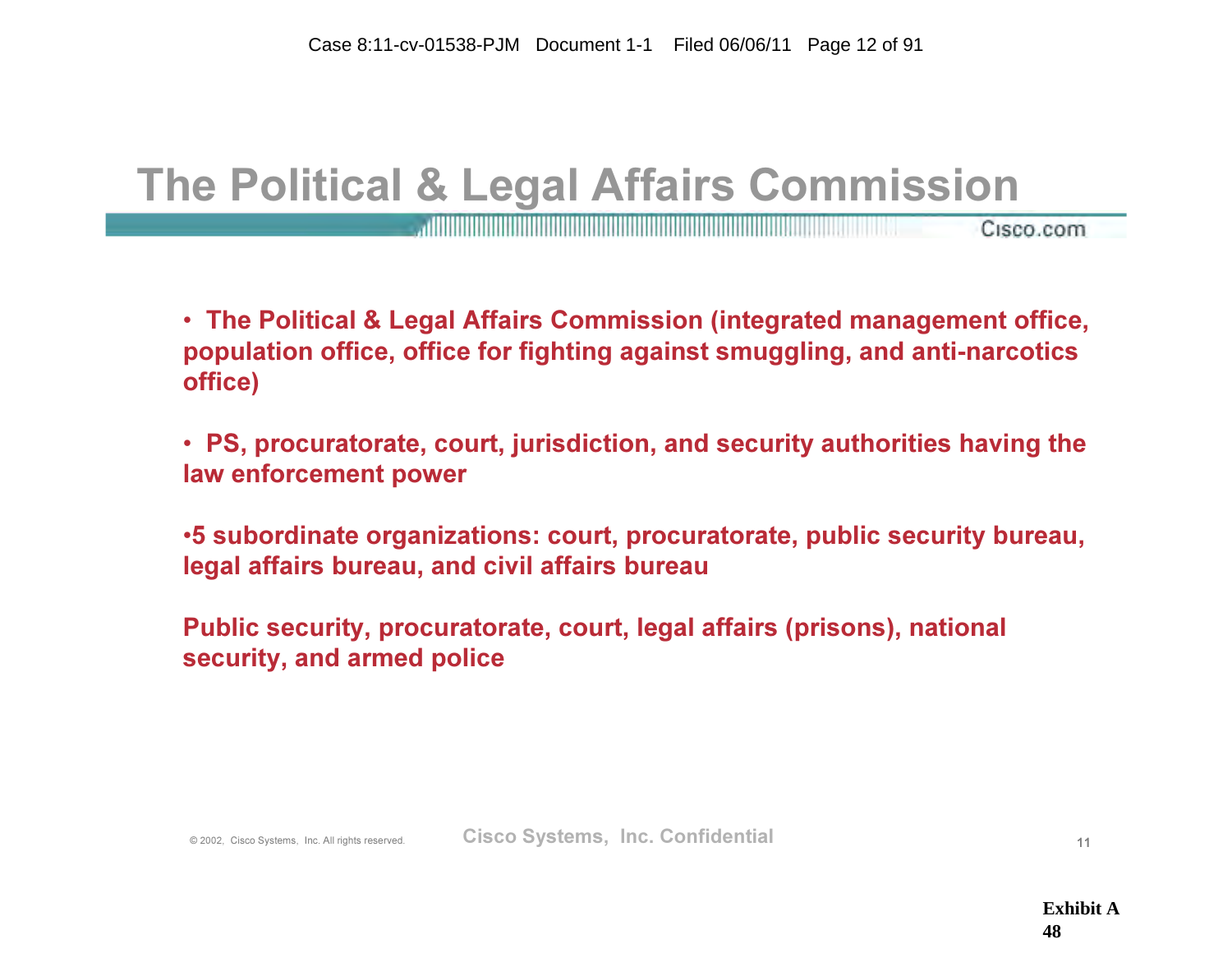# Police Varieties of the Public Security System

<u>A shekara ta 1989, a shekara ta 1989, a shekara ta 1989, a shekara ta 1989, a shekara ta 1989, a shekara ta 19</u>

- 1. Security police
- 2. Household registration police
- 3. Criminal police
- 4. Traffic police
- 5. Foreign affairs police
- 6. Economic investigation police
- 7. Anti-narcotics police
- 8. Internet police
- 9. Anti-riot police
- 10. Legal police
- 11. Prison police
- 1. Armed police
- 2. Border police
- 3. Firefighting police
- 4. Security guard police
- 5. Railway police
- 6. Anti-smuggling police
- 7. Navigation police
- 8. Civil aviation police
- 9. Forest police

1. Special police

Cisco.com

- 2. Water police
- 3. Traffic & patrol police
- 4. Air police

© 2002, Cisco Systems, Inc. All rights reserved. **Cisco Systems, Inc. Confidential** and Confidential 12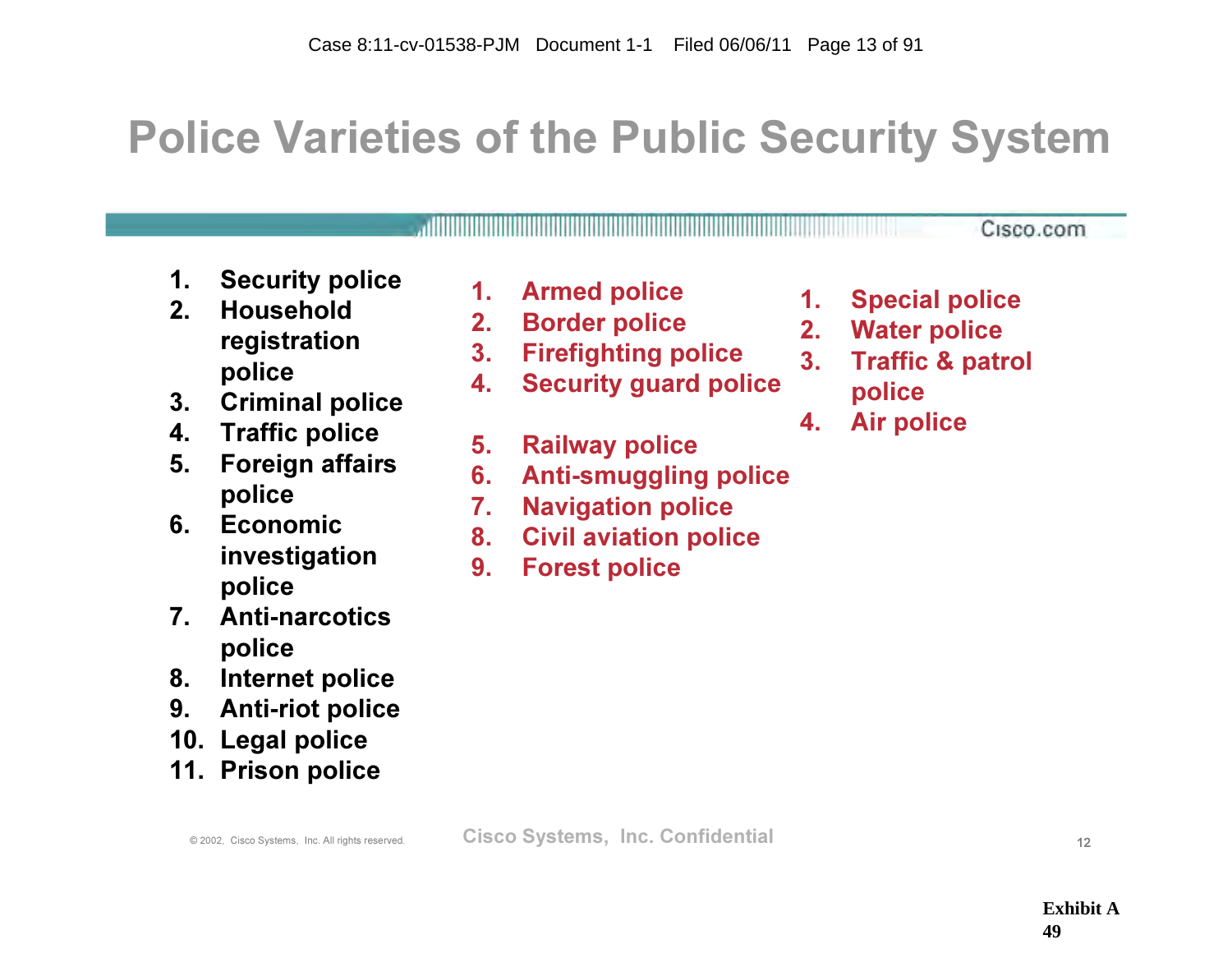#### The armed police has eight varieties of police forces in three categories

Cisco.com

Category one, internal security protection force: under the direct leadership of the head office of the armed police 14 mobile divisions: code-named 8610, 8620, 8630, 8640, 8650, 8660, 8670, 8680, 8690, 8710, 8720, 8730, 8740, and 8750.

Category two, under the dual leadership of related governing agencies of the State Council and the head office of the armed police

The gold force, the hydro-electric force, the transportation force, and the forest force

Category three, under the leadership of the public security authority The border force: The border control bureau administers border check, border patrol, and sea-based smuggling control

The firefighting force: Under the administration of the firefighting bureau, implementing fire prevention and fire fighting tasks

The security guard force: Under the administration of the security guard bureau,

responsible for the security guard of the Party and state leaders, main provincial & city leaders, as well as the visiting foreign dignitaries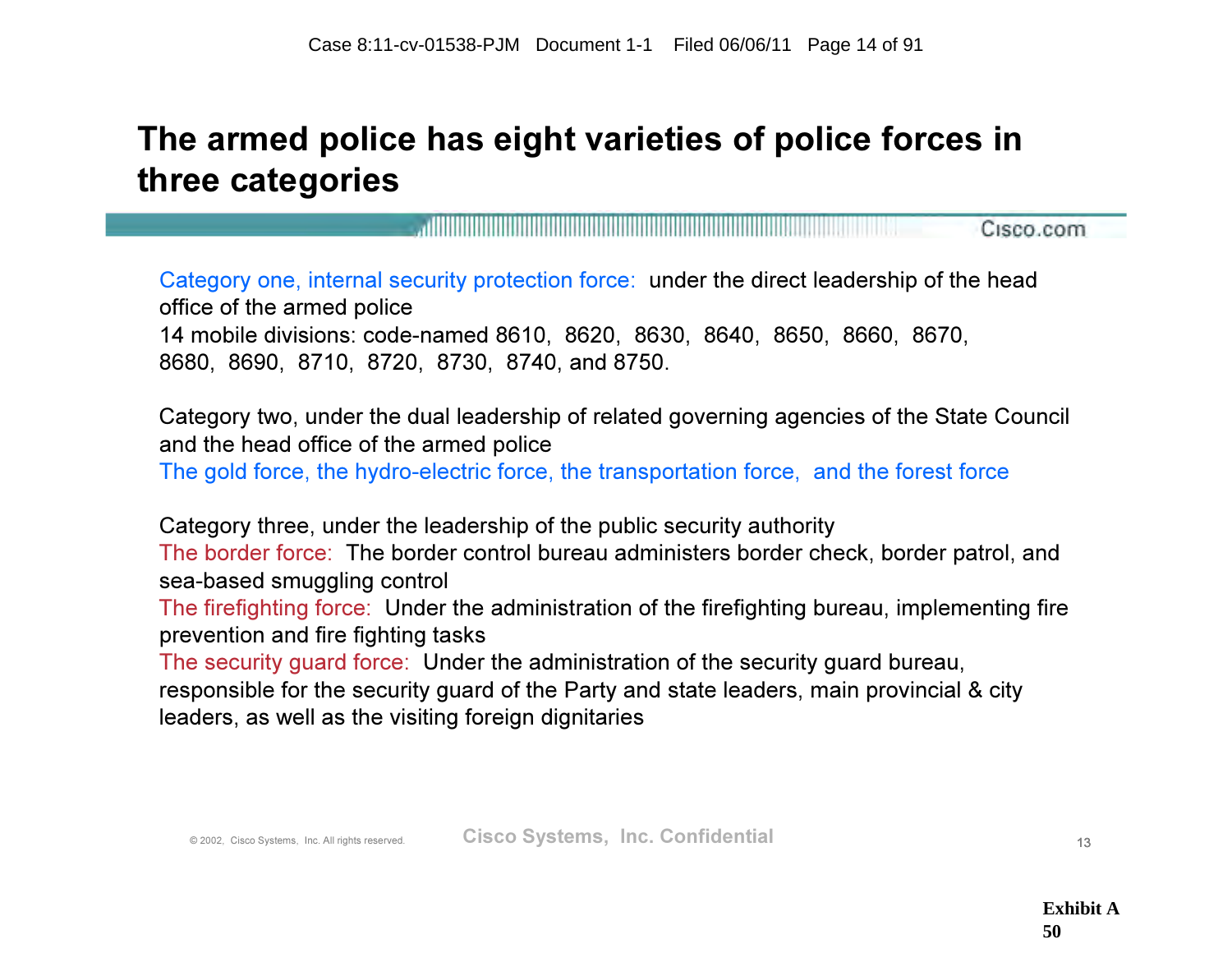#### Overview of the Police Force Nationwide

<u>. Karl III karl III karl III karl III karl III karl III karl III karl III karl III karl III karl III karl III k</u>

1.60 million police, 10.86 per ten thousand people; 35 per ten thousand people in developed countries Local police stations: 380 thousand Traffic police: More than 200 thousand, 1.2 traffic police/ kilometer of highway Criminal police: 150 thousand Firefighting police (armed police): 120 thousand Patrol & anti-riot police squads: 80 thousand; the "110" police is responsible for both anti-riot tasks and patrolling Information & communication police: 16,000 Confidential staff: 10 thousand Guangdong: 120 thousand Jiangsu: 70 thousand Beijing: 30 thousand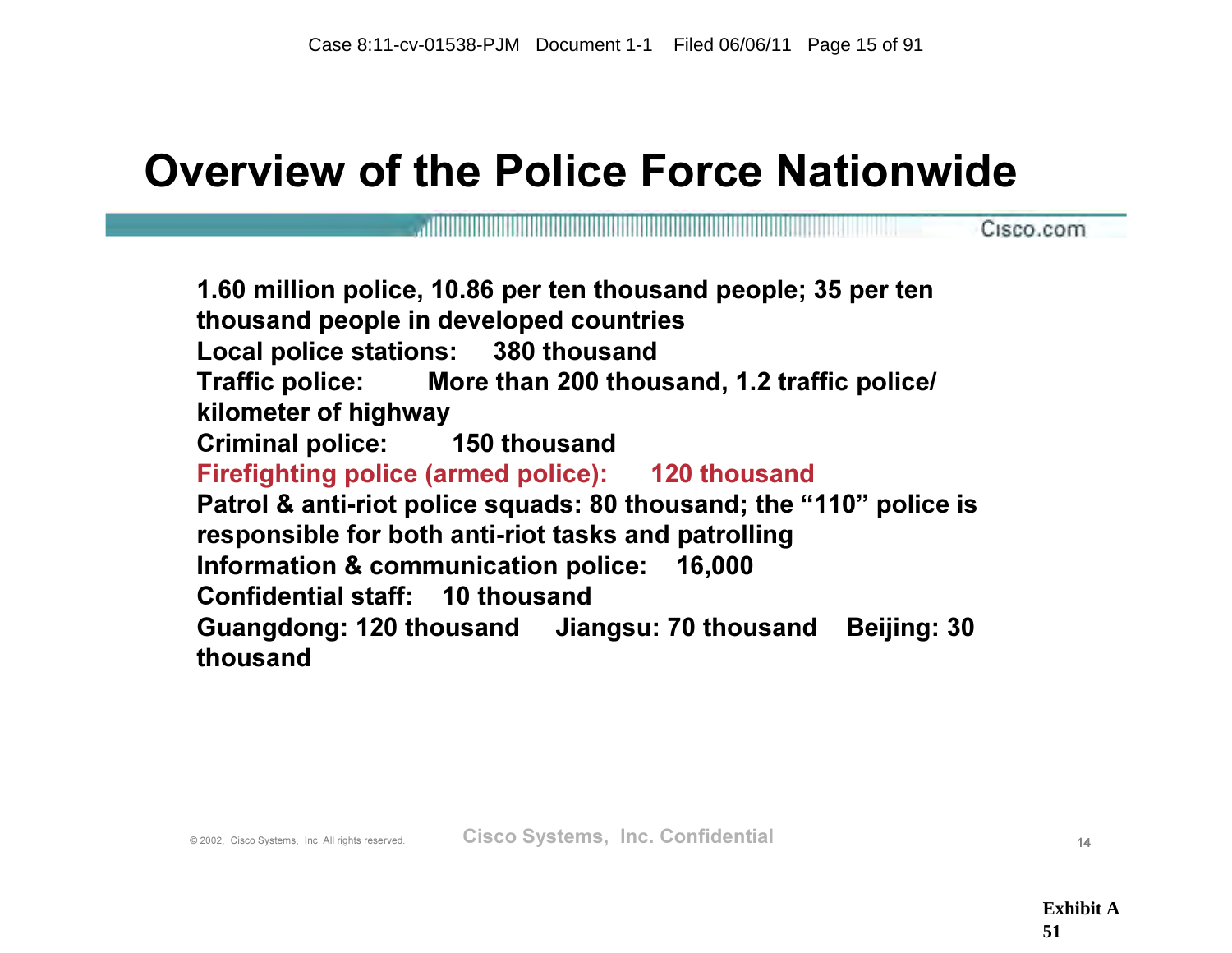#### Overview of the Police Force Nationwide

|                                                                                                                                                                                                                                                                                 | Cisco.com |
|---------------------------------------------------------------------------------------------------------------------------------------------------------------------------------------------------------------------------------------------------------------------------------|-----------|
| Over the past 20 years, more than 6 thousand police officers died at work and<br>100 thousand were injured across the country.<br>"There is blood shedding every moment, and there is sacrifice everyday"<br>The frontline police officers work 11 to 15 hours a day on average |           |
| In 2001 more than 450 police officers died at work in China, whereas the<br>number was just 2 in Japan in the same year                                                                                                                                                         |           |
| In 2001, among the 458 died, 148 died at work due to long-time overwork,<br>accounting for 33.4%; 68 died of attack from criminals; 204 died of traffic<br>accidents, accounting for 46%; and 38 died in the process of pursuing<br>criminals                                   |           |

The percentage of police in the total population is the lowest for the Chinese police, their salary is also the lowest in the world, but their workload is the biggest in the world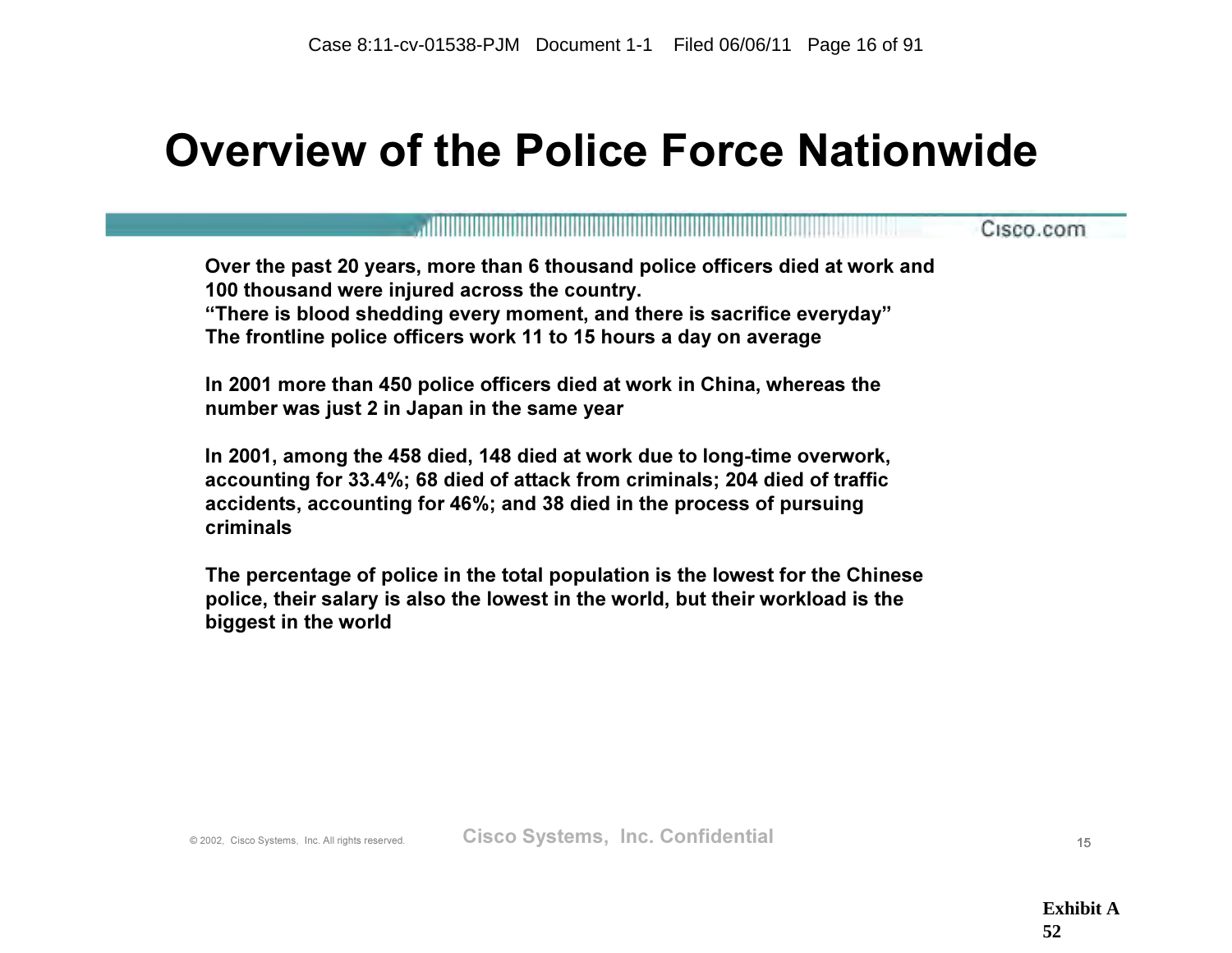#### Opportunities for Cisco: Levels 1, 2, 3 and 4 **Networks**

Cisco.com

# • Traffic management

- Firefighting
- Border control
- Legal affairs network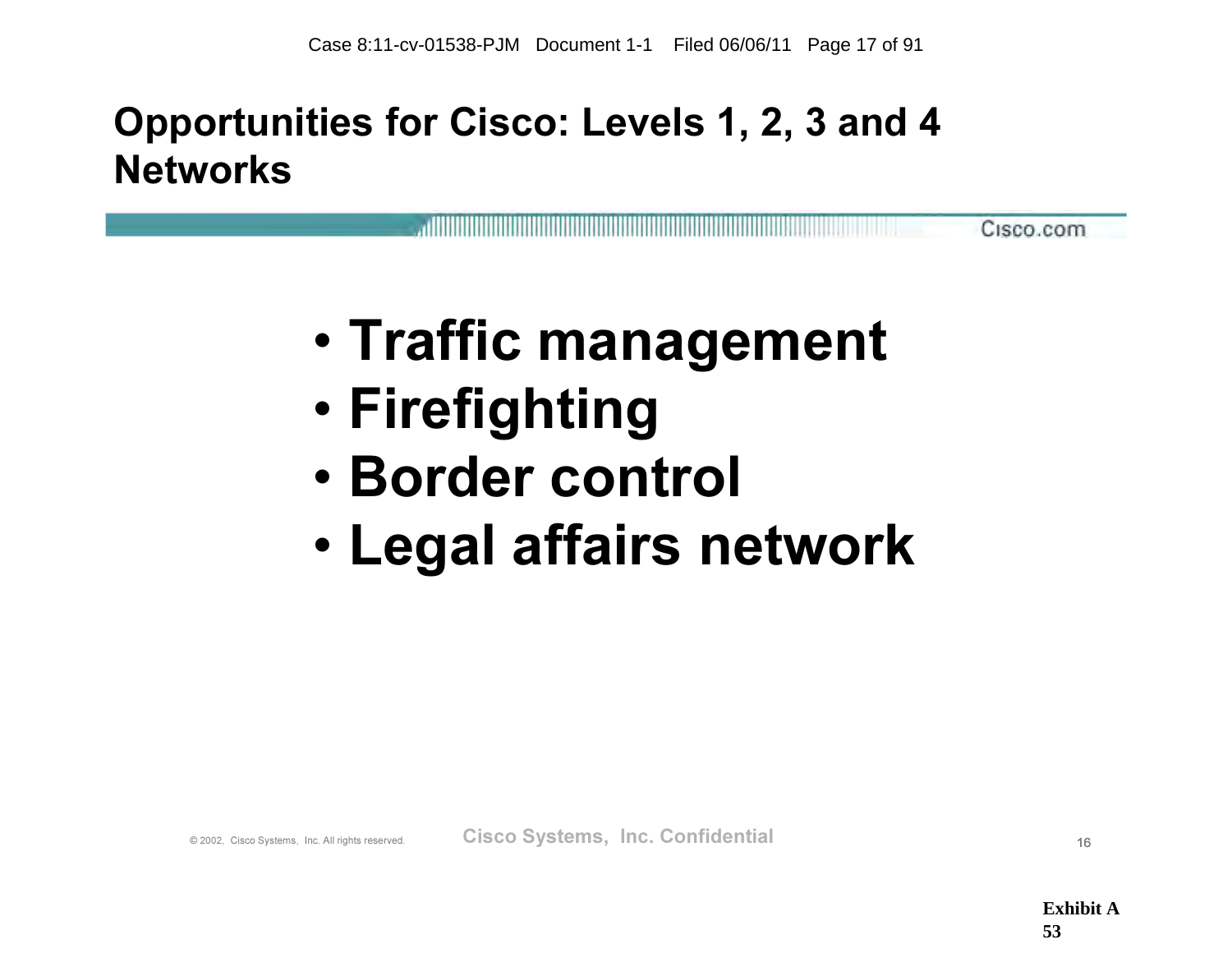#### Liaoning Border Control Network



© 2002, Cisco Systems, Inc. All rights reserved. Cisco Systems, Inc. Confidential 17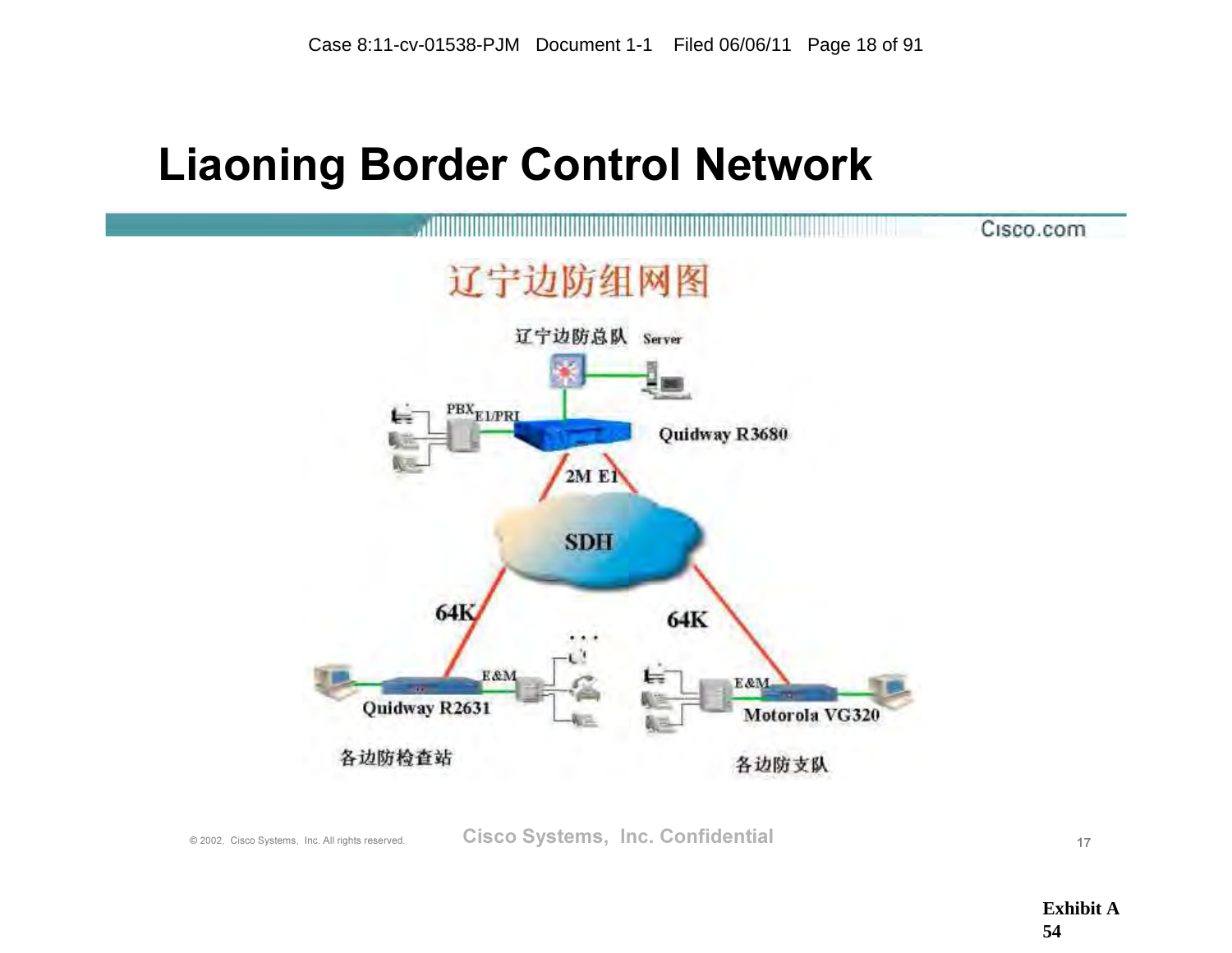

#### Cisco.com

# 1. Organizational Structure 2. PS Services & Police Reform

- 3. Information & Communication Status
- 4. The Golden Shield Project
- 5. Challenges of the Industry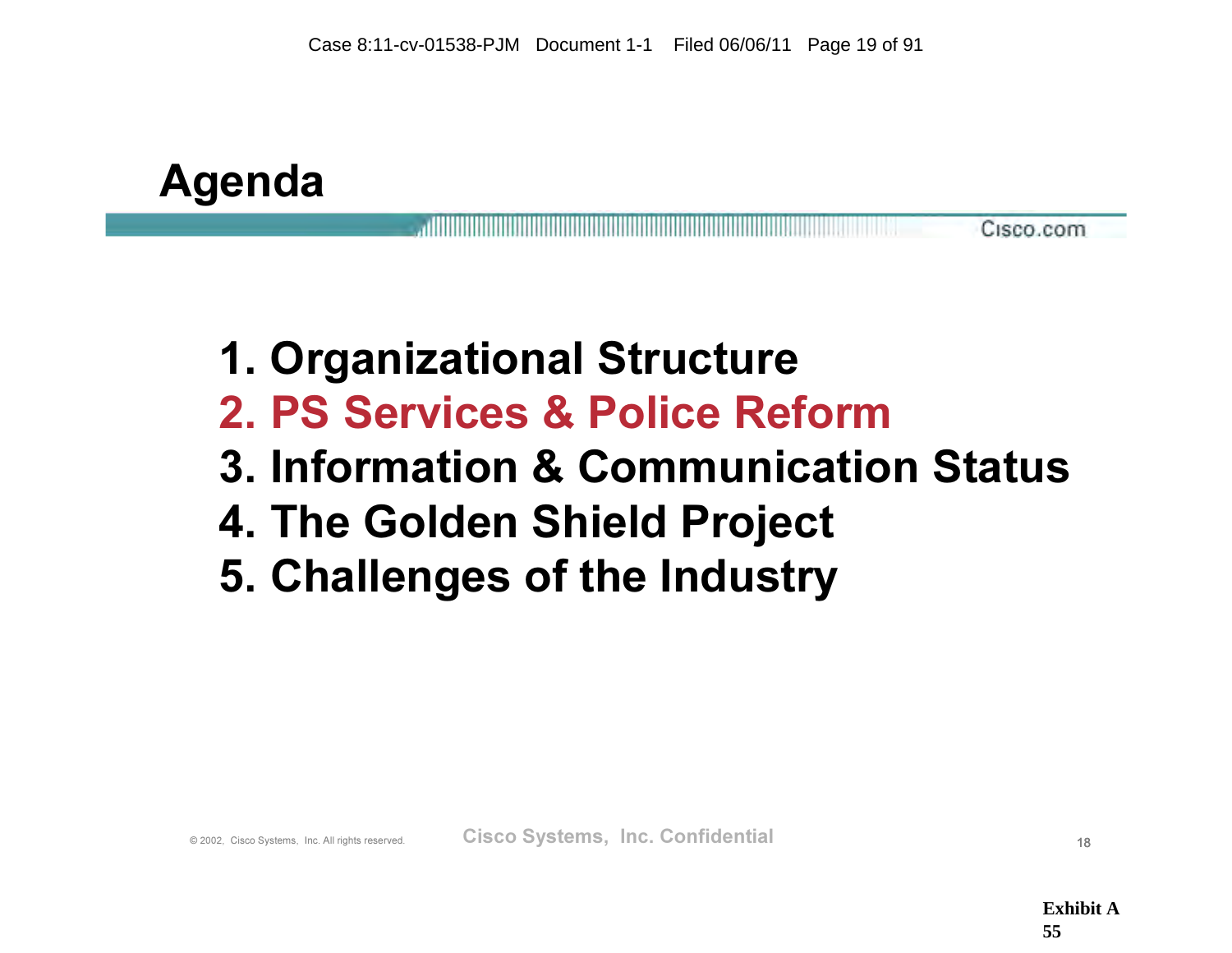#### Police Services

1. Security management

2. Household registration management

,,,,,,,,,,,,,,,,,,,,,,,,

- 3. Traffic management
- 4. Legal affairs
- 5. Economic investigation
- 6. Criminal investigation
- 7. Border management
- 8. Firefighting management
- 9. 110 patrol police
- 10. Narcotics confiscation and control
- 11. Police service supervision
- 12. Anti-smuggling police
- 13. Foreign affairs management
- 14. Science & technology safety
- 15. Border entry & exit management
- 16. Complaints handling
- 17. Internet monitoring & supervision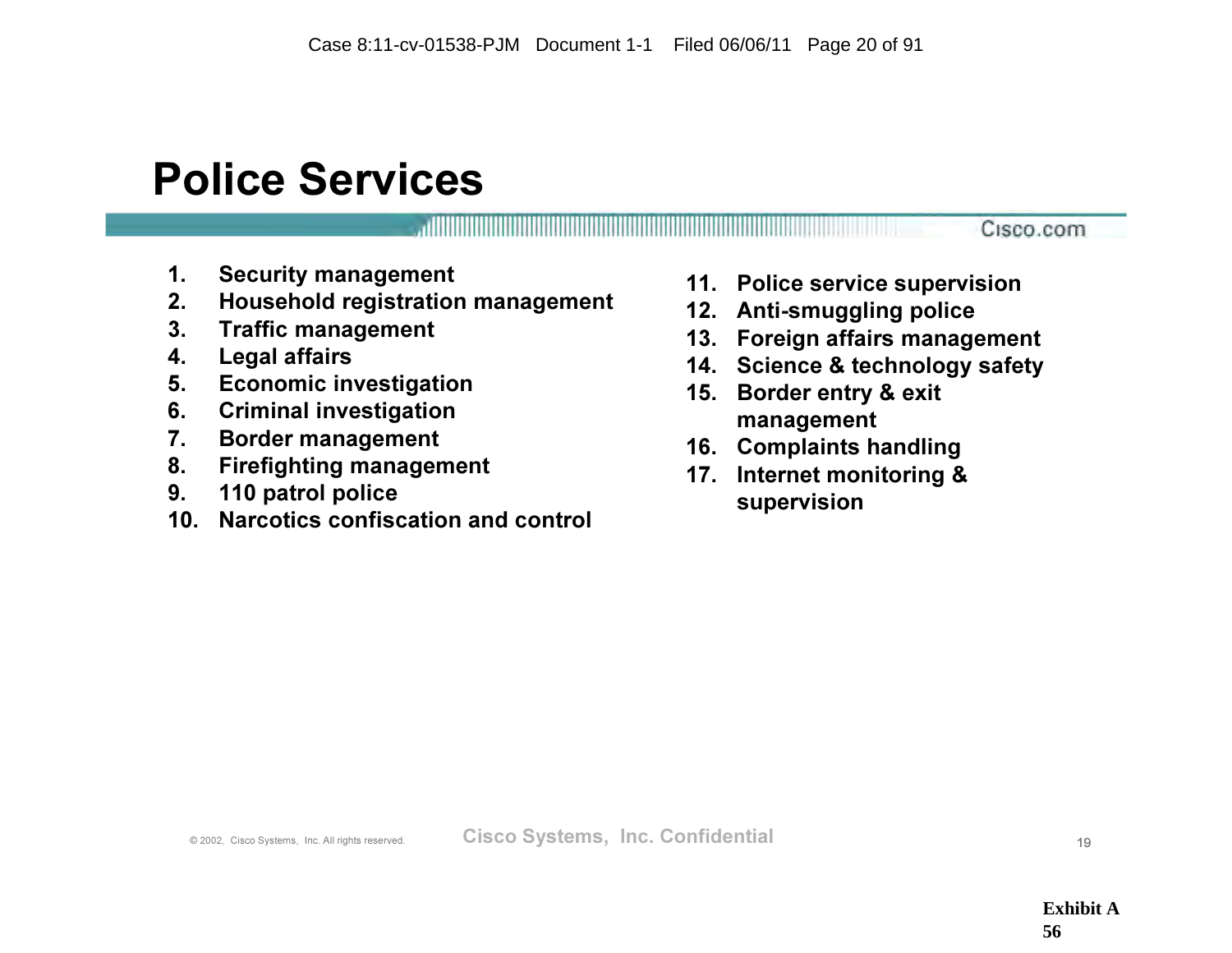#### Jia Chunwang 11.20 [Government Statement of Goals by Jia Chunwang]

Cisco.com

• Give top priority to maintaining stability, and further improve and enhance domestic security protection

• Stick to the principle of getting tough on the criminals, and substantially improve our skills and levels in fighting criminal activities

• Focus on the development of the public security prevention & protection system, and combine the rigorous enforcement, rigorous control, rigorous prevention, and rigorous management organically together

• Further reform and enhance the public administration work of the PS system

• Reform the PS management systems and public service assurance mechanisms based on the simplified, unified, and effective principle

• The development of the Party's system and the police force in the PS sector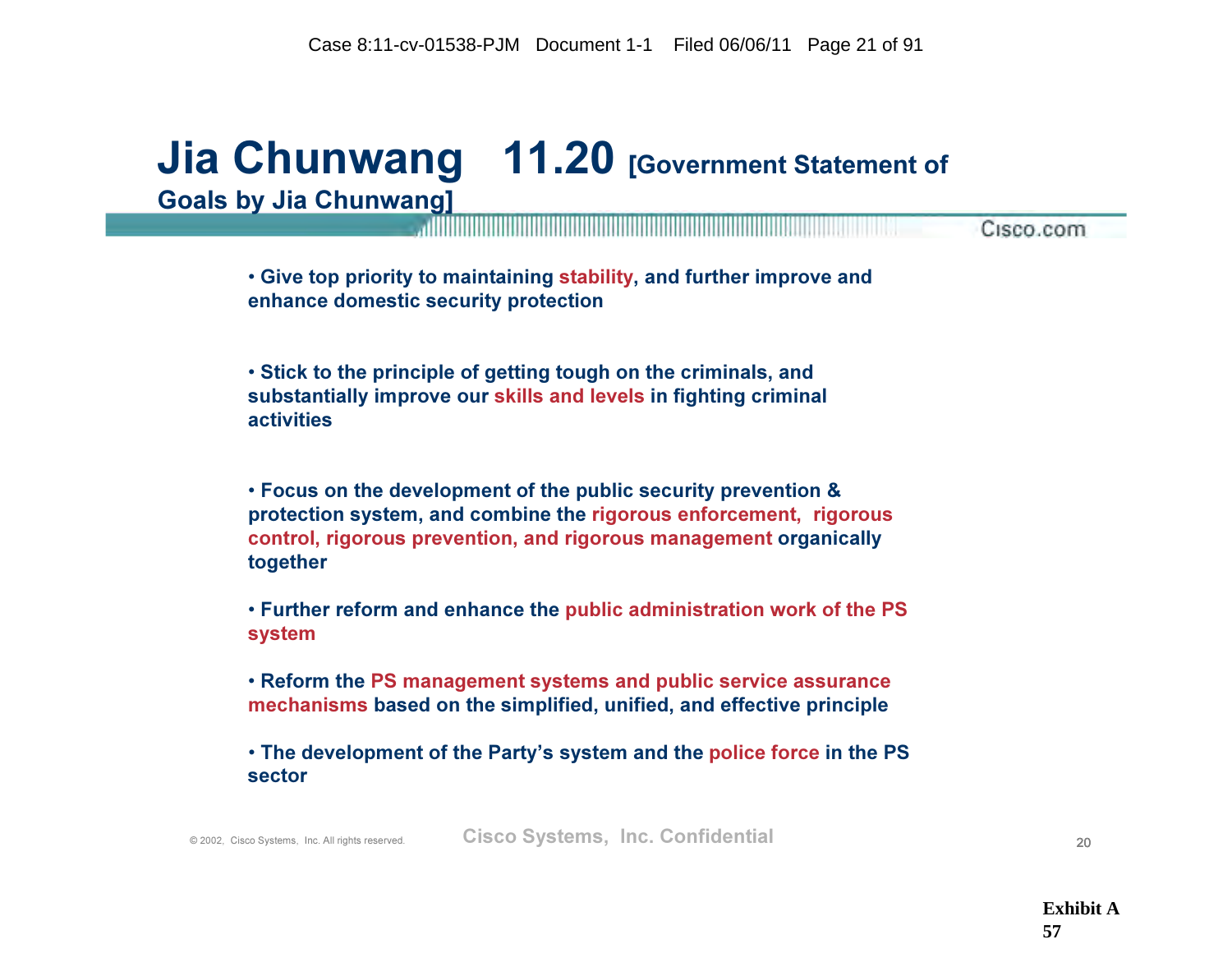#### The Four Principles Related to Police Management

<u> 1999 - Paris Alexander Alexander (h. 1989)</u> Cisco.com

• Developing the police force with an awareness of government policy goals

• Managing the police force in accordance with law

• Building up the capacity of the police force with technology: information, criminal investigation, action

• Culture education for the police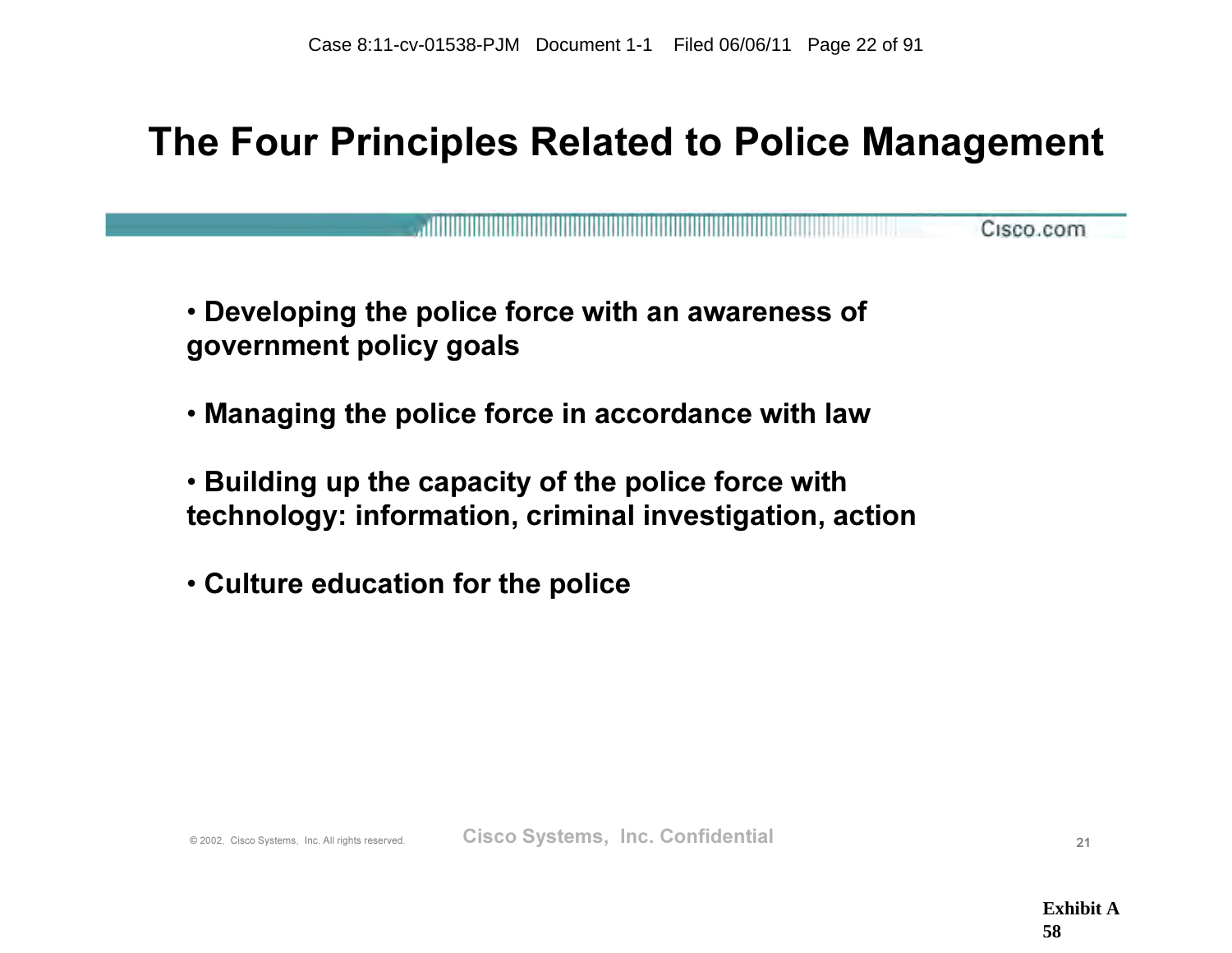#### Features of the PS Sector: Law Enforcement Goal

<u> III marata shi ne kata ta 1980 haɗa ta 1980 haɗa ta 1980 haɗa ta 1980 haɗa ta 1980 haɗa ta 1980 haɗa ta 1980 h</u> ,,,,,,,,,,,,,,,,,,,,,,,,,,,,,, Cisco.com

- Unified command
- Fast reaction
- Concerted action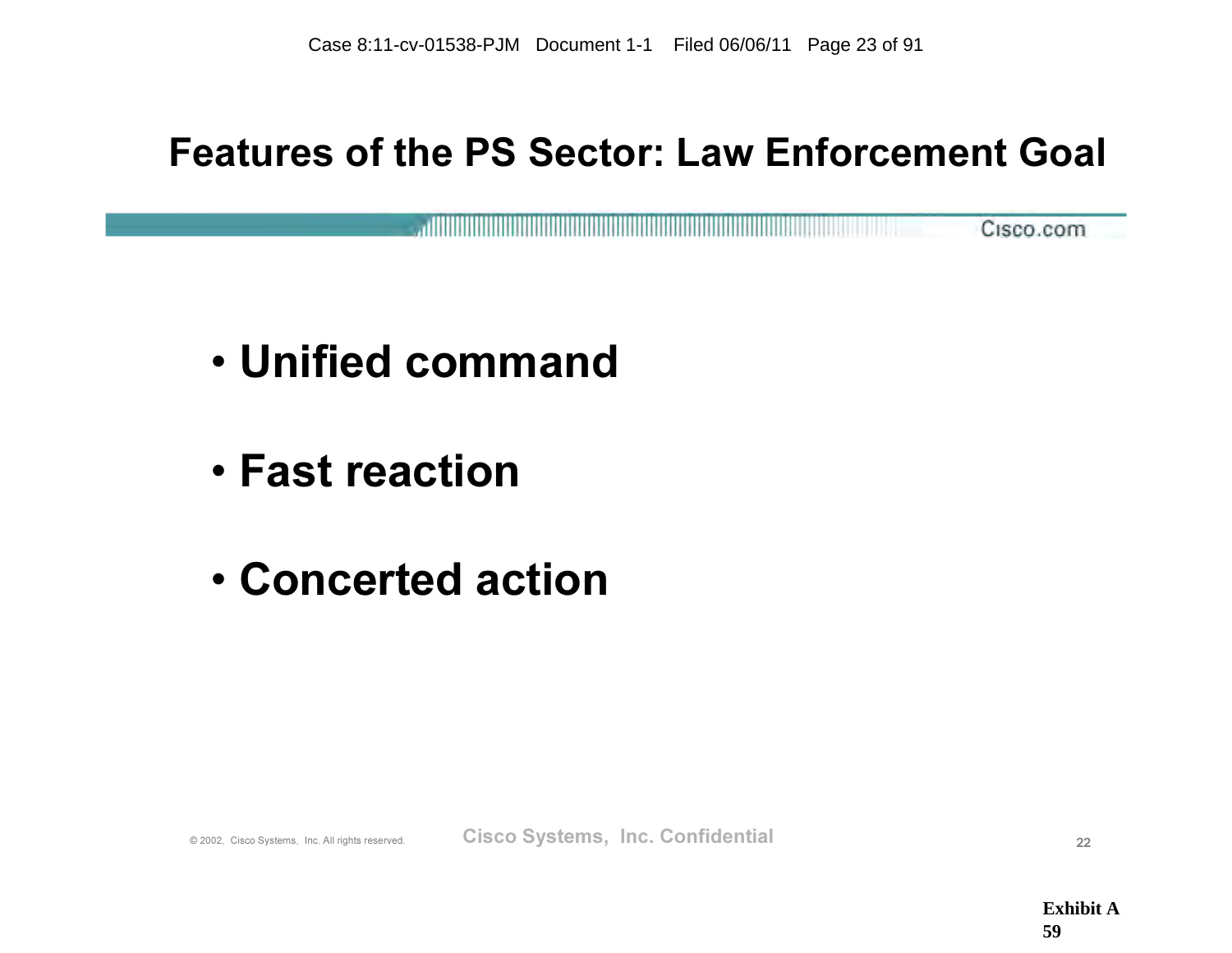#### Three Major Strategies for Local Police Stations

Cisco.com

# • Information strategy

- Community police service strategy
- Standardization strategy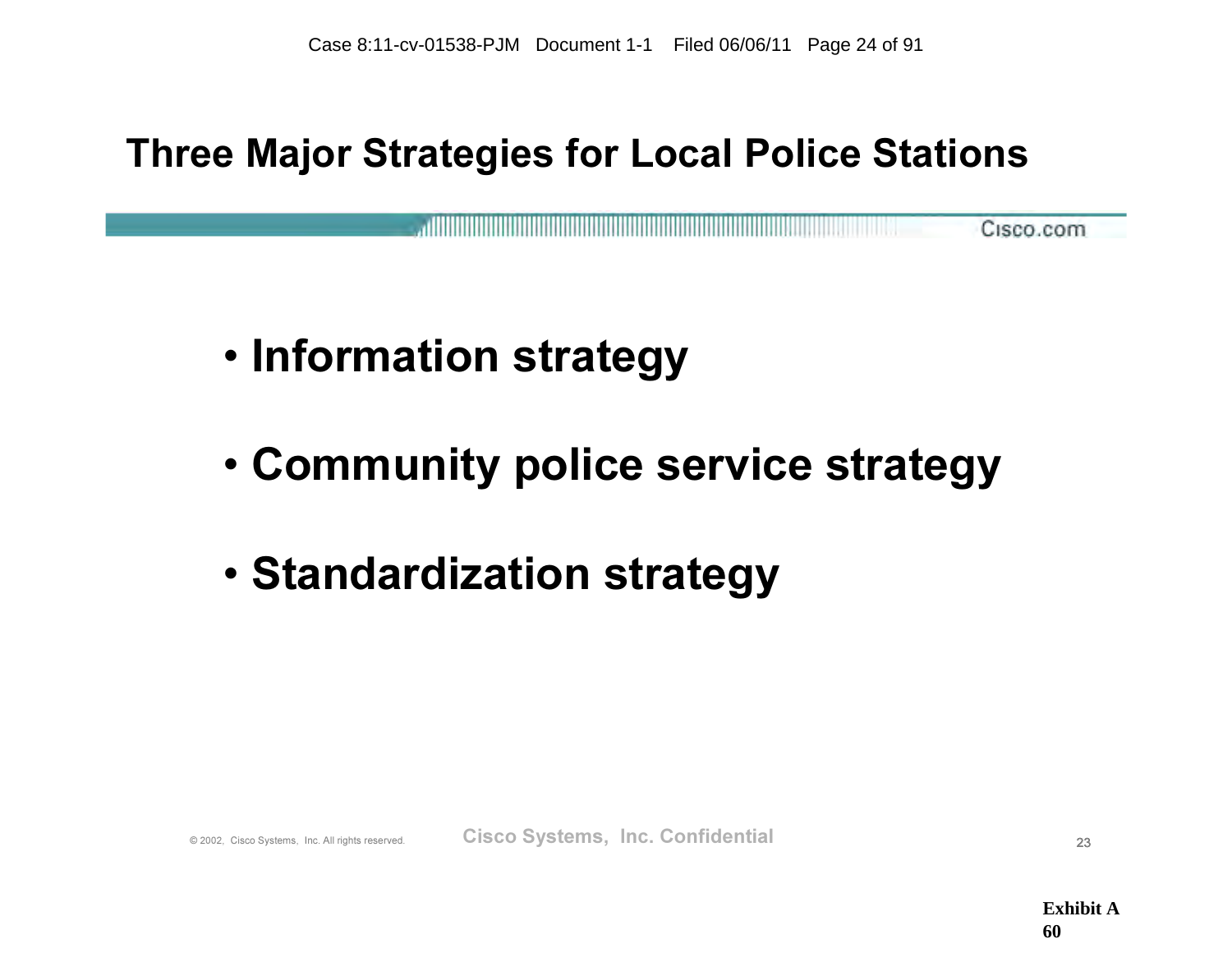#### Role Models in the PS Sector

• Jinan Traffic Police: A flag in the country's PS sector "Rigorous law enforcement, warm services"—Jiang Zemin

• Zhangzhou 110: Police call command & dispatching system

• Benxi Municipal Public Security Bureau: Improving the quality and capacity of the police force through internal reform

The Fifth Squad of the traffic & patrol police in Yangpu was named "Xiao Yuquan Detachment" by the Shanghai Municipal Public Security Bureau; respect ones job and caring for the people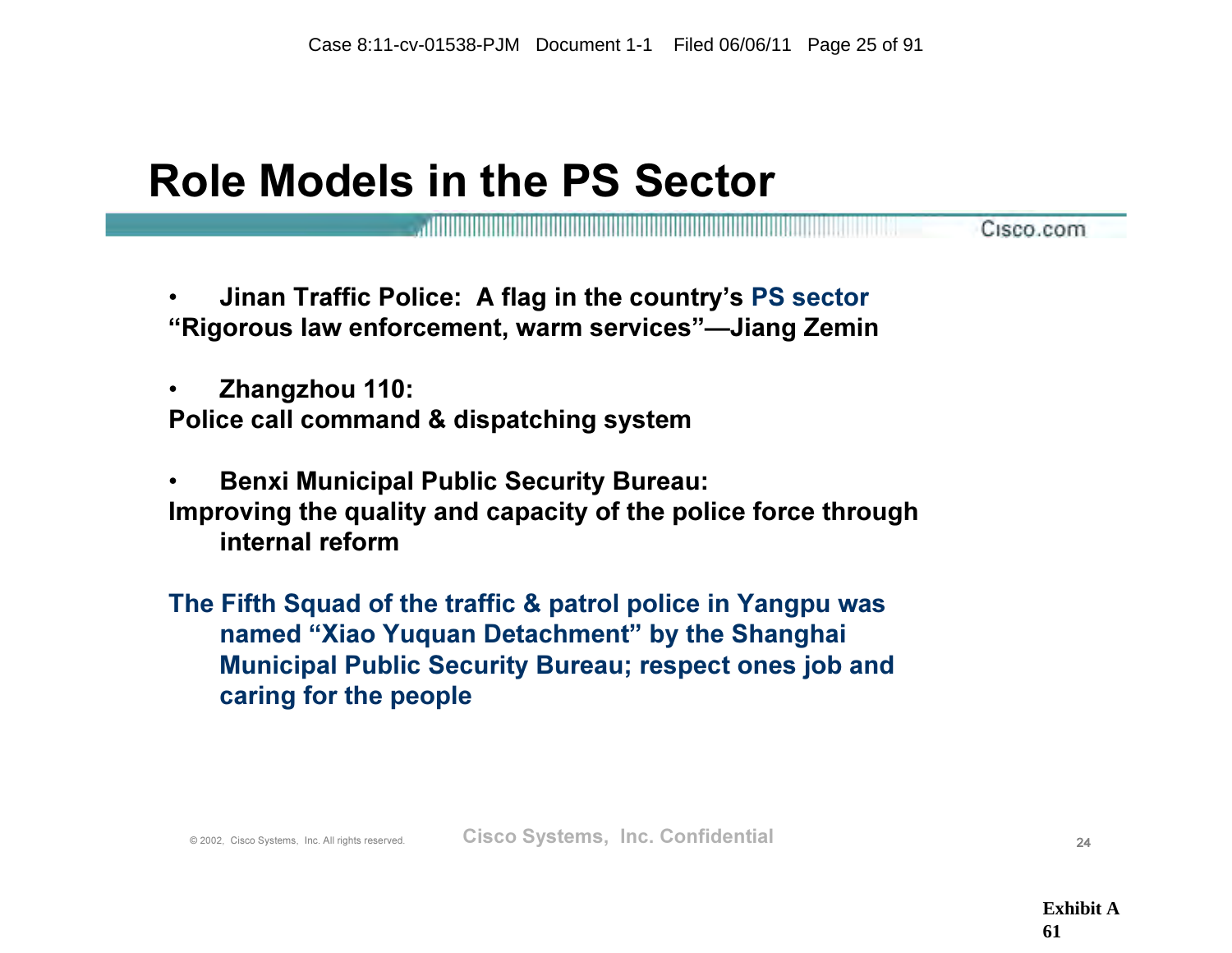## Police Reform

# 1. Criminal investigation 2. Traffic & Patrol Police 3. Administration Reform 4. Introduce Communitybased Police Services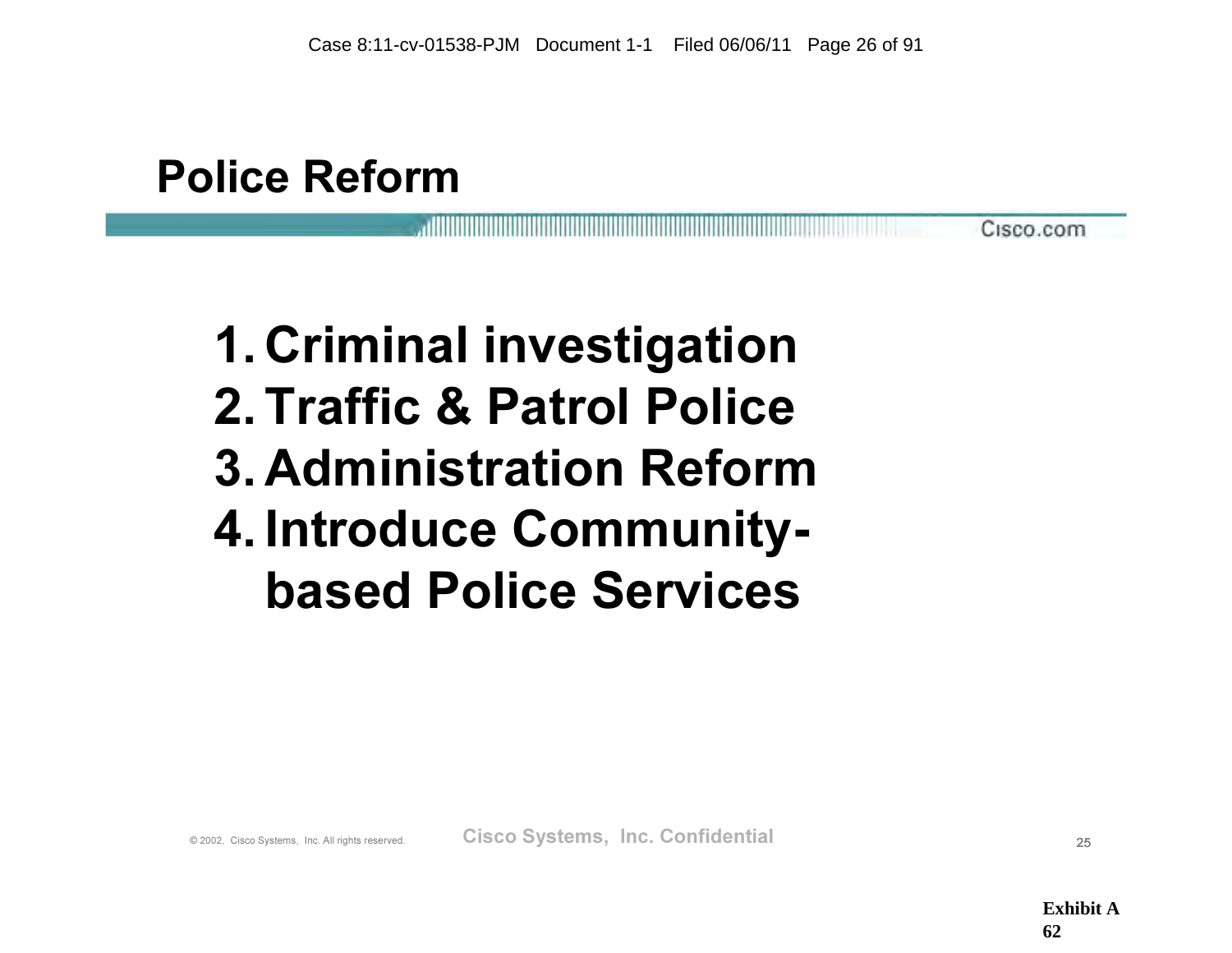## Reform in Criminal Investigation

Cisco.com

On June 9, 1997, the Ministry of Public Security convened the National Working Conference on Criminal investigation in Shijiazhuang, Hebei Province, and made the decision to initiate reform in criminal investigation in the country's PS sector

Based on the criminal police squad responsible for a specific area Investigation & interrogation combined together Accountability system in criminal investigation New mechanisms for cracking down on criminal activities Criminal investigation information system Training for all the criminal police officers

Enhancing the technology awareness, and promoting the adoption of IT and other modern technologies in criminal investigation activities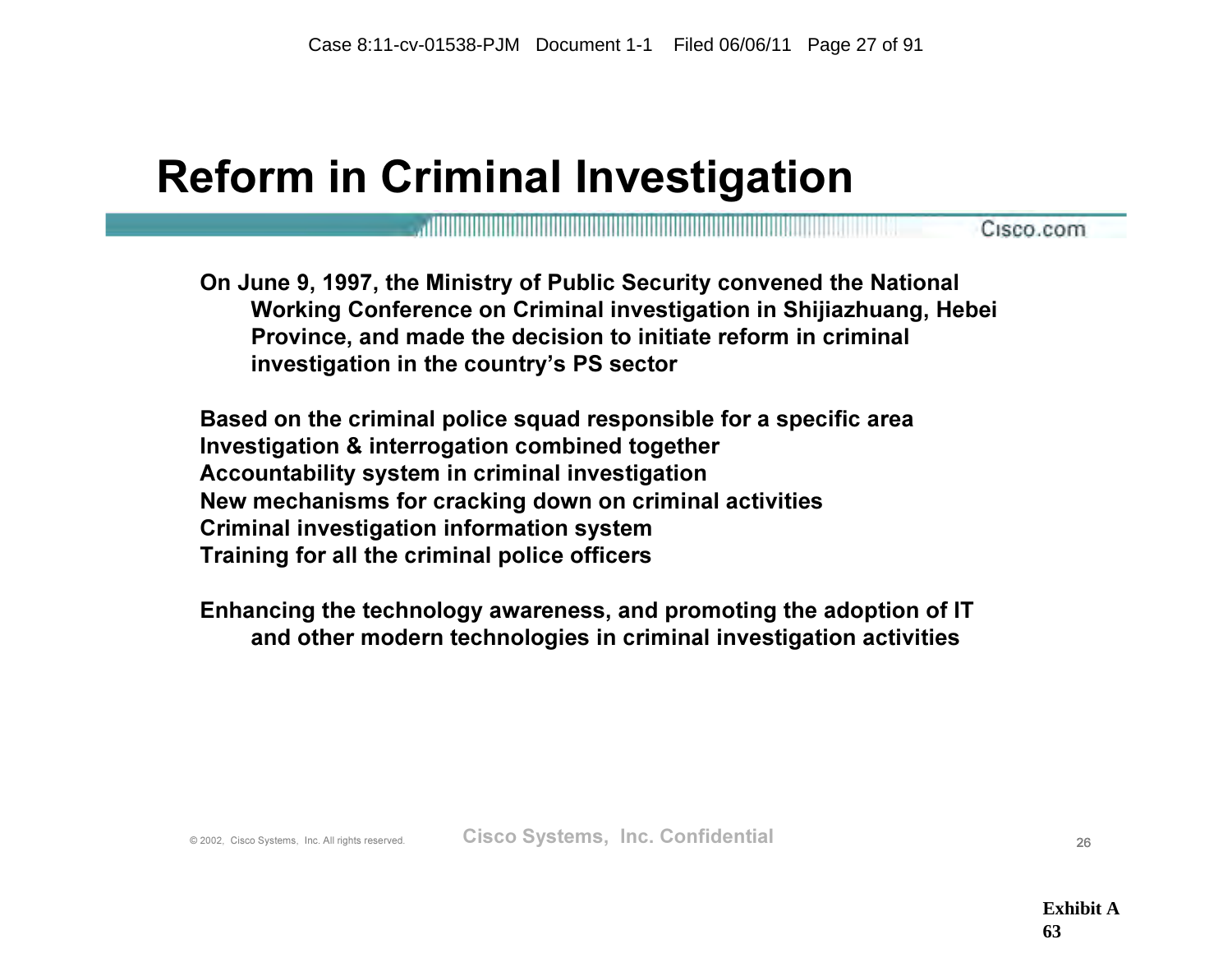#### Reform of Traffic & Patrol Police

Cisco.com

In the past, there was only one variety of police, there were too many law enforcement processes and there was a waste of the police force "Simplifying the head office, enriching the grass-root, improving efficiency, and enabling one police officer to have multiple skills"

The new traffic & patrol police: one police with multiple law enforcement tasks; improved police services In the past: criminal activities were not able to be cracked down thoroughly; a case might be accepted, but might not be handled or handled by two different police teams at the same time; lack of accountability among different police teams

Shanghai Municipality Tieling, Liaoning

© 2002, Cisco Systems, Inc. All rights reserved. Cisco Systems, Inc. Confidential Cisco Confidential <sup>27</sup>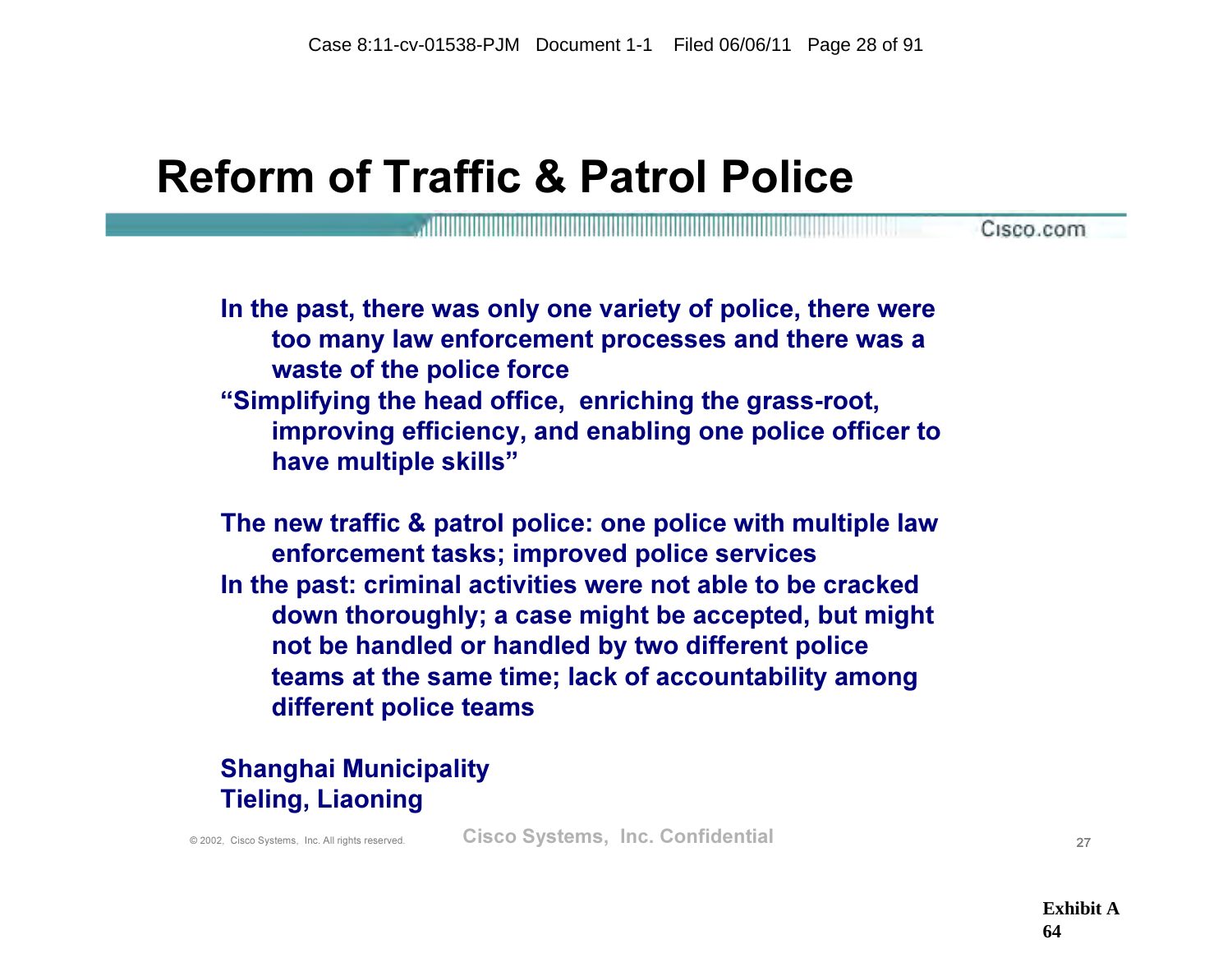#### Administration Reform

- Transparency in police services, "sunshine operation"
- Simplifying service processes
- Reducing intermediate processes
- Shortening the time needed for a service
- Improving efficiency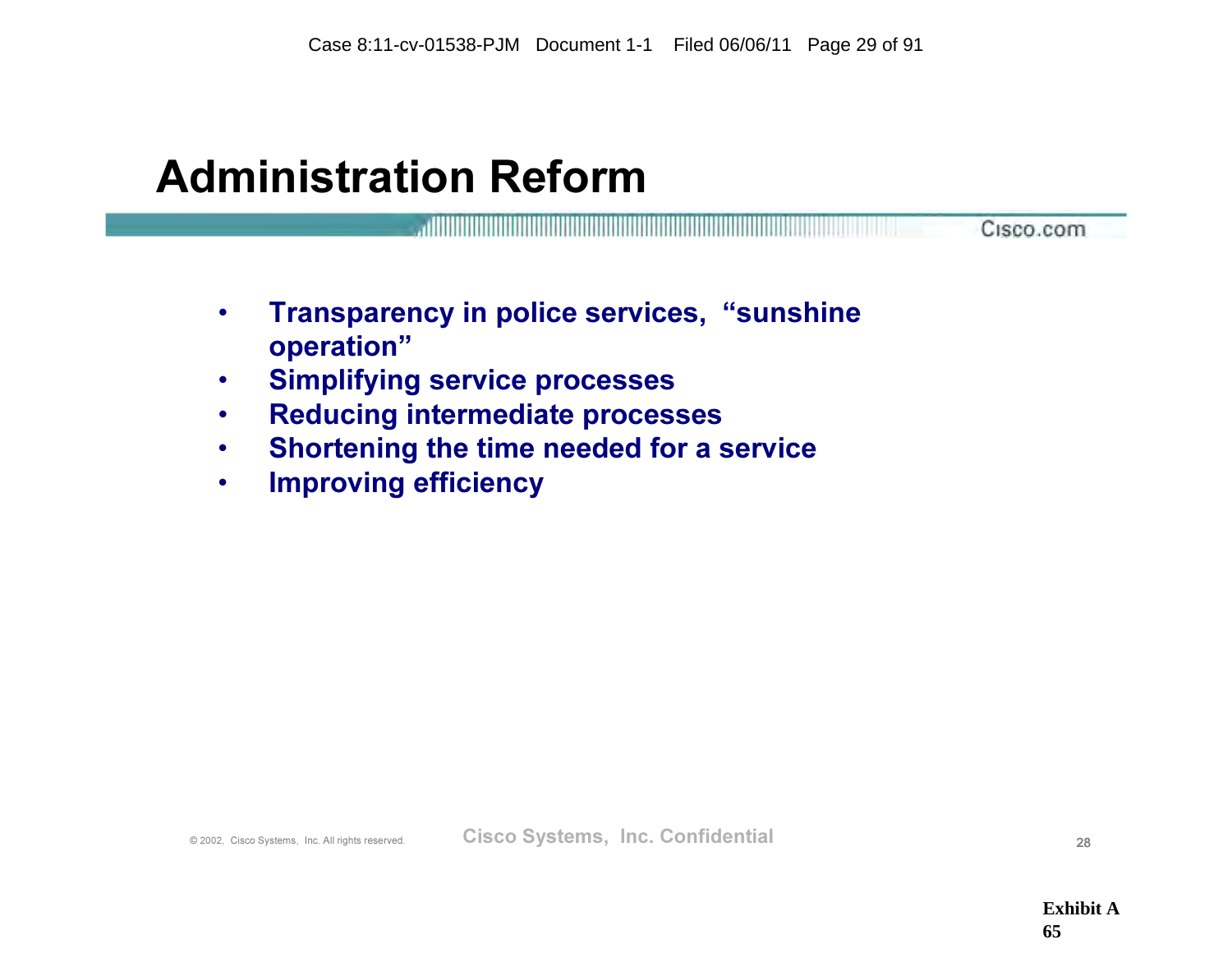### The Four Revolutions in Police Services

a de la construcción de la construcción de la construcción de la construcción de la construcción de la construcció Cisco.com

Specialization: The signature of the first revolution in police services Marked by the modernization of the police force in Greater London, UK, in 1829,

Professionalization: The core at the second revolution of police services Marked by the professionalization of the American police at the end of the 19th century and the beginning of the 20th century

Equipment modernization: Characteristic of the third police revolution in police services

Marked by the modernization of police equipment, the dramatic improvement of the police capacity, and the emphasis on quick reaction in European and North American countries in 1930-70s

Community police services: The cornerstone of the fourth revolution in police services, from 1970s until today

The slogan of the community police services in the United States: "Let's create miracles together"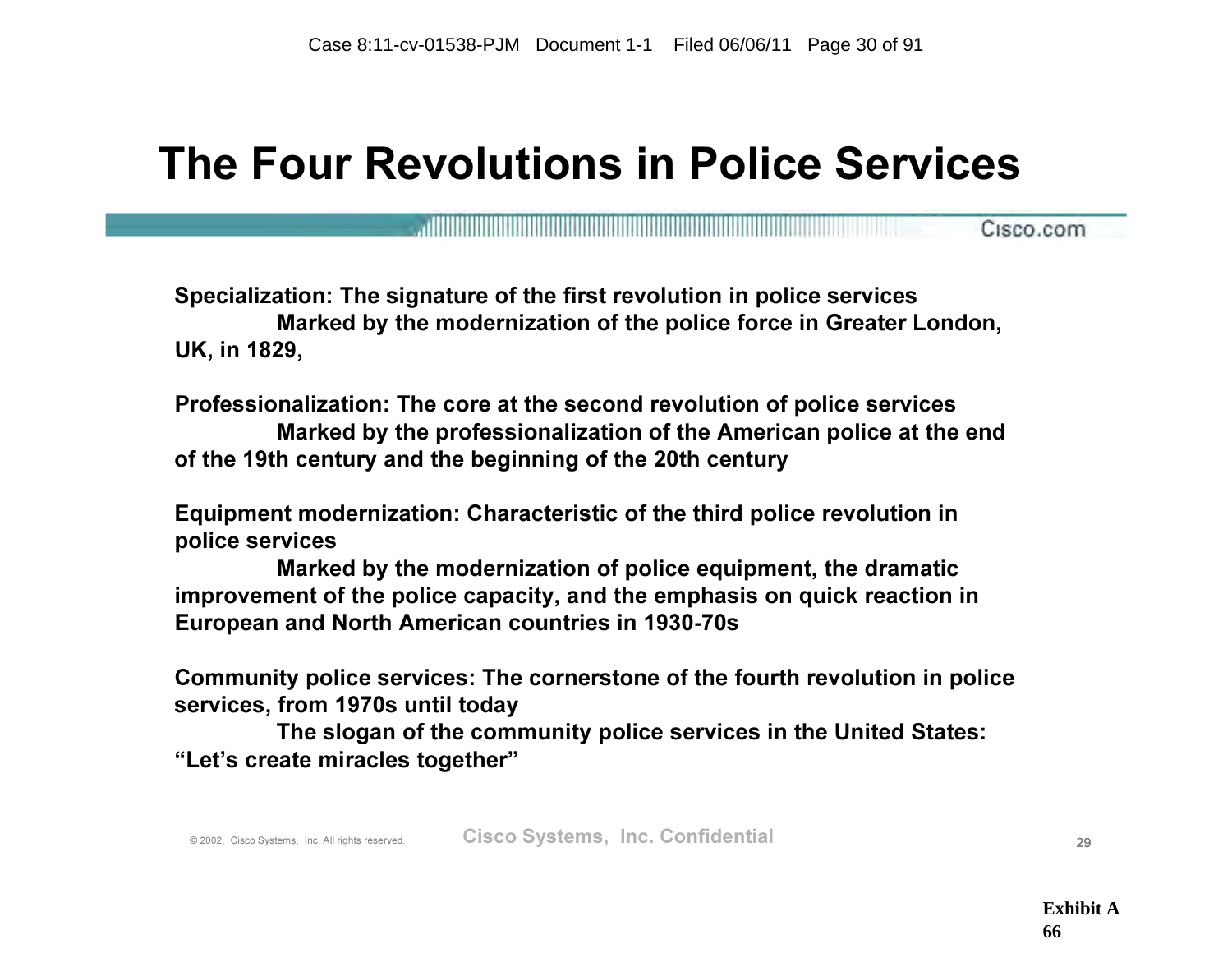#### Community Police Services: the Basic Direction of Police Service Reform in Different Countries Today

Cisco.com 1997, Suzhou, Shijiazhuang Conferences, promotion Mar, 2002, Hangzhou, Conference of Local Police Stations, three major strategies Before the end of 2004, in major cities around the country, one police officer is responsible for the local administration [of law enforcement] for 1000 households or 3000 people; one police officer in one community or several police officers in one community; police service strategy: based on prevention and focused on eliminating the root causes of crimes Working goal: Low crimes, good social order, stable society, and satisfaction of the public To eventually realize the shift of police work: From enforcement to prevention, From being passive to being proactive, And from being administration-oriented to being service-oriented Luo Feng, Vice Minister, Ministry of Public Security, November 25, Nanjing, International Workshop

In the future, the Ministry of Public Security will further increase efforts to reform police services in communities, to be based in communities, to serve the communities, to optimize police force arrangement, to regulate police operation, and to gradually create a mechanism for community police services operation that is in line with the management system of the new types of communities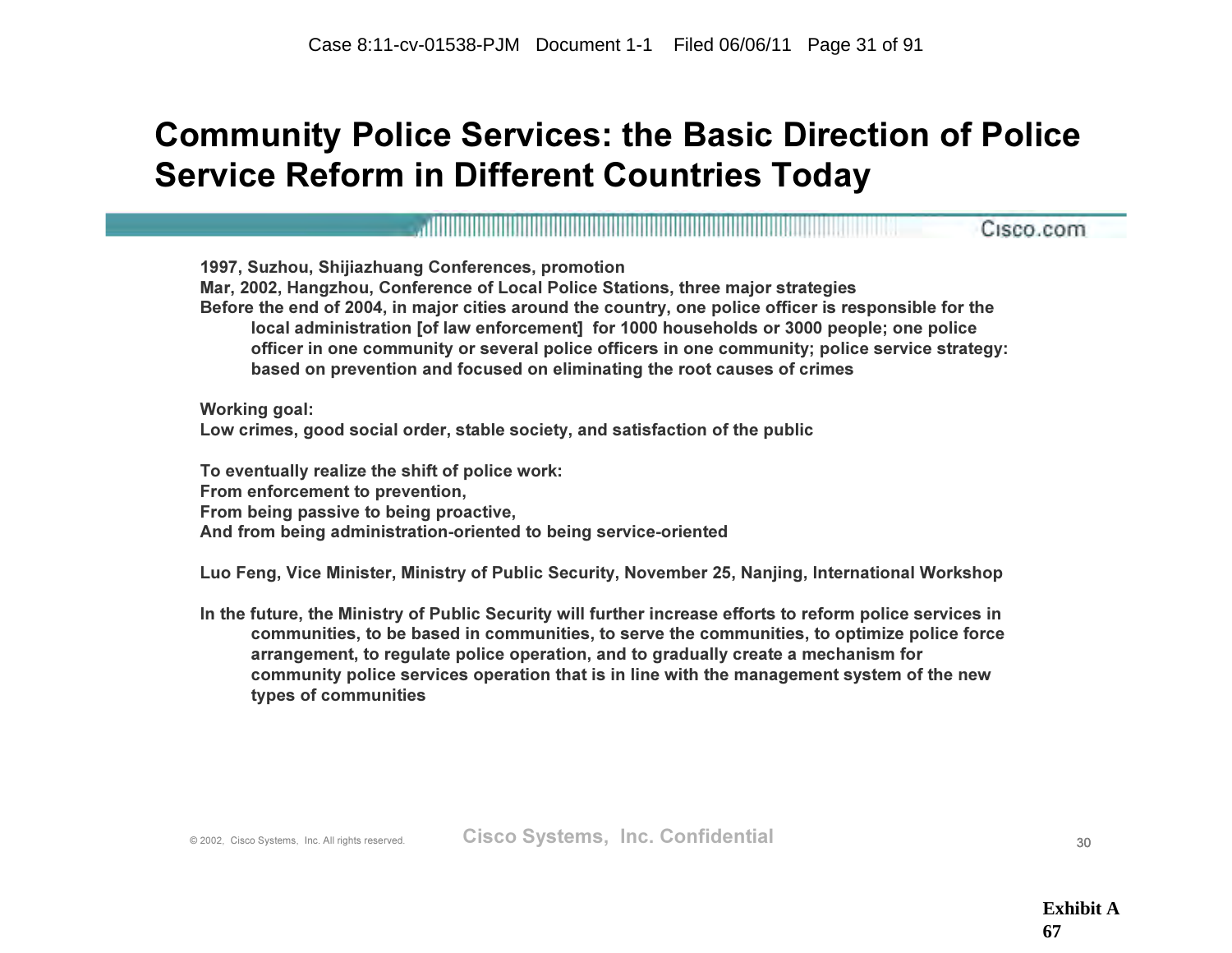#### 24X7 Police Services

- Patrol vehicles, fixed posts, and mobile posts
- Points (police posts, police offices)
- Lines (patrol lines)
- Areas (communities)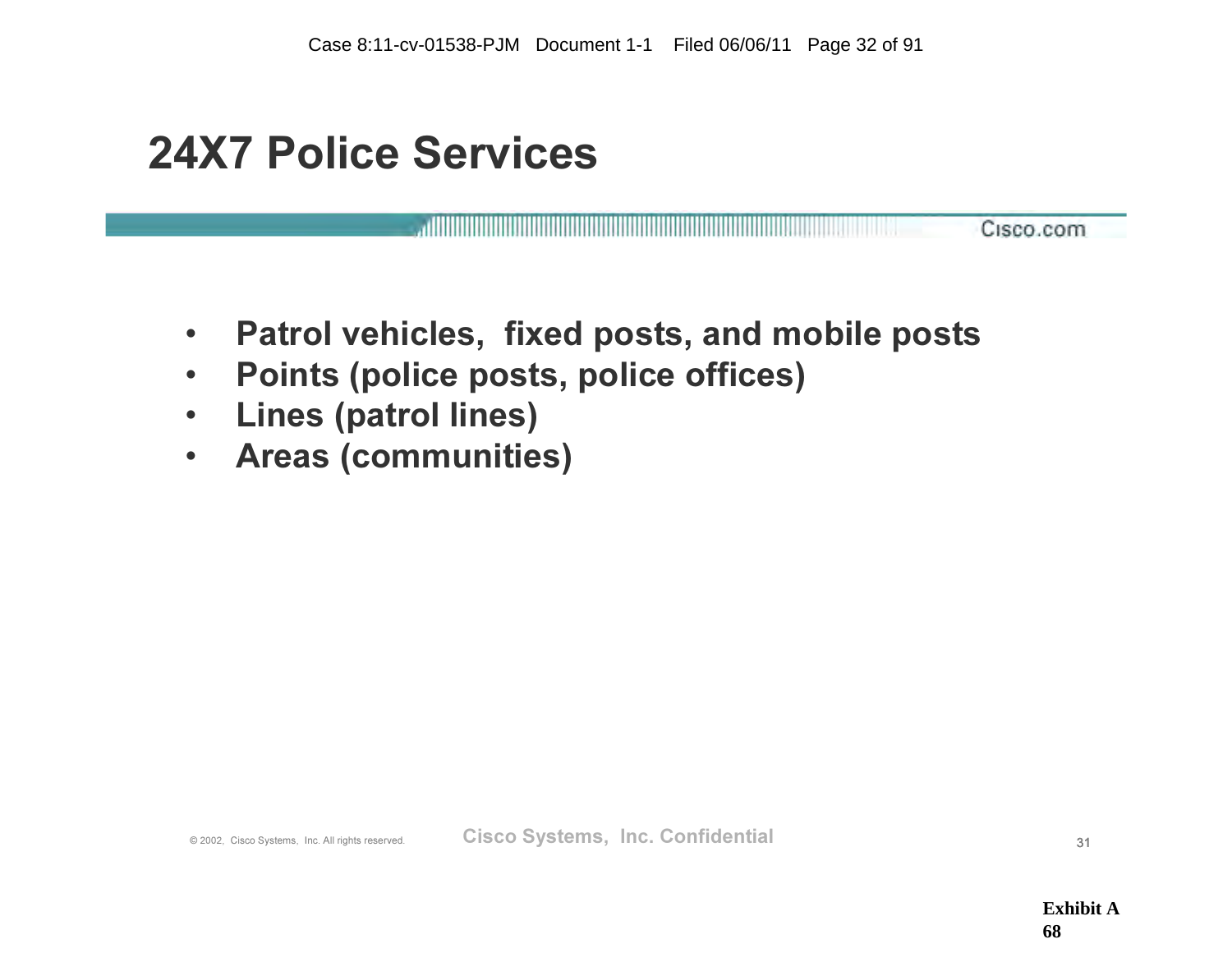#### Opportunities for Cisco

Cisco.com

- Trends
- Industry Hotspots
- Service Assurance (BW, QoS/Security)

© 2002, Cisco Systems, Inc. All rights reserved. Cisco Systems, Inc. Confidential 32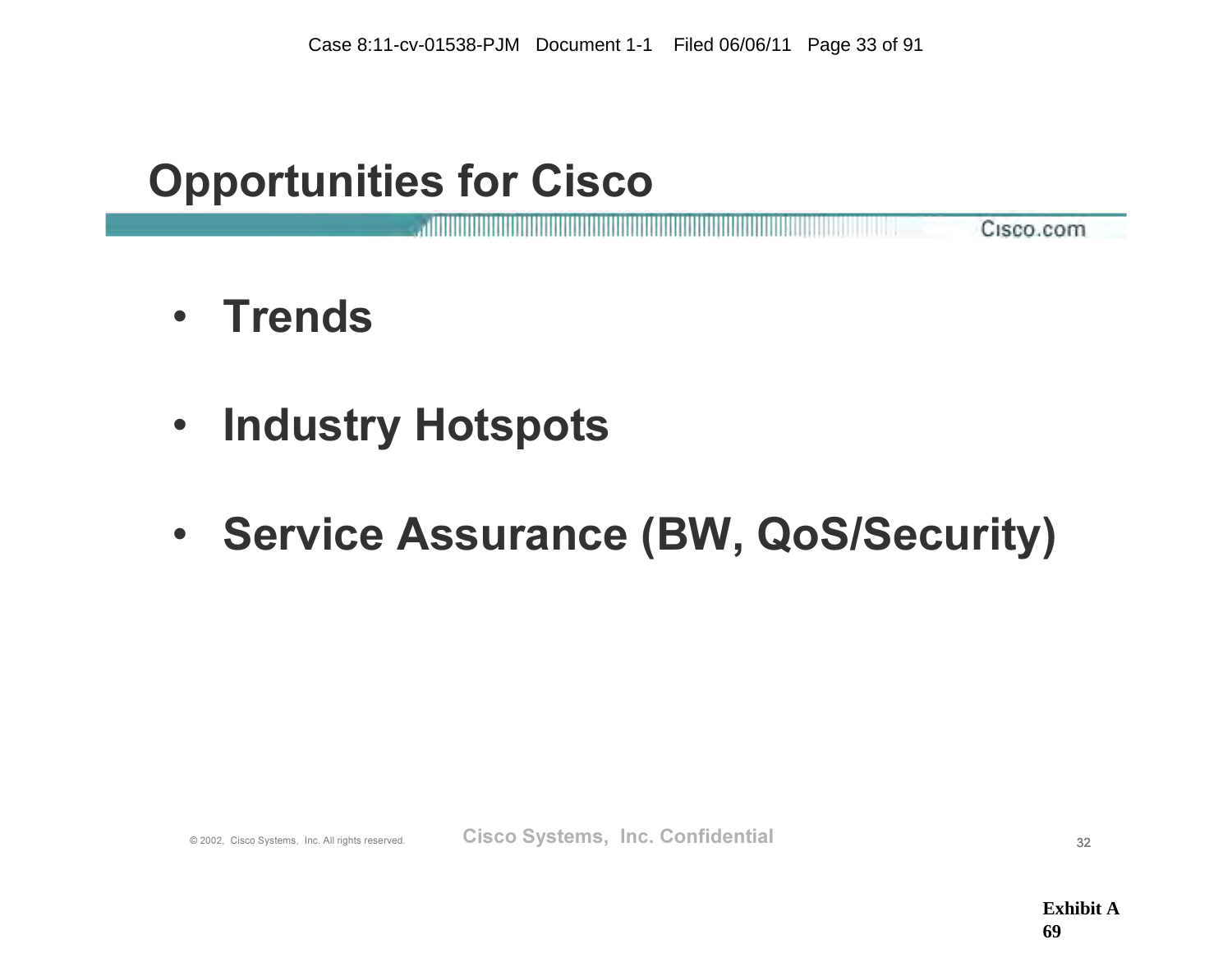Agenda

#### Cisco.com

# 1. Organizational Structure

- 2. PS Services & Police Reform
- 3. Current status of Information & Communication
- 4. The Golden Shield Project
- 5. Challenges of the Industry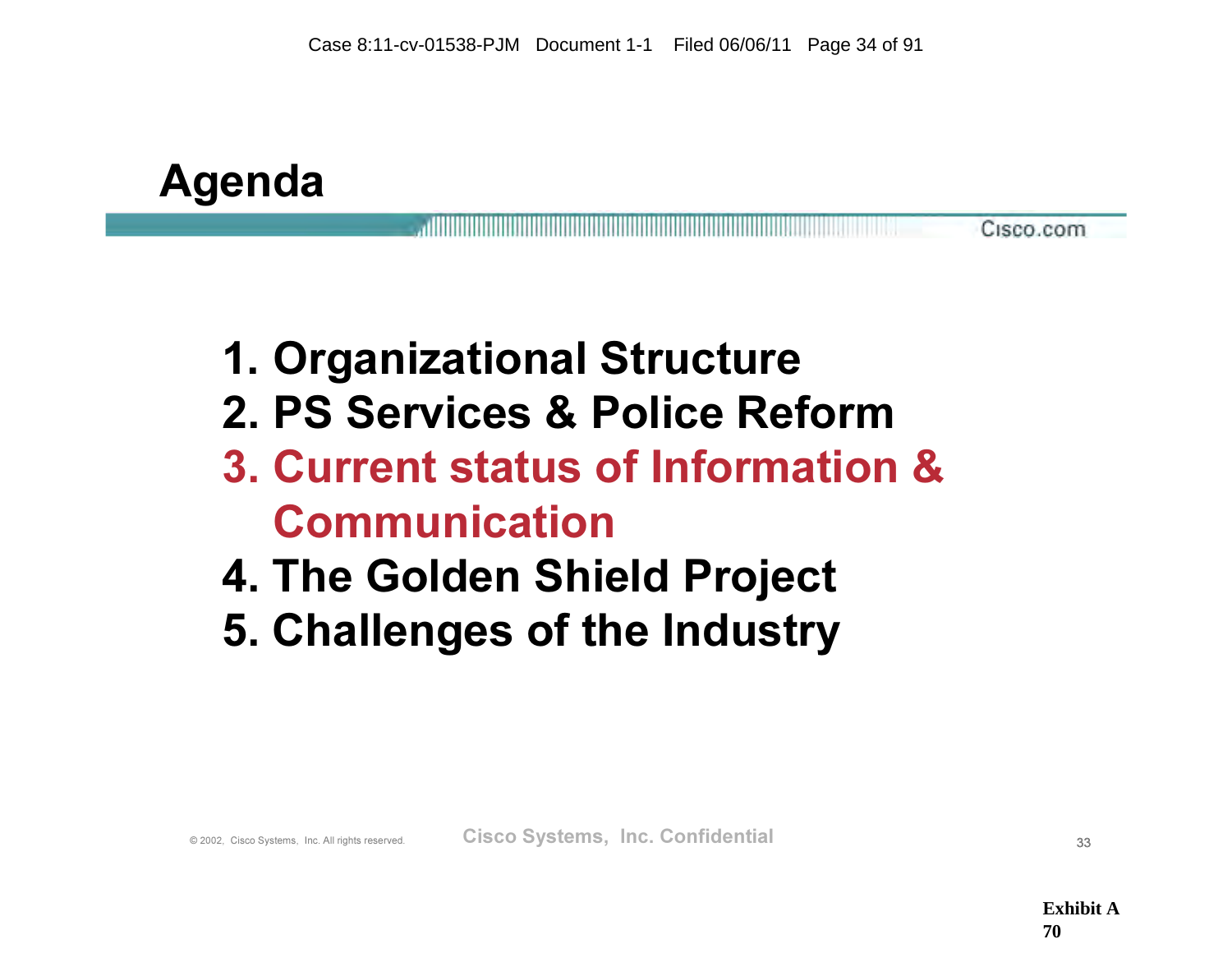#### Information System Status: Wired Communication Network for Telephone (1)

, and the contract of the contract of the contract of the contract of the contract of the contract of Cisco.com

- Head office of the Ministry: Siemens 350, 4 E1 relay lines and 150 E&M relay lines, with satellite line serving as the backup line for the primary network
- Primary network: 3-6 lines
- Primary network: 1-4 lines
- Tertiary network: 1-3 lines
- Long-distance telephone, tele-conferencing, text fax, photo fax, password-protected telegram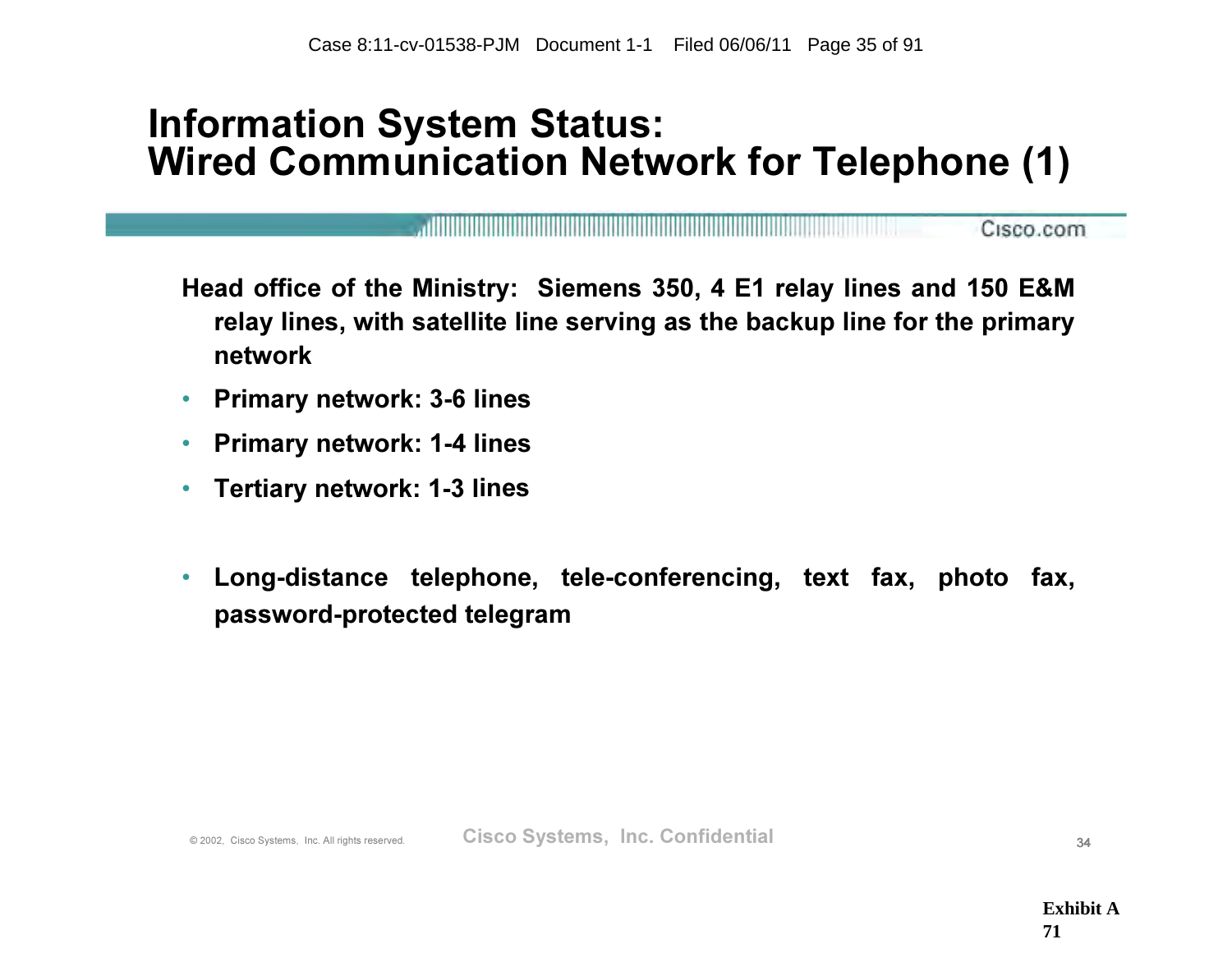### Information System Status: Wired Communication Network for Data (2)

Cisco.com

Mainly relying on the digital lines rented from China Telecom and the communication arm of the Headquarters of the General Staff of the PLA, supported by the exclusive satellite channels for public security

Primary network:  $N^*2M$  (1  $\leq N \leq 3$ )

Information Center of the Ministry: two units of CISCO 7507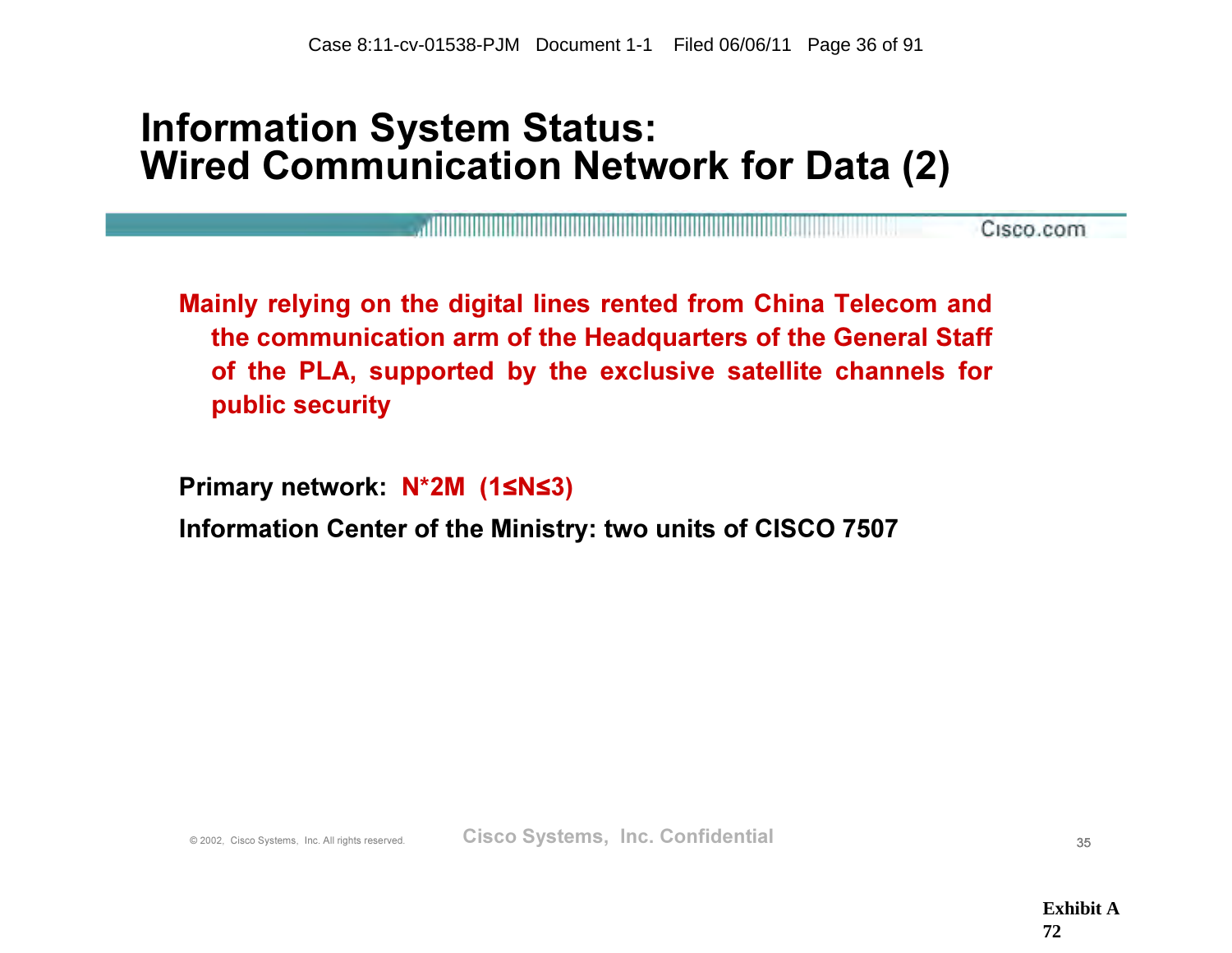### Current Situation of Information System: Confidential Communication (3)

a de la construcción de la construcción de la construcción de la construcción de la construcción de la construcción Cisco.com

Encryption Work Steering Group of Ministry of Public Security (Confidential Affairs Bureau of General Office of the State Council)

All levels higher than region-city

All counties except for Tibet

Level 1 and 2 networks: Encrypted communication network for core encrypted fax

Level 3 network: Encrypted communication network for common encrypted fax

Ministries, province (autonomous region and municipals) and "Two Offices"

Internal protection, border guard, borders inspection and guard Encrypted communication: life line, security line and command line Millions of encrypted telegram and messages per year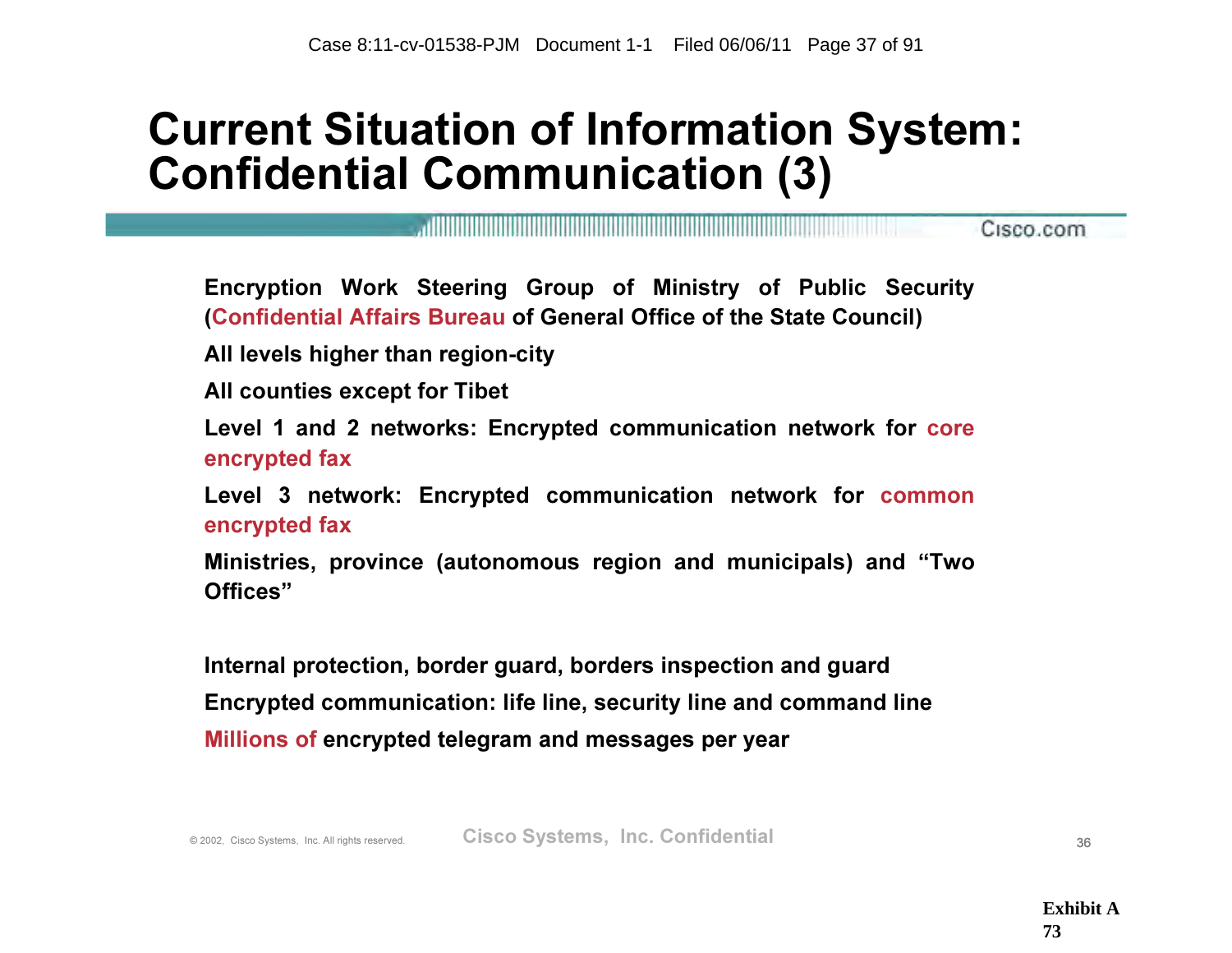### Current Situation of Information System: Wireless and Mobile Communication (4)

and the contract of the contract of the contract of the contract of the contract of the contract of the contract of Cisco.com Distributed mobile network: 30KM Fixed point link network, Emergency Command Network: 100KM

Band dedicated for Public Security System: VHF-D, S: Band for 150M network UHF-P: Band for 360M network UHF-E: 460M link frequency, band for supplementary network UHF: Band for 800M network

• Basic 150M for public security: paging interference is severe, still being used in some small city and counties as well as in rural areas

Remote areas: short-wave network, certain public security organs: paging system

- Functional 360M for public security: guard, transportation and reconnaissance, small in number
- Automatic GA176 for public security (enhancement to MPT-1327)

Over 300 360M base station; over 2000 channels; over 80000 sets of mobile devices Shanghai: TETRA Digital Cluster

#### CDPD, GPRS

#### Issue: Mobile data transmission and internetworking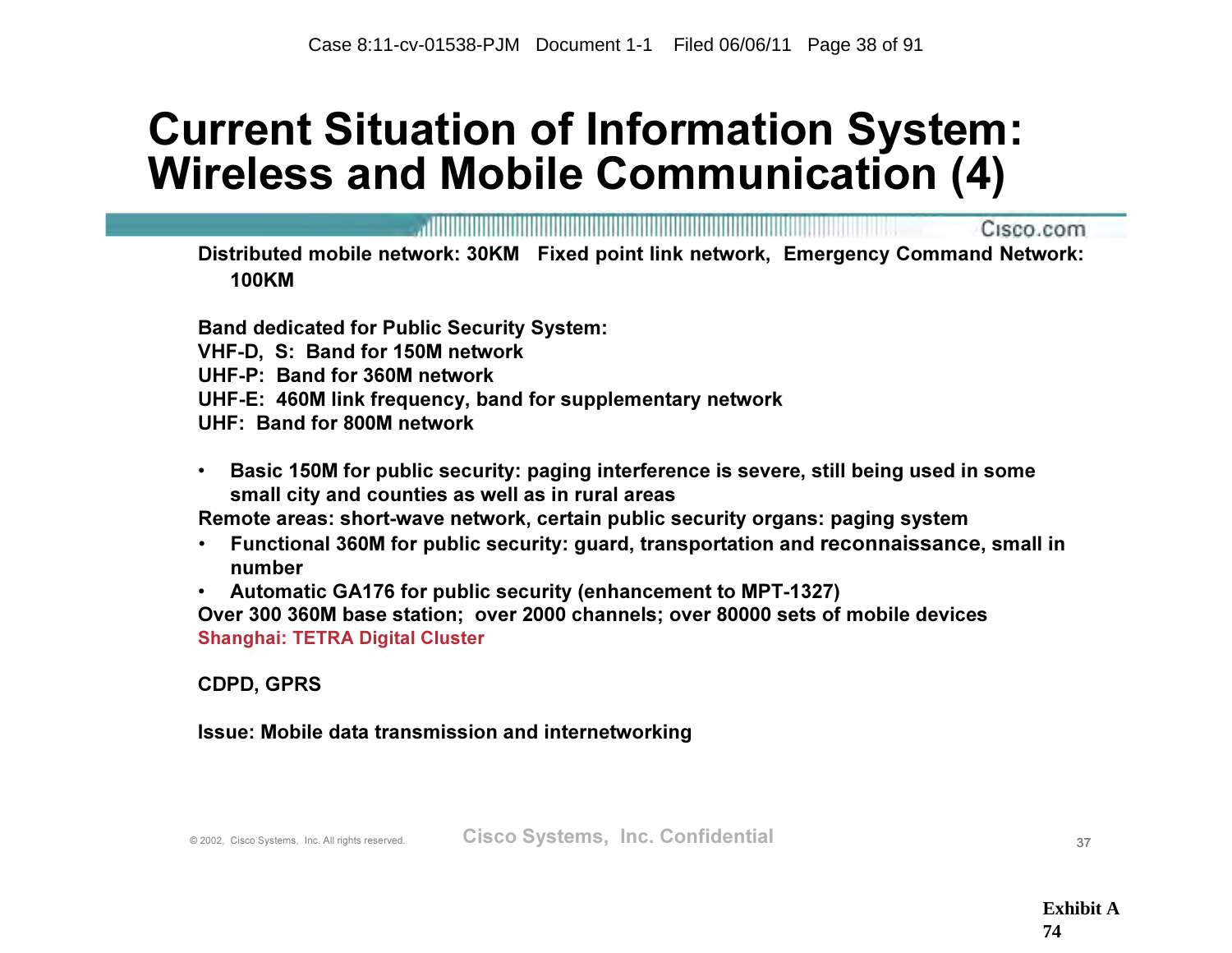### Current Situation of Information System: Image Communication (5)

<u>. In the contract of the contract of the contract of the contract of the contract of the contract of the contract of the contract of the contract of the contract of the contract of the contract of the contract of the cont</u> Cisco.com TV monitoring system: Beijing cameras: 4000, between: 16-way switching Public security: 500 Traffic administration: 1000 Airport: 2000 West Railway Station: 200 Beijing Station: 200 1-core optical fiber 8 signal inputs Video and audio conference system: H.320 from ZTE Using satellite communication platform for public security Shandong: VTEL H.320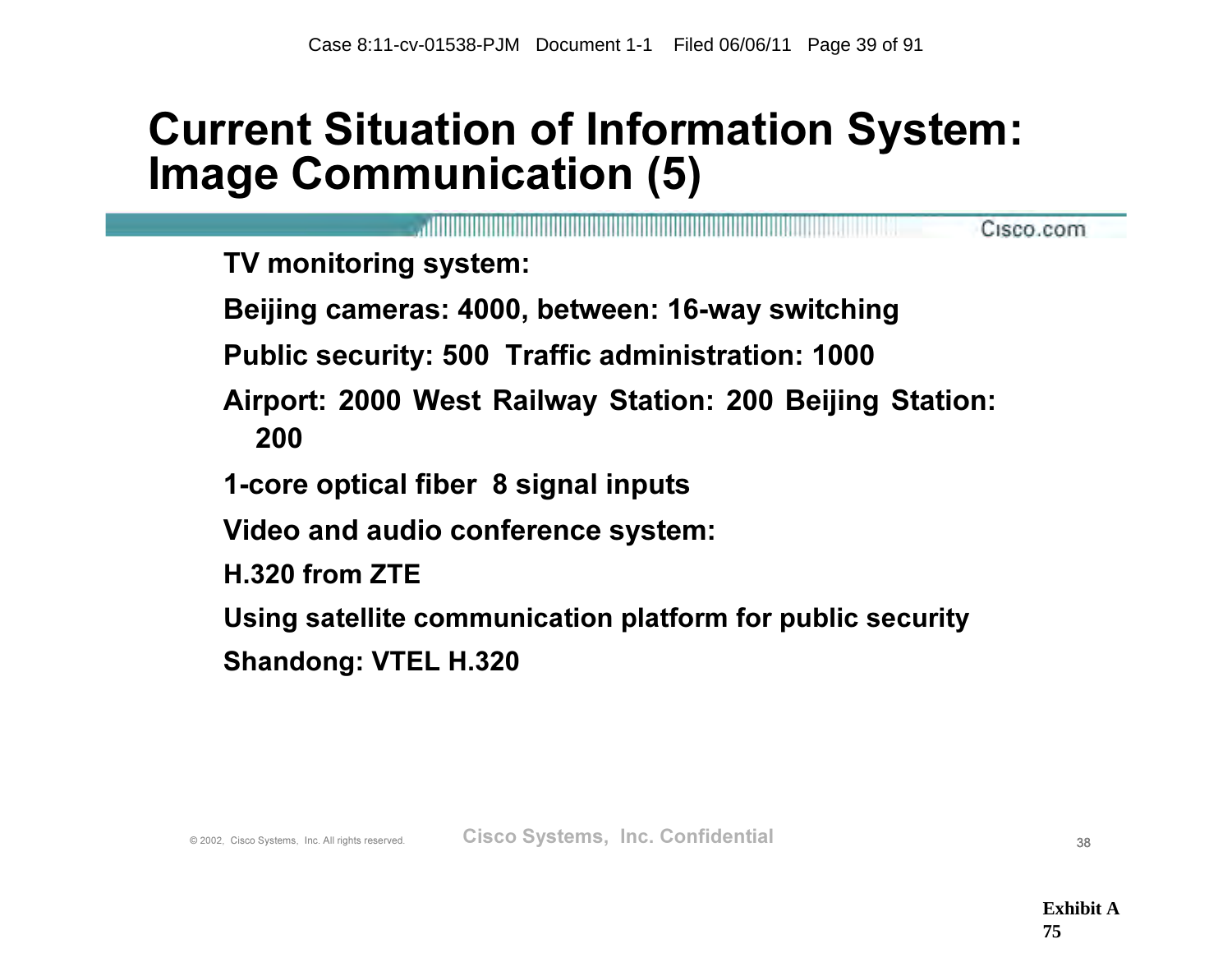### Current Situation of Information System: Satellite Communication (6)

Joint Communication Network of Ministry of Public Security and Ministry of State Security

Use Ku band Transponder bandwidth: 27 M Support 16k voice, 9.6k fax and in-band data Point-to-point transparent data transmission from 9.6 to 64k Broadcast and image transmission above 2M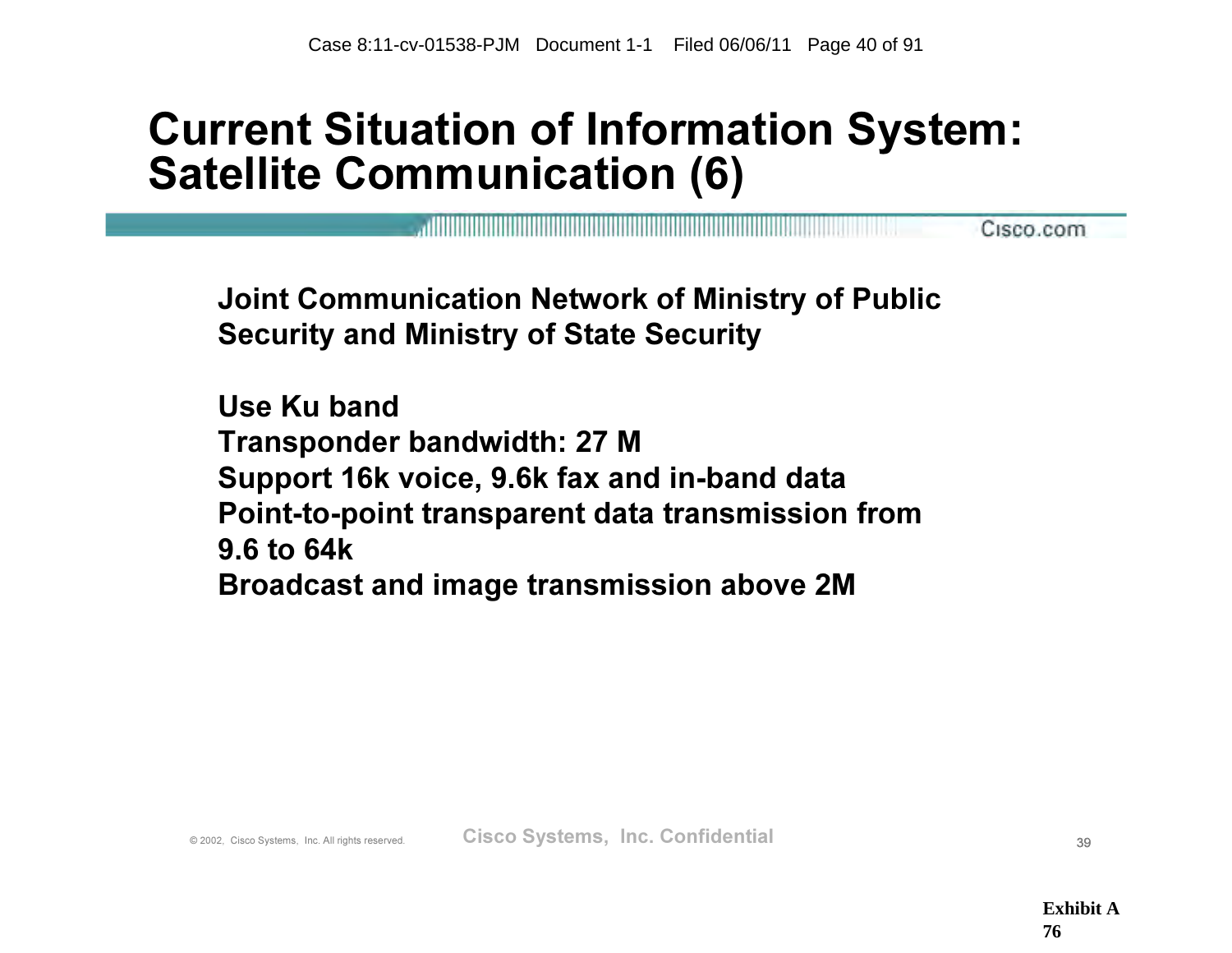### Current Situation of Information System: Microwave and Short wave Communication (7)

Cisco.com

Microwave communication: Guangdong: Ericsson 800M Jiangsu, Henan: Harris 2G

Short wave communication: Remote mountainous areas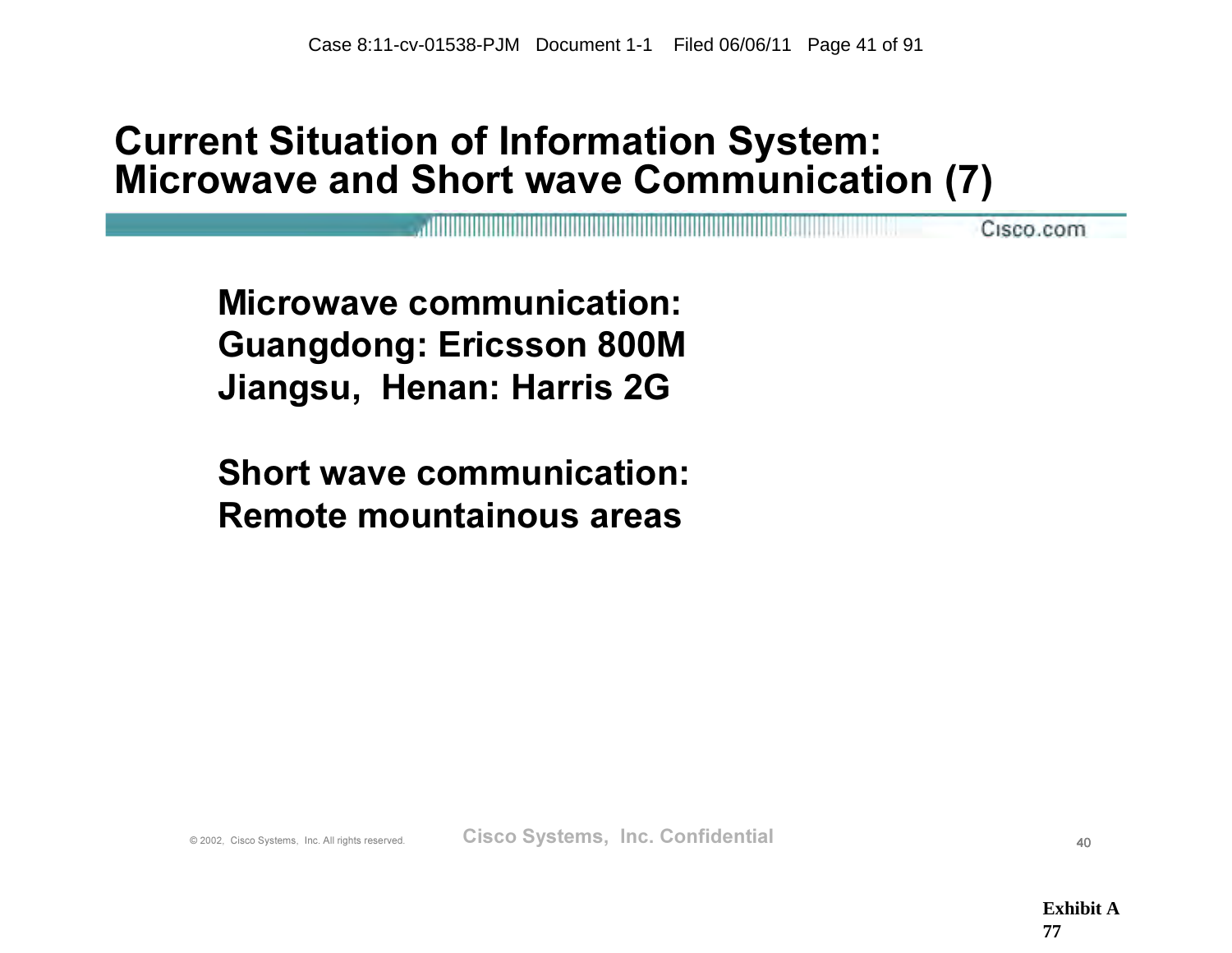### Current Situation of Information System: 110 Alarming, Commanding and Scheduling Communication (8)

Cisco.com

Networking of alarming systems: 110, 119, 122 Important places Key venues Residence communities in cities, etc.

Commanding Communication and Scheduling System: Wireline, wireless, satellite and computer, etc.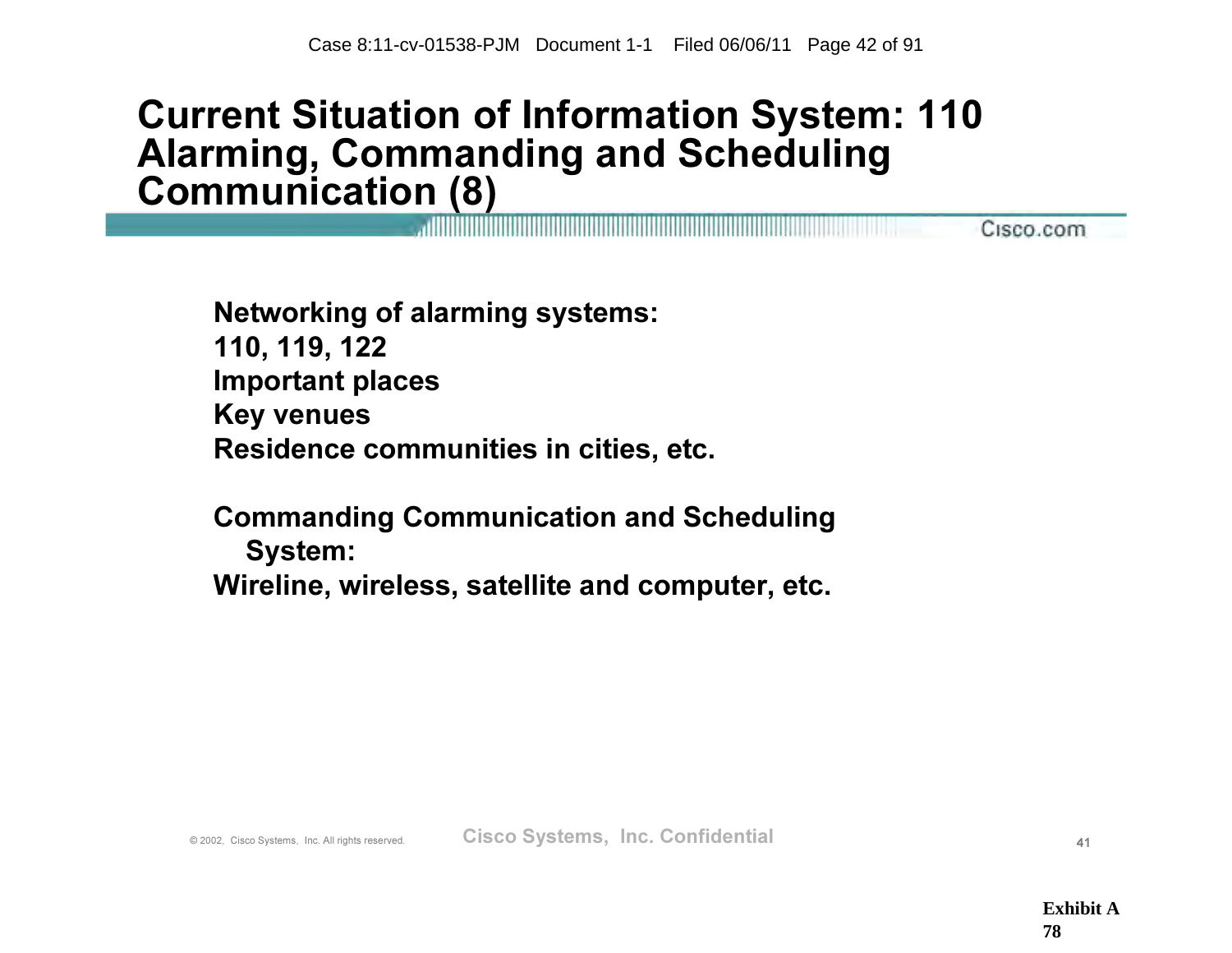### Current Situation of Information System: Emergency Communication (9)

Communication Assurance in the event of emergency Temporary networking (wireless)

Transceiver station, mobile communication vehicle (GPS positioning) In vehicles, airplanes and ships, etc. Set command post in battle areas A wide range of interfaces: E&M, E1, RJ11, RJ45, V.35

Common (150M), clustered (360M), VSAT, integrated communication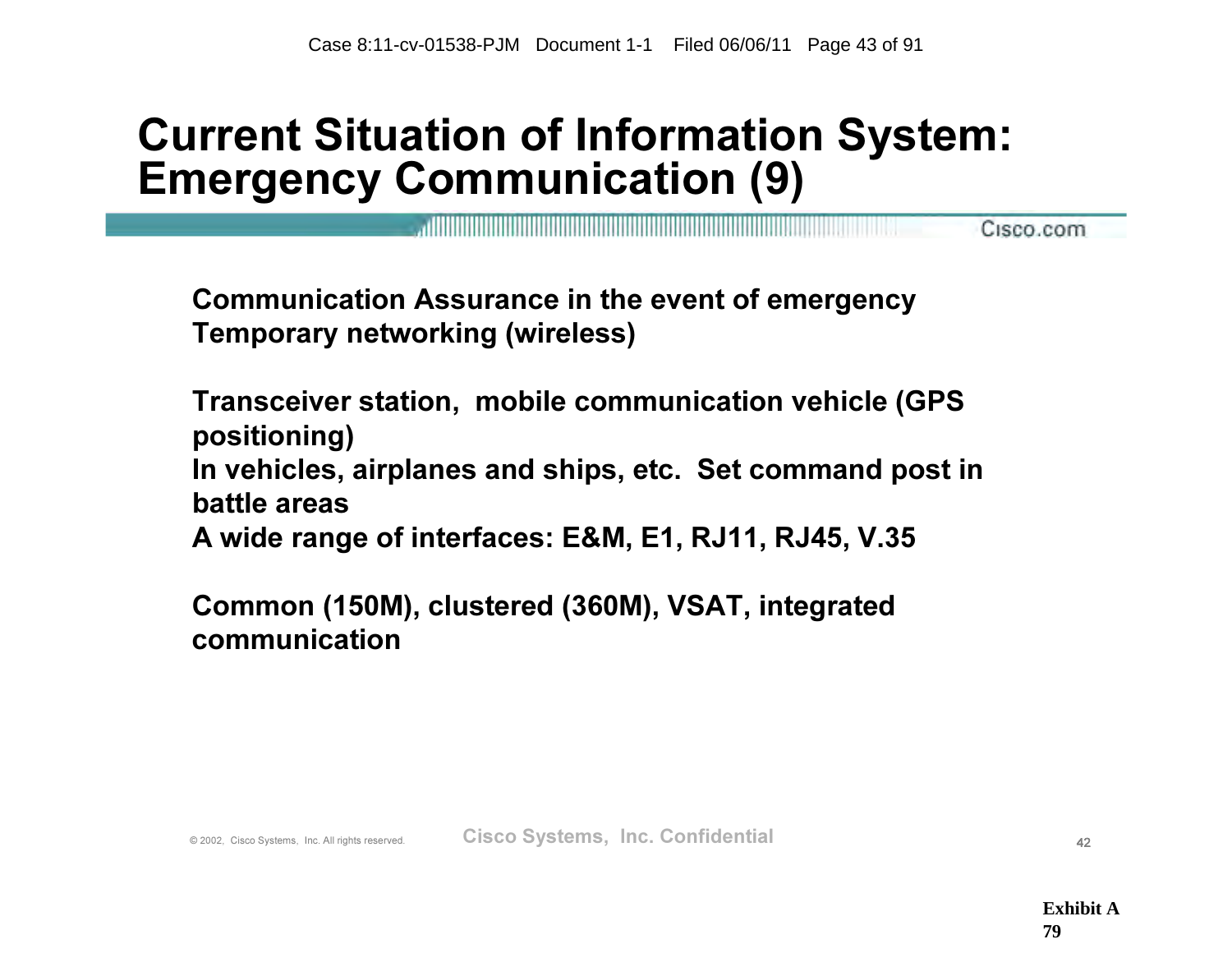## Current Situation of Information System: Application System

Cisco.com

High level of application in Security, criminal investigation, traffic administration, border entry & exit administration

By 2001:

Over 30000 local police stations achieved computer-based population information management

Nearly 1.1 billion persons have been registered in computer system Information of over 600 millions persons in 255 cities is available on web site of

Ministry of Public Security

About 170000 escaped criminals were arrested in 1999 through "Online Criminal Pursuing"

With respect to border entry & exit management, all passport issuing offices and border

inspection sites have implemented computer-based management

When it comes to Traffic management, information of over 30 million vehicles and about

7000 drivers is management in computer and is available on Internet throughout the country .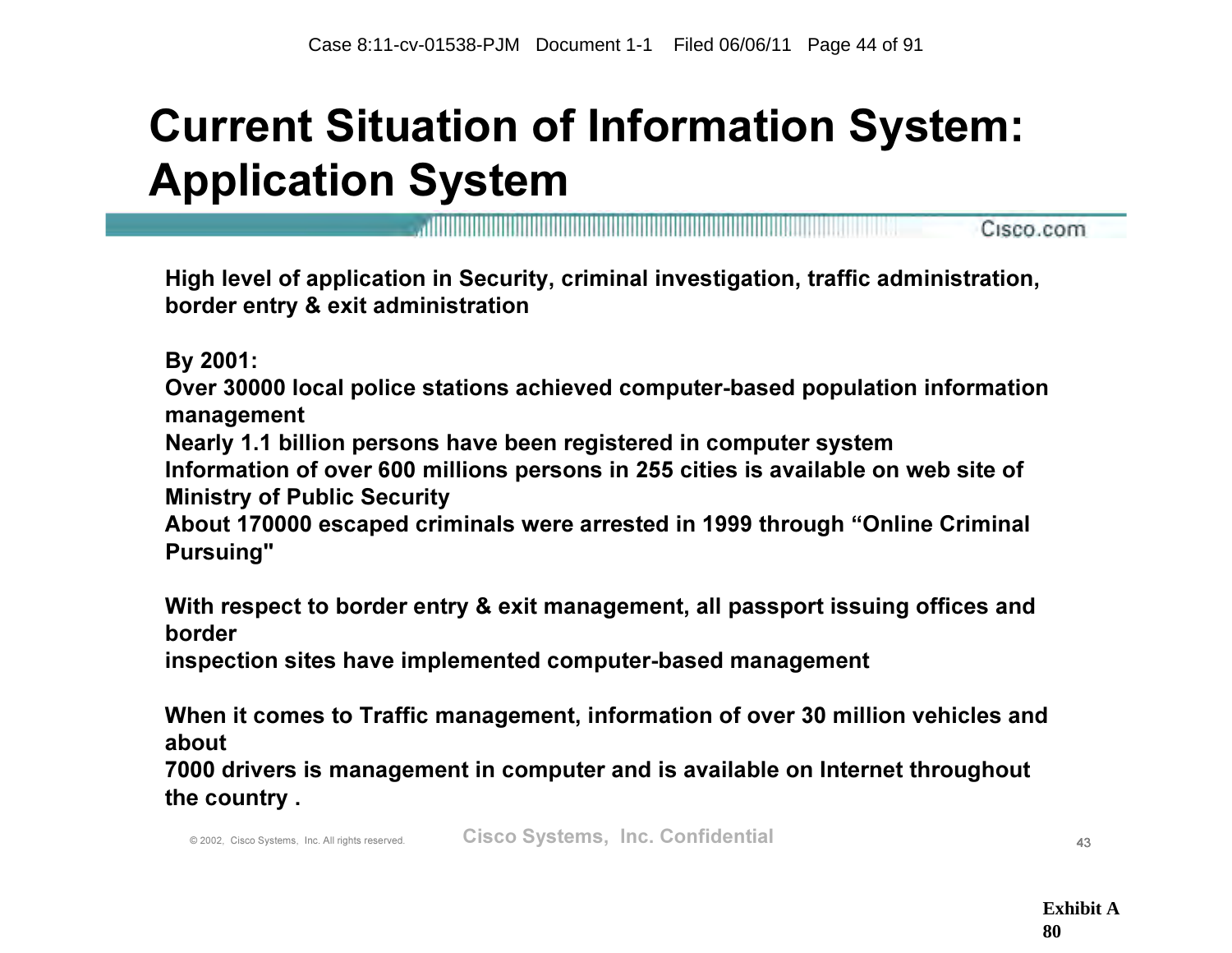## Current Situation of Information System: Application System

- 1. Foreign-related Information Management System
- 2. Taiwanese Entry Information Management System
- 3. Criminal Information Management System
- 4. Population Information Management System
- 5. Government Insurance Information Management System
- 6. Computer-based Portrait Combination System
- 7. Fire Statistic Information System
- 8. Road Traffic Accidents Information Management System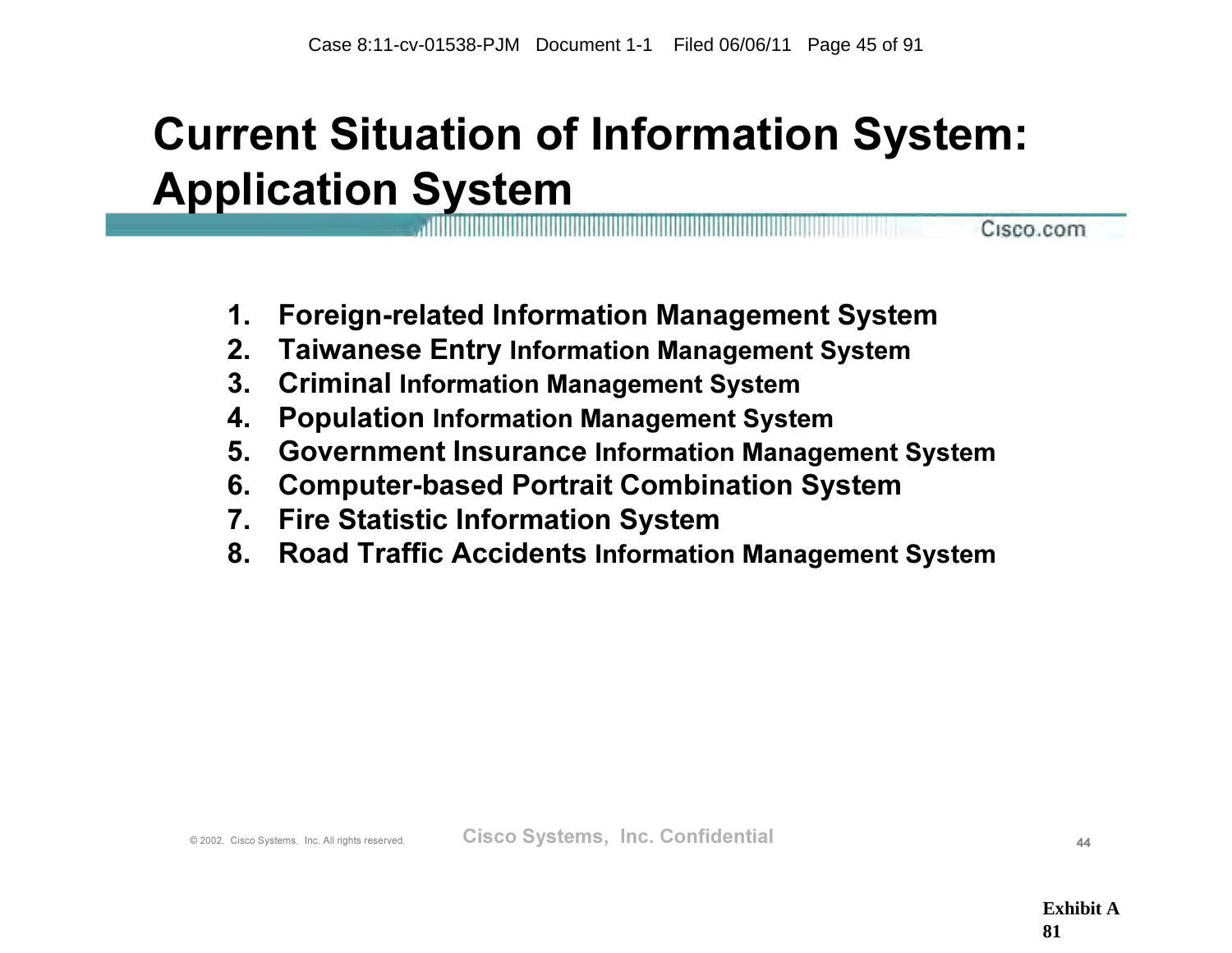### Current Situation of Information System : CCIC

Cisco.com

# Criminal Information Center 3 Levels: Ministry, Province and City Stolen or Robbed vehicles Escaped criminals Stolen, robbed or missing guns

© 2002, Cisco Systems, Inc. All rights reserved. **Cisco Systems, Inc. Confidential** Cisco Confidential 45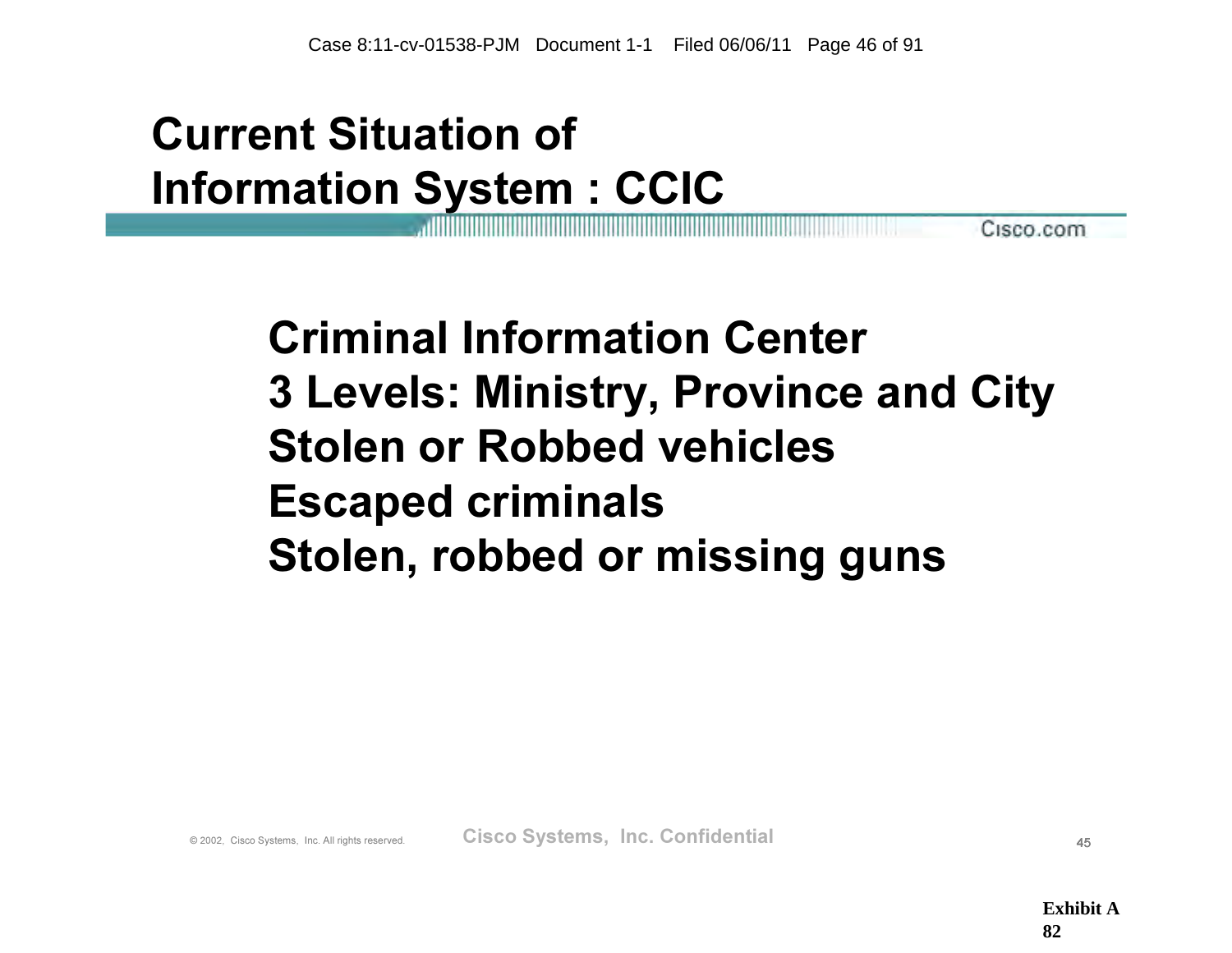## Current Situation of Information System: Online Applications

- Online Escaped Criminal Pursuing
- Online anti-human trafficking
- Remote Fingerprint comparison
- Ballistic Verification
- **Image Recognition**
- DNA Query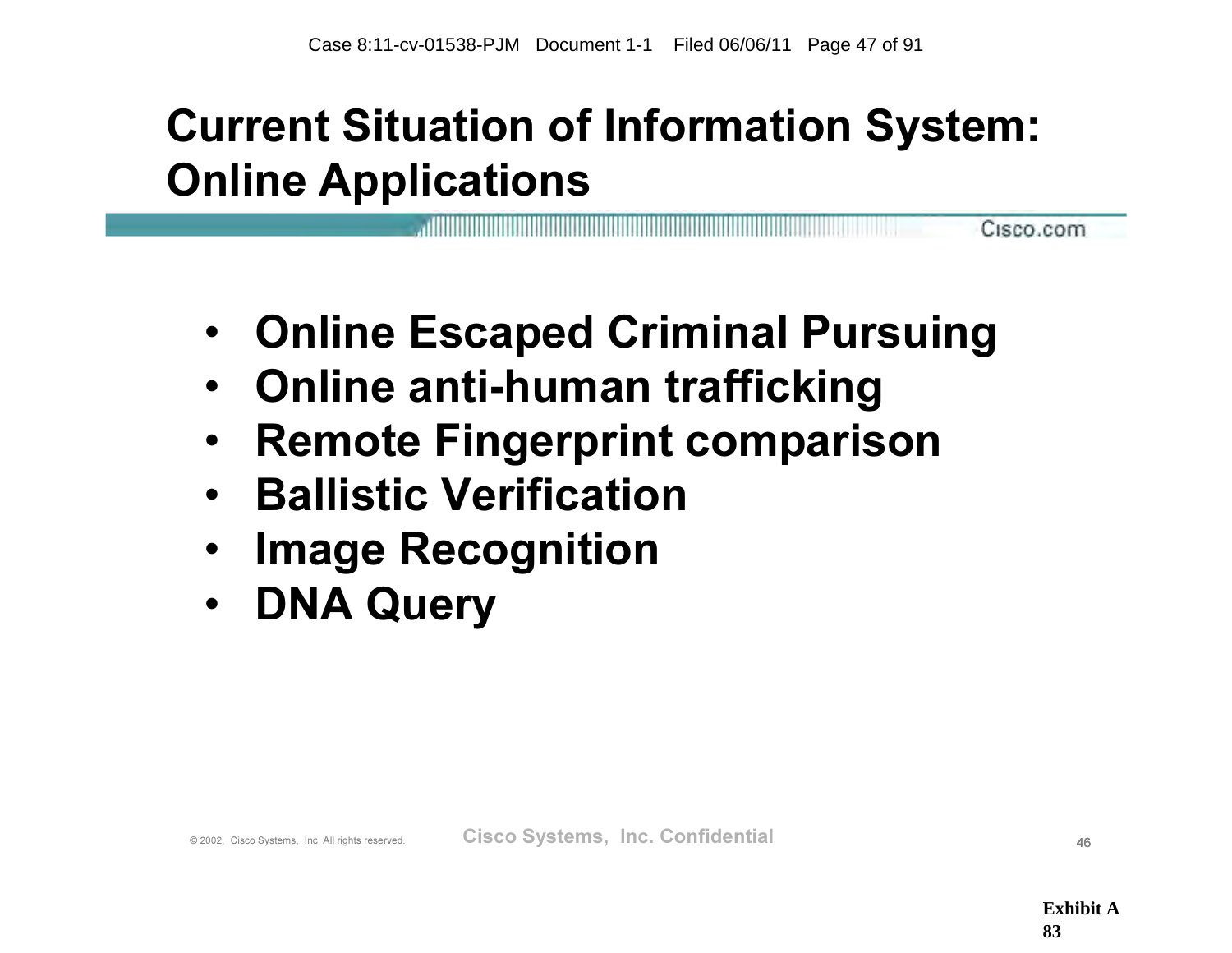### Cisco's Opportunities

Cisco.com

# • Compatibility

• Development

# • Quality Assurance

© 2002, Cisco Systems, Inc. All rights reserved. Cisco Systems, Inc. Confidential 47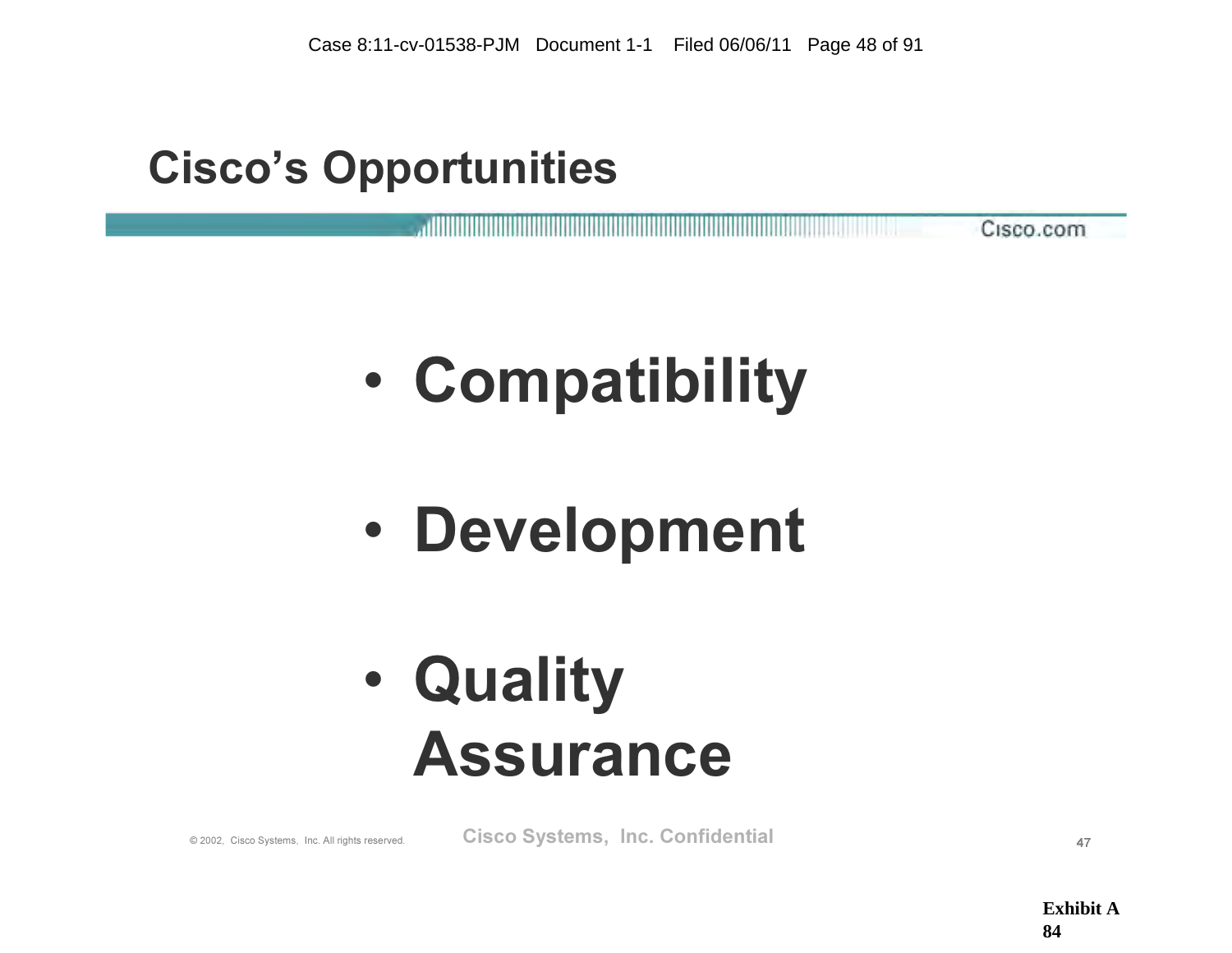Agenda

#### Cisco.com

### 1. Organizational Structure

- 2. PS Services & Police Reform
- 3. Information & Communication Status
- 4. The Golden Shield Project
- 5. Challenges of the Industry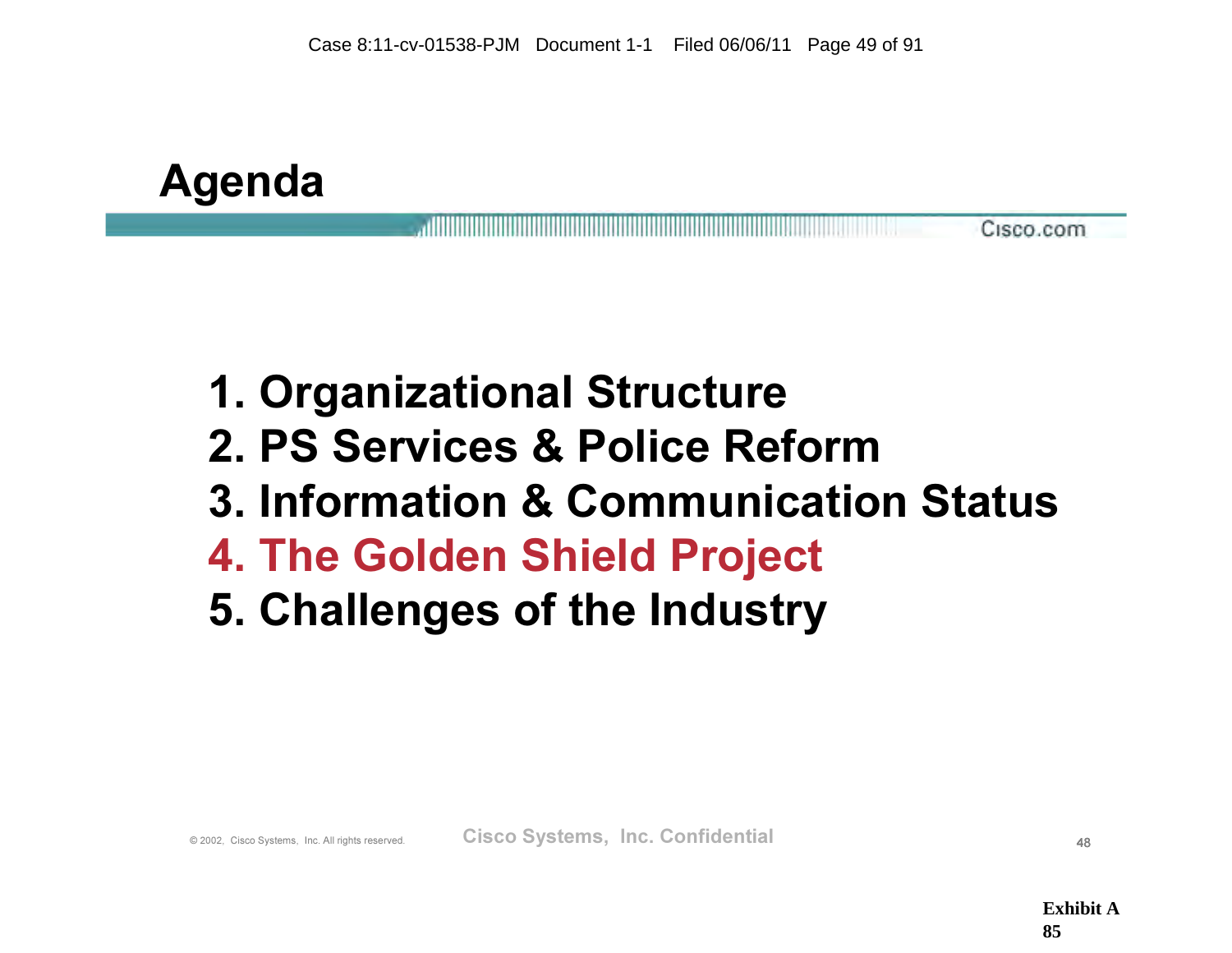# National Public Security "The Golden Shield **Project" Office Leader Working Meeting [Quotes**

from Government goals] Cisco.com

16th July Chunwang Jia En'tao Zhu: Treat information system construction for public security as a strategic and comprehensive work

Drive high-level planning and high standard construction of "The Golden Shield Project"

Enhance high-level scientific workforce development and training on information applications for policemen

Runsen Li

© 2002, Cisco Systems, Inc. All rights reserved. Cisco Systems, Inc. Confidential  $\frac{49}{49}$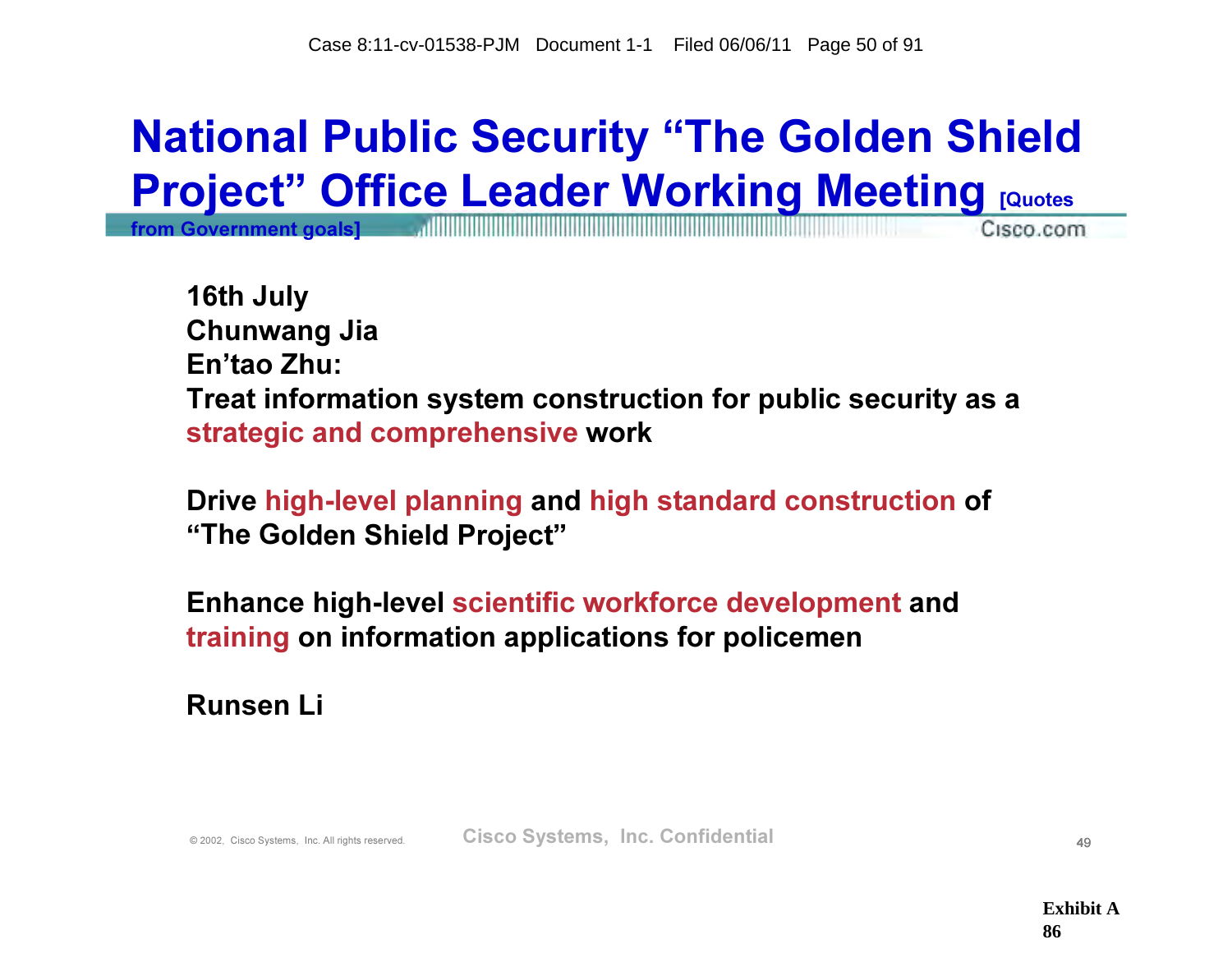### Characteristics of Public Security System: The Golden Shield Project

Cisco.com

- Unified leadership, centralized planning, consistent standard and phased implementation
- Phase I (2001-2003), Phase II (2004-2005)
- 1. Focus on "Application" and "Benefit"
- 2. Underlying works first
- 3. Insist on Innovation

### Application as soul and network as foundation Digitalization and networking represent future direction of security protection products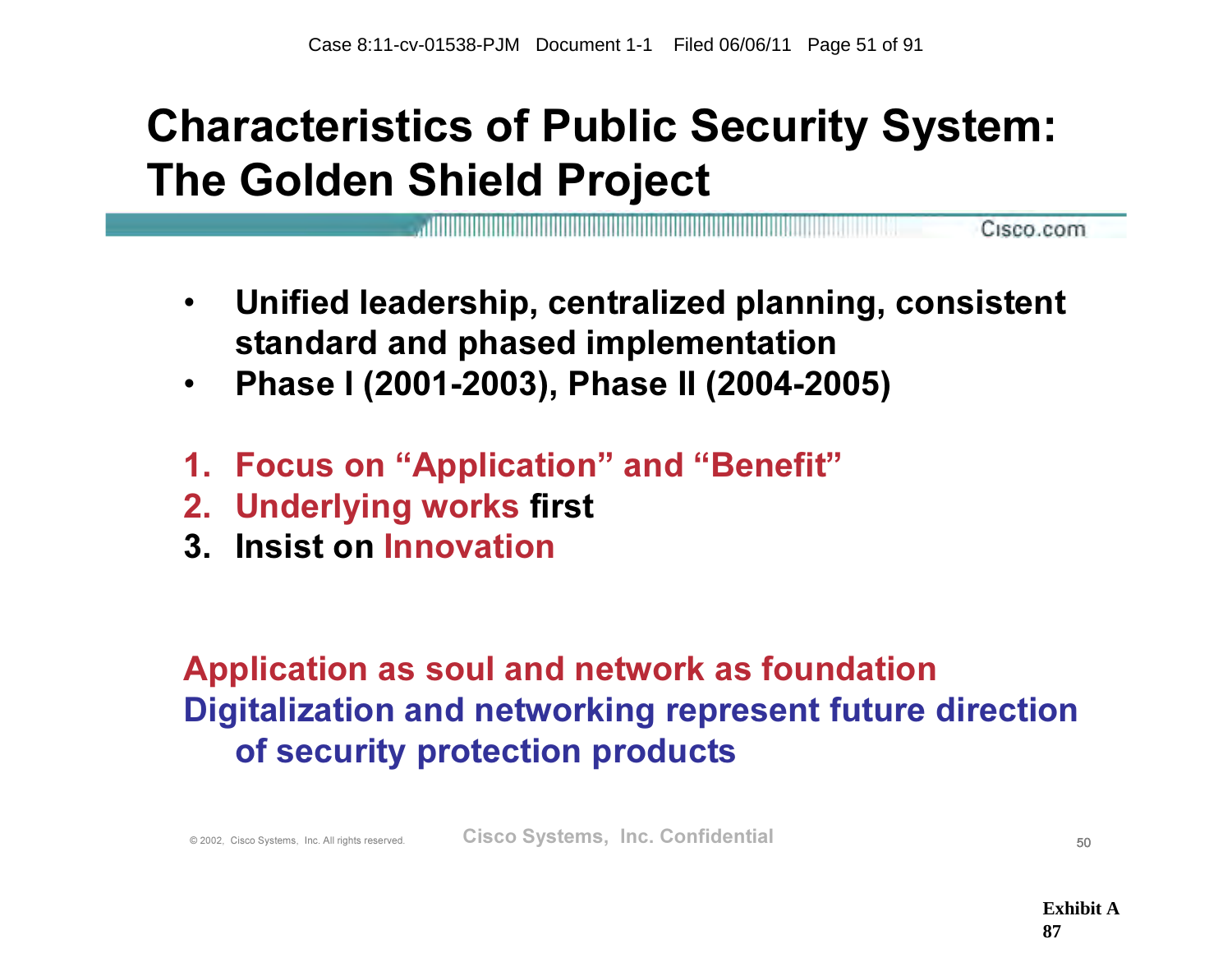# Features of Public Security Industry: The Golden Shield Project

1. Information Network

- 2. Application System
- 3. Standard Specification System
- 4. Safety Control System
- 5. Operation Management System
- 6. Public Network Information Security Monitor System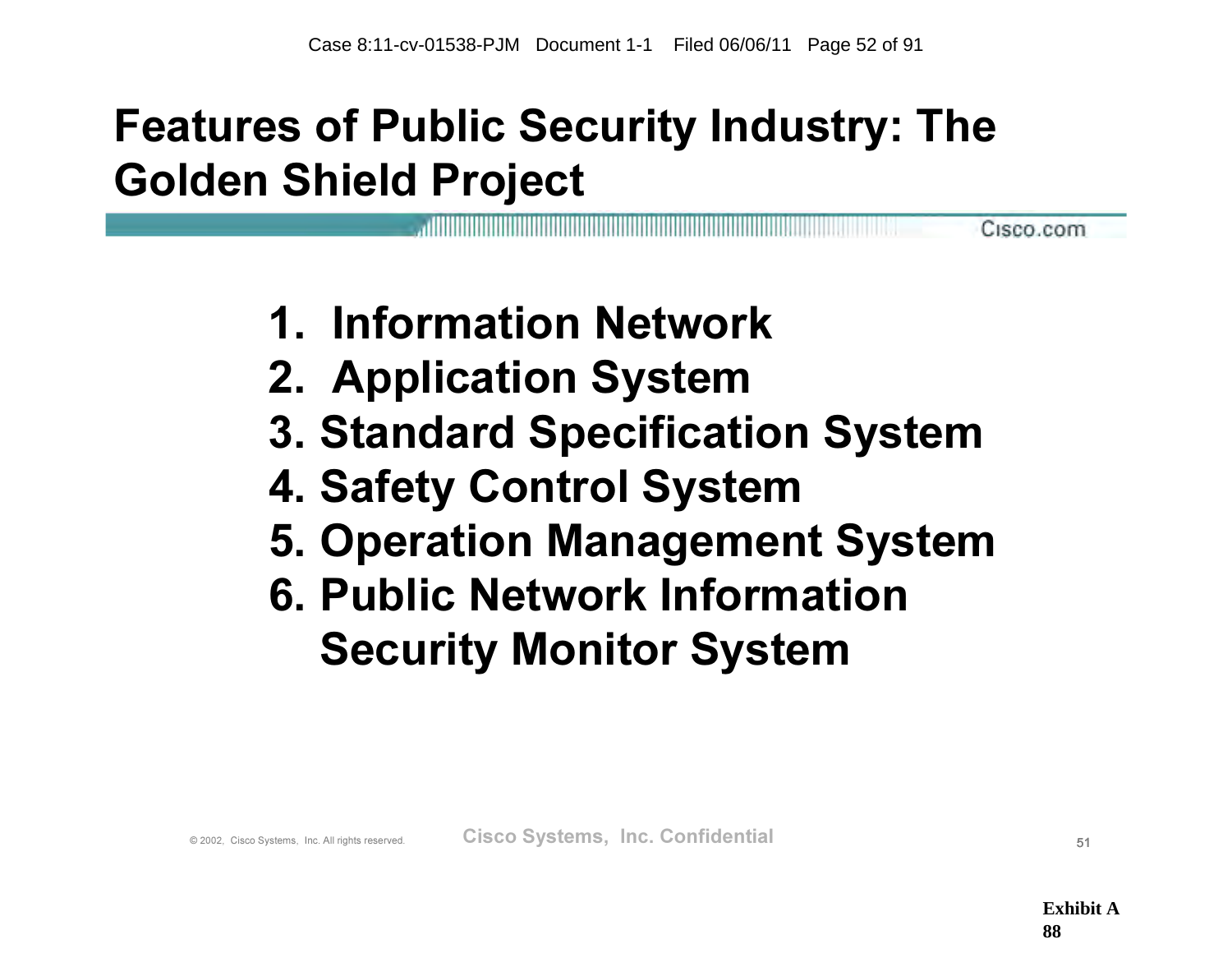#### The Golden Shield Project: Information Network

<u>A TILLIAN TURISI INI KUNING KUNING KUNING KUNING KUNING KUNING KUNING KUNING KUNING KUNING KUNING KUNING KUNI</u> Cisco.com

- Stage 1 Project: All public security organs at prefecture level or above,50% public security organs at county level, 10% grassroots public security units (division, station, brigade) and 40% grassroots units will be available with dial-up networking.
- Stage 2 Project: It is expected that 98% public security organs at county level and 40% grassroots public security units will be available with leased circuit connection, another 2% public security organs and 60% grassroots units will also be available with dial-up networking.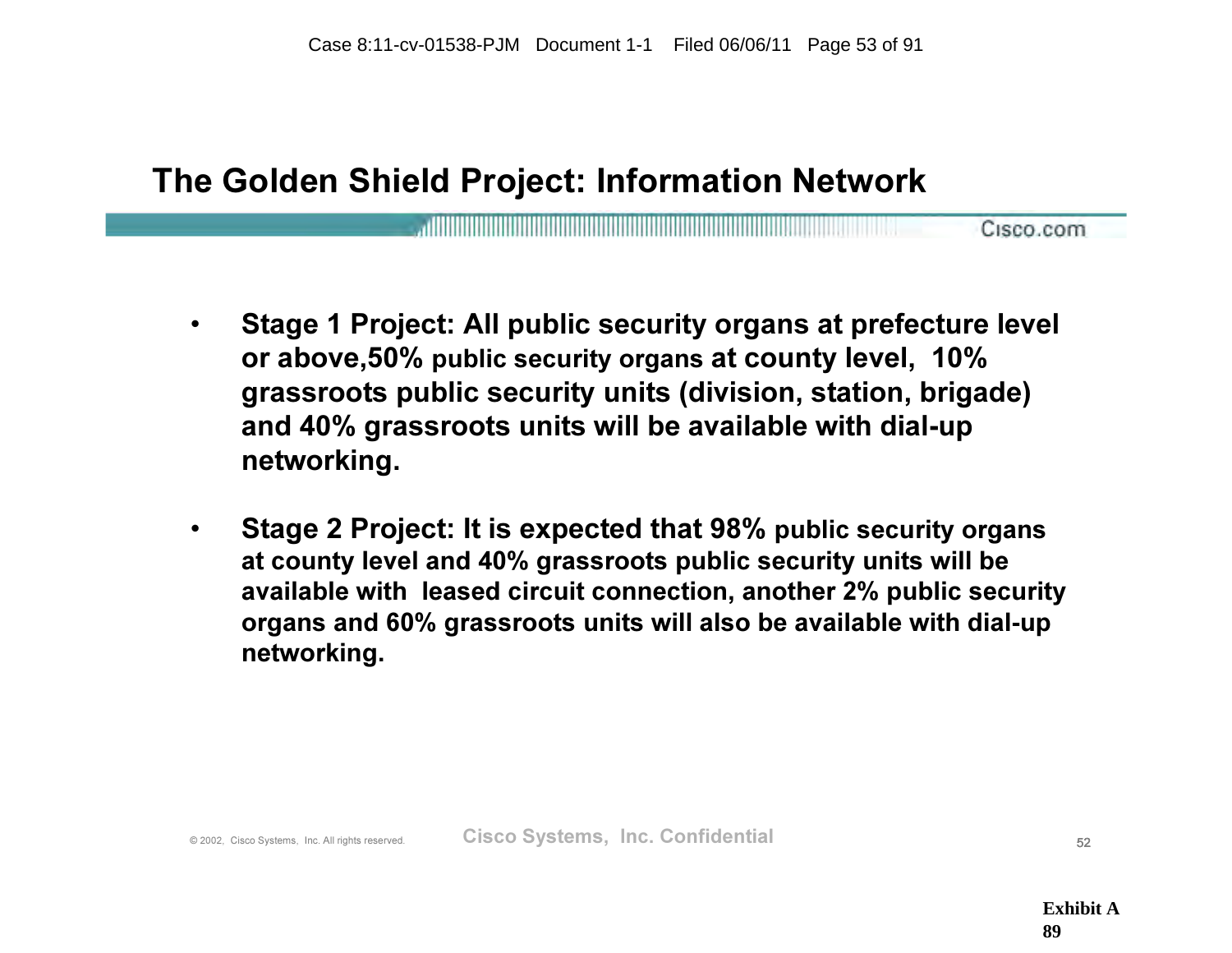#### The Golden Shield Project: Application System

<u>. In the contract of the contract of the contract of the contract of the contract of the contract of the contract of the contract of the contract of the contract of the contract of the contract of the contract of the cont</u>

Stage 1 Project: Population Information Management System Criminal Investigation Information System Entry & Exit Administration Information System Watch & Control Information System Traffic Management Information System Drug Prohibition Information System Office Information Management System National Public Security Quick Search Comprehensive Information System (including China Criminal Information Center)

Public Security Commanding Center Mobile Communication Commanding & Dispatching System Publicize Mobile End Gradually Security Videoconference and Major & Key Criminal Cases Coordinating Conference Remote Public Security Service Training & Teaching System

National Public Information Network Security Control Center

© 2002, Cisco Systems, Inc. All rights reserved. Cisco Systems, Inc. Confidential Cisco Confidential 53 • Stage 2 Project: Other public security service application systems, realizing the sharing of service information regarding national public security organs' services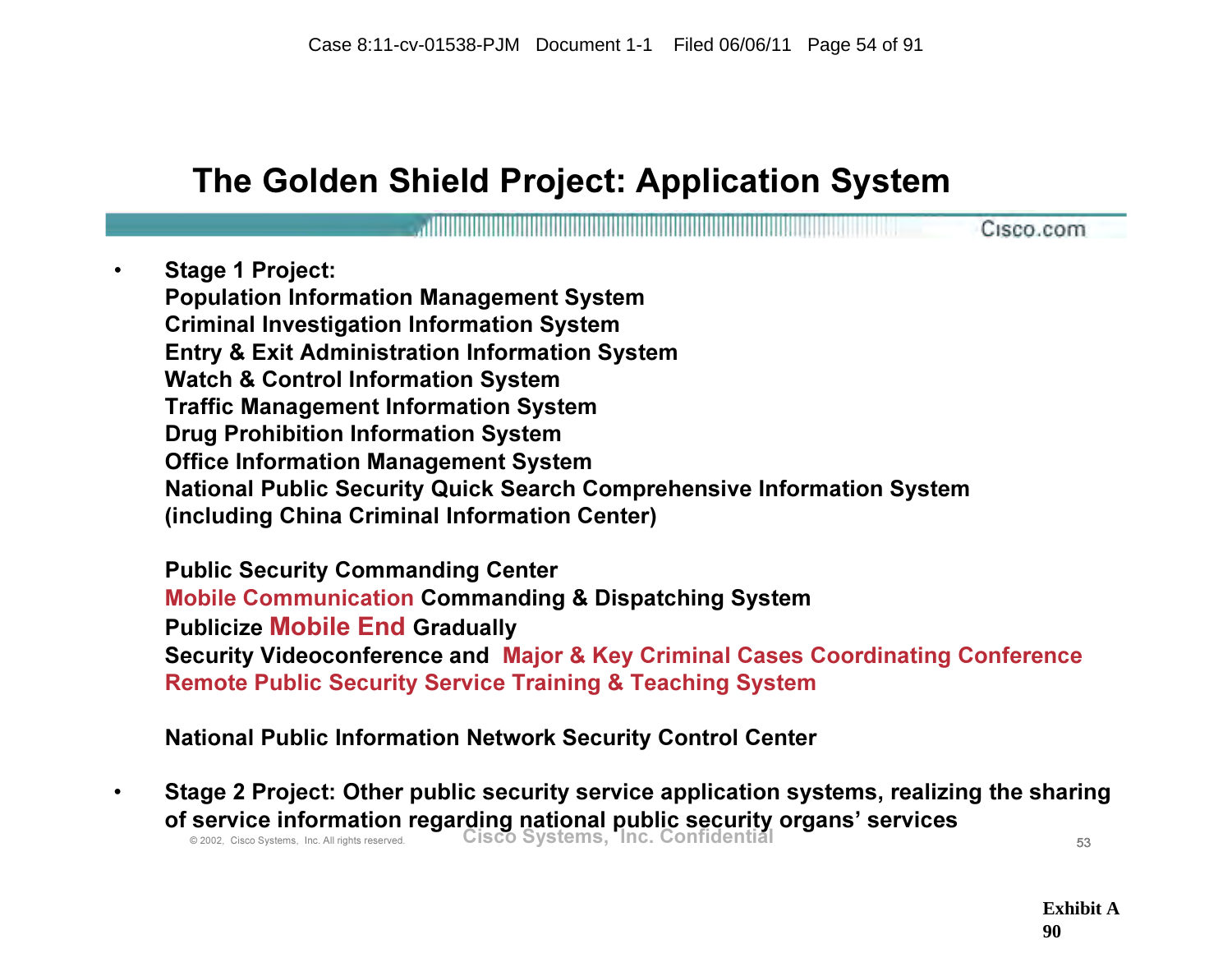#### The Golden Shield Project: Standard Specification System

Cisco.com

- Coding Standards for Terminologies & Vocabularies, etc.
- Standards for Information Processing and Exchanging
- Standards Regarding Data Communication Network
- Standards for Reliability & Maintainability
- Standards for Safety & Electromagnetic Compatibility
- Standards for Engineering & Quality Control
- Public Security Service Processing Process
- Response Time for Inquiry Log-on

Total of 1272 items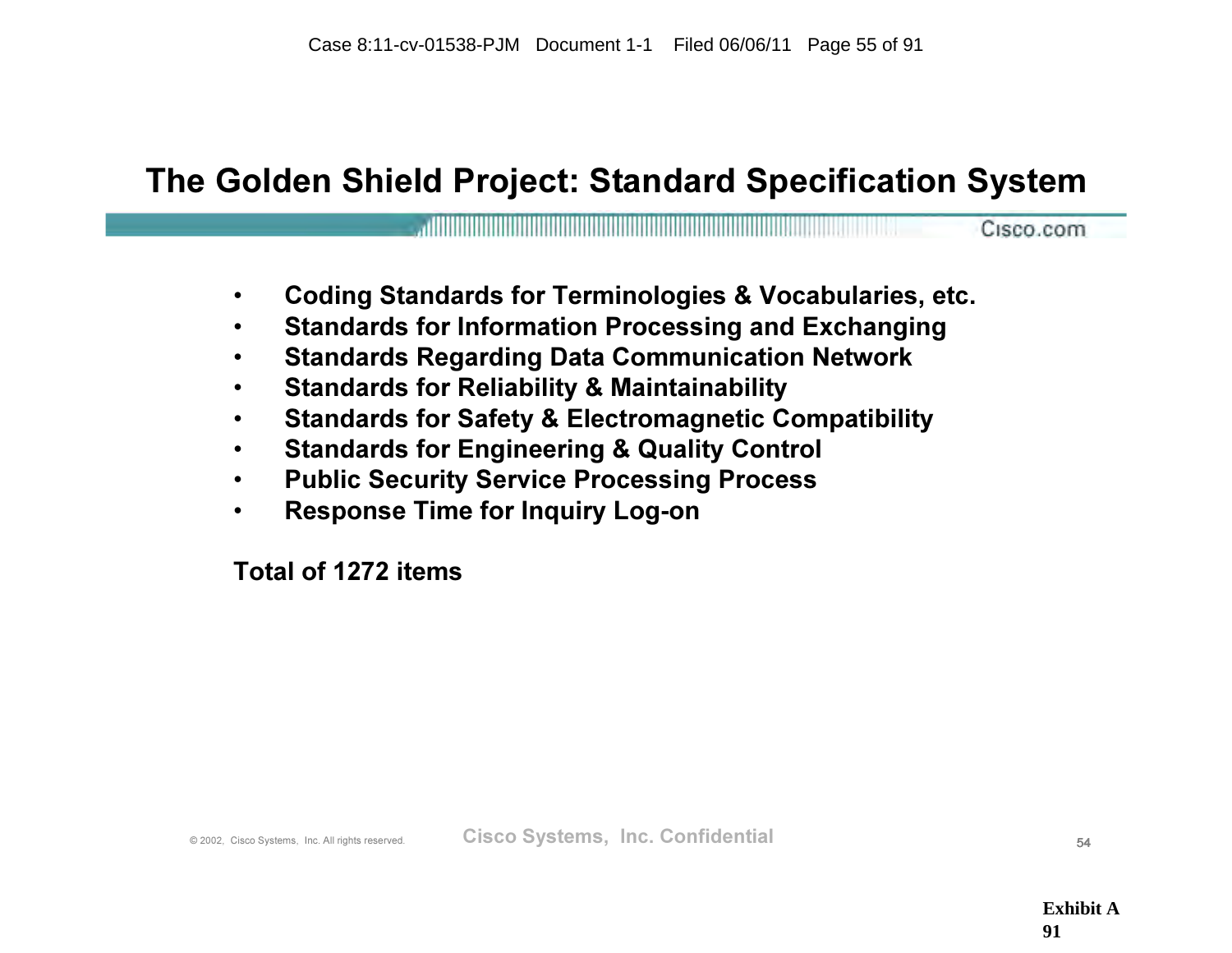#### The Golden Shield Project: Safety Control System

<u>. A MINIMUM DINIMUM DINIMUM DINIMUM DINIMUM DINIMUM DINIMUM DINIMUM DINIMUM DINIMUM DINIMUM DINIMUM DINIMUM D</u> Cisco.com

- Stage 1 Project: Establish structural model of engineering security system"
- Take security, performance, practicality, convenience and easy management, etc. into consideration
- Reliability indicator, fault tolerance & fault recovery, disaster tolerance & disaster recovery
- Network security & system security
- System security, network management security, internal network resource protection,
- Network interconnection and user access, security management and monitor, etc.
- Computer system security, PKI , CA certification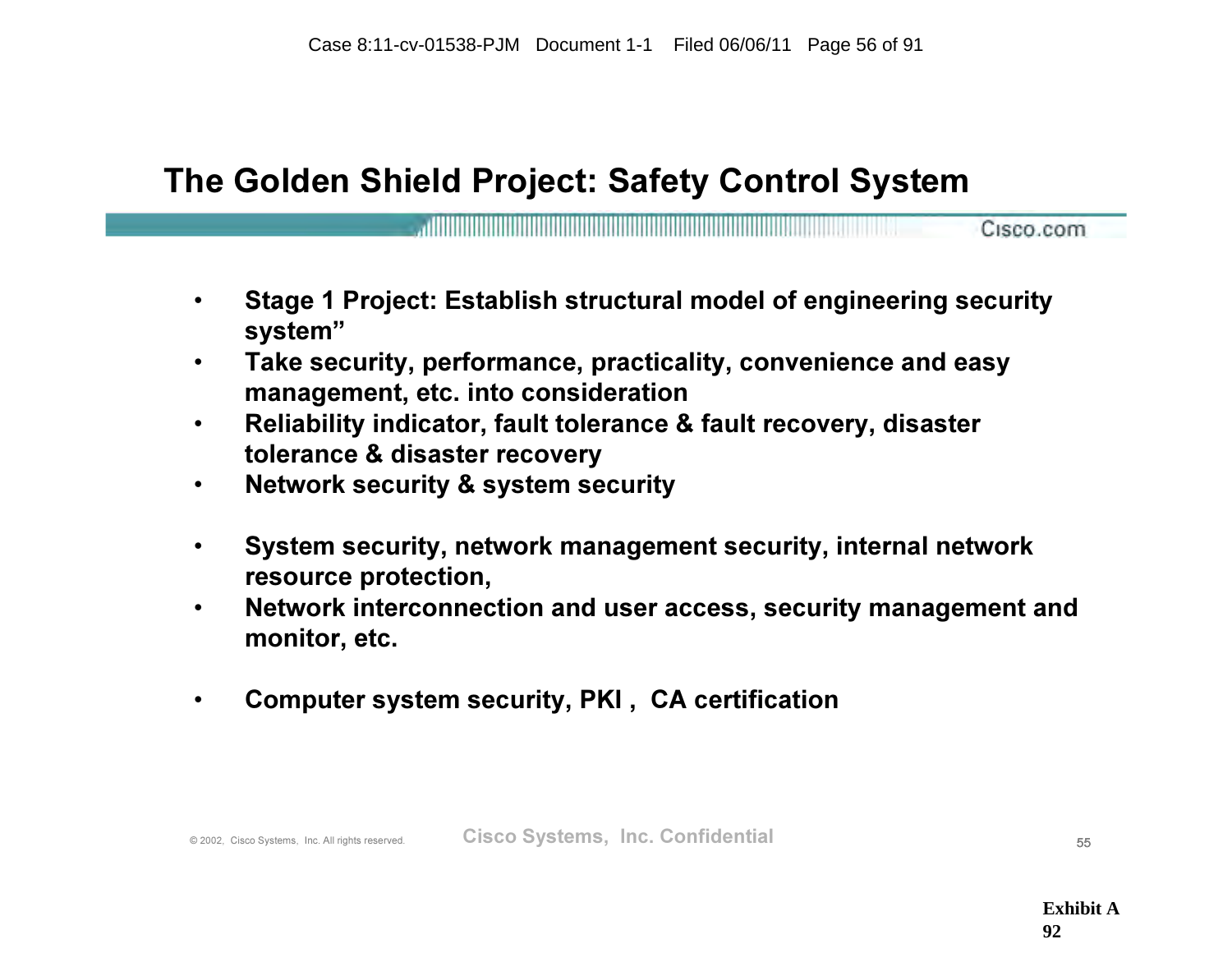#### The Golden Shield Project: Operation Management System

<u>. A series of the contract of the contract of the contract of the contract of the contract of the contract of the contract of the contract of the contract of the contract of the contract of the contract of the contract of</u> Cisco.com

- Operation mechanism
- Management Mode
- Rules and Regulations
- Technical Standards & Specifications
- Talent Cultivation
- Related Technical Systems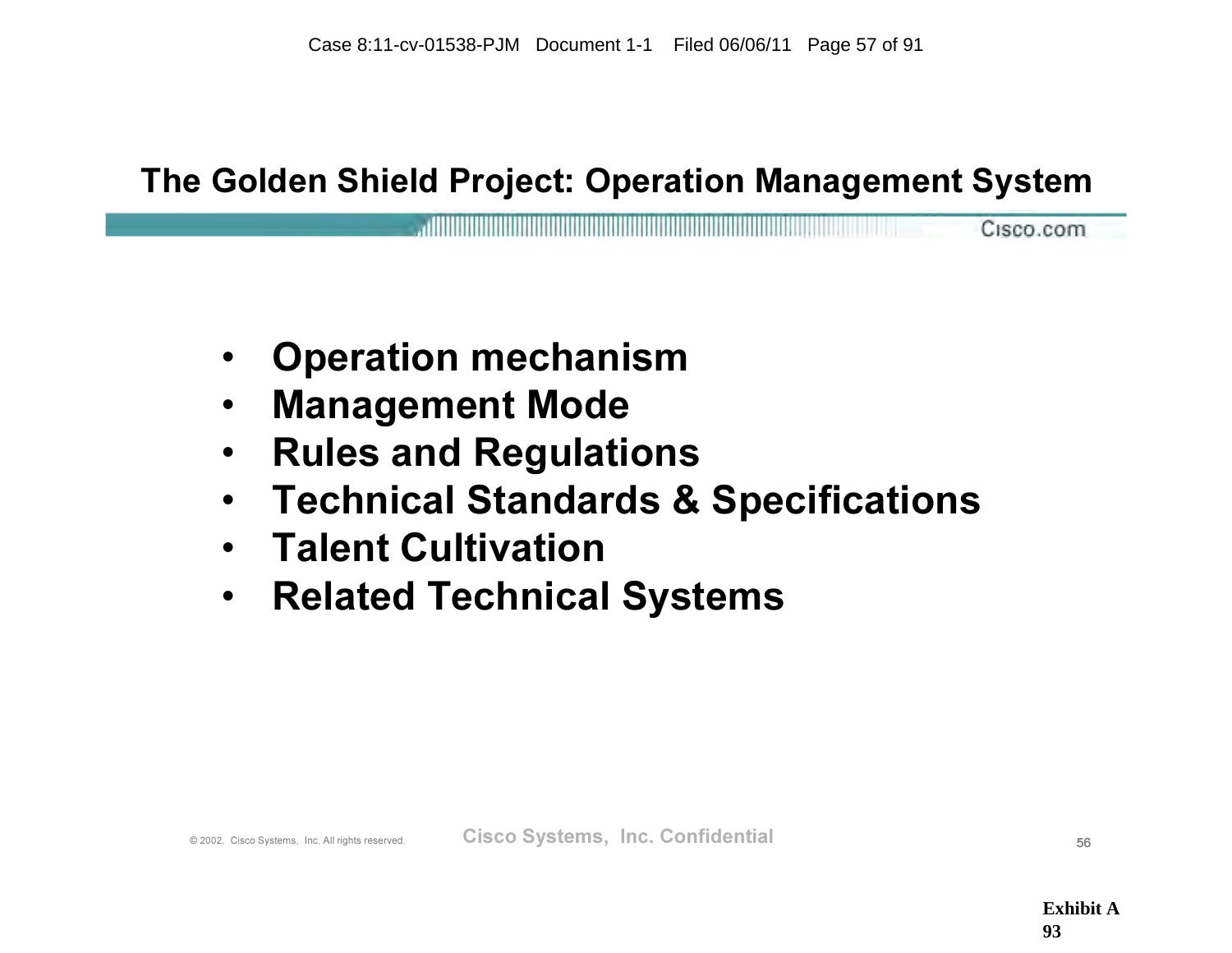### The Golden Shield Project: Public Network Information Security Monitor System

Cisco.com

- Stop the network-related crimes
- Guarantee the security and services of public network
- Combat "Falun Gong" evil religion and other hostiles

#### [Note: Statement of Government goals from speech government offical Li Runsen]

© 2002, Cisco Systems, Inc. All rights reserved. Cisco Systems, Inc. Confidential 57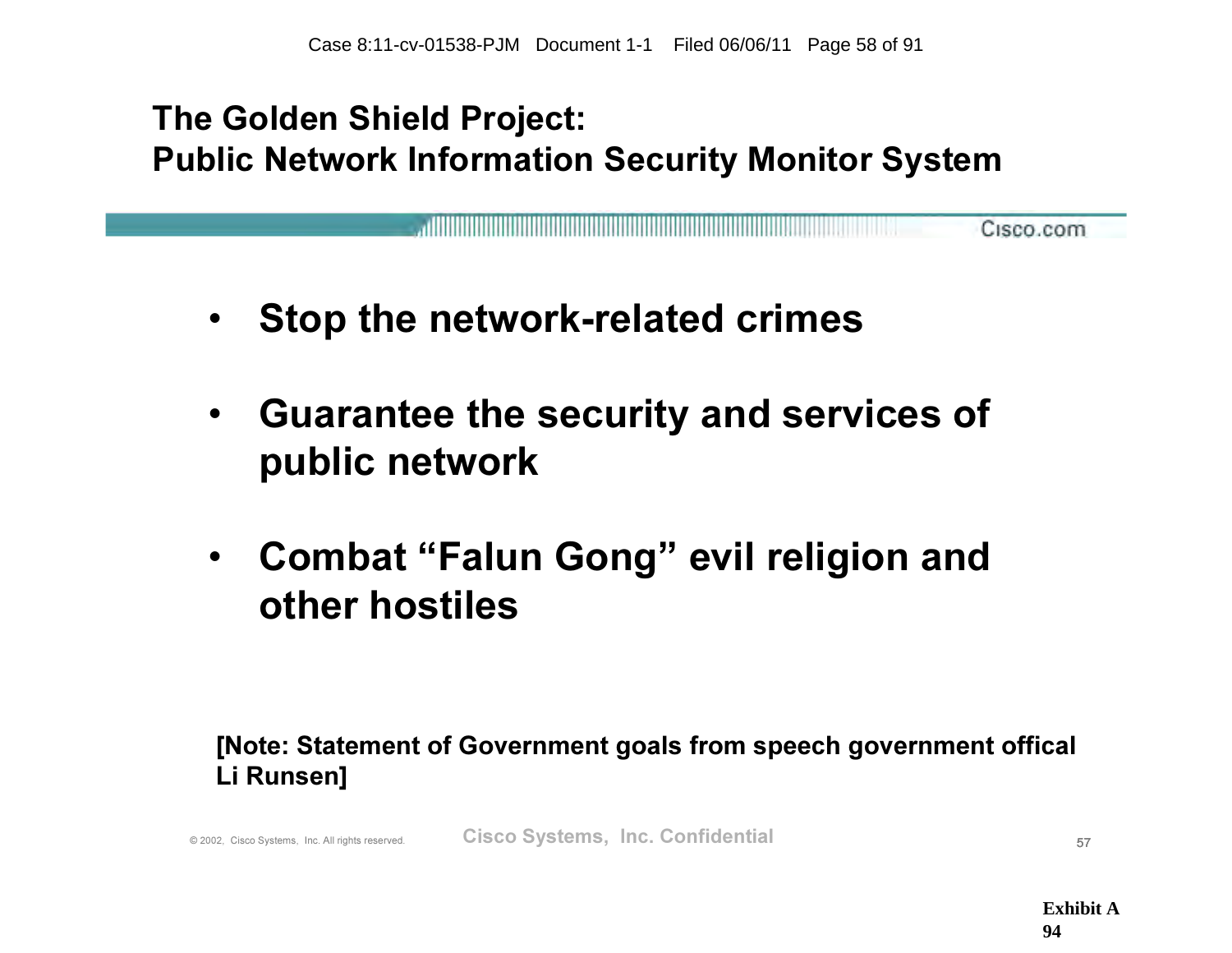### Cisco Opportunities

- High starting point planning
- High standard construction
- Technical training
- Security, operational maintenance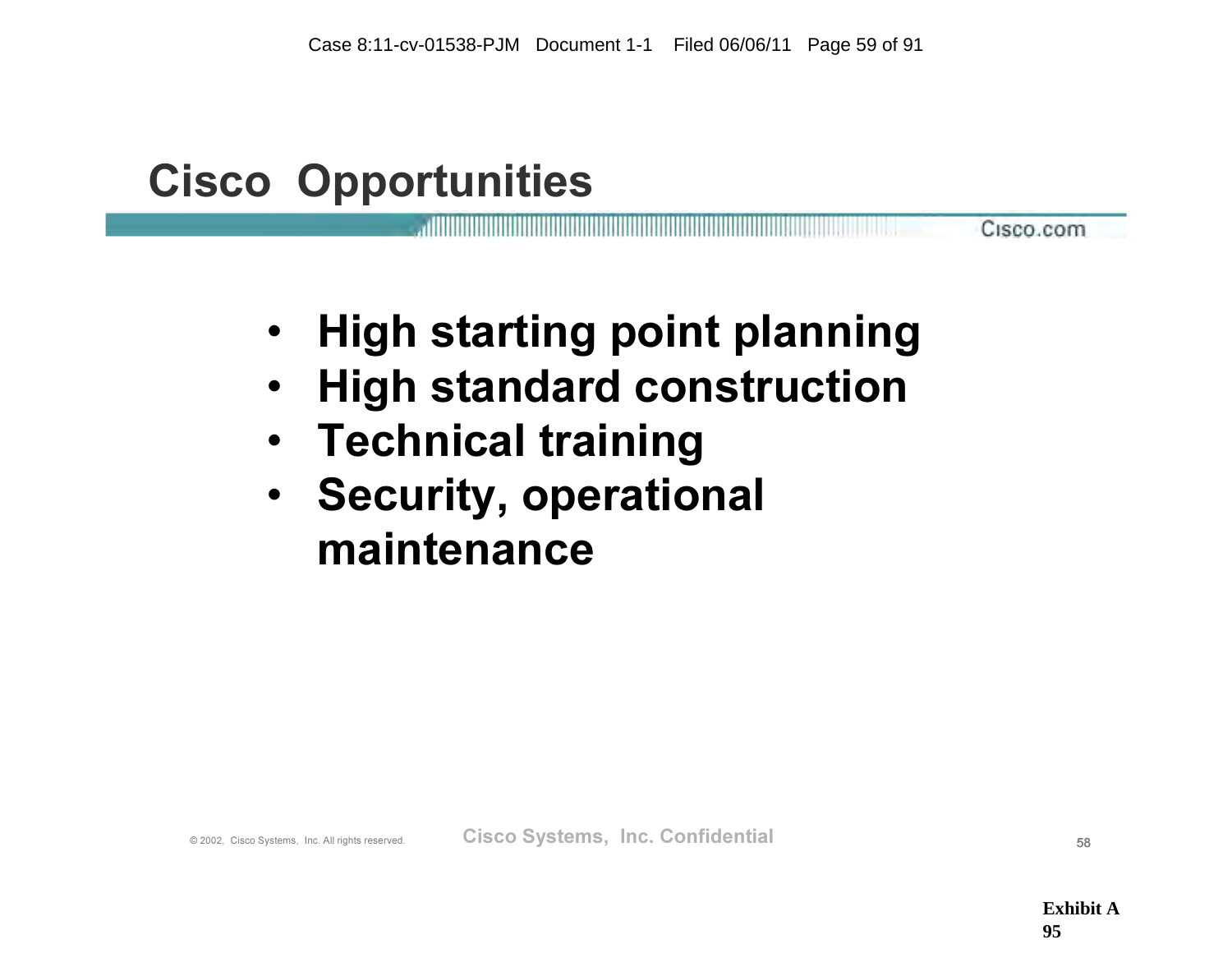

- 1. Organizational Structure
- 2. PS Services & Police Reform
- 3. Information & Communication Status
- 4. The Golden Shield Project
- 5. Challenges of the Industry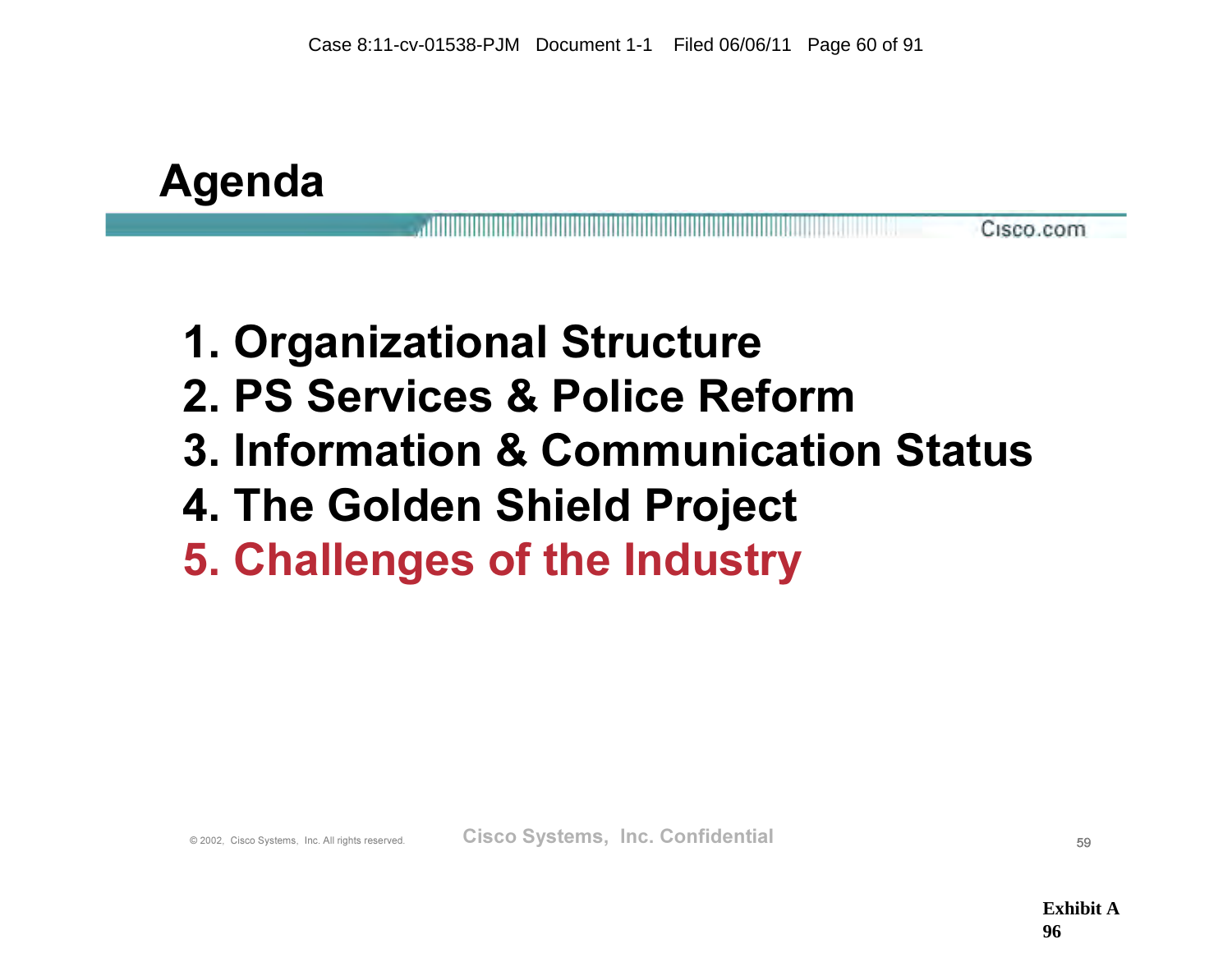### Challenges Facing Public Security Organs

- 1. Challenge from new economic era
- 2. Challenge from system shift & society transition
- 3. Challenge from entry of WTO
- 4. Challenge from "westernize", "Differentiation"
- 5. Challenge from transition from rule of man to rule of law
- 6. Challenge from world police affair revolution
- 7. Challenge from the 4<sup>th</sup> Criminal Peak in China
- 8. Challenge from relationship between police and other people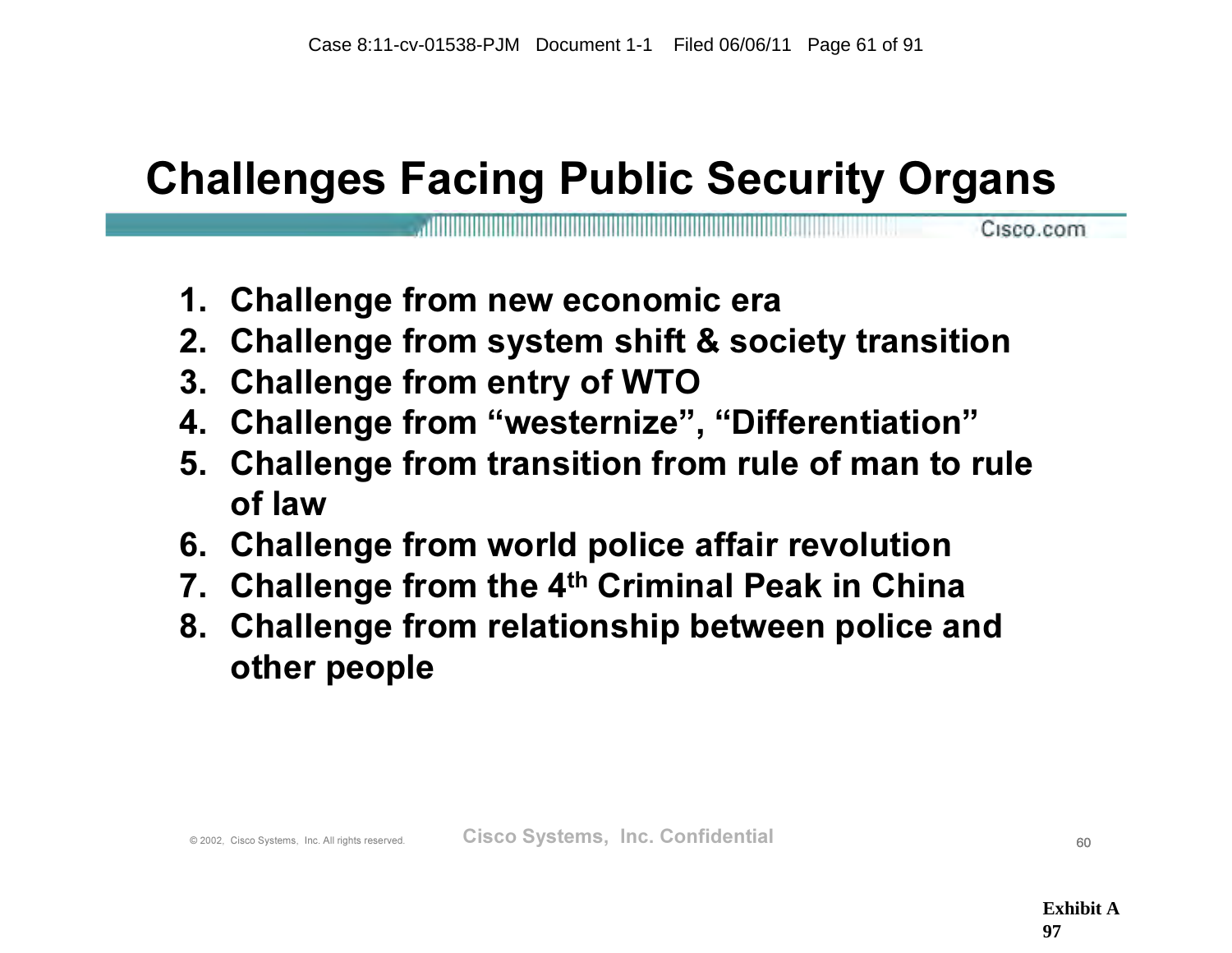### Challenges Facing Public Security Organs

Cisco.com

# •Insufficient police strength

- Increase of floating population & unemployment population
- High-tech crimes
- Challenge from entry of WTO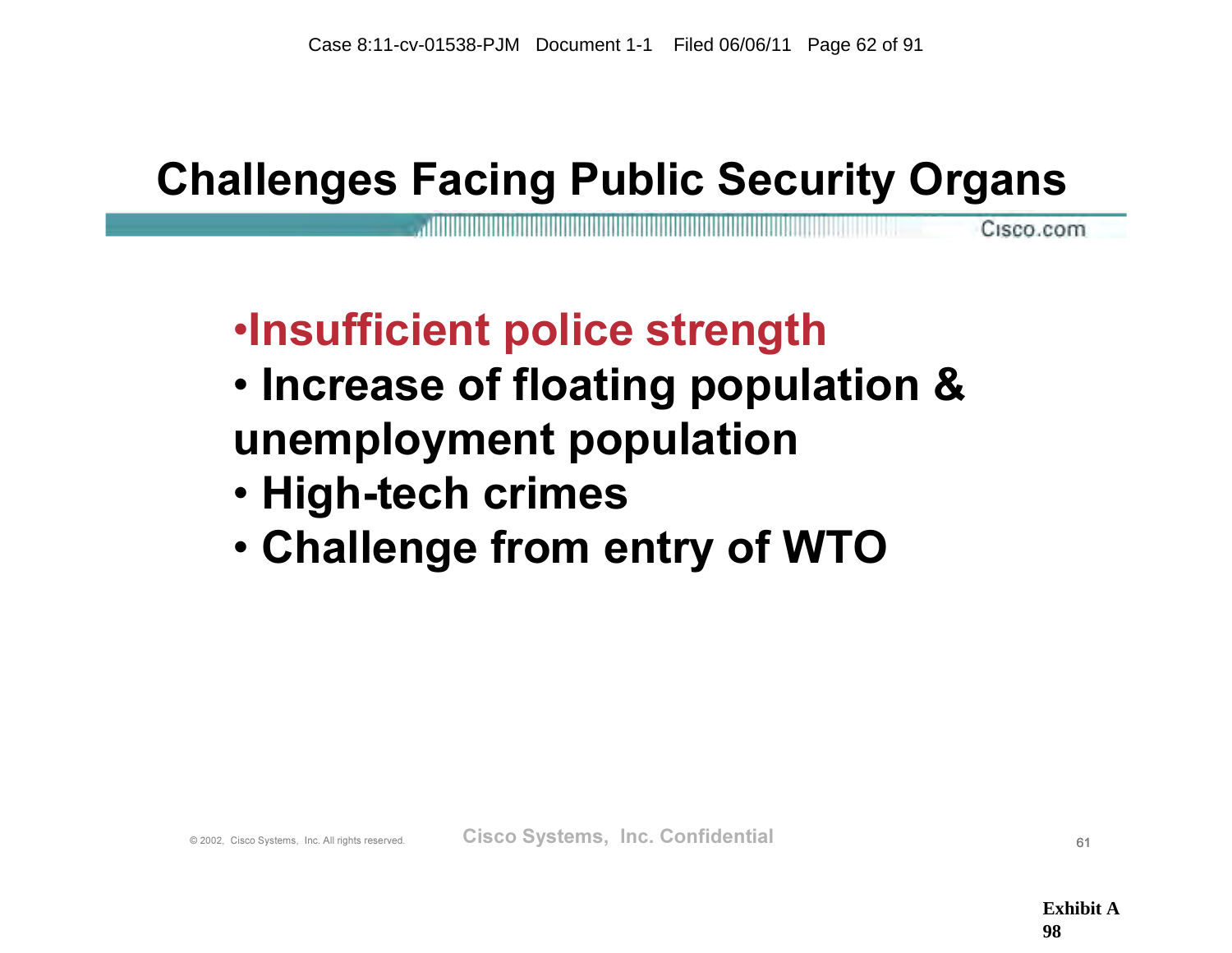### Challenges Facing Public Security Organs: Insufficient Police Strength

r an an Dùbhlach an Dùbhlach an Dùbhlach an Dùbhlach an Dùbhlach an Dùbhlach an Dùbhlach an Dùbhlach an Dùbhla Cisco.com

1.6 million policemen, accounting for 11/10000, which is 35/10000 in developed countries

Police strength of institution: 66.5% Police strength of grassroots unit: 33.5%

- 1. Gain police strength from science & technology
- 2. Gain police strength from quality improvement
- 3. Gain police strength from management
- 4. Gain police strength from renovation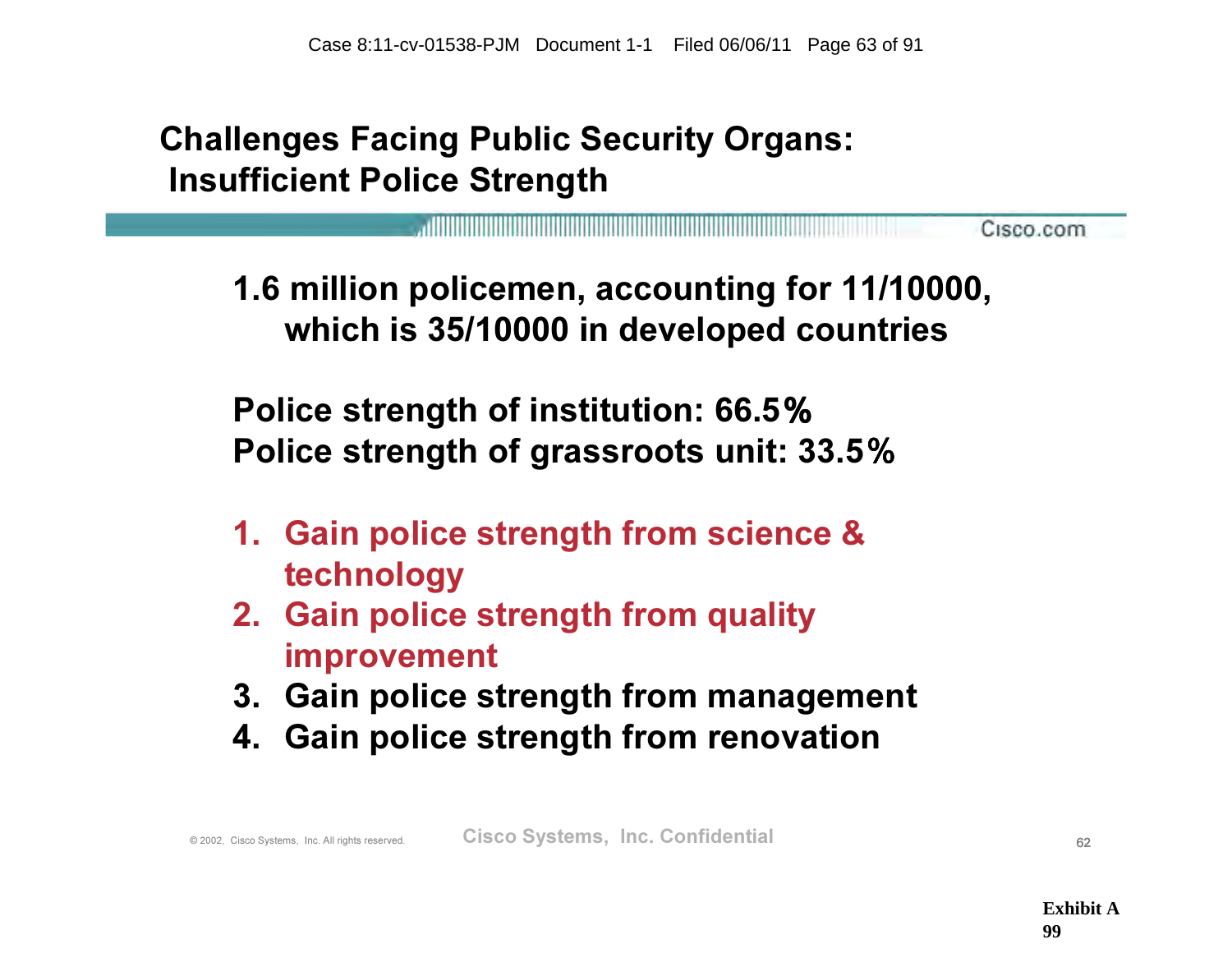### Gain Police Strength from Science & Technology: Challenge from information communication sector

- Separate reigns in different sectors
- Mobile case handling
- Prevention & control system of public security
- Community police affairs
- Urban emergency responding center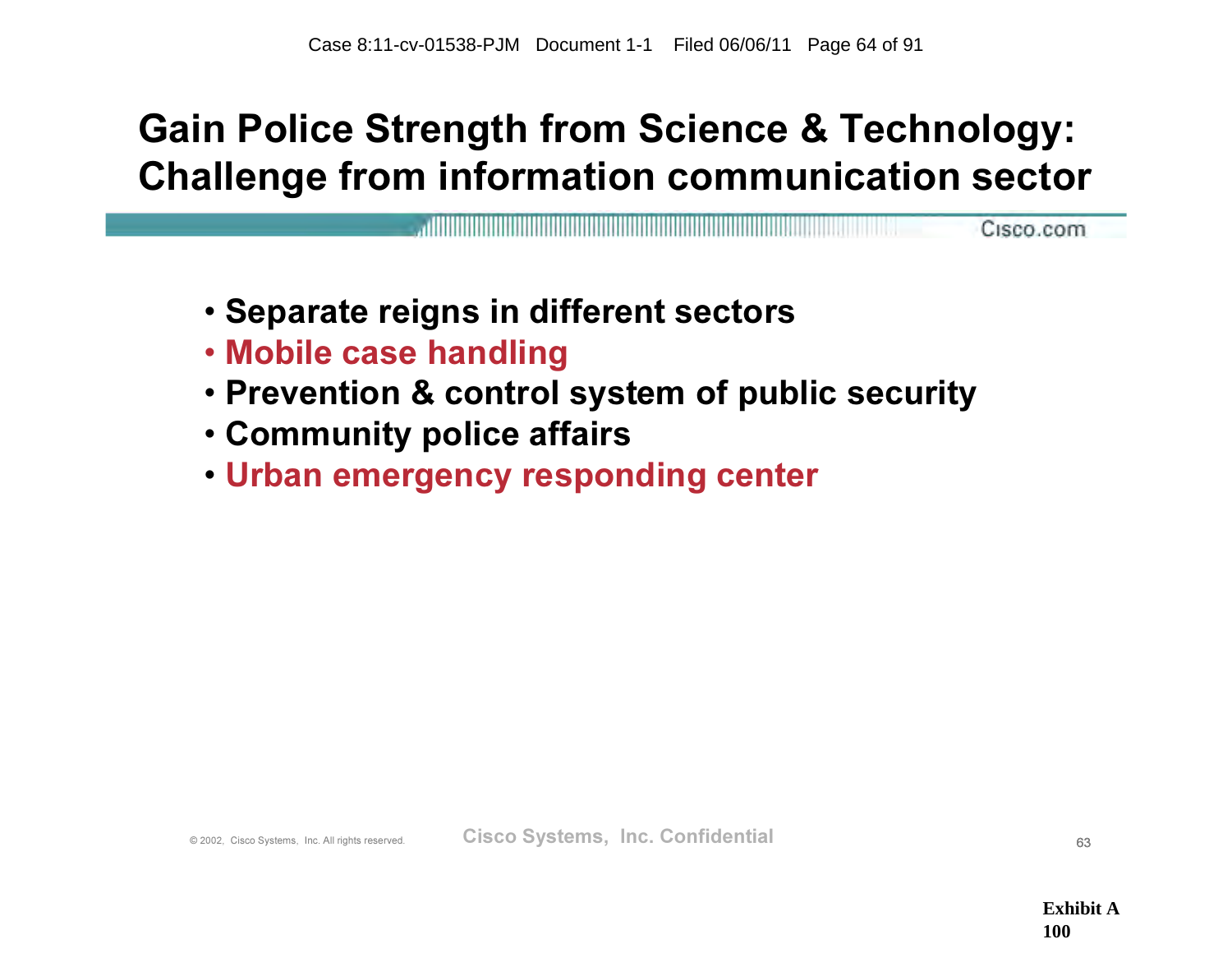### Mobile case handling

• 110 police car, 110 emergency police affair car

- Prowl car (110, 122)
- Incident handling car
- Emergency communication car
- Commanding & dispatching car

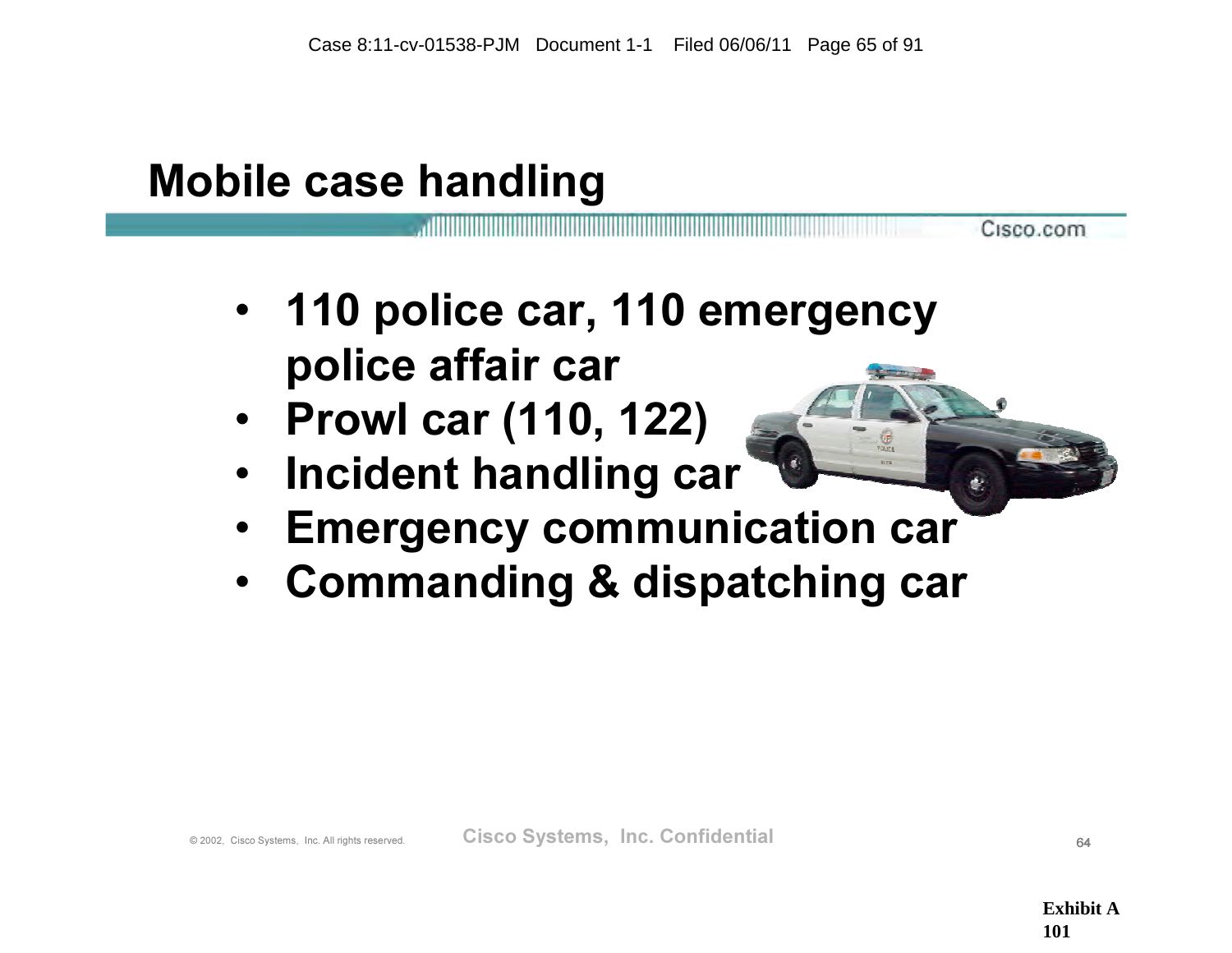### CDPD

|                                                                                                                                                                                                                                                                  | Cisco.com |
|------------------------------------------------------------------------------------------------------------------------------------------------------------------------------------------------------------------------------------------------------------------|-----------|
| Beijing, Shanghai, Guangzhou, Shenzhen, Changsha, Xiamen<br>CDPD comprises 3 parts: equipment to be provided by Lucent<br>$\bullet$<br><b>Mobile Data Base Station (MDBS)</b><br><b>Mobile Data Intermediate System (MDIS)</b><br><b>Mobile End System (MES)</b> |           |
| TCP/IP-based                                                                                                                                                                                                                                                     |           |
| 19.2K, about 10k actual transmission rate                                                                                                                                                                                                                        |           |
| Allows for a transmission rate of more than 100km/h                                                                                                                                                                                                              |           |
| Access air link by means of DSMA/CD                                                                                                                                                                                                                              |           |
| <b>Terminal interface: RS232, PCMCIA</b>                                                                                                                                                                                                                         |           |
| Permanent population, temporary population and wander away<br>population                                                                                                                                                                                         |           |
| Drivers, motor vehicles, lost vehicles, criminal at large                                                                                                                                                                                                        |           |
| Beijing: more than 400 iPAQs 10 thousand yuan/set 6000+4000 (card)                                                                                                                                                                                               |           |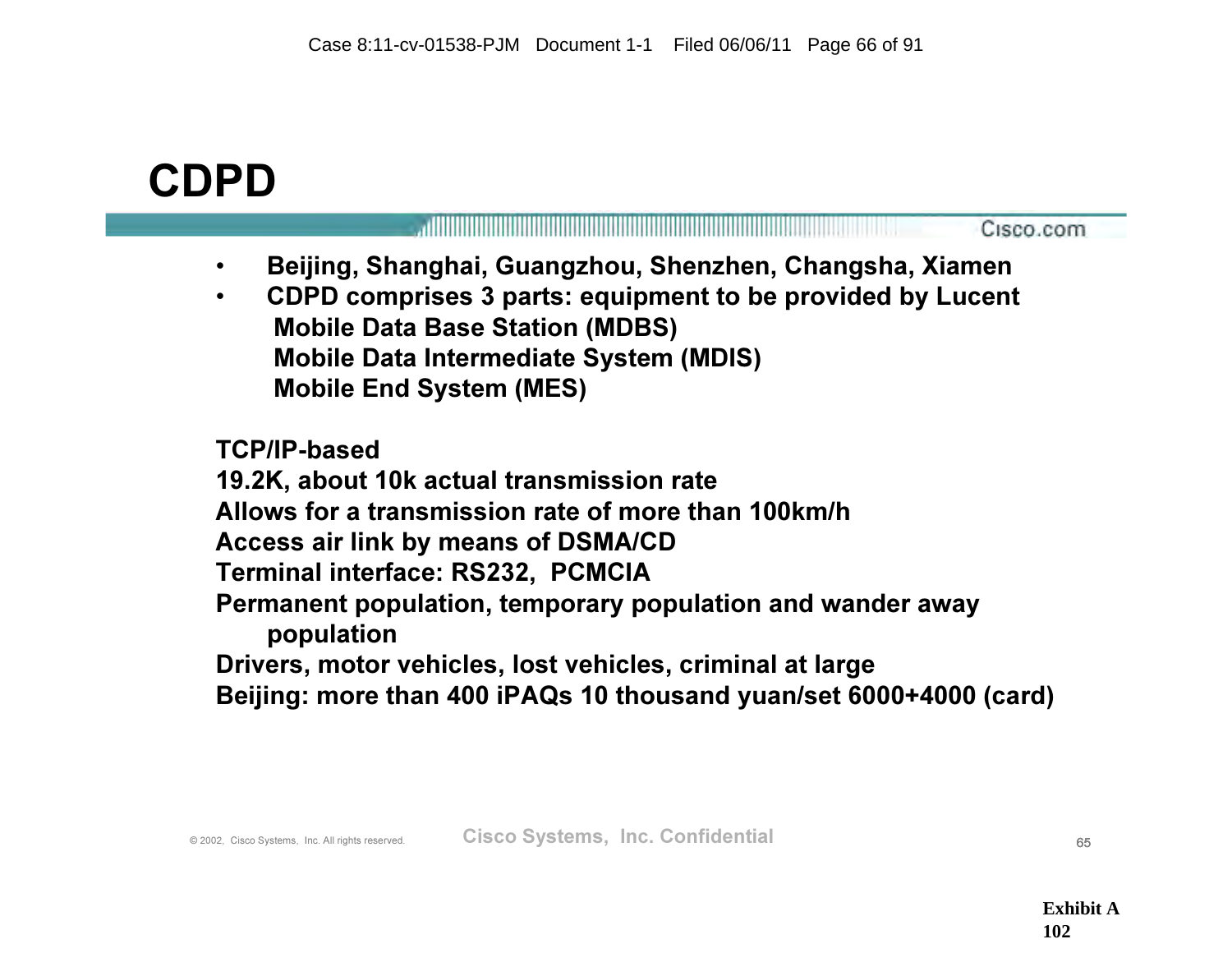

#### <u>All III in the control of the control of the control of the control of the control of the control of the control of the control of the control of the control of the control of the control of the control of the control of </u> Cisco.com

SGSN: Serving GPRS support node GGSN: Gateway GPRS support node PCU: Packet Control Units

Speed is 150Kbps, 15 times faster than GSM's 9.6Kbps Now: actually about 40K GPRS application of the public security system - "GPRS-police" By the use of portable "-police," the public security personnel can easily search for various types of information, thus greatly improve work efficiency.

Beijing: Patrols can use M388 phone or PDA, and do suspicious-person check at the same time using a mobile phone through GPRS network connected to the network of public security, Find suspicion's information at site.

Traffic police use mobile phones or handsets to connect to the specific GPRS network Enter license plates, engine, driving number

then check out the illegal operation of vehicles;

Coming to drivers of the violation, Traffic police can give punishment bill immediately And look for a driver's violation history at the time.

3G: Dynamic 384 K, static 2 M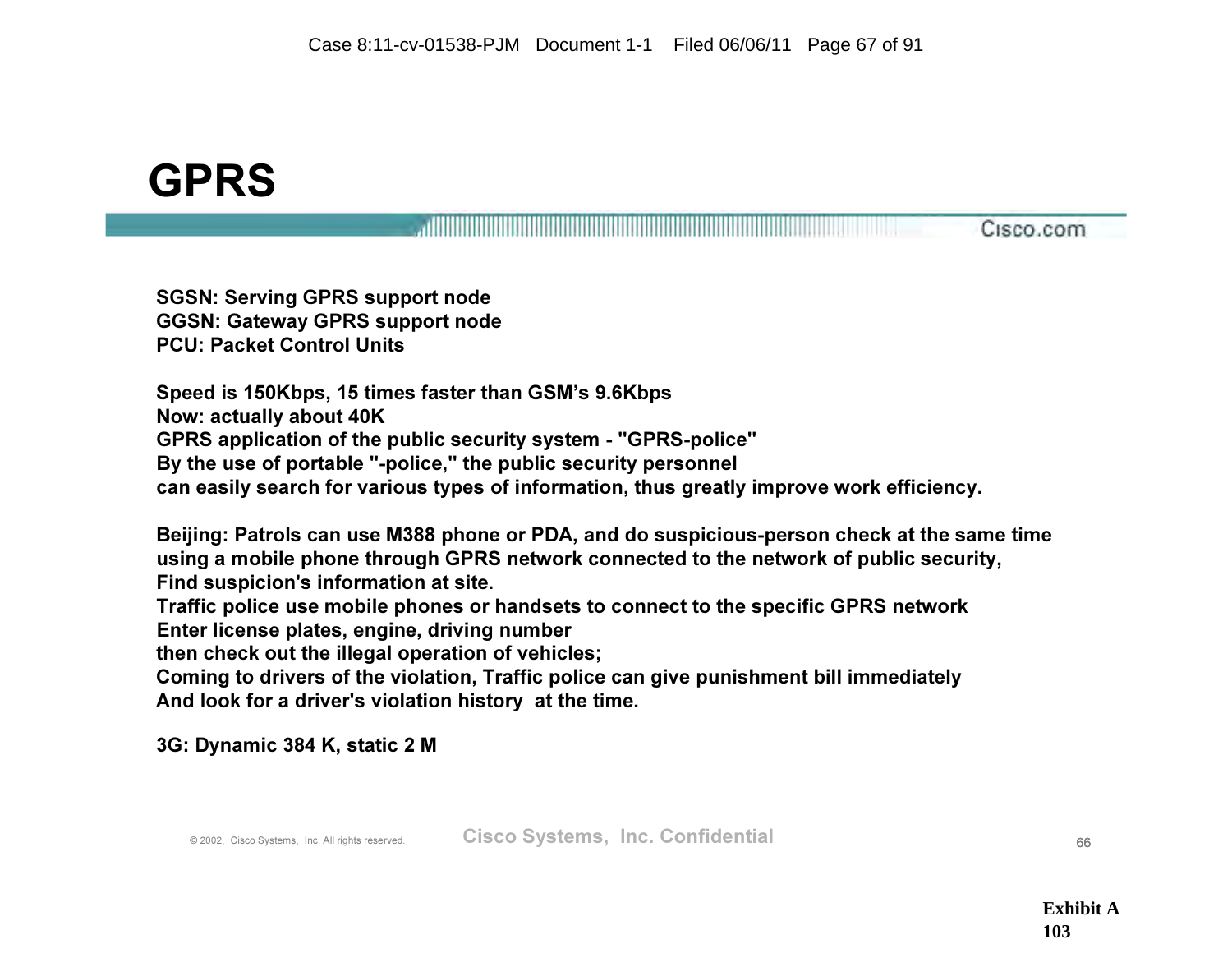### CDMA 1X CDMA 1X (spreading rate of 1)

Cisco.com

Data transfer rate: 150K at least two times faster than GPRS

Data security: military technology, a high degree of confidentiality algorithm

Data transfer costs: utilization of the spectrum is probably more than six times of GPRS, the base station signal coverage is over 3 to 4 times of GPRS

order movies or positioning services with accuracy of 5-10 meters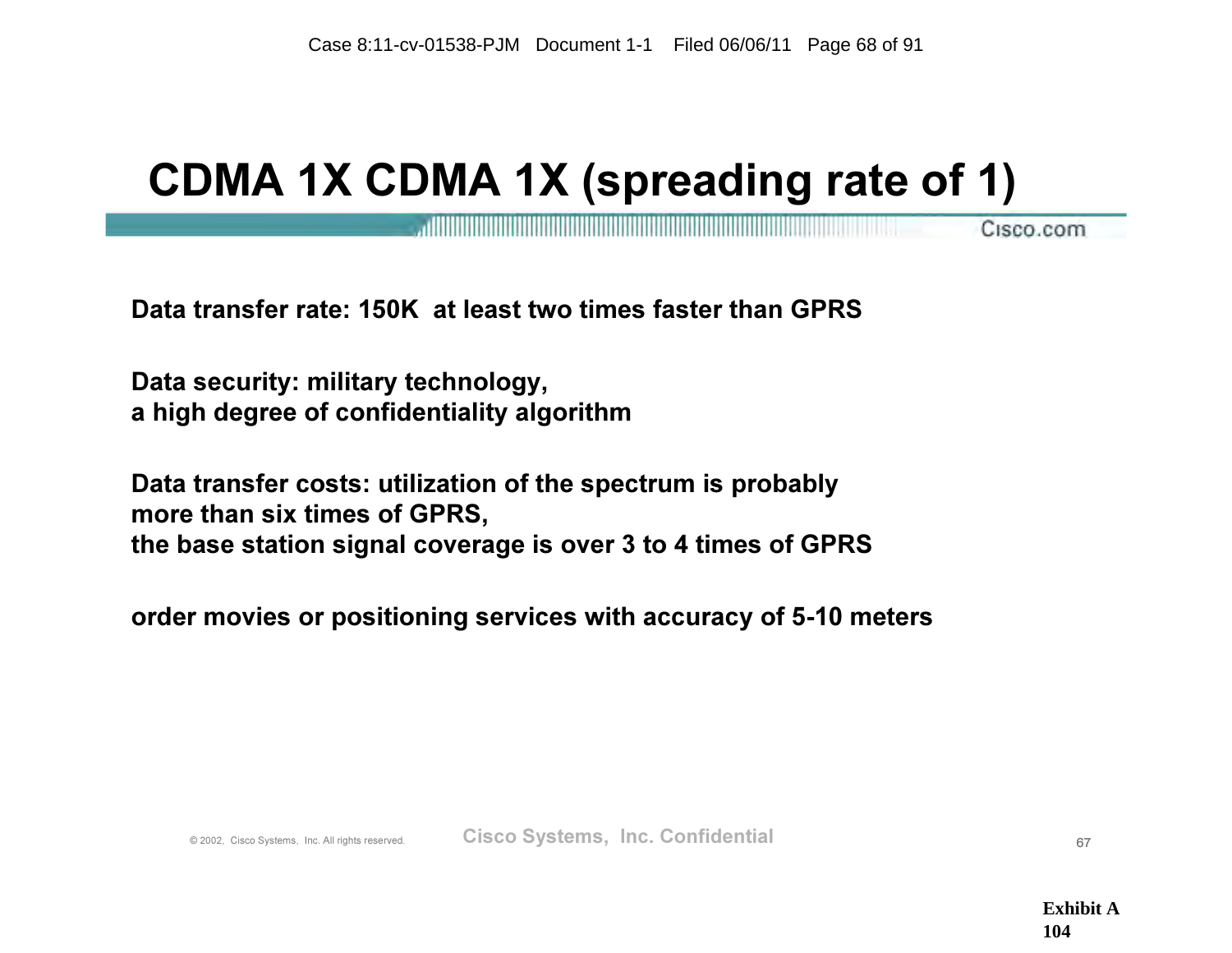### Cluster: TETRA and Mobile Data

, and the contract of the contract of the contract of the contract of the contract of the contract of Cisco.com

Shanghai TETRA: 7.2 K, the net rate of 3 K

16 base stations, expand 8, covering to skirt area

Beijing: 350M Mobile Communication System 800M simulation cluster system Mobile Data: No handheld station Air 19.2 K, automotive platform 9.6 K (RS232)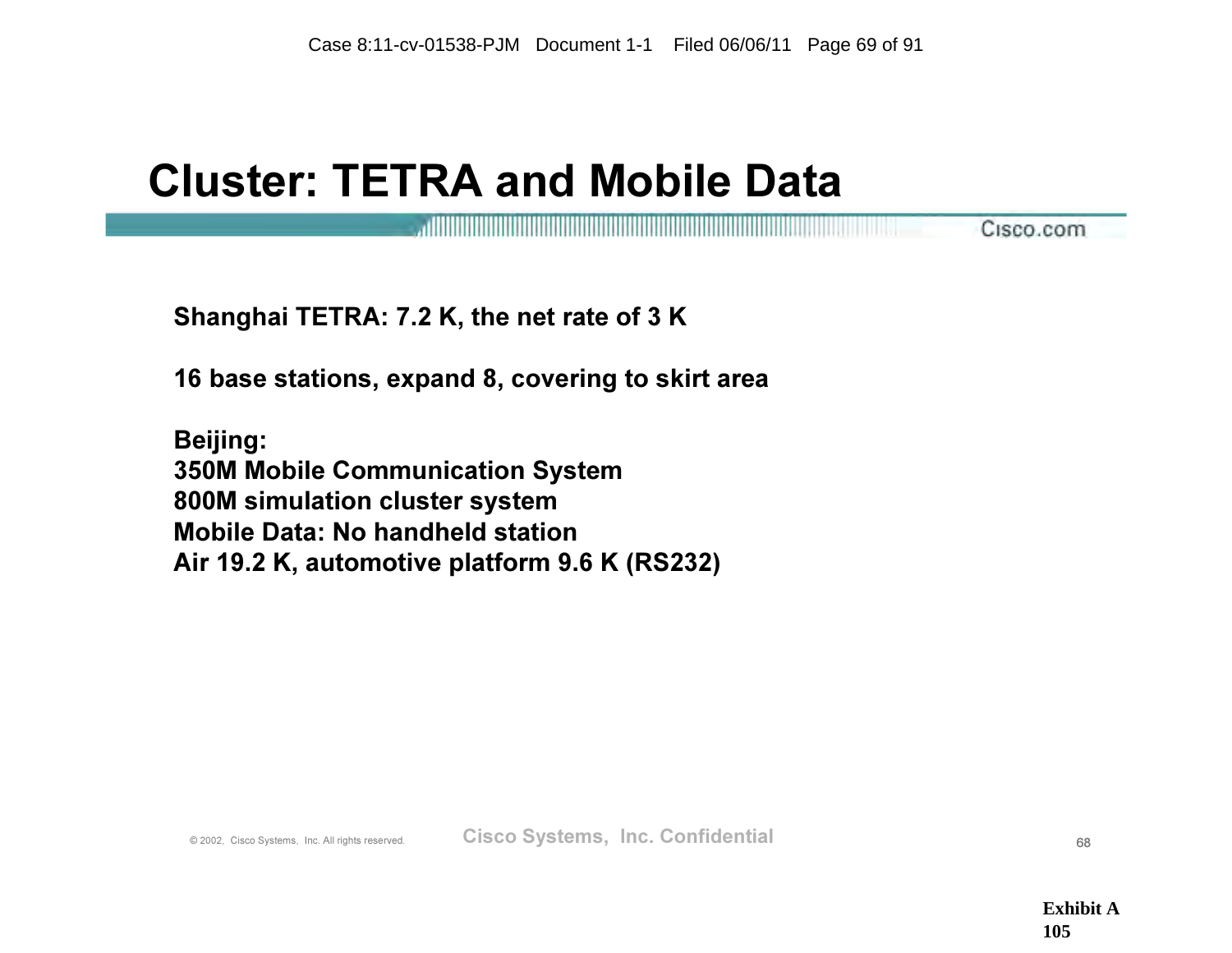### City Emergency Center

- 110, 119, 122
- 120, 999
- Electric water gas system repair
- Emergency relief
- **Mayor Hotline**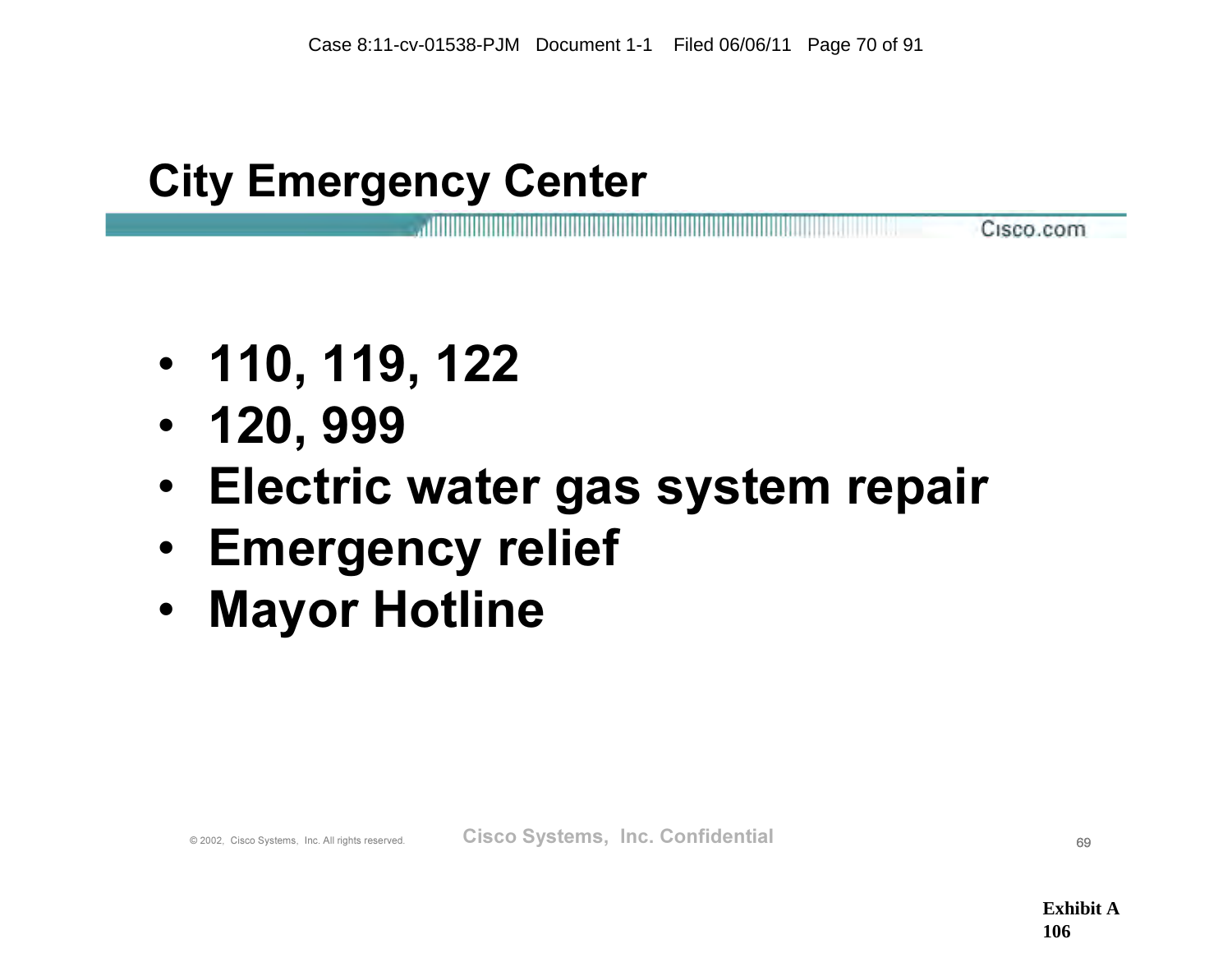### Cisco Opportunities

Cisco.com

# • MPLS VPN

- WLAN/Mobile Router
- IPT/IPCC
- IP Video (Multicast/QoS)
- E-Learning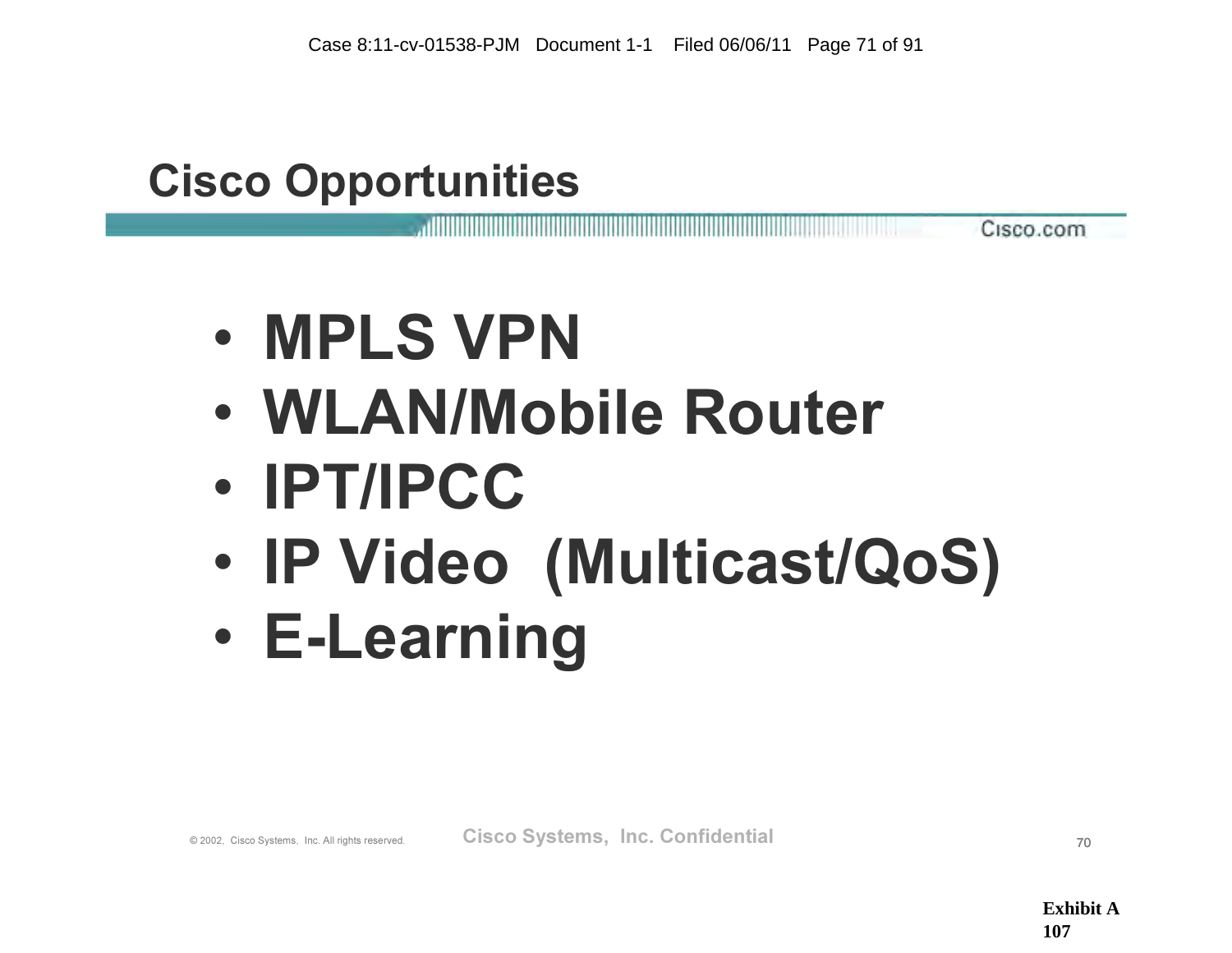## ITS Intelligent Transportation Systems

•Traffic management System

- •Driver Guiding System
- •Automobile Control System
- •Public Transport System
- •Road Transport System
- •Commercial Vehicle Operating System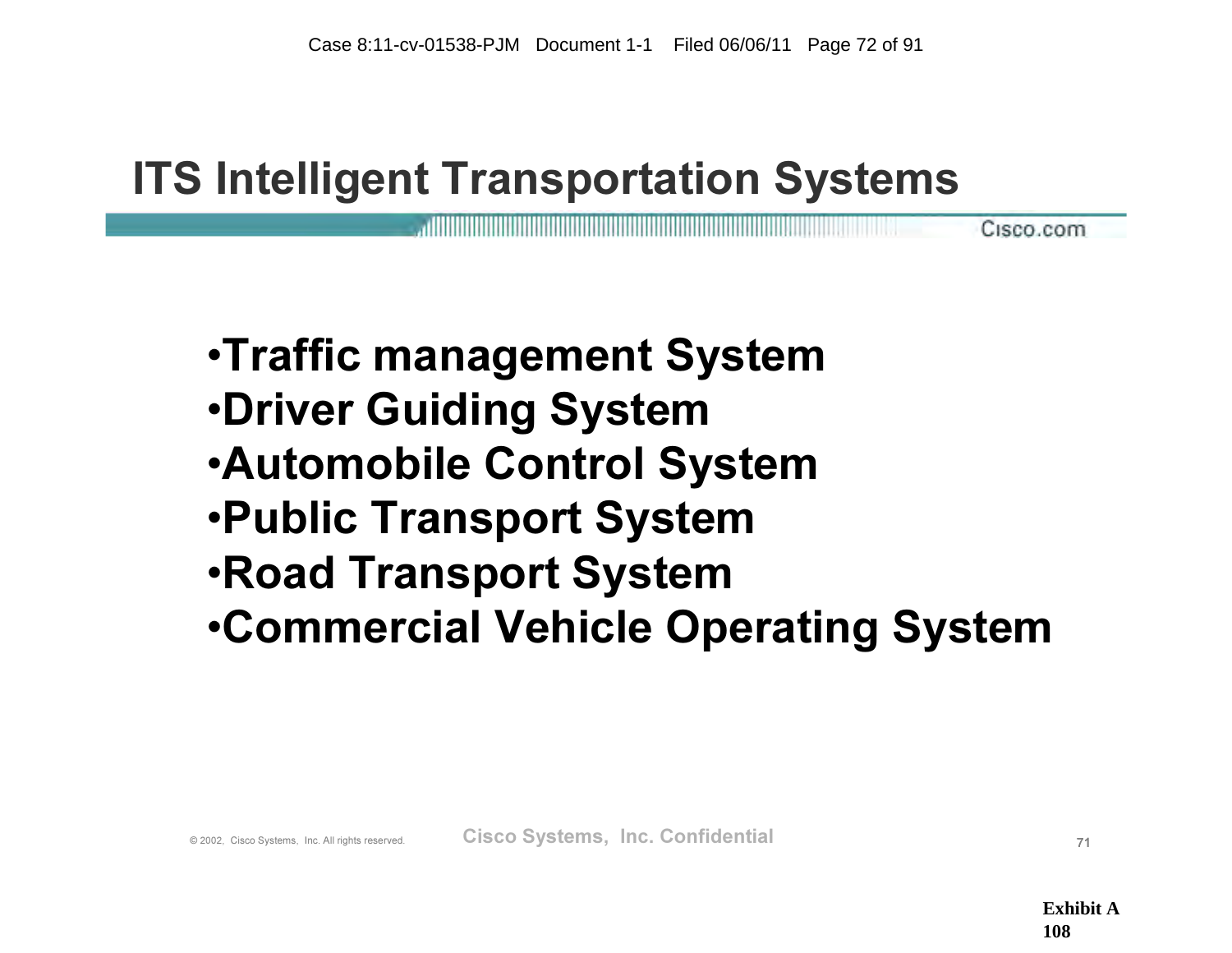# **ITS**

- •Guangzhou
- •Shenzhen
- •Qingdao
- •Ji'nan
- •Shanghai
- •Beijing
- •Zhongshan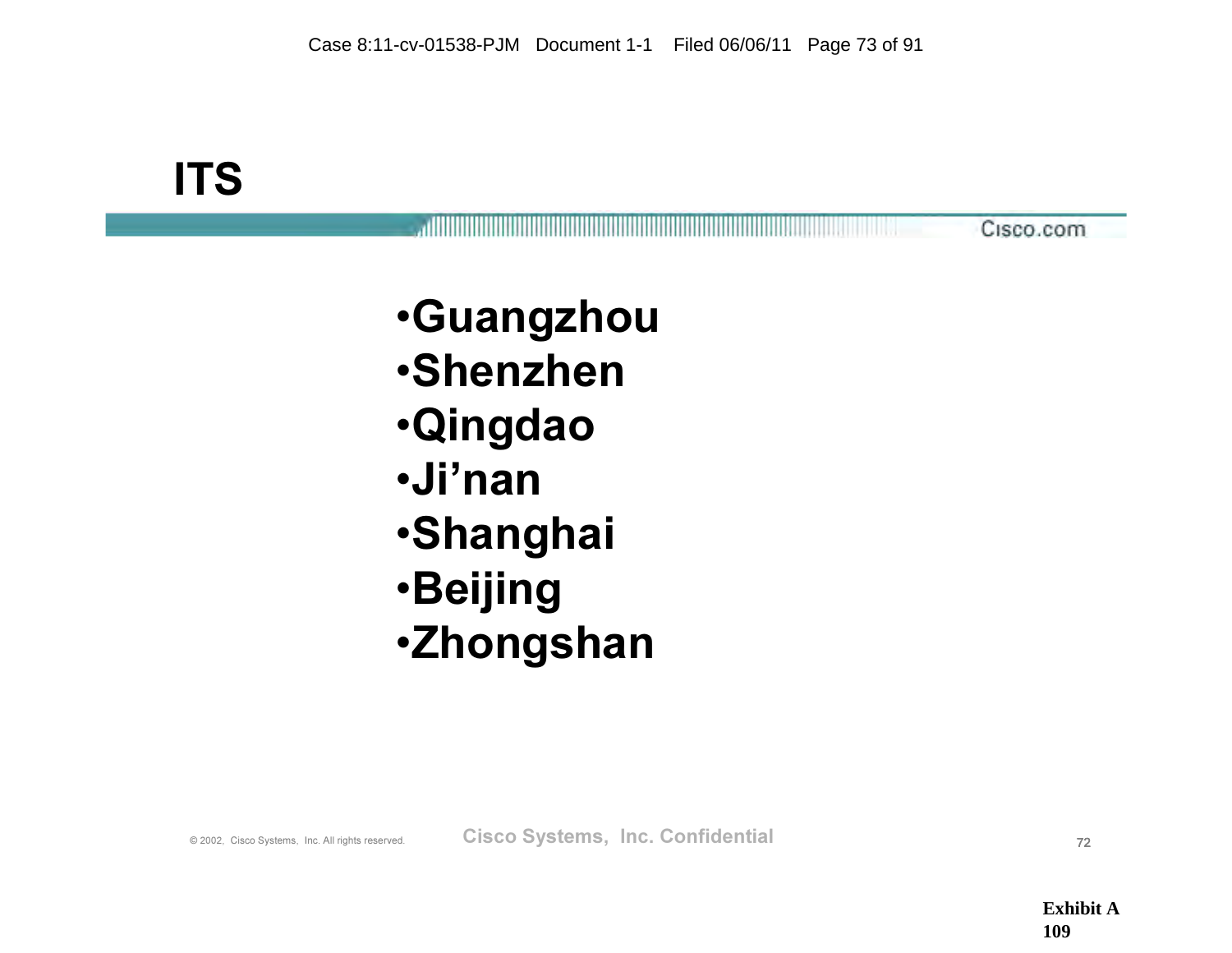Cisco.com 

Safety: Reducing traffic accidents and property loss

• Economic Benefits: Ensuring travel time punctuality

• Environmental Protection and Reducing Energy Consumption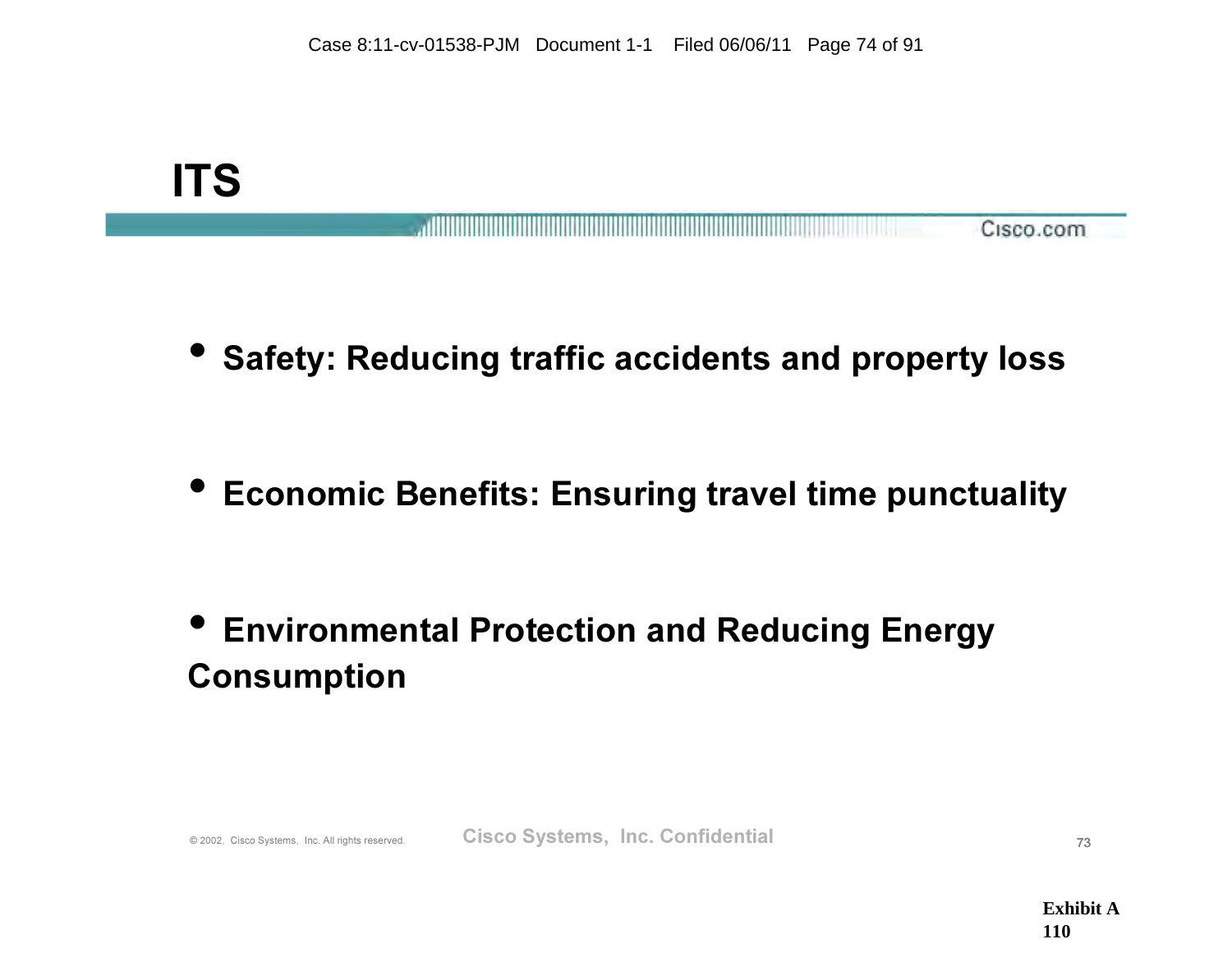# Beijing : Traffic Management Comprehensive Information System

Cisco.com

Three networks, namely Cable, Wireless and Computer Communication And interconnected at the communication center

Cable Network

It comprises 2<sup>nd</sup> ring and 3<sup>rd</sup> ring TV monitoring system, signal control system and comprehensive data communication system, 2000 special electric switch system and 122 alarming system, totaling 2100 pairs of core-KM optical fiber;

Wireless Network

It comprises 28 channels and 450 and 800M wireless cluster communication system covering the urban and suburb areas of Beijing. The terminals of the network includes several thousands of radios, 60 vehicle-carrying computers and 300 GPS police vehicle.

Computer Network :

It covers 186 nodes distributed in 18 counties and districts of Beijing and more than 1326 networked computers, and 3214 fixed and portable imprinters, it realizes the networking of information center, traffic police squad and duty squad at three level networks, and adopt optical fiber, DDN and ISDN/PSTN and other communication means in accordance with the volume of business data..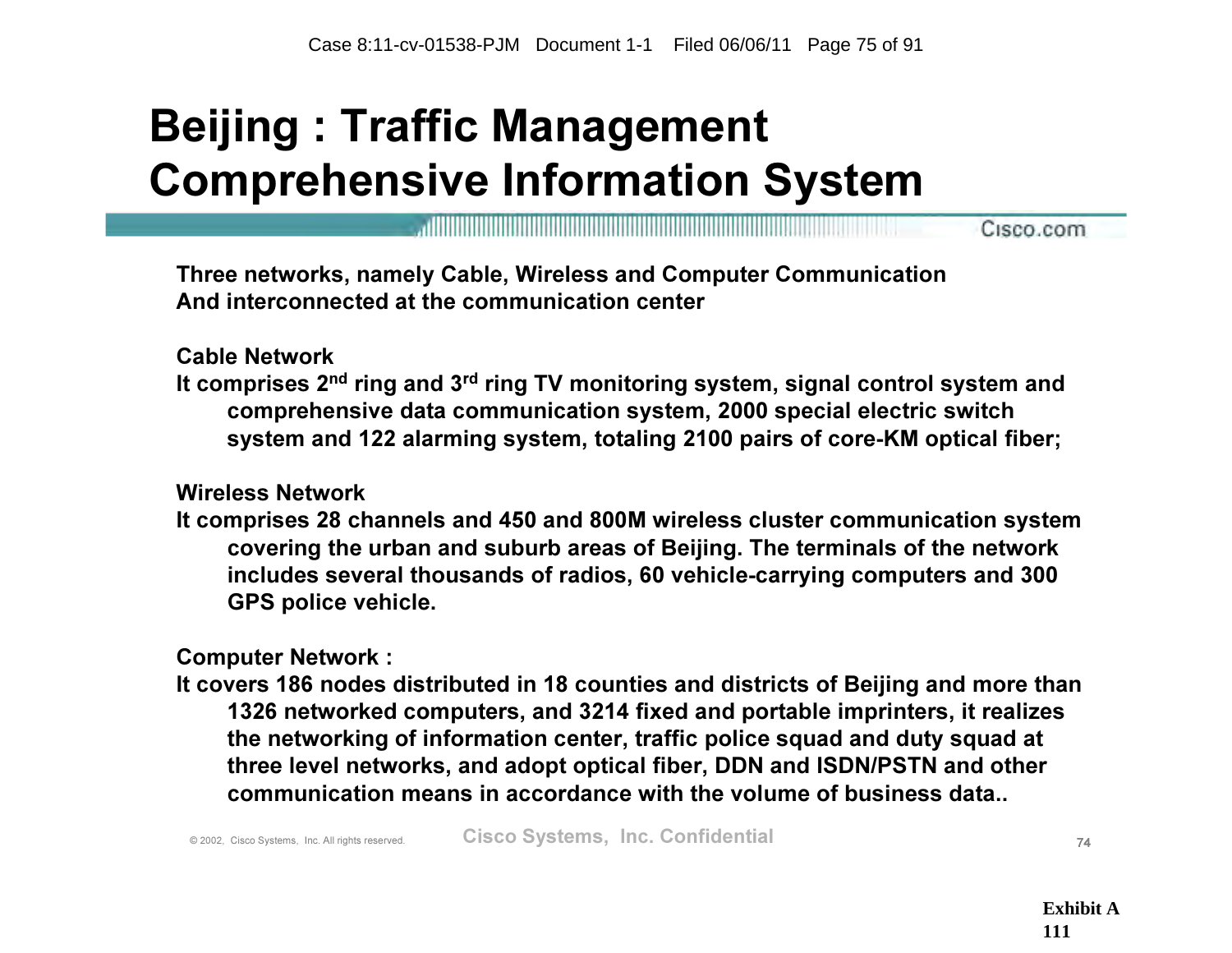# Beijing : Road Condition Information Collection

<u>. Kabupatèn Pampung Pangang Pangang Pangang Pangang Pangang Pangang Pangang Pangang Pangang Pangang Pangang Pa</u>

Cisco.com

Inspect the loops, TV monitoring, microwave detection and frequency detection

- 1400 ring-shaped loop detector are set at 240 road crosses in Beijing for inspecting the vehicle flow and speed.
- 155 sets of microwave detection equipments are installed at the 2nd-ring and 3rd-ring road to detect the traffic flow data of 105 sections: flow, occupation rate, speed, travelling time and delay.

More than 160 sets of TV monitoring systems are installed within the 4th –ring roads of Beijing for capturing real-time road conditions.

Once there are traffic congestion, accident, troubled vehicles, security incident and other accidents, the information can be communicated to the command center through five channels at least.. First, through traffic control signal system, Second, through TV monitoring cameras; Third, through microwave detector; Fourth, through patrol police;

Fifth, through "122" traffic emergency phone reporting system.

© 2002, Cisco Systems, Inc. All rights reserved. Cisco Systems, Inc. Confidential Cisco Confidential 75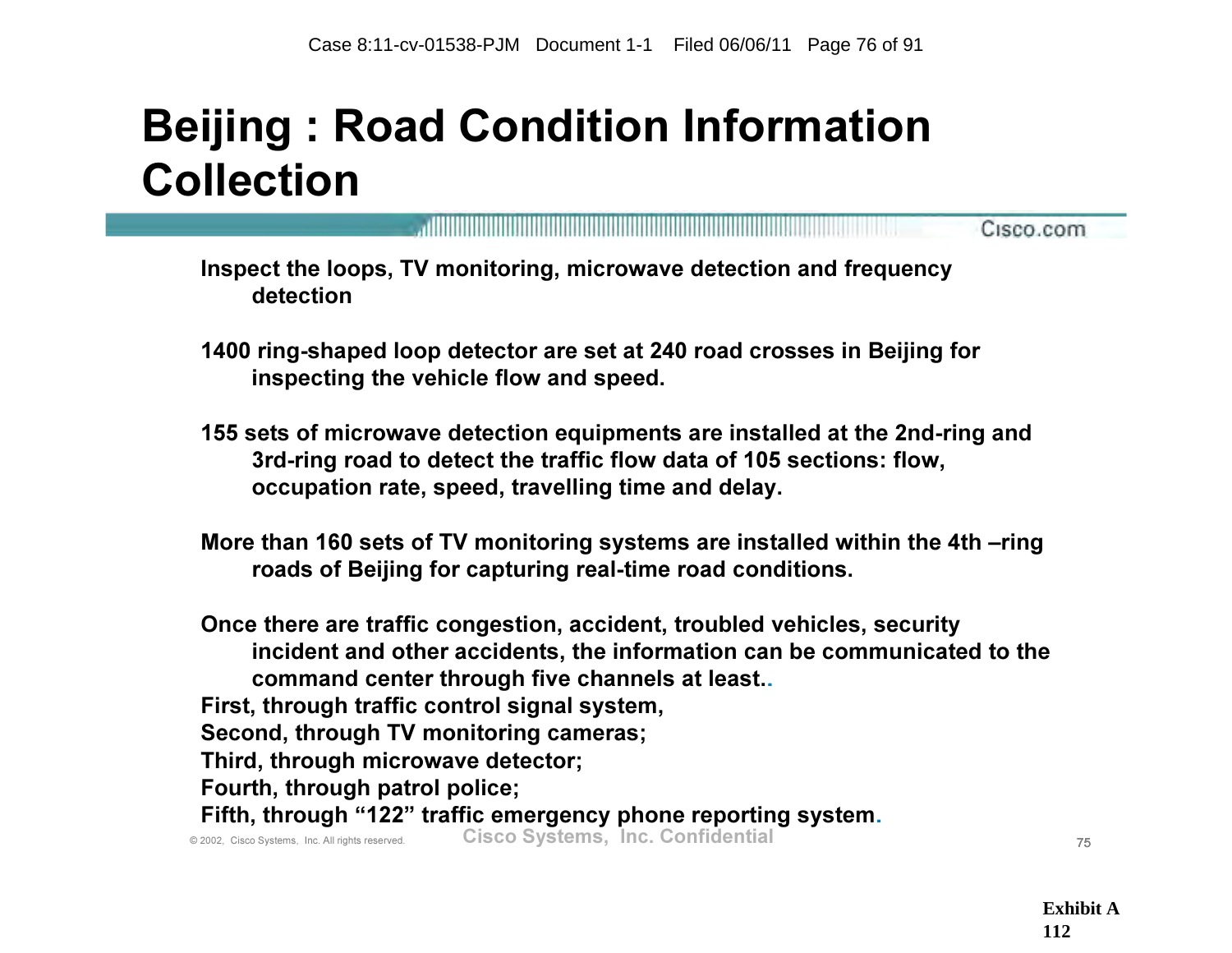# Xiangfan City Public Security Traffic Command Center

Cisco.com

- Traffic Command System
- Traffic TV Monitoring System
- Auto-image-capture System of Traffic Rulesbreakings
- Traffic-lights Control System
- Traffic Guiding System
- Traffic Information Inquiry System
- Traffic Communication System
- Driver's IC Card Management System

#### Wireless Interphone (350 MB)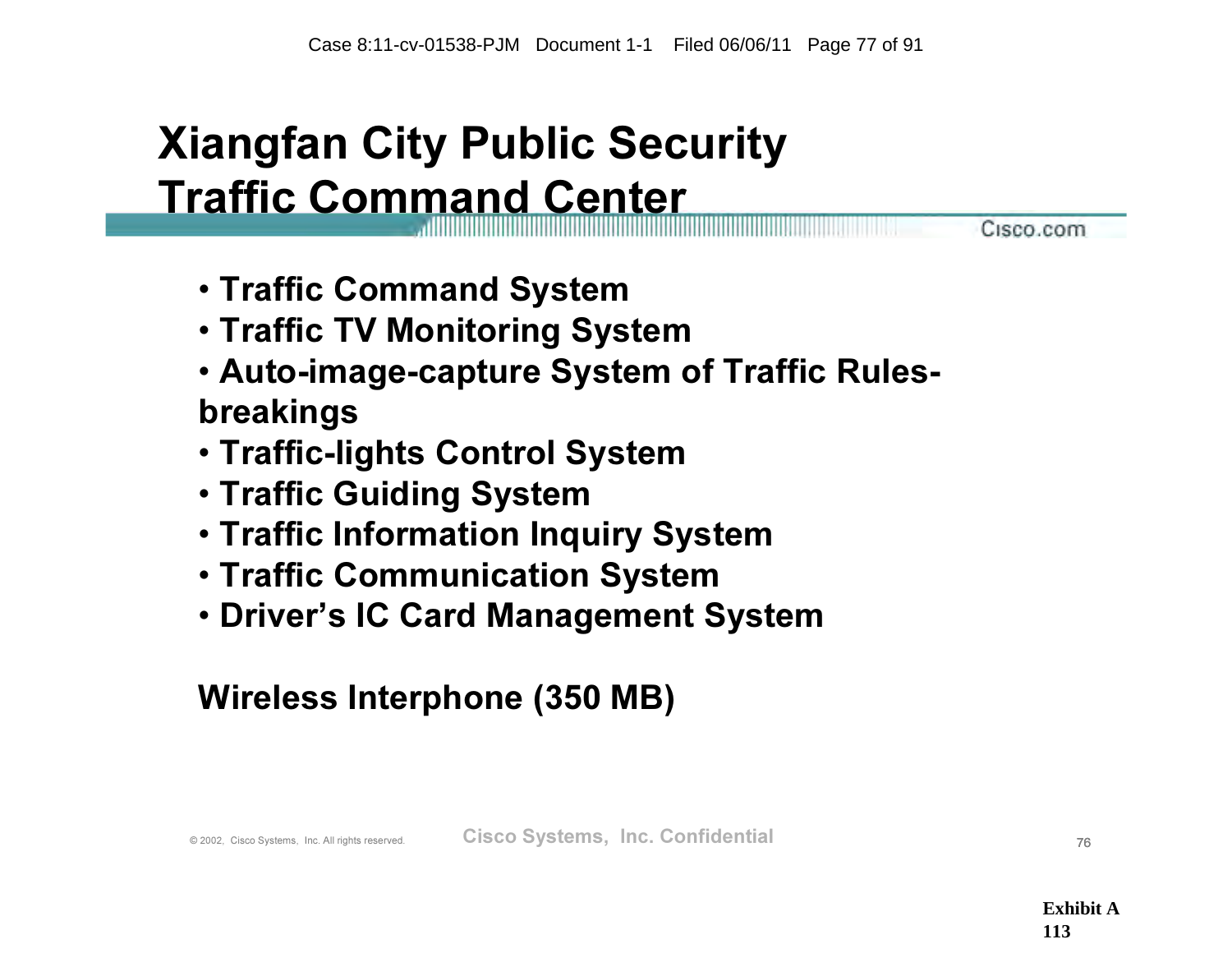### Traffic Management Information System

- Detection System for Rules-breaking Activities
- Enforcement System (Enforcement Station)
- Annual Inspection System
- Parking System
- Off-site Penalty System
- Vehicle-related Affairs System (Vehicle Administration Office)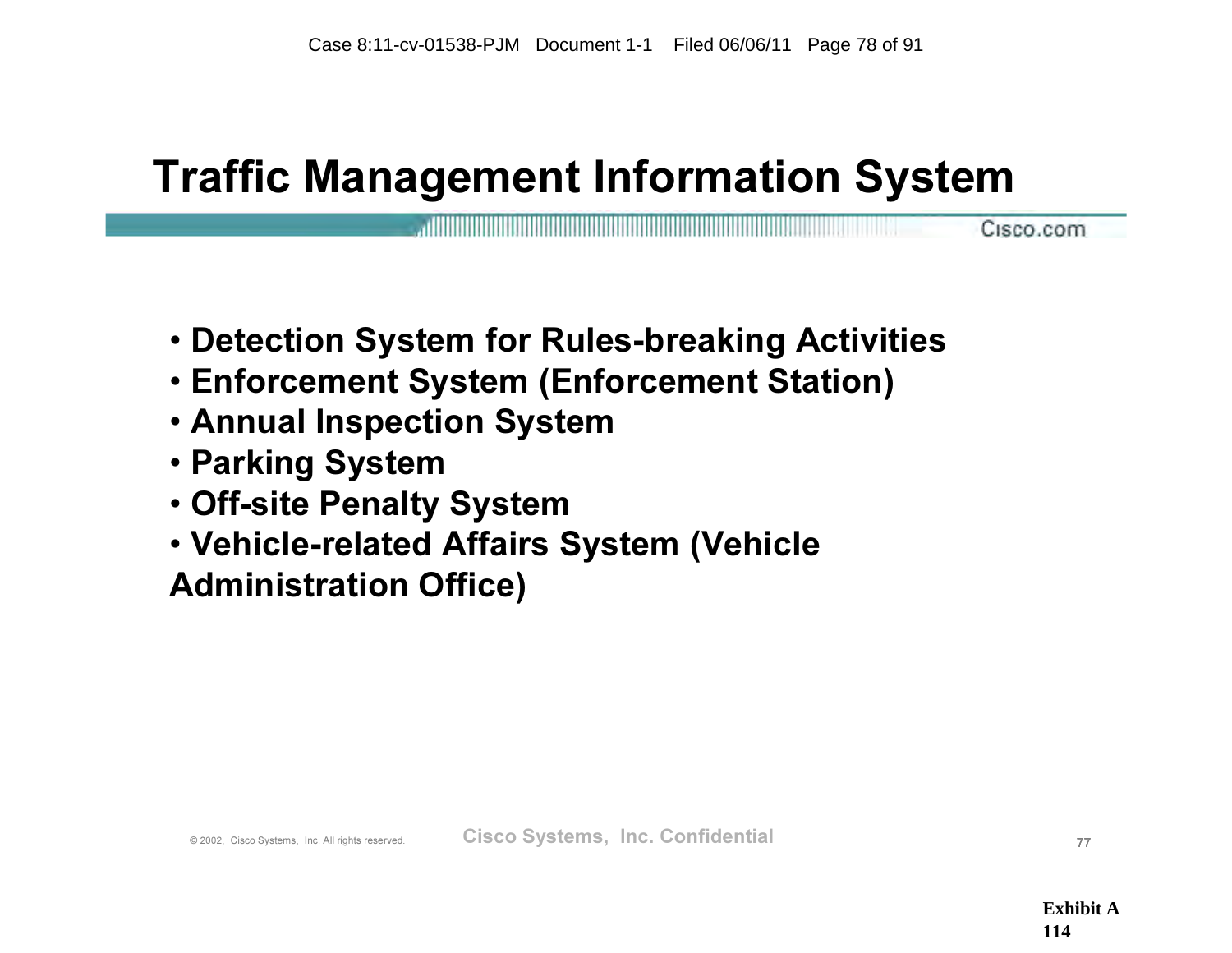#### Traffic Police

#### Cisco.com

# 1. On Duty Urban Highway Police 2. Highway Patrolmen 3. Traffic Accidents Police 4. Police for Vehicle Management

© 2002, Cisco Systems, Inc. All rights reserved. Cisco Systems, Inc. Confidential Cisco Confidential 78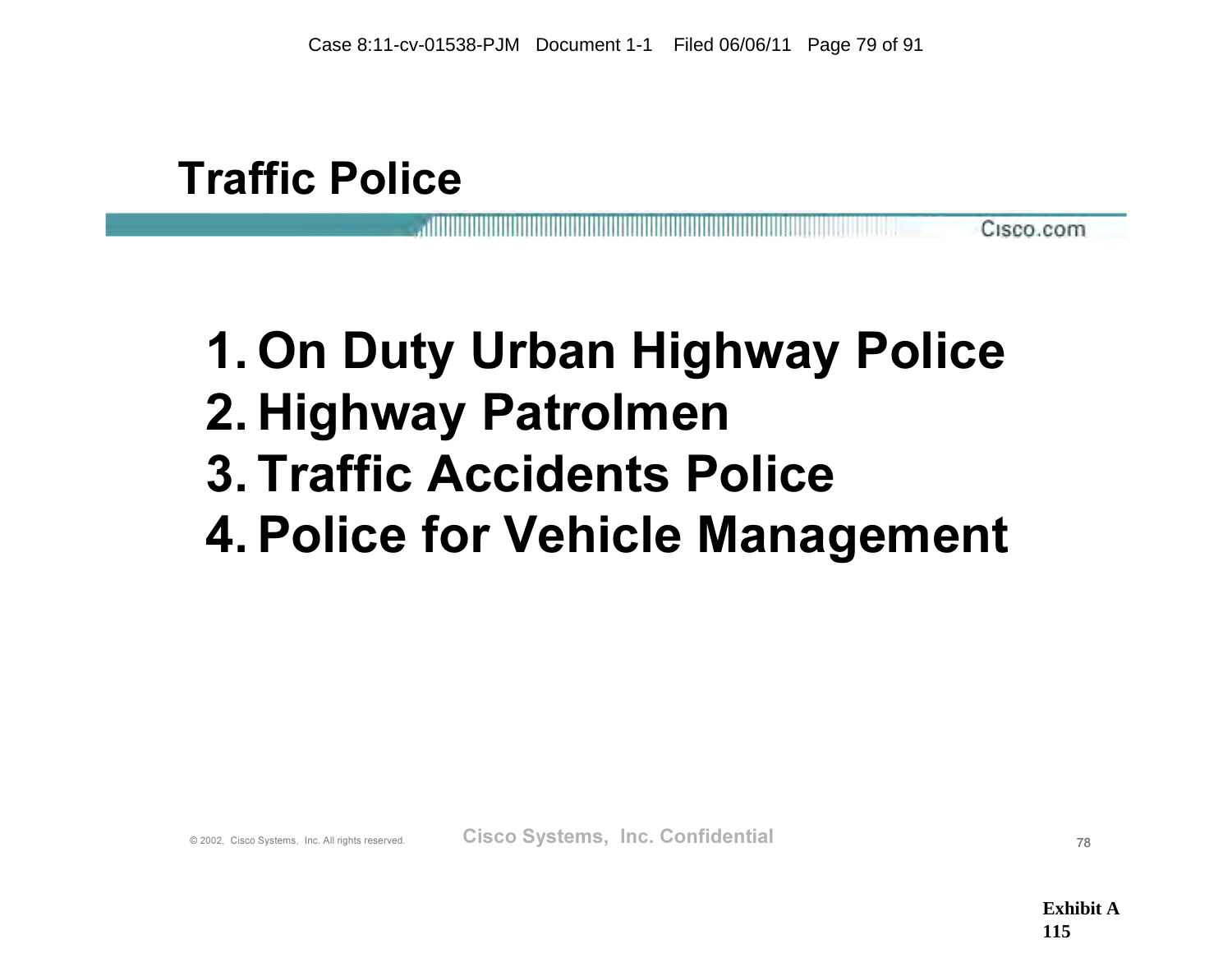#### Highway Traffic Police

,,,,,,,,,,,,,,,, Cisco.com ,,,,,,,,,,,,,,,,,,,,,,,,,,,,,,,,,,,

#### Special Service, Special Traffic Management Service

Route Traffic Police Field Traffic Police Stationed Traffic Police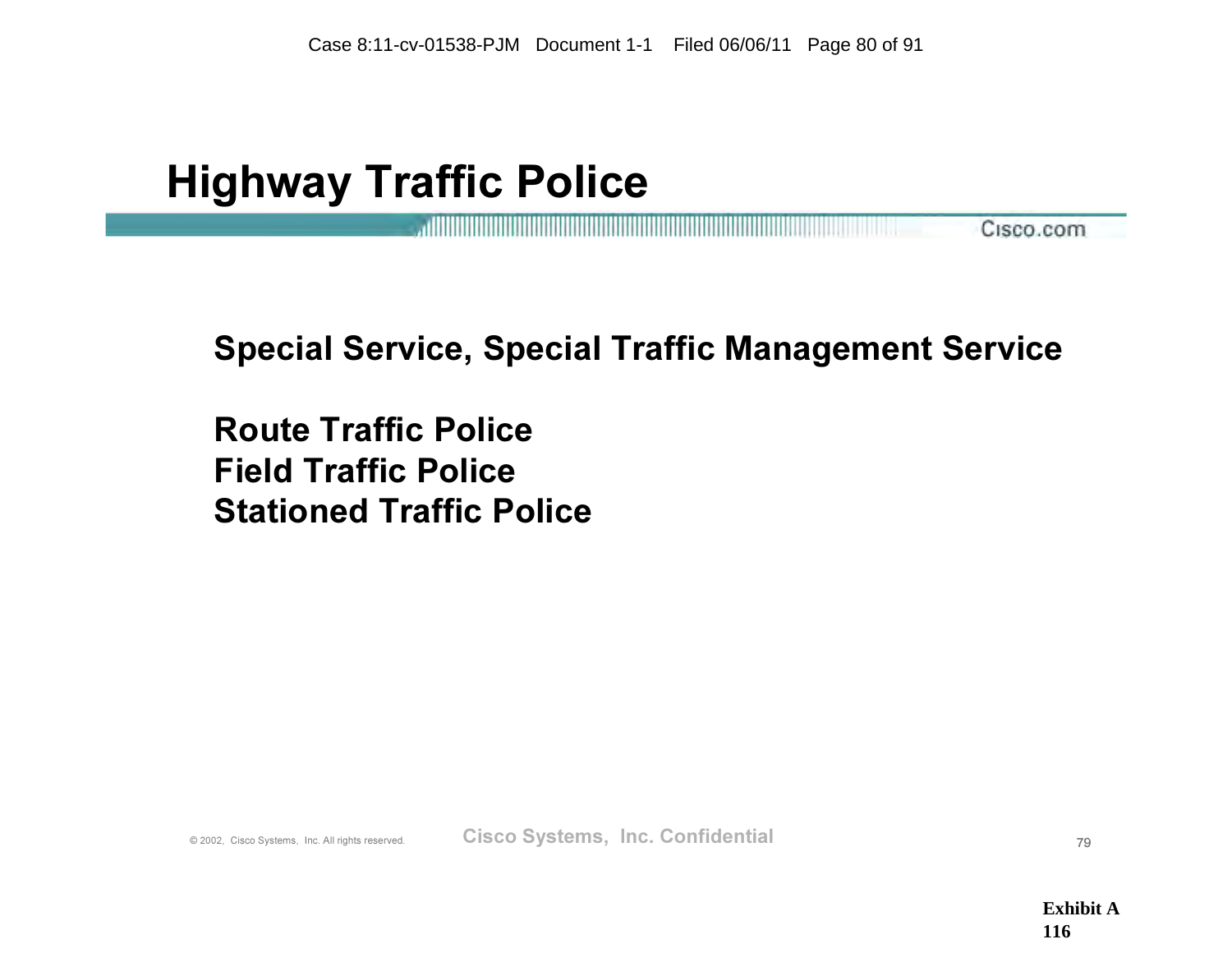#### Highway Patrolmen

Cisco.com

#### Highway patrol squadron/30Km, >10 members

#### Freeway Traffic police group/40-60Km, >40 members

© 2002, Cisco Systems, Inc. All rights reserved. Cisco Systems, Inc. Confidential **Cancella Cisco Confidential** 80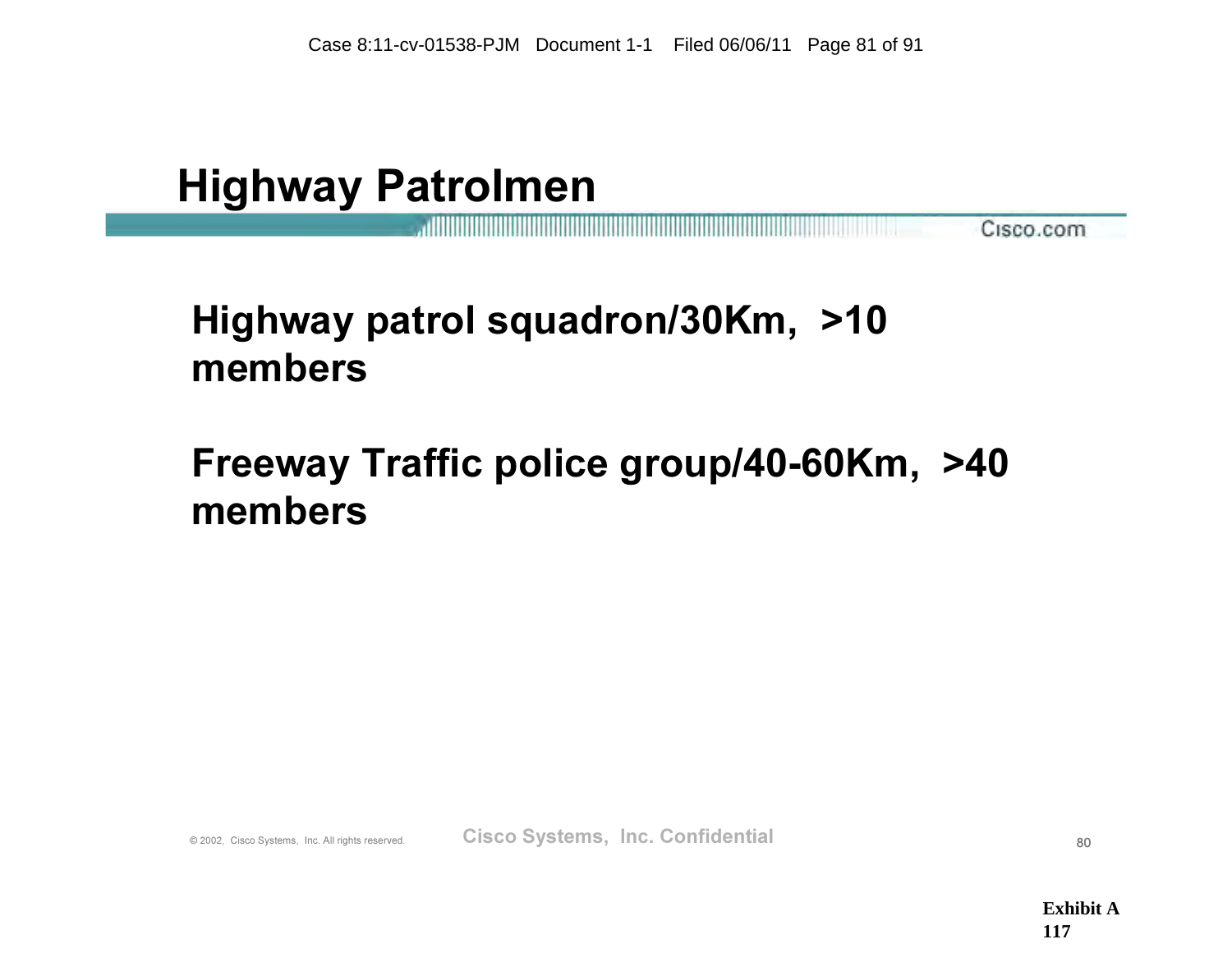#### Traffic Signal Control Technologies

Cisco.com 

Point control: Timed control, induction-based signal control

Line control: Green wave control

Area control: Regional control, and coordinated network control

© 2002, Cisco Systems, Inc. All rights reserved. Cisco Systems, Inc. Confidential **Confidential** 81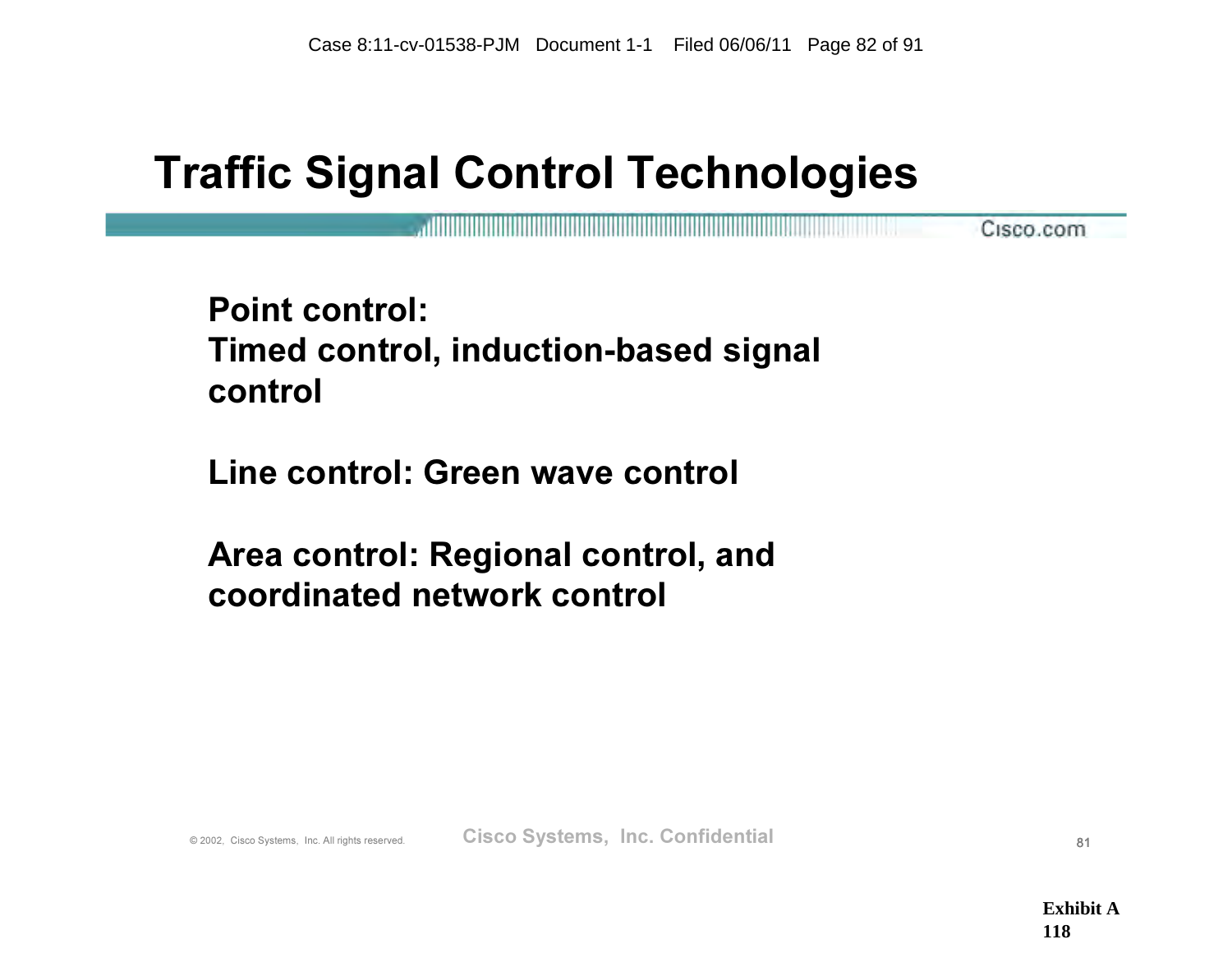### Traffic Management Technologies

Cisco.com

• Radar speed-meter:

Radar speed measuring & photographing system Portable radar gun for speed measuring

- Alcohol detection
- Red light photographing: e-police
- Vehicle automatic monitoring system

Speeding vehicles Vehicles passing through key sections of road

• Distance measuring & photographing at the scene of traffic accidents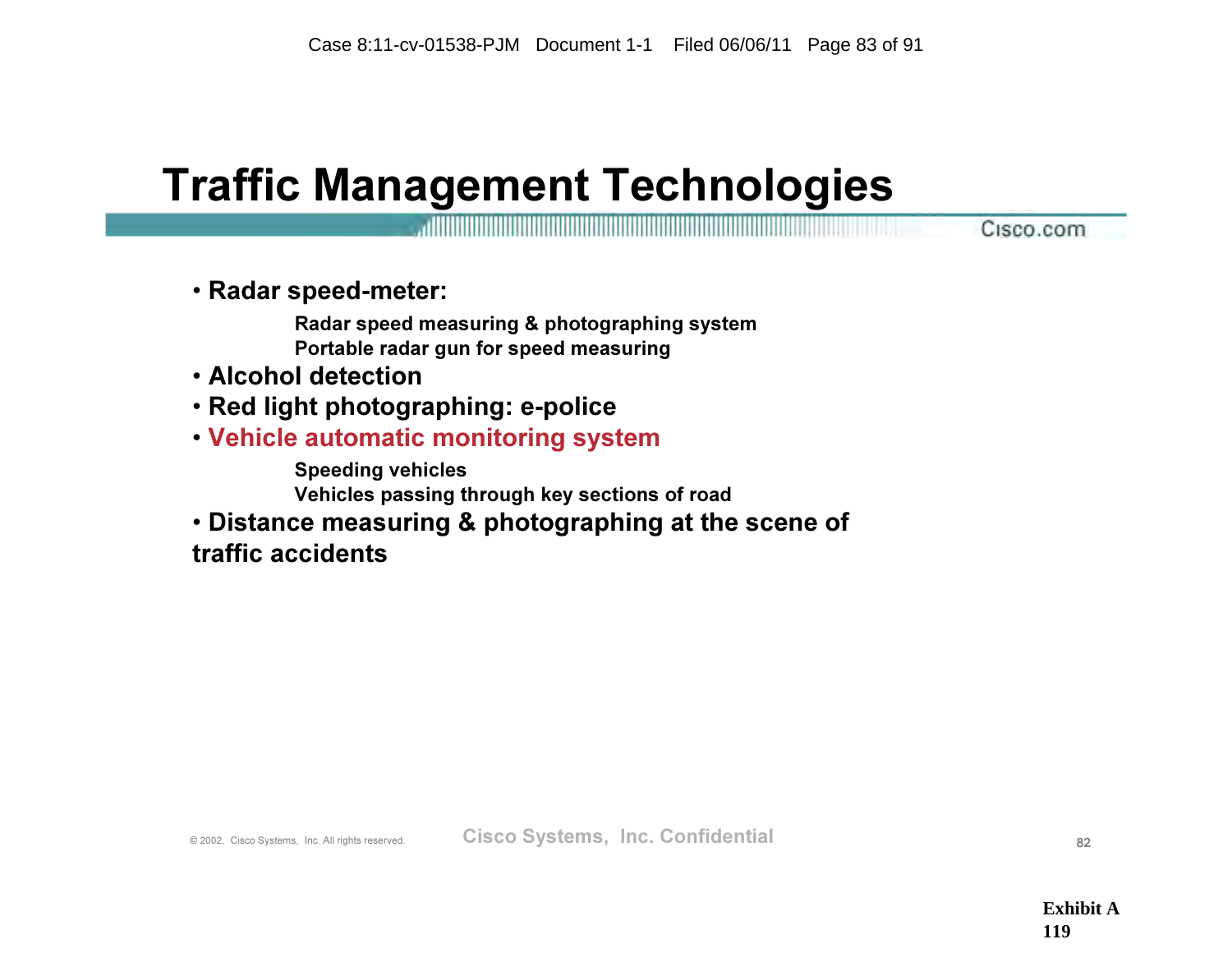#### Video-based Traffic Monitoring

Cisco.com

Analog Digital

Professional video quality: 3M, 25-frame, 720\*576 (big screen)

Desktop video quality: 1.5M, 25-frame, 720\*288 (Video-on-Demand for internal staff)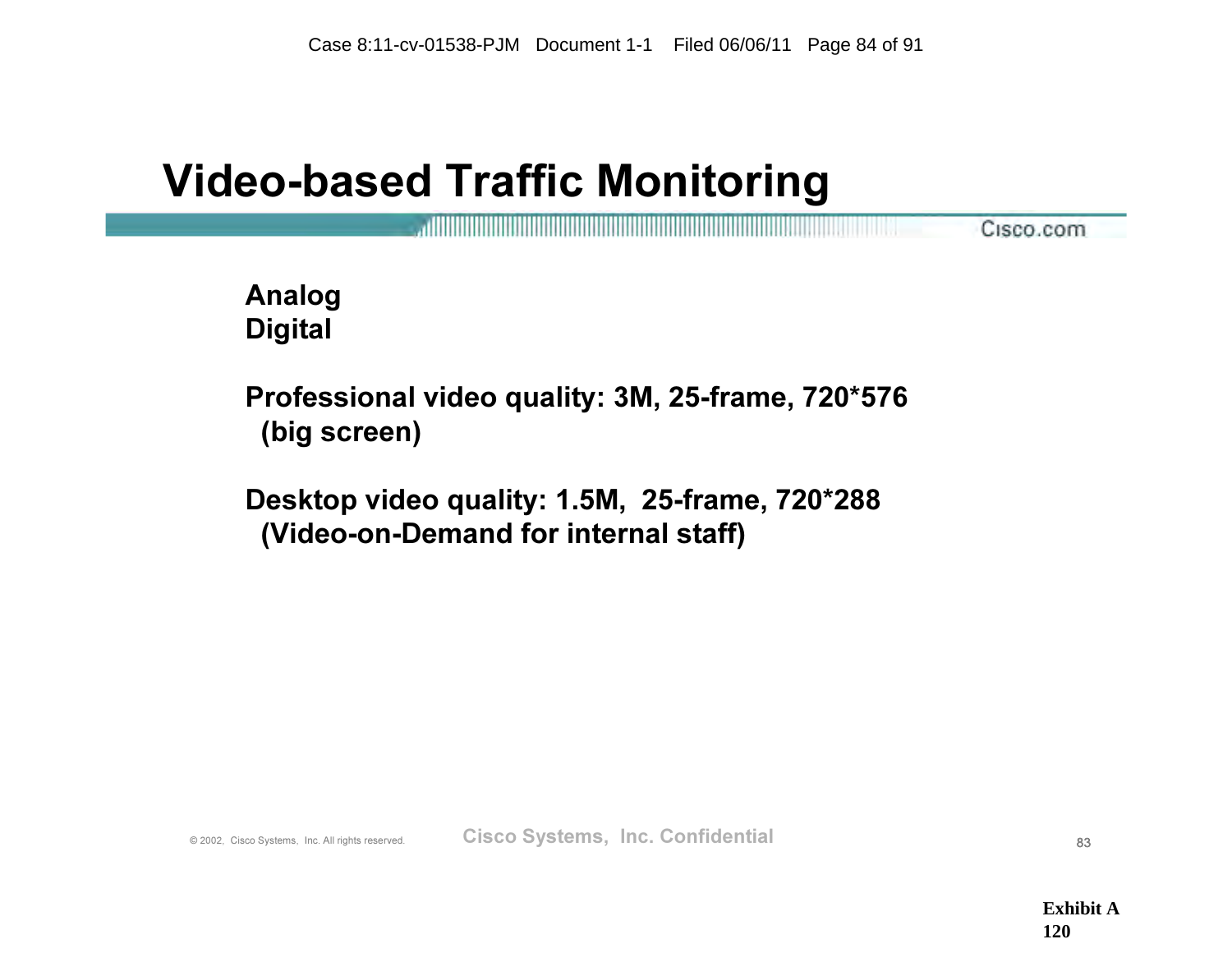a de la construcción de la construcción de la construcción de la construcción de la construcción de la construcción

#### Police's Law Enforcement Information

- 1. Investigation work information
- 2. Security work information
- 3. Border control work information
- 4. Security management information
- 5. City security information
- 6. Grass-root PS organization's information
- 7. Pre-interrogation & custody work information
- 8. Firefighting supervision work information
- 9. PS publicity work information
- 10. PS industry information
- 11. Information on the development of the leadership team
- 12. Information on PS science and technology research
- 13. Information on IT research
- 14. Information on PS education
- 15. Information on security work status
- 16. Other information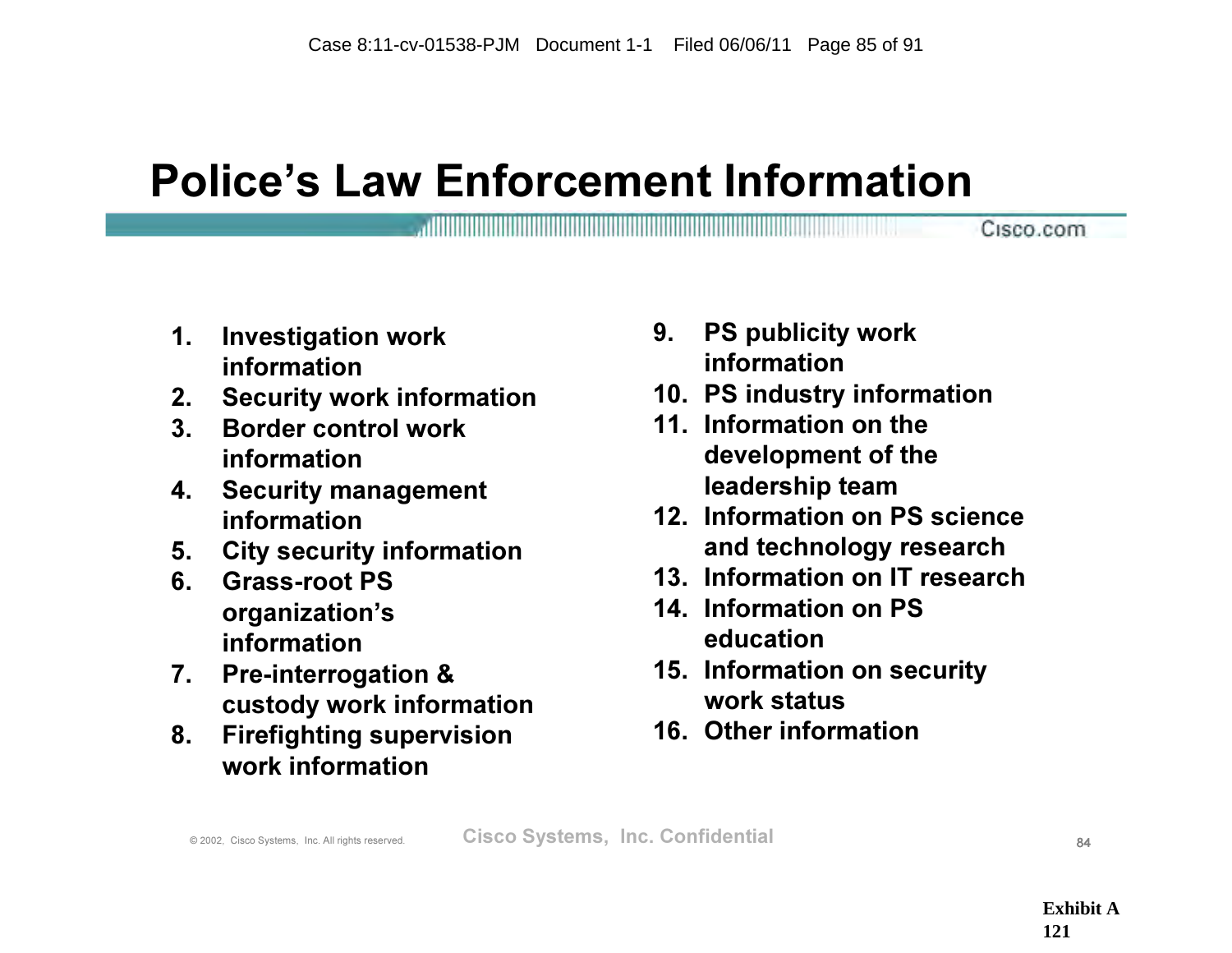#### Border Check, Customs, Special Check

"Border check": Entry & exit border check The ports opened up to the outside, such as the harbors, air ports, stations, and border passages Border check authorities located in the opened up ports (known as "the frontline" for short) Main task is to "manage people", to check the passports, IDs, and visas of people entering or leaving the Chinese border; to monitor & protect the transportation tools; and to check the transportation tools & luggage if necessary Specific work is managed by different border check stations. Border check police and border control military officers "Customs": "Managing materials", the offices of the General Administration of Customs in each opened up port

a de la construcción de la construcción de la construcción de la construcción de la construcción de la construcción

Border brigades, border check stations, border workstations, and border police stations

Border check & customs operate together in the same ports; when there is a border check station, there is a customs office; and vice versa

"Special check": Check in special economic zones

The administration line of special economic zones (known as the "second line" for short)

"Border Pass of the People's Republic of China" (or "Border Pass" for short)

The specific operations are the duties of the check stations of special economic zones (the check station of the Shenzhen Special Economic Zone and the check station of the Zhuhai Special Economic Zone).

"Shenzhen Entry & Exit Border Check Station", manages eight entry & exit border check sub-stations at Luohu, Huanggang, Shekou, Wenjindou, Airport, Shatoujiao, and Sungang respectively, reports to the Entry & Exit Administration Bureau of the Ministry of Public Security, and all the staff members are professional police officers.

But the check station of the Shenzhen Special Economic Zone still remains part of the armed police system, and is still under the leadership of the Border Control Bureau of the Guangdong Provincial Public Security Bureau

The border check officers in Shenzhen wear the uniform of Public Security, but the special check officers in Shenzhen wear the uniform of the armed police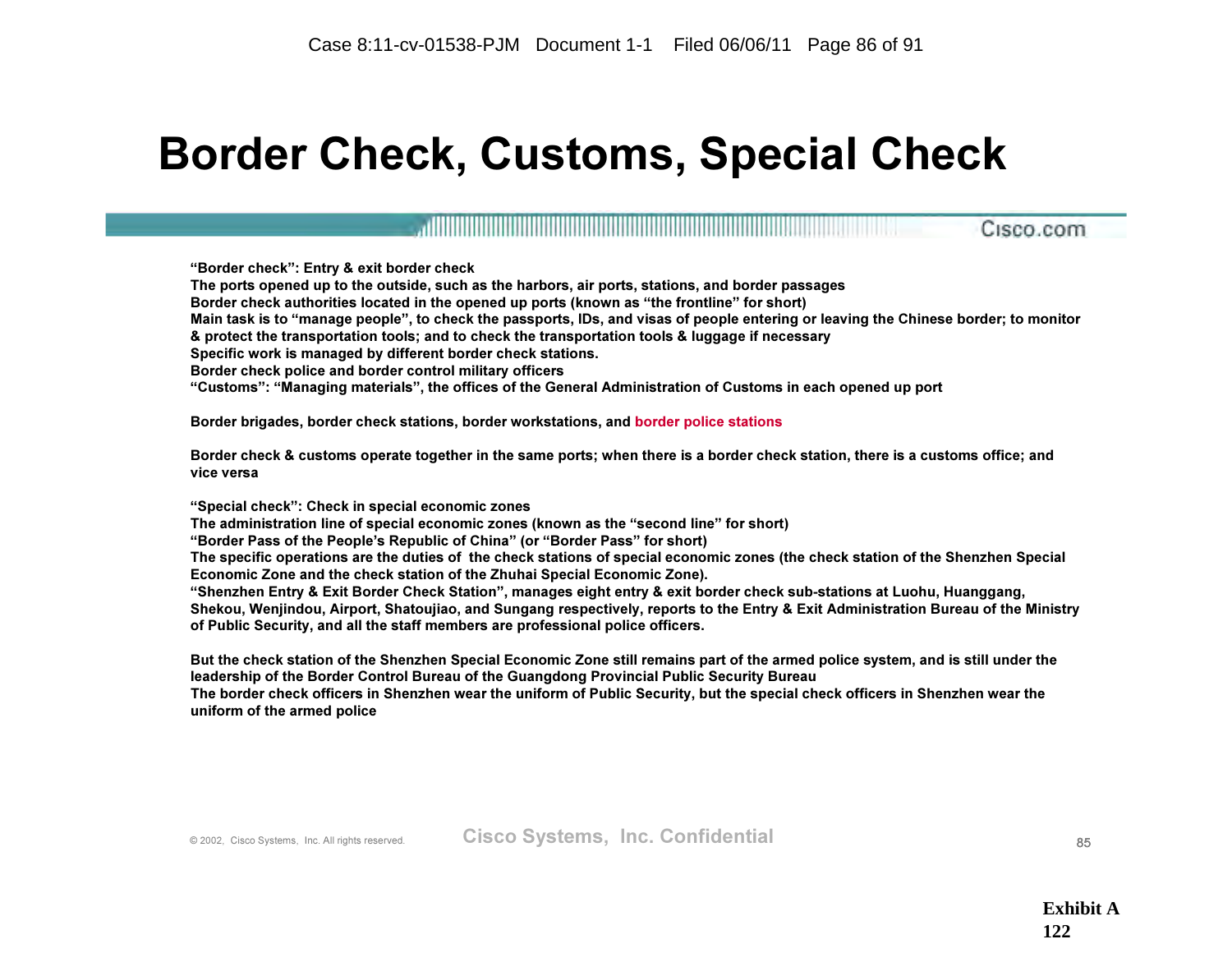### Criminal Investigation Technologies

- Trace inspection: fingerprints, footprints, traces of tools, and traces of guns
- & bullets
- Document inspection
- Micro-material evidences
- Forensics
- Toxics & narcotics inspection
- Criminal imaging technologies
- Audio & video inspection
- Police dogs
- Criminal intelligence
- Identification & prevention of computer crimes
- Judicial expert testimony of mental disorders
- Judicial accounting & testimony
- Others: Psychological test, and mesmerizing technologies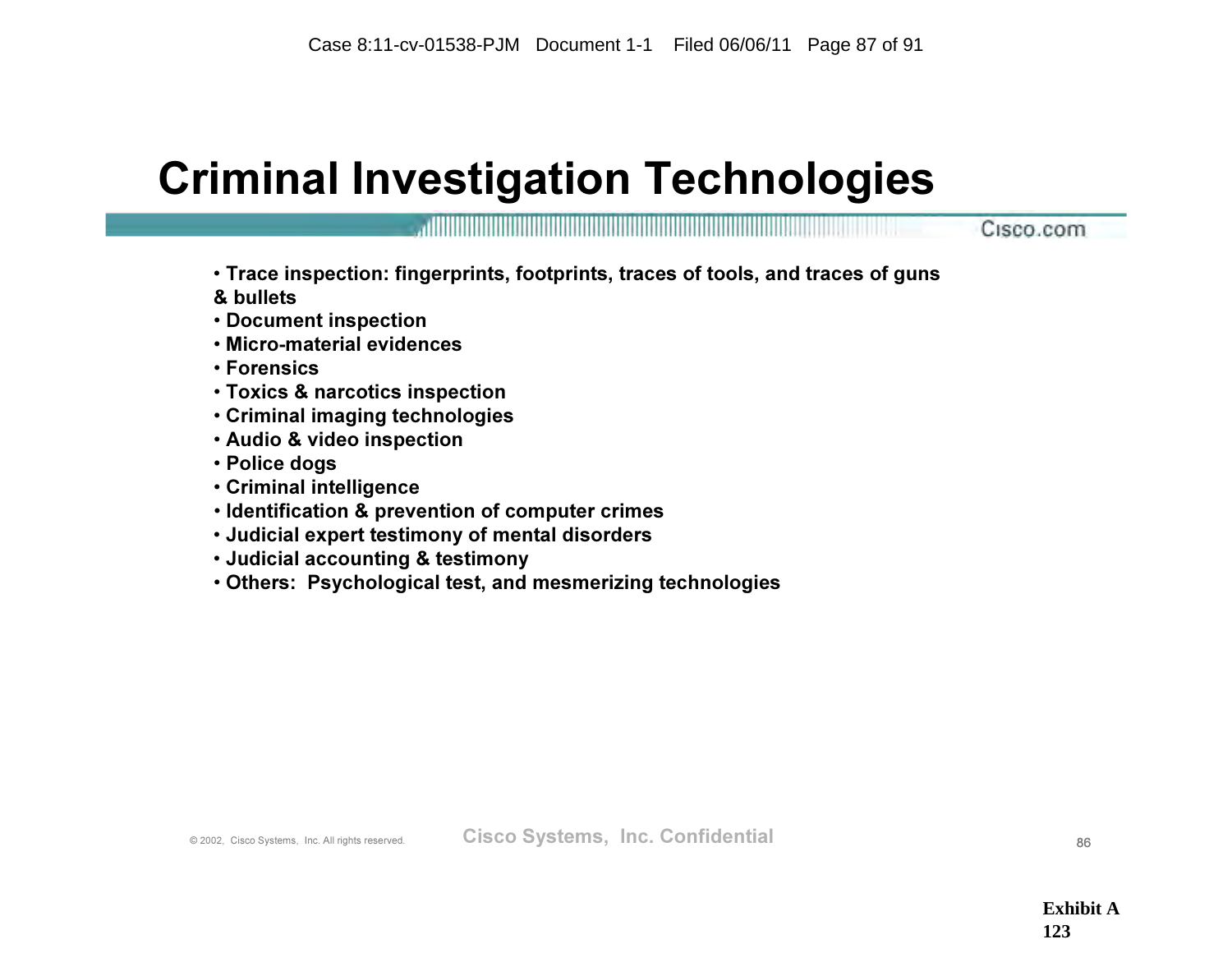#### "Networked" Prisons & Jails

<u>. A series of the contract of the contract of the contract of the contract of the contract of the contract of the contract of the contract of the contract of the contract of the contract of the contract of the contract of</u>

Cisco.com

Aug 15, 2002 The Supreme People's Procuratorate, the Ministry of Public Security, the Justice Department held the National network-based management and dynamic monitoring on-site conference

Currently, the efforts to realize network-based management and real-time monitoring of prisons & jails are going forward in full steam in Beijing, Zhejiang, Heilongjiang, and Jiangsu.

By connecting with the information system networks of the prisons & jails, the procuratorate authorities can realize the real-time and dynamic 24 X 7 supervision each day, and can find out the detention period of a particular inmate in advance through the system, so as to remind police officers in charge to prevent and remedy cases of over detention

The practice of network-based management and dynamic monitoring will be gradually adopted by prisons and jails in different level around the country, in an effort to realize network-based management and monitoring of prisons & jails across the country in the shortest time possible.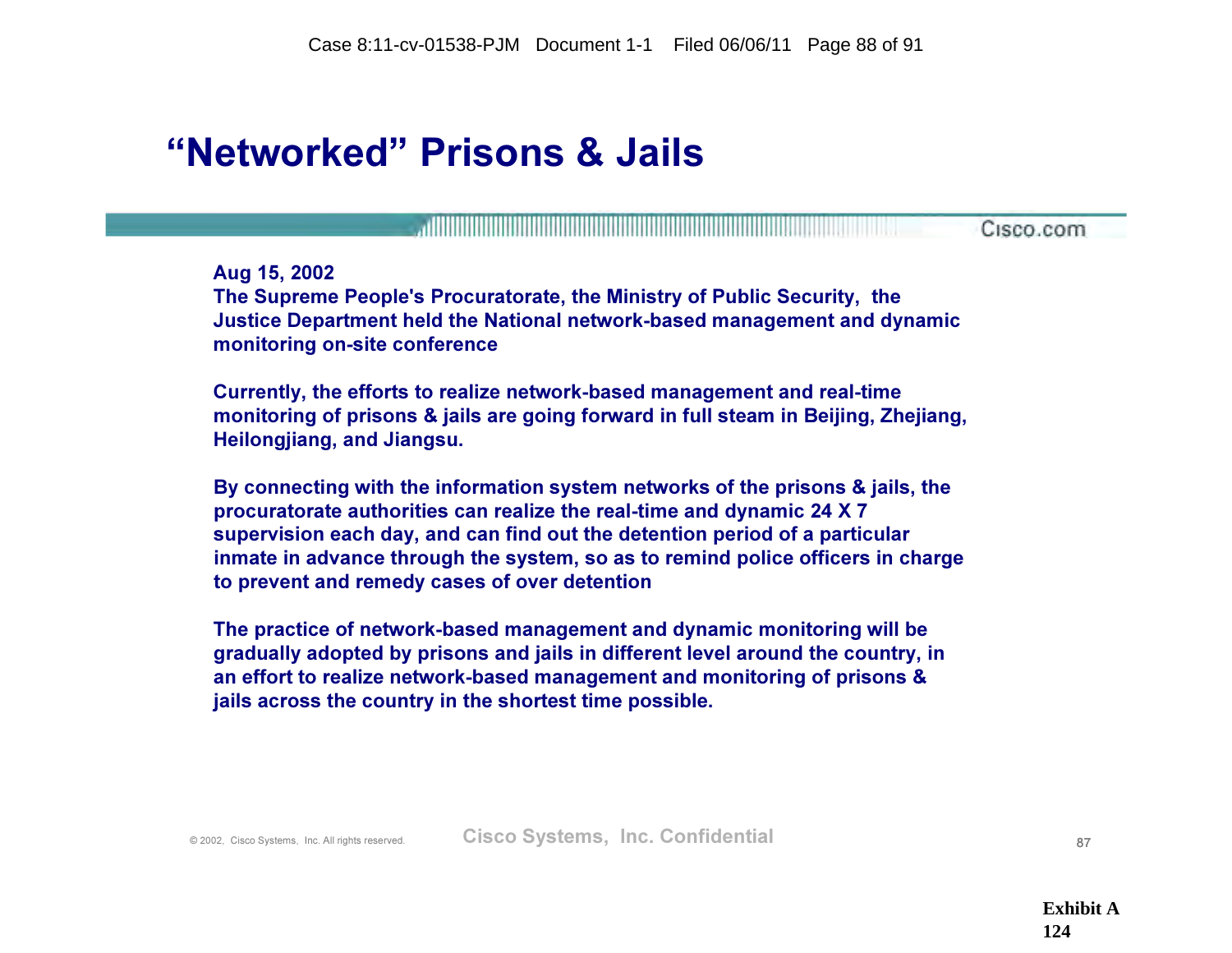#### "Networked" Prisons & Jails

Cisco.com

When a suspect is transferred to a jail, his/her information will be transferred to the management information system of the jail in real time from the computer system of the criminal investigation authority. The officer in charge can enter the ID number of the suspect into the system, which will extract the personal information and case information of the suspect from the population information system and the criminal investigation information system automatically, and compare the information with the Ministry of Public Security's database of criminals on the run; if the suspect is such a criminal on the run, the system will give out an alarm.

The suspect will be transferred to the transitional jail room, and various activities of him/her will be tracked and recorded dynamically through the management information system of the jail.

After the conclusion of the criminal investigation stage, if the suspect is to be released without being convicted, the system will automatically transfer the case information to the local police station of the area where the suspect resides. Thus, a close loop is formed from the point the suspect enters the jail to the point he/she leaves the jail. The case information is transmitted automatically on the network in real time, the legal documents are printed automatically, and the information is updated and saved automatically, to form a complete and standard information flow.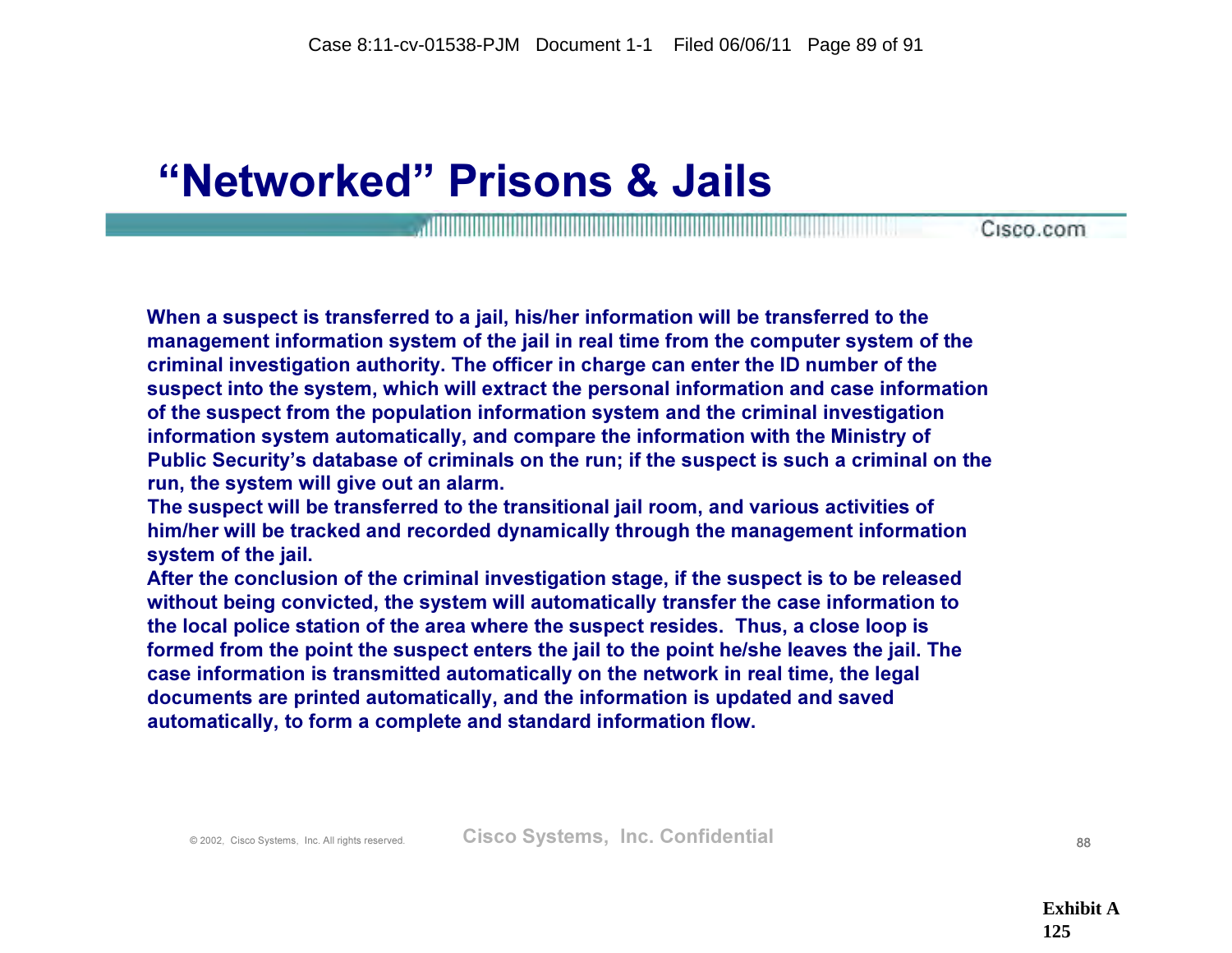#### Management of Migrant Population

Cisco.com

• People involved in criminal activities in Beijing: over 60% are migrant population

• Hotels, guesthouses, and rented houses